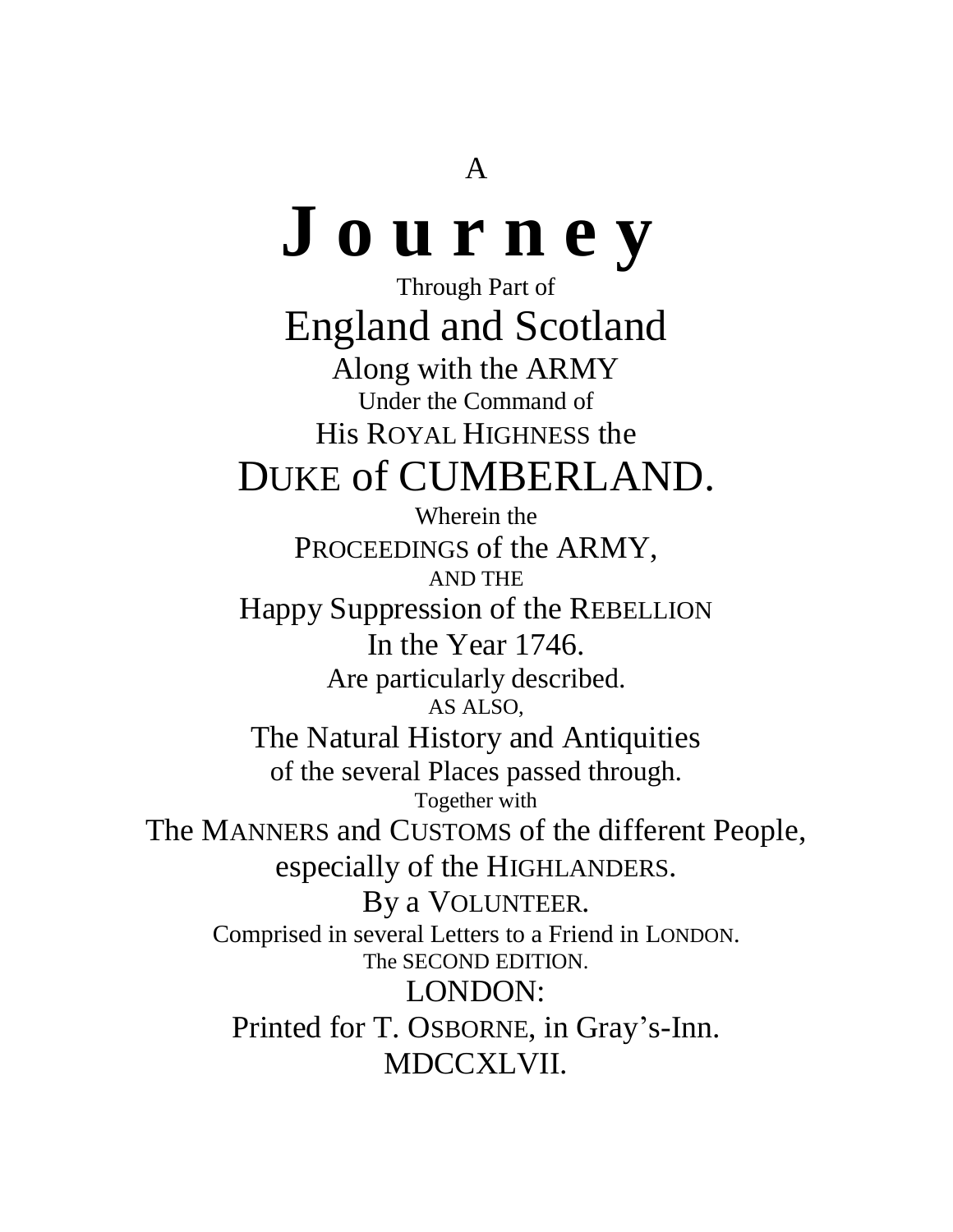<del>Ѽ</del>Ѽѱ҉<del>Ѽѱ҈Ѽѱ҈Ѽѱѱ</del>҅ѱѱѱѱѱѱѱѱѱѱ 0000000000000000

### L E T T E R I.

*SIR,*

FTER a most fatiguing Campaign in *Flanders,* we **a** arrived at *Gravesend* the fifth of *November, 1745.* and after a short stay about *London,* we were ordered to march for *Coventry* and *Litchfield:* In our Rout thither we passed through *Hammersmith, Acton, Brentford,* &c. which being so commonly known to the Inhabitants of *London,* I think needless to describe; and next to *Uxbridge,* a very long Town seated on the River *Coln,* having plenty of extravagant Inns. After passing which River, we enter the County of *Bucks,* and pass through *Chafforn,* a small Village, and so to *Amersham,* a Borough Town, twenty-nine measured Miles from *London,* situated in the *Chiltern,* (that is, a Part of the County abounding in chalky Hills, covered with Woods and Groves of Beeches;) for, in ancient times, it was so thick with Trees, that they rendered it impassable, so it served as a common Harbour for Thieves. From thence to *Missenden,* a good Thoroughfare, having formerly a Monastery, founded by the *D'oilys,* and augmented by the noble Family,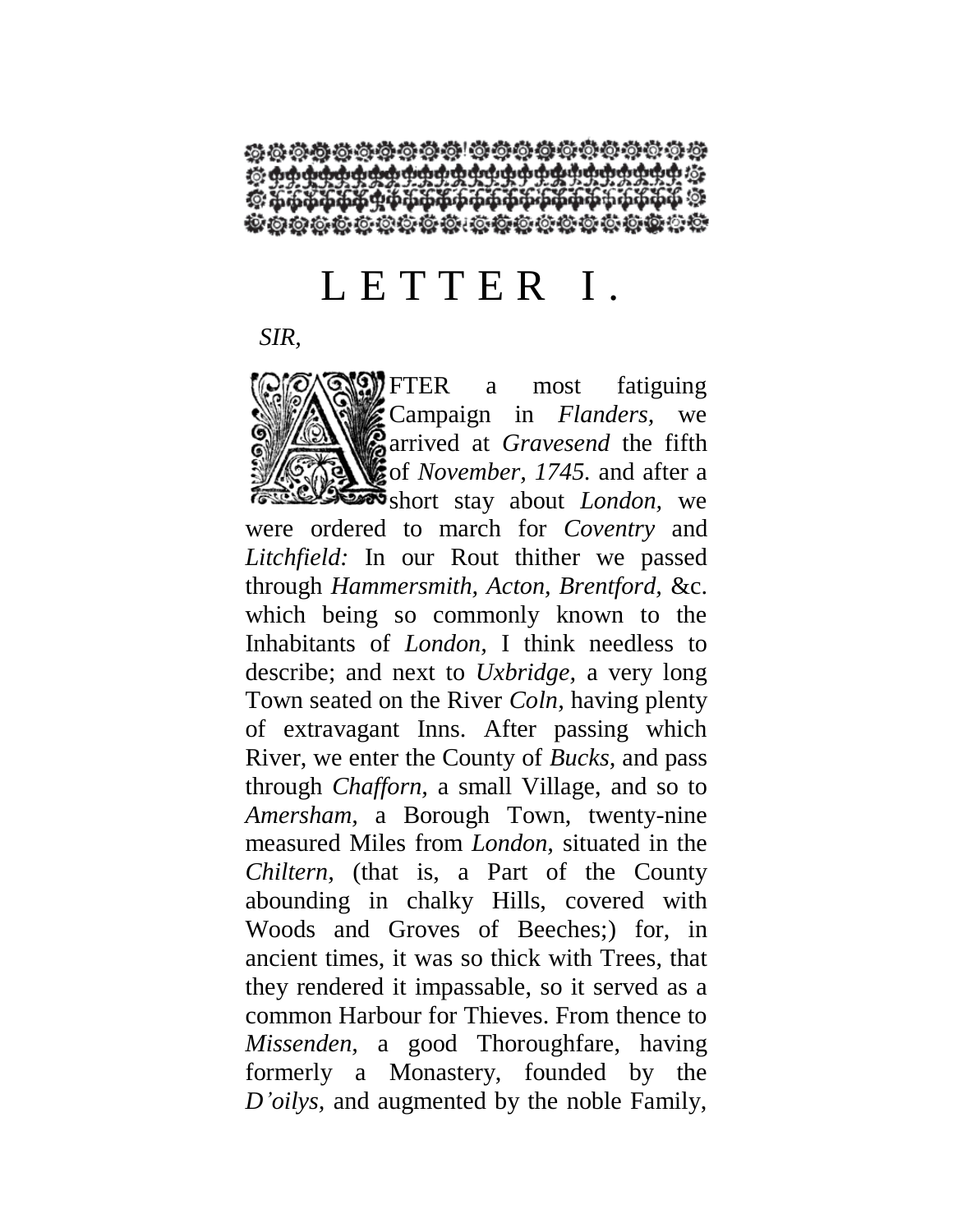sirnamed *De Missenden.* Four Miles further, we come to *Wendover,* a small Borough Town, and then to *Alesbury,* forty-four Miles from *London,* pleasantly situated, on a rising Ground, near the Confluence of an anonymous Rill, with the *Taine*; a large and well-built Borough Town, surrounded with a great Number of pleasant Meadows and Pastures, and by reason of its standing in the Middle of the County, is the usual Place of Assizes and Sessions; which have added greatly to its Wealth and Populousness. It has also a handsome Market, well provided, and many of the Poor are imployed in making Lace for Edgings, but much inferior to those in *Flanders;* though such is the Propensity in Mankind to covet Things, which come from foreign Countries, that even the *French,* who give Fashions to most Nations, buy and sell the finest Laces at *Paris,* under the Name of *Dentelles d'Angleterre,* that is, *English* Laces. It is also in equal Repute for Cattle, which are hereabouts plentifully fed, to the great Profit and Advantage of their Owners. At our first setting out from *London,* we had gentle Frosts, but the Weather soon turned into great Rains and Wind, which continuing daily, made the Roads and Travelling extreme bad; and sprained Ankles were a common Complaint amongst us. After leaving *Alesbury,* our next Day's march was through *East Claydon* to *Buckingham,* fifteen Miles along a pleasant Country, and crossing the River *Ouze* over a Stone-Bridge of six Arches, we entered *Buckingham,* a large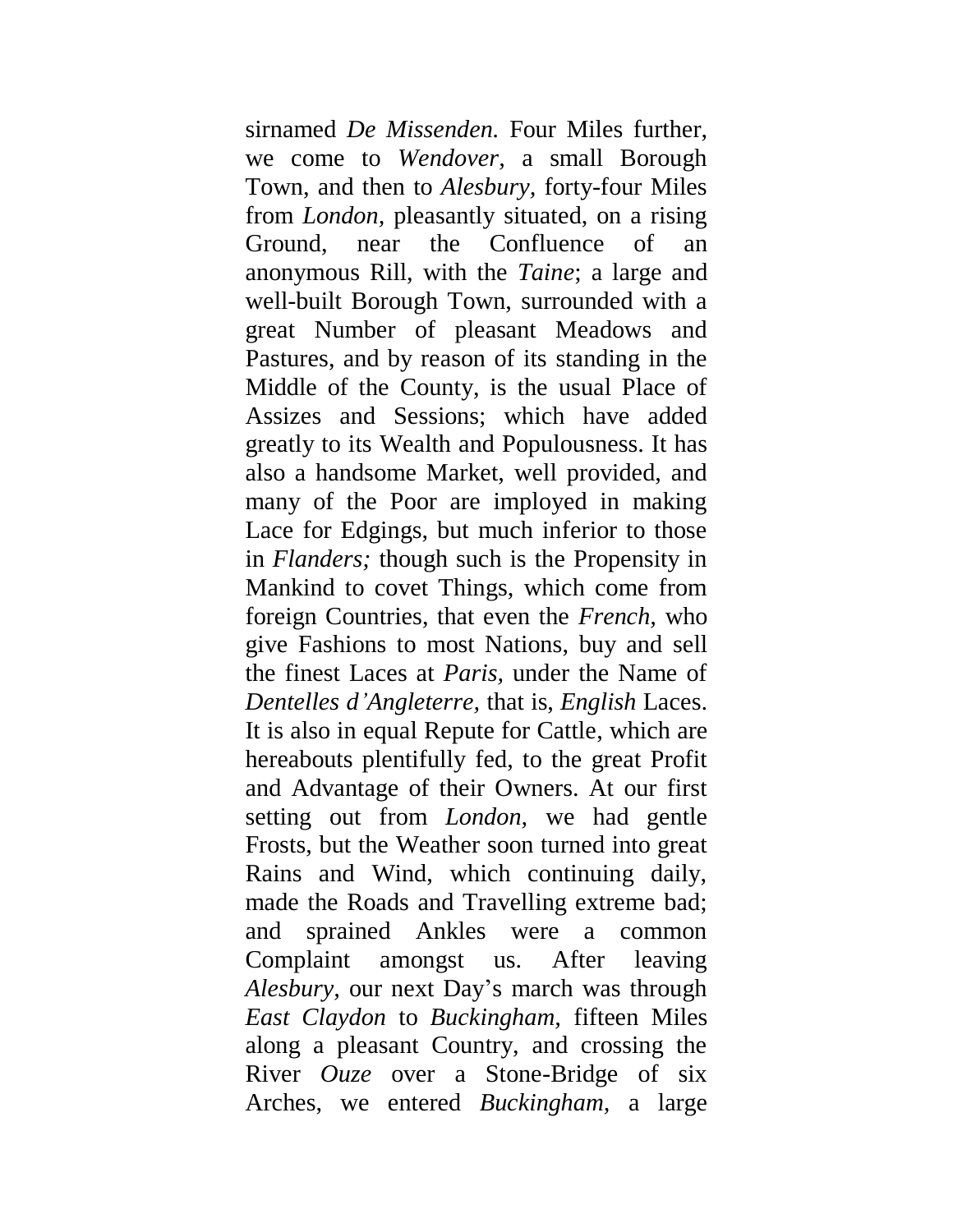Corporation Town, having a handsome Market-place. This Town is seated on a low Ground; the *Ouze,* very commodious for the Mills, surrounds it on all Sides, but the North: The Castle was seated in the Middle of the Town, upon a great Mount, of the very Ruins of which scarce any thing now remains; it did, as it were, divide the Town into two Parts, the greater Part to the North, where stands the Town-Hall; the lesser to the West, in which there is a Church (though not very antient) formerly noted for the Shrine of St. *Rumbald.*  From *Buckingham* our next Stage was through an agreeable and woody Country, to *Towcester,* vulgò *Tosseter* in *Northamptonshire,* antiently called *Tripontium,* from its three Bridges: It is a handsome Town, well provided for the Reception of Travellers. From *Tosseter* we marched twelve Miles to *Daintre,* seventythree from *London,* eminently seated on the Side of a Hill, a good Thoroughfare, having divers handsome Inns. After travelling nineteen Miles further through a fine Country, we came to *Coventry,* in *Warwickshire,*  pleasantly situated, near the Middle of *England,* on the little River *Sherborn,* whose Water is peculiar for its blue Dye. It is at present a City and County, including nineteen Villages and Hamlets. It was enclosed with a strong Wall, demolished in 1662, near three Miles in Compass, with twelve Gates and twenty-six Towers: It has also many beautiful Buildings, amongst which are two Churches of excellent *Gothic* Architecture, standing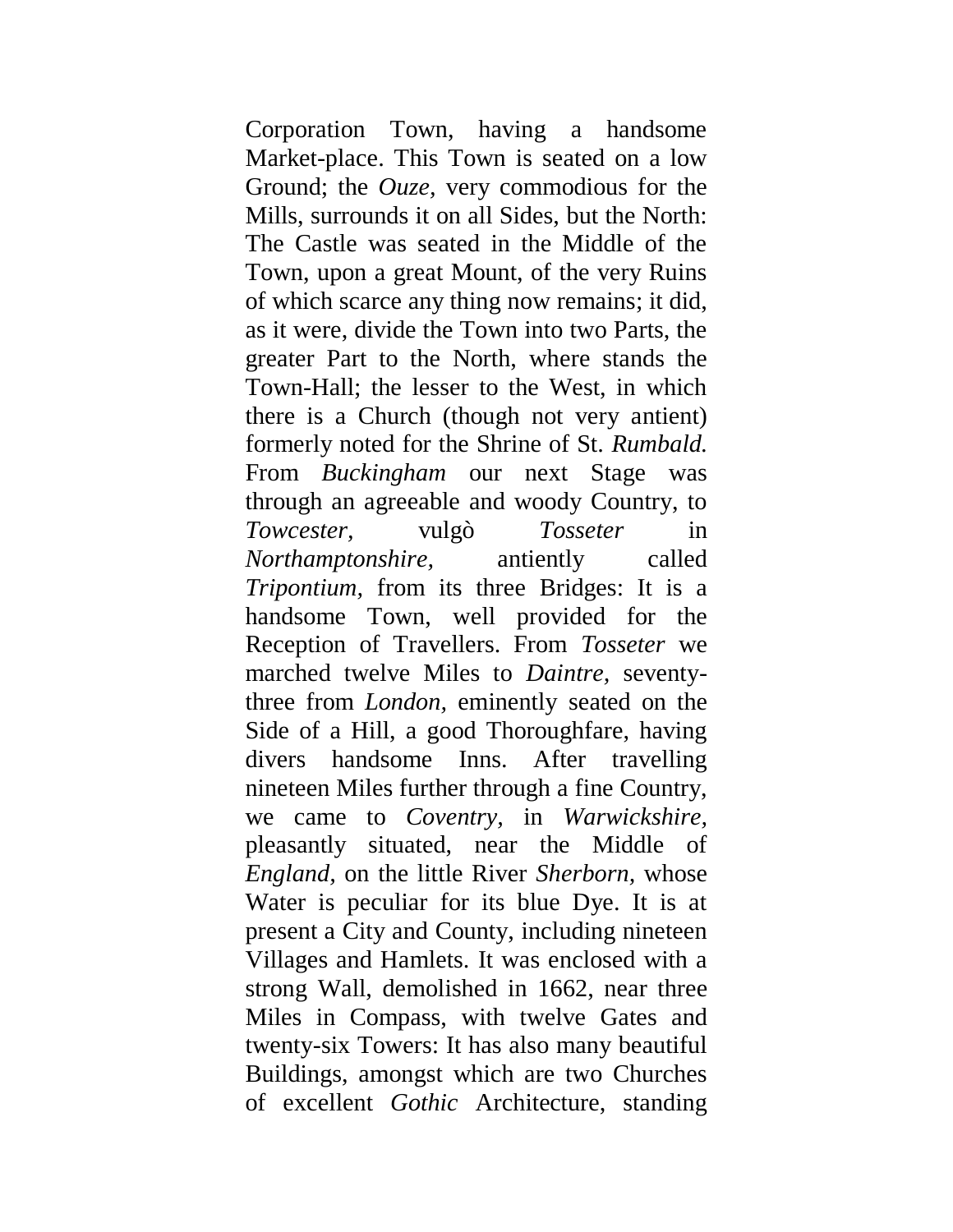near one another, as it were, rivalling each other, one dedicated to the Holy Trinity, the other to St. *Michael,* where is a most curious Piece of Painting, lately erected for an Altarpiece, very much resembling those I had seen in Papist Churches abroad. In the Marketplace stands the stateliest Cross in the Kingdom, it being sixty-six Foot high, adorned with the Statues of several Kings, in curious *Gothic*  Sculpture; it was built in *Henry* the Eighth's Time, by Sir *William Holles,* sometime Lord Mayor of *London,* and repaired and beautified *Anno* 1667. Just fronting this Market Cross, in another Street, is the Effigies of *Peeping Tom,*  which draws the Regard of all Strangers; it is the Effigies of a Man's Head, as big as Life, carved in Wood, looking out of a Garretwindow, kept up as a Memorial of the following Legend. They tell you, that one Lady *Godiva,* to free the Citizens from a large Tribute exacted on them by their Lord, consented to ride through the greatest and most inhabited Street of the City, naked, on horseback; whereupon, an Order was published, commanding all People to keep within their Houses, to shut their Doors and Windows, and no Person, on Pain of Death, to appear in that Street where she rode; upon which, as she was riding along, one Man, more curious than others, ventured to peep out of a Garret-window; for which he was immediately struck blind; others say, apprehended and hanged: By this Means she freed her Citizens from many heavy Impositions. And, as a further Monument of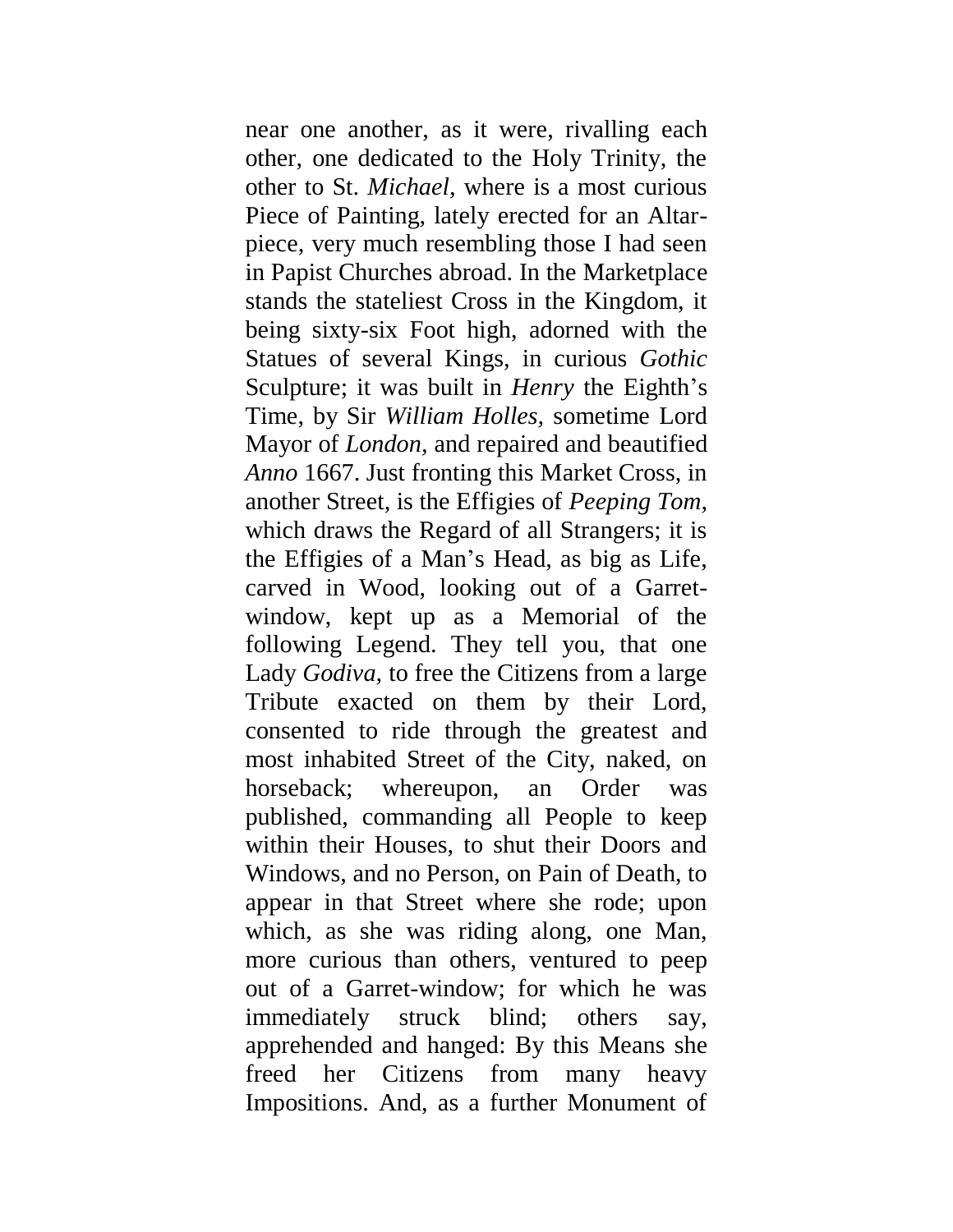this Action, *Leofrick,* her Husband, (who died in the thirteenth Year of *Edward the Confessor)* set up his own Picture, together with that of *Godiva,* his Countess, in the Windows of *Trinity* Church, with this Inscription:

> *I,* Lurick, *for the Love of the, Do set* Coventry *Tool free.*

And a Procession or Cavalcade is still yearly. made in Memory of *Godiva,* with a naked Figure, representing her riding on horseback through the City.— This Place was formerly enriched with the Manufacture of Cloathing, being the only Mart Town of this Country, and of greater Resort than could be expected from its Midland Situation; but now this Trade is much decayed: But it deals pretty much at present in Small Wares, such as Worsted Stuffs, Ribbons, *&c.* After some short stay in *Coventry,* and marching five Miles, we came to *Meriden,* consisting chiefly of Inns, being otherwise a scattered Village, but remarkable for the best bottled Beer, at the *Black Bull,* which greatly refreshed us on our March, which was twenty Miles this Day, through exceeding bad Roads, to a Town situated on the River *Tame,* called *Tamworth,*  in *Staffordshire*; it is a very straggling long Town, has a good handsome Market-place, and just before we enter the Town is a Bridge over a Rill, of one exceeding high Arch, that is difficult to pass for its great Assent on each Side, and so narrow, that but two People can go a-breast: this was a great Rarity to me at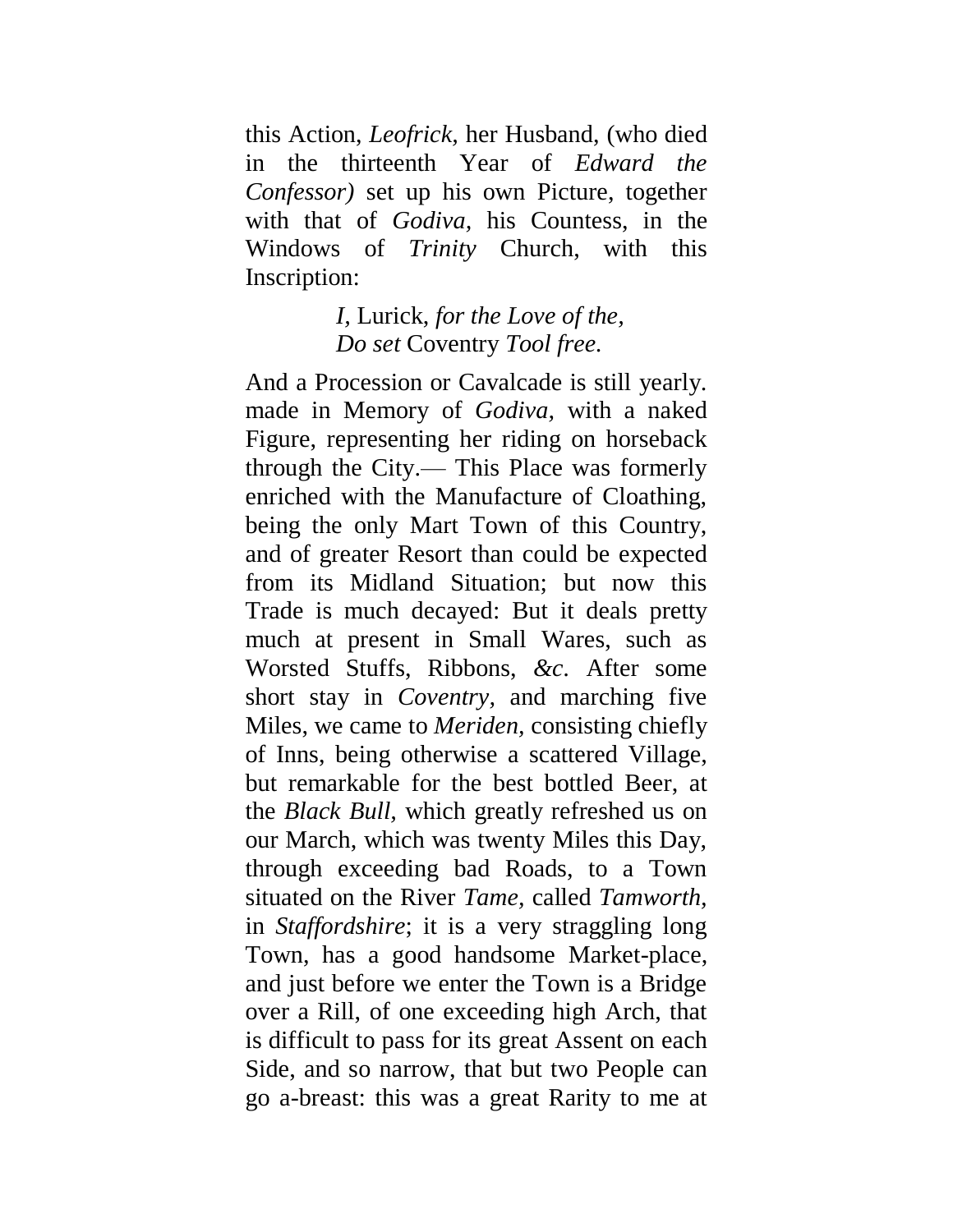this Time (but since, I have seen many such in *Scotland.)* Here is a Squire, a great Jockey, with whom I quartered, whose House and Gardens are situated just by the Banks of the *Tame,* where from his Summer-House we had a most entertaining Prospect of its beautiful winding Course. Our next Day's March was but very small, to *Litchfield,* a very antient City, as appears by many of its Buildings; formerly called *Licidfield,* i.e. *Campus Cadavorum,* from the many martyred Bodies, in the *Dioclesian* Persecution, to which possibly alludes the Arms of the City, *viz.*  three slain Kings. This City is an hundred and eighty Miles from *London,* stands low, and is pretty large and neat; is divided into two Parts, by a kind of Lough, or clear Water, which is but shallow; however, they have a Communication by two Causeys, made cross it, which have their respective Sluices for the Passage of the Water. The South Part, or hindermost, is by much the greatest, being divided into several Streets, and it has in it a School and a pretty large Hospital, dedicated to St. *John,* for the Use of the Poor. The further is the less, yet adorned with a very beautiful Church, which, with the fine Walls and antient *Gothick* Workmanship that surrounds rounds it, like a Castle, and the fair Houses of the Prebendaries, and the Bishop's Palace, all about it, make a lovely Show; with three lofty Stone Spires, of most curious Carving rising from it.—We have been about a Fortnight's March to this Place, and have had, most Part of the Time, exceeding bad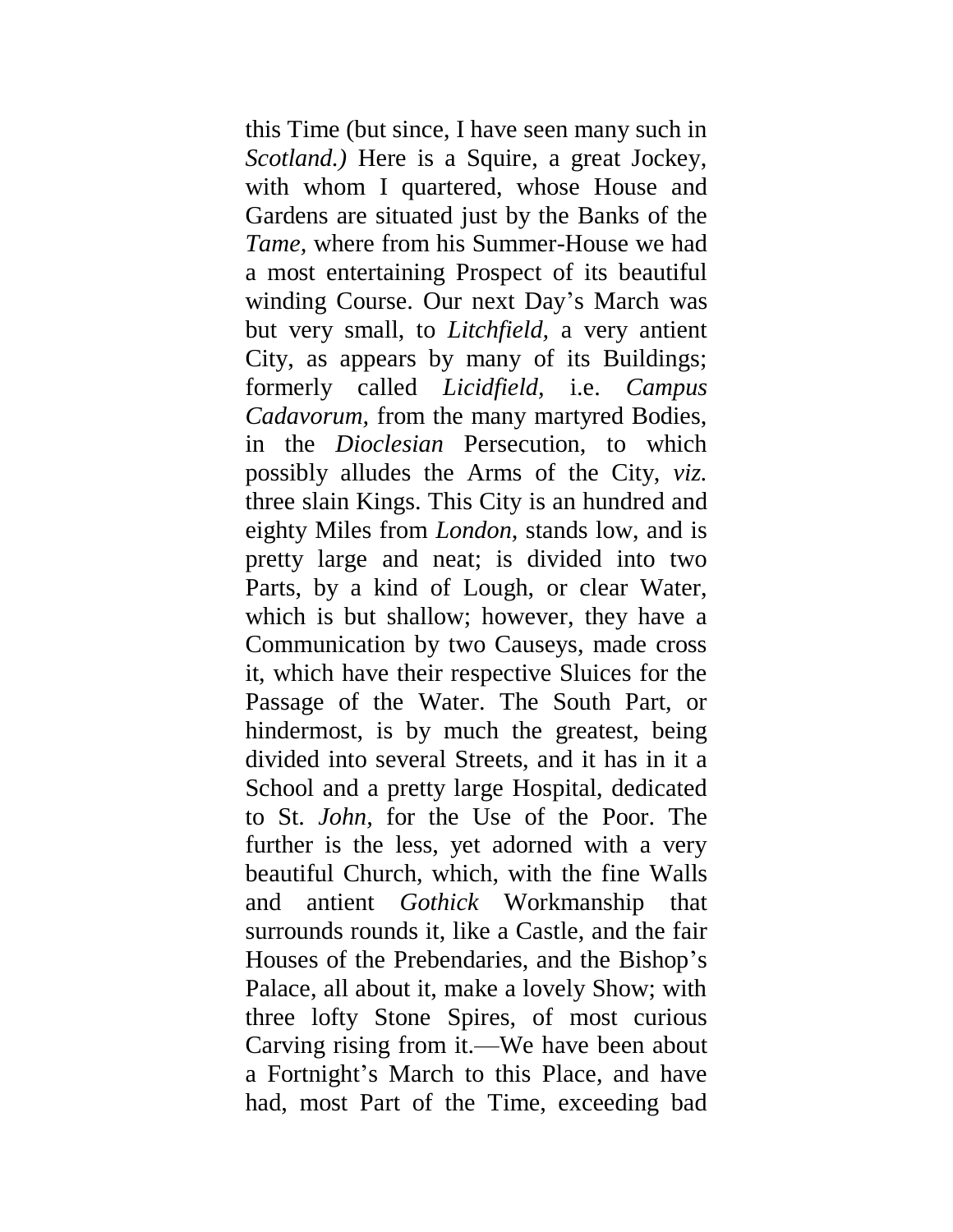rainy and windy Weather, which occasions us to be generally enough tired and wet, when we come to our Quarters; yet I have a great deal of Pleasure, as well as Fatigue, in these Journies, for we are received mighty kindly, wherever we come, and the old Women along the Road-sides, with lifted-up Hands, constantly pity, pray for, and bless us, as we go by: When the Publick Houses are too full, we are taken in by the Gentlemen and Tradesmen, who kindly entertain us; so that this present Treatment (from all those who are true Lovers of their King and Country, and its Religion) gives us Spirits to go on boldly, in order to suppress the faithless Rebels, and are Civilities that I was before unaccustomed to meet with in our Campaigns in *Flanders.* We are getting ready, in order for marching tomorrow for *Ridgley,* six Miles distance, hoping to get nearer the Rebels, whom we hear are got to *Preston* and *Wiggan,* in *Lancashire:* His Royal Highness the Duke is with with us here, whose Presence greatly encourages all of us; so that we desire nothing more than to see the Enemy. Time obliges me to end; and am, Sir,

*Yours,* &c

*Litchfield, November* 27, 1745.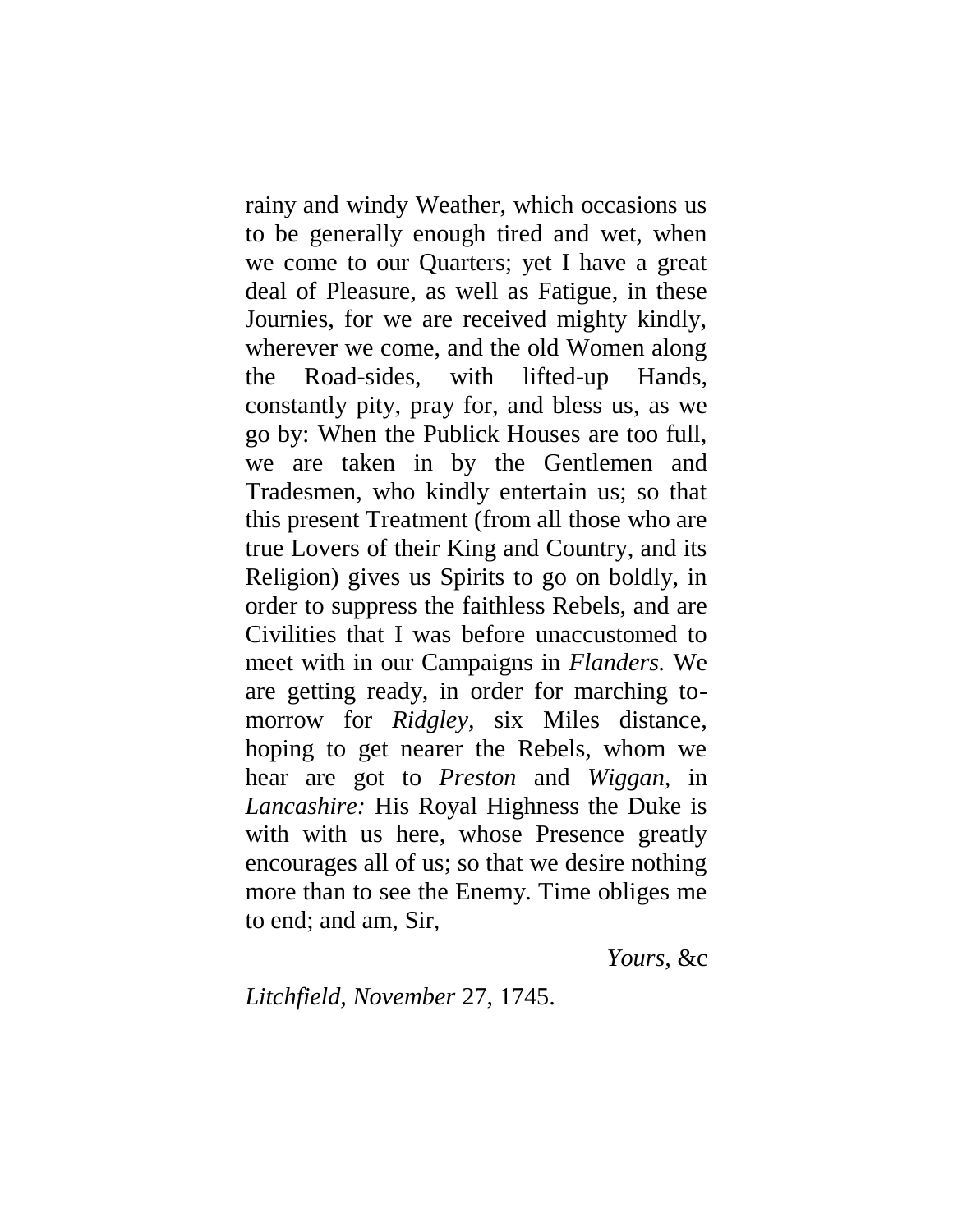

### LETTER II.

*SIR,*

T *Litchfield* we left most of our Baggage, not having Conveniences **A** for its further Carriage, and went no T Litchfield we left most of our<br>Baggage, not having Conveniences<br>for its further Carriage, and went no<br>further the first Day than *Ridgley*, a small Thoroughfare Market Town; and next Day we crossed the *Trent,* over *Ouzley-Bridge,* near to which Place Sir *Thomas Ousley* has a handsome Country Seat. We then all along our Journey to *Stone* have frequent delightful Views of the River *Trent,* and pass by a large Salt-work at *Shirley-Wich,* and a fine Country: This Day's March was fifteen Miles, to *Stone,* a good handsome Market Town, with good Inns: After halting here a Day, we were ordered to *Newcastle Under-Line,* a large, but dirty Town, well accommodated with Inns, having a good handsome Marketplace; it suffered much in the Barons Wars, and the *New Castle,* from whence it was denominated, is now levelled: The adjacent Parts yield good Quantities of Pit-Coal; and, about three Miles from the Town, is a Manufacture of Earthen Ware, which imitates brown China, and makes curious Black Tea-Pots, &c. resembling Japan, being neatly figured and gilt: We had here about five Regiments, Horse and Foot, which was our most advanced Post; and, just as we had settled ourselves, got some Refreshment, and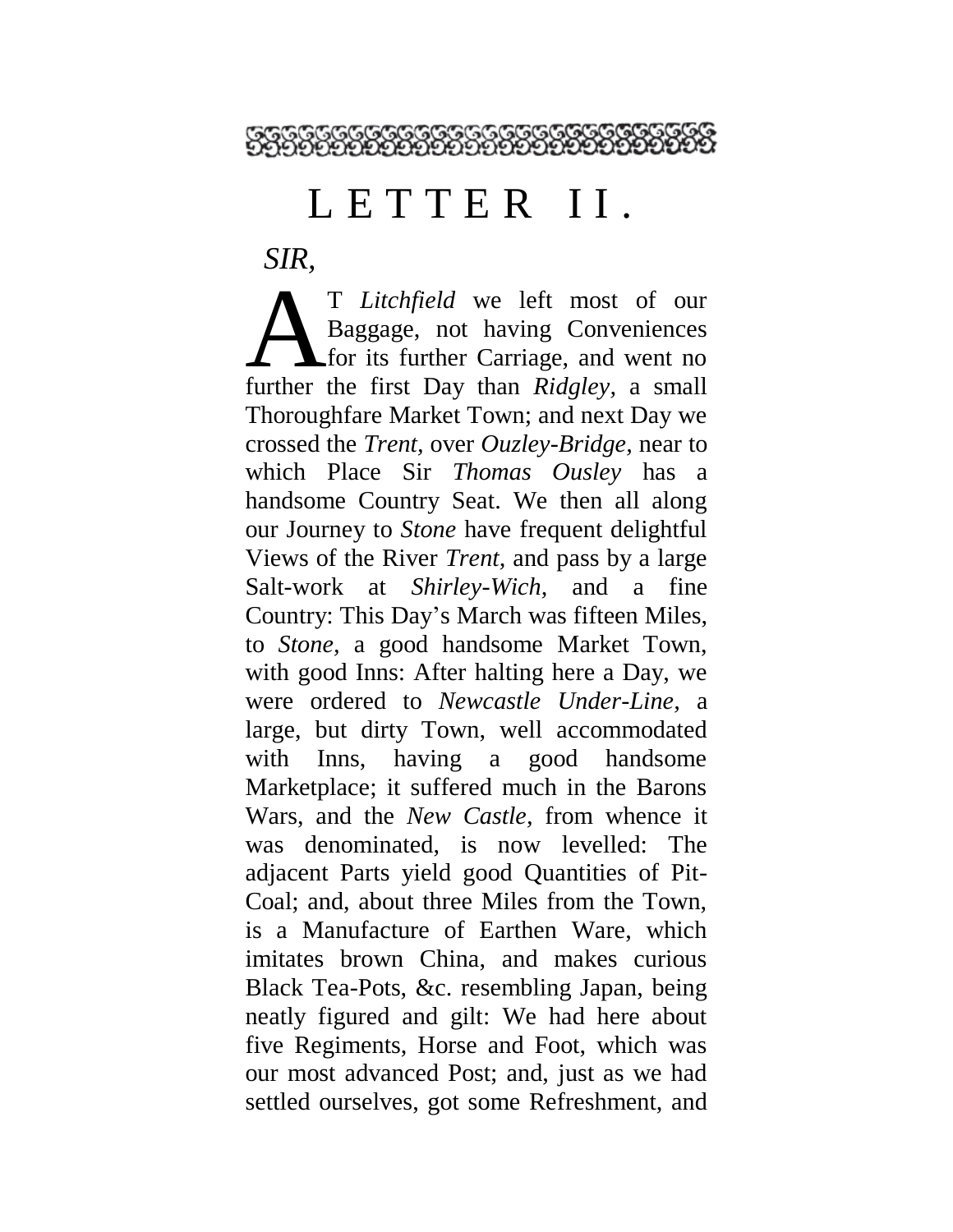many in Bed, our Drums beat to Arms, the common Cry along the Streets, was, that the Rebels were entering the Town, the Women and Children, all over the Streets, were running about like mad People, crying, and fainting for Fear, and flying into the Country amongst their Friends to seek Shelter from the Rebels. Our Regiments were all drawn up on the Parade. and rested there, under Arms, for some Time, when it proved to be a false Alarm, supposed to be occasioned by some of our Advanced Parties, who had seen a small Number of them about four Miles off. However, we all marched, about twelve a-Clock that Night, back again to *Stone,* leaving our Baggage behind us, unloaded, in the Market-place, at *Newcastle,* which many of us thought never to see again: This Night's March was very fatiguing, for it was freezing before, which continued, with Snow, till we came to *Stonefield,* where his Royal Highness the Duke had drawn up all his Forces and Artillery ready to engage the Rebels, whom we expected to come this Way. We remained here under Arms for several Hours, and under the most extream cold Atmosphere that ever I felt; after which, about six or seven in the Morning, we were ordered to *Stone,* for Quarters, where we staid several Days; but Victuals and Lodgings were here extreamly scarce: We were glad of a little Straw, strewed on the Floors (for many Officers;) and Bread was so scarce, that it was rare to get a Loaf; and Beer, in its turn, was as difficult to procure, for this little Town was so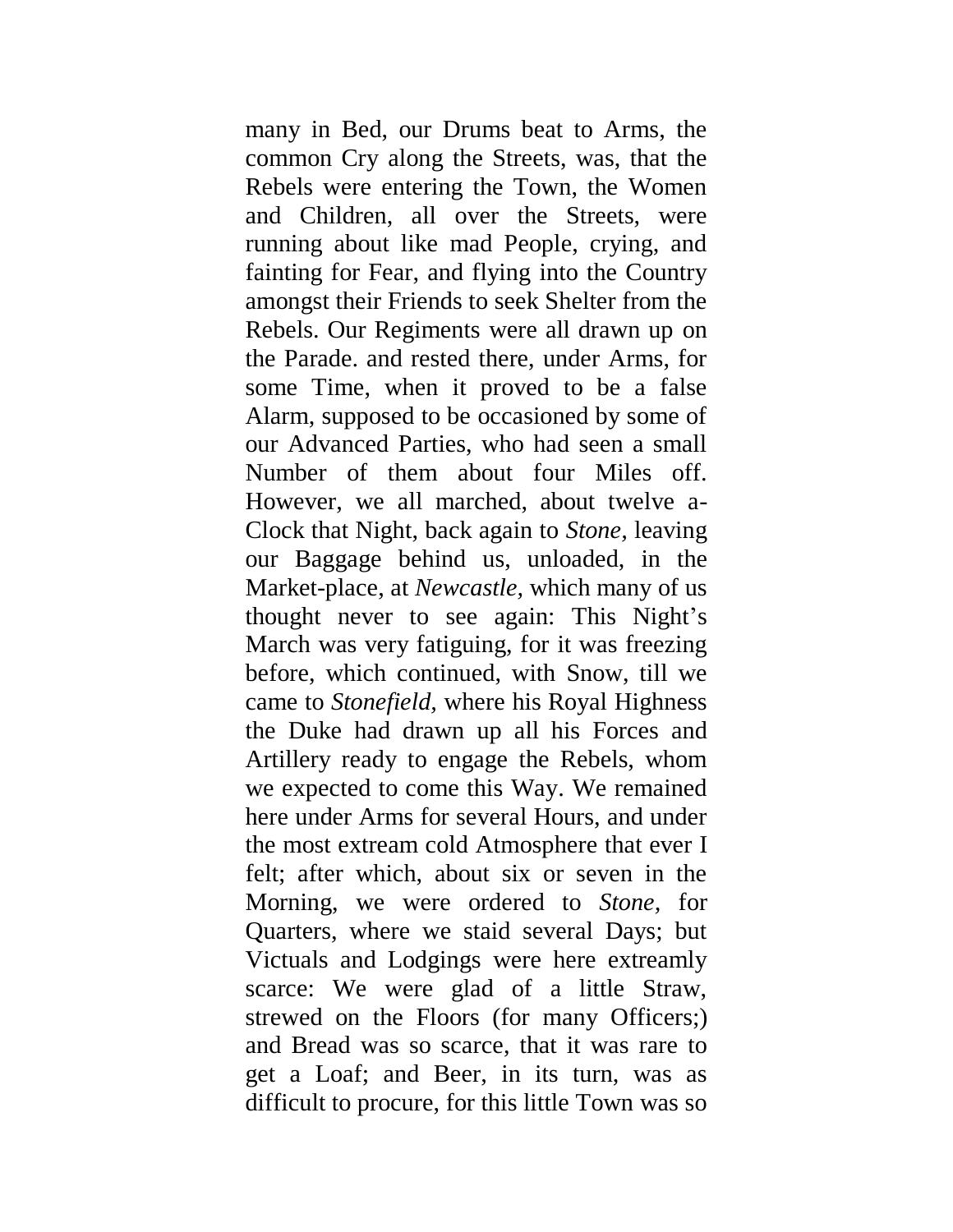full of Soldiers, that it was almost impossible to pass by one another. We expected the Rebels intended to slip by us here for *London,*  so we were ordered back again to *Ridgley,*  from thence to *Litchfield,* next Day through *Coleshill* (a Town a Mile in length, seated on a Hill, by the River *Cole,* chiefly eminent as a Thoroughfare, having many good Inns) to *Meriden Heath,* where we incamped *December* 6, for several Days; the Ground was at this Time exceeding wet, and the Air extream cold and windy; so that I believe many of us would have dropped off here, had it not been for the great Plenty of Coals the Country produces, for our Firing; and the Strong-Beer, at the *Bull-Head,* of which we soon made an intire consumption. Our Soldiers had here the Quakers<sup>1</sup> Gift of Flannel Waistcoats delivered to them, which, I believe, did more Harm than Good, for they ought to have wore them only when they lay in Camp and stood Centinels, but they wore them indifferently at all Times, as on the March, which made them excessive hot, and sweat; .then would they frequently pull them off, so get Cold, and Fevers generally succeed. Our Regiment, after two Days stay in Camp, with several others, were ordered to

 $\overline{a}$ 

<sup>&</sup>lt;sup>1</sup> It is well known that it is contrary to the Principles of Quakers to bear Arms or wage War, but that they might express their great Zeal for his Majesty's Service, they thought of this charitable Method of assisting the private Soldiers, who, they were apprehensive, would otherwise suffer greatly from their Winters Campaign,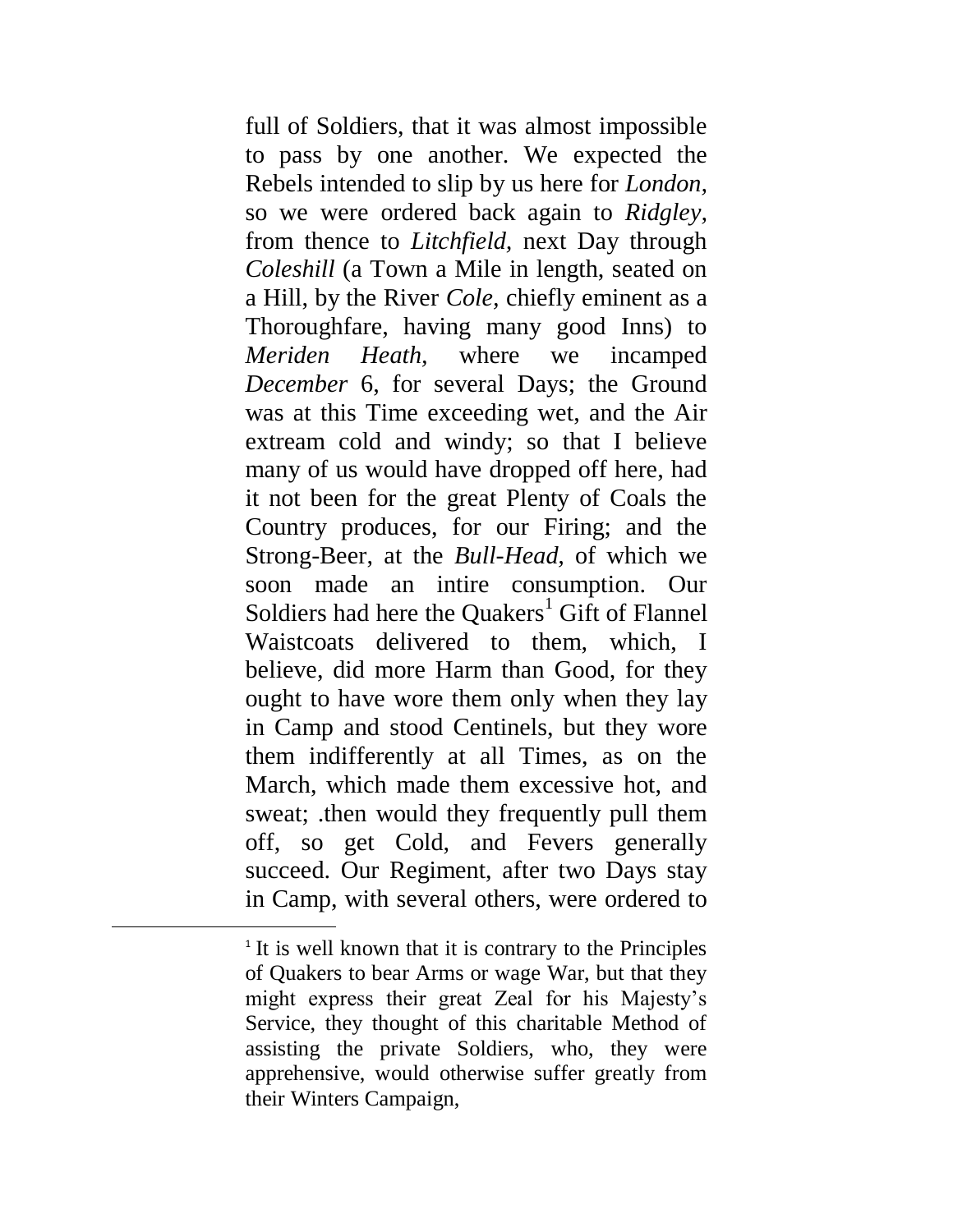decamp, and march to *Coventry,* where we were quartered, and had again good Living for eight or ten Days. Our Men, though exceedingly harassed, bear the Fatigue of Marching with great Chearfulness, and seem to have no other Wish, than to come to an Engagement with the Rebels, who are the Cause of all our present Hardships. The Rebels, by this Time, had penetrated as far as *Derby* and *Tutbury,* very near to *Litchfield;* it was thought they intended to get into *Wales,*  but his Royal Highness the Duke's Name terrified them so, that they thought proper to run back much faster than they came. They however levied a good Sum of Money at *Derby* (as they did before at *Manchester)* and their Train of Artillery, at this Time, consisted of fifteen Pieces of small Cannon: Their Number of Forces, by the best Accounts, do not exceed six Thousand three Hundred (both Horse and Foot) although they demanded Billets for ten thousand Men; the Horses were extreamly jaded, and in bad Condition, and in the Number were many old Men and Boys of fifteen and sixteen Years of Age, mostly without Shoes and Stockings. We had two of these miserable Wretches taken with their Arms between *Ashbourn* and *Derby,* by a Farmer and his Man, as they were stealing his Horses, who brought them to our Camp at *Merriden Common,* from whence they were afterwards conducted to *Coventry* by a Party of the Guards, with Sticks instead of Arms, and and were condemned to various Deaths, by all the Country People along the Road, that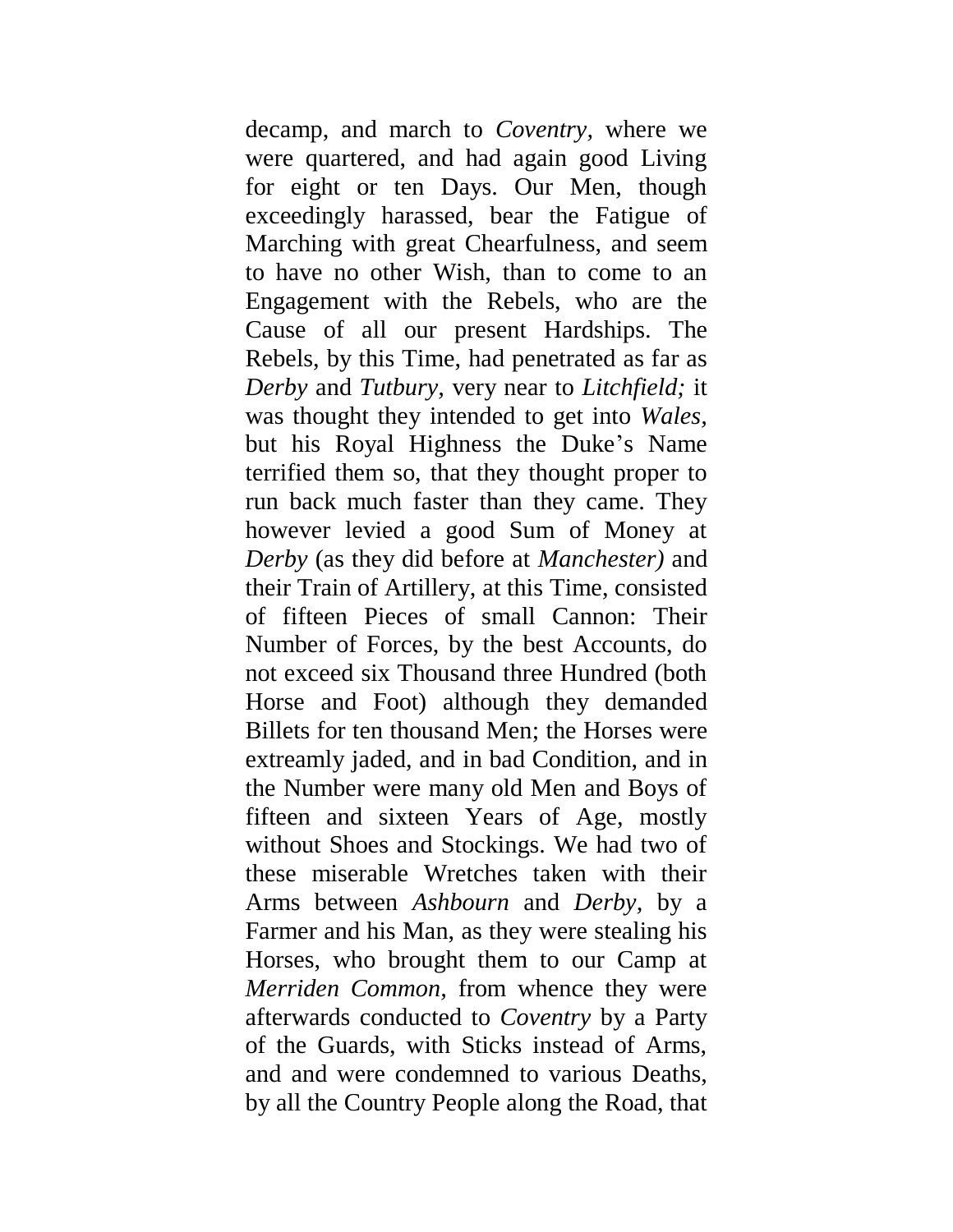saw them: They were two such miserable poor Objects, that one would think it impossible for an Army consisting of such, to penetrate into the very Heart of so powerful a Kingdom as *England,* if they had not had many Friends along the Roads. His Royal Highness the Duke set out from *Meriden*  Camp, *December* 9, at the Head of all the Horse and Dragoons, and one thousand Volunteers, draughted out of the Army, to endeavour to stop the Rebels, and give the Foot Time to come up; upon hearing which, they immediately retired northwards, with great Precipitation: The Country People, firm and loyal to their King, brought in Horses to mount the Foot Soldiers that followed his Royal Highness, in order to overtake the Rebels. Their not being used to Riding, made them look very odd on Horseback, with their Muskets stung over their Shoulders. Their Desire of overtaking the Rebels, also was very apparent in every one's Countenance. In this Manner they followed them, and they as fast ran away from them through the Towns of *Congleton, Macklesfield, Manchester, Wiggan, Preston, Lancaster, Kendal, Shap,* to *Clifton Moor* (which Towns I shall describe hereafter, as I pass through them) where his Royal Highness the Duke came up with the Rear-Guard of the Rebels (consisting of about one thousand of their best Men) just beyond *Lowther-Hall;* which the Rebels abandoned on the Duke's approach, and threw themselves into a Village called *Clifton,*  within three Miles of *Penreth*; which Village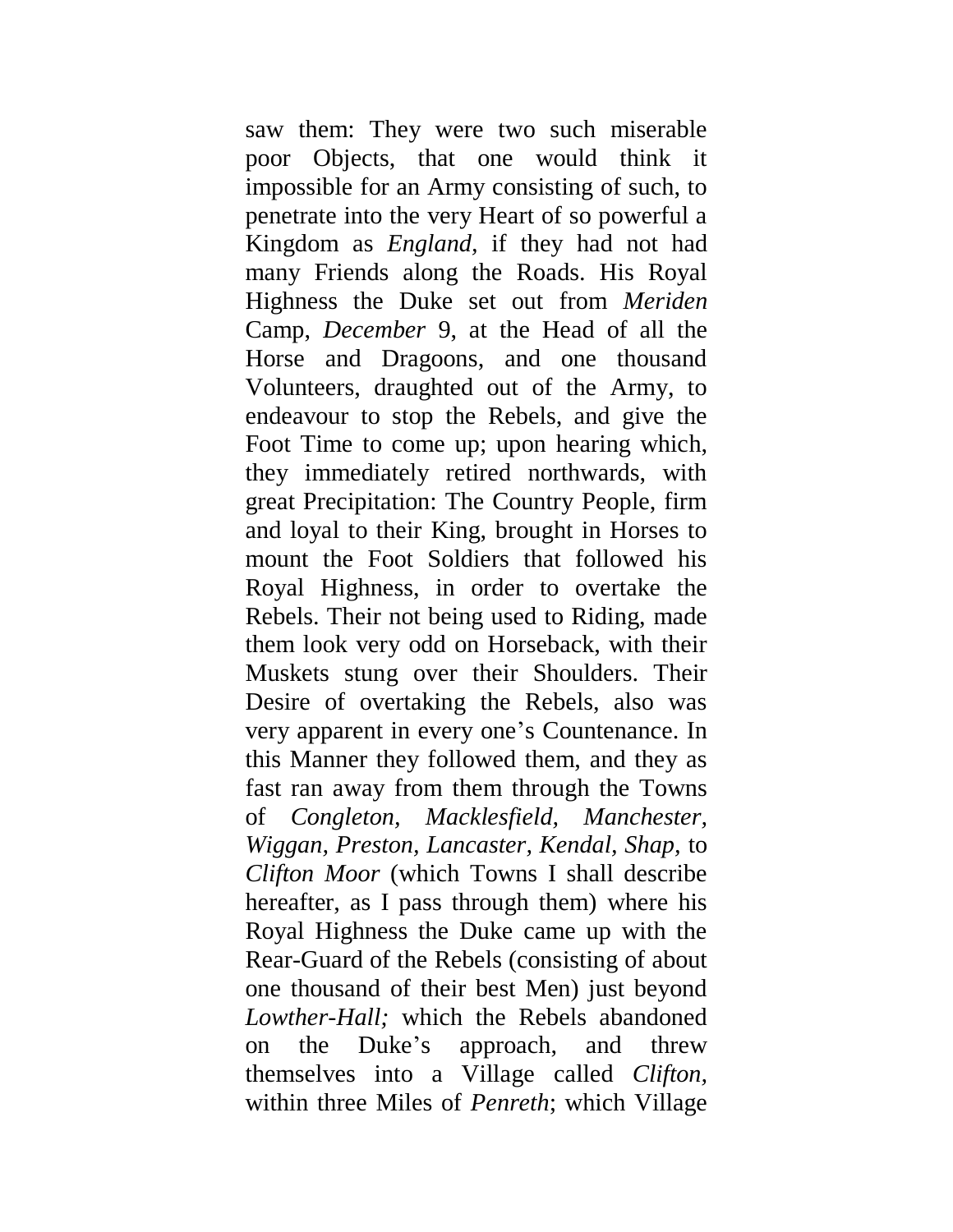his Royal Highness immediately attacked, with the Dragoons, dismounted, who behaved extreamly well, and drove the Rebels out of it in an Hour's Time, though a very strong and defensible Post: The Loss of the Rebels could not be known, as it was quite dark before the Skirmish was over; that of the King's Forces amounted to about forty Men, killed and wounded, and four Officers, but not mortally, *viz.* Colonel *Honeywoed,* Captain *East,* and the two Cornets, *Owen* and *Hamilton.* In this Action these Savages had the Cruelty to cry, *No Quarter, murder them;* and accordingly gave several of our People Wounds, when they were down.—After this Skirmish, the Rebels retired, with the utmost Precipitation, to *Carlisle,* it being so dark, and the Country so covered, that it was not possible to pursue them that Night; and the Troops being fatigued with the forced Marches they had made through very bad Roads, they halted at *Penreth,* the next Day, *December* 20, for the coming, up of the rest of the Troops.

After having entertained you with this Digression, I must carry you back again to my Quarters at *Coventry*; where, after our short stay, we expected them to have returned towards *London,* along with several other Regiments, that did; instead of which we received Orders to follow his Royal Highness the Duke, with all haste, along with another Regiment, commanded by Lord *Semple.* We then set out again from *Coventry,* marching through *Coleshill, Litchfield,* &c. to *Stafford,*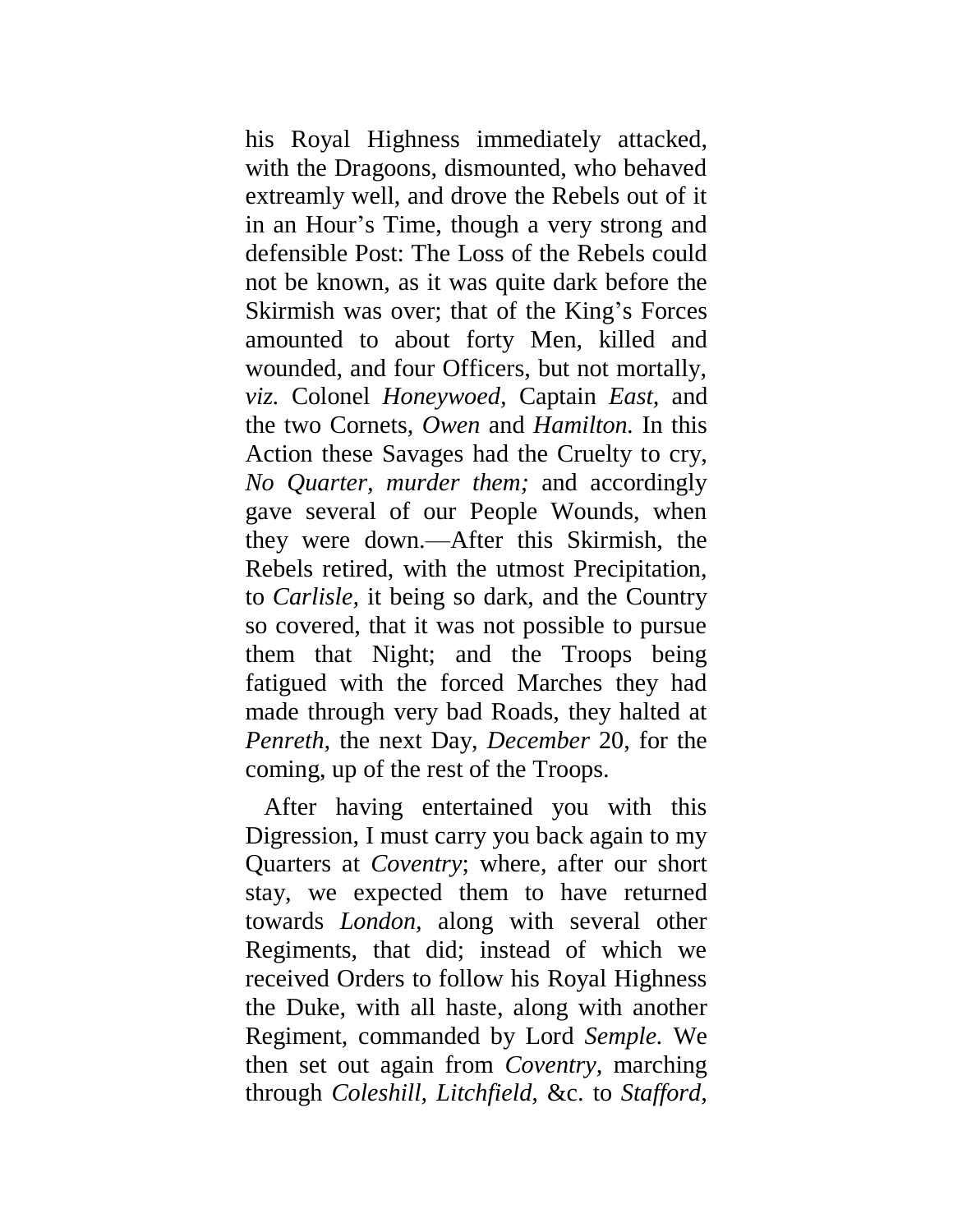a Town of great Antiquity, which hath gone under divers Names: It was first built by *Edward the Senior,* under the Name of *Betheny,* where one *Berteline,* that was afterwards canonized for a Saint, for his great Piety, led an Hermit's Life; afterwards *Statford,* and *now Stafford.* It is situated in a fruitful Soil, and a sweet Air, on the Banks of the River *Stowe,* with a Bridge over it: It is adorned with two Churches, one whereof is very large and spacious; and a Free-School, beautified with a large and uniform Marketplace; in which is a House where the Assizes are held for the County: The Streets are clean and well paved; the Buildings of Stone and Slate; and some of the Structures are very modish and beautiful. King *John* made it a Corporation, and *Edward* VI. confirmed and enlarged the Charter. About a Mile and Half out of the Town, upon a Hill, we saw the Ruins of an antient Castle belonging heretofore to the Barons of *Stafford,* but in the Civil Wars it was demolished; ascending the Hill, we were very well rewarded by a most pleasant Prospect of the Town and adjacent Country. Hence we proceeded over a pleasant Country to *Newcastle,* where we halted a Day; then over a pleasant Country to *Congleton,* in *Cheshire;* which Town we entered soon after the the Rebels had left it: We found here good Entertainment, and a plentiful Market. The Middle of this Town is watered by the little Brook *Howty;* the East Side by the *Daning Schow,* and the North by the *Dan*; although, in Consideration of its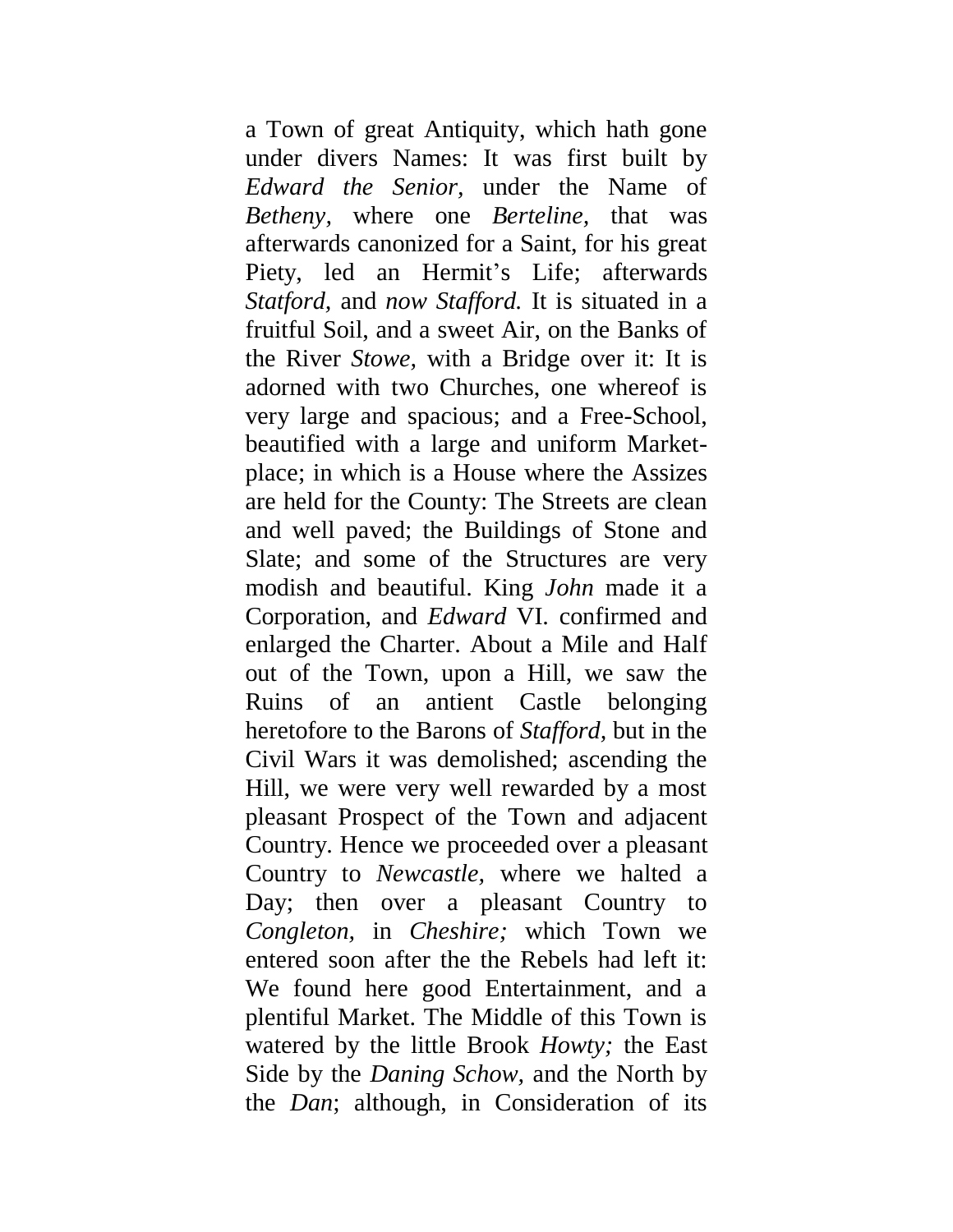Greatness, Populousness and Commerce, it has deserved a Mayor and six Aldermen to govern it, yet it has only one Chapel in it, and that entirely of Wood, excepting the Quire and a little Tower. Here we first began to hear the Actions of the Rebels, and the stinking Work they had made there. Our next Days March was to *Macklesfield,* a good handsome large Town, having many good Houses, and situated by the River *Bollen. Congleton,* as well as this Town, are chiefly employed in making Mohair Buttons, *&c.* for *Manchester.*  After passing the River *Bollen,* we travel. over some Part of the large Forest of *Macklesfield,* where we see on every Side the Pitts where they dig Turf in Squares, like Bricks; and in these Pitts nothing is more common than to see Fir-Trees lie here buried, from ten to twenty Foot deep, which the Men who, work here dig up for various Uses, but chiefly, for Splinters, which are very resinous, and, when lighted, serve the Poor for Candles. We now heard at every place we came to, of the Behaviour of the Rebels. in their Return back to the North, and which was with the greatest Precipitation, through every Town, that wherever they rested, they had let fall their; Odour all over the Towns, and at People's Doors, so caused the Towns to stink intolerably; many of them also fouled their Beds, and commonly the Rooms. The Towns-People tell us (to use their Words) they always go a Pogtrot, or upon a half-run, and, where they rest, leave Plenty of *Scotch* Greys behind them. Some of the greatest Liberties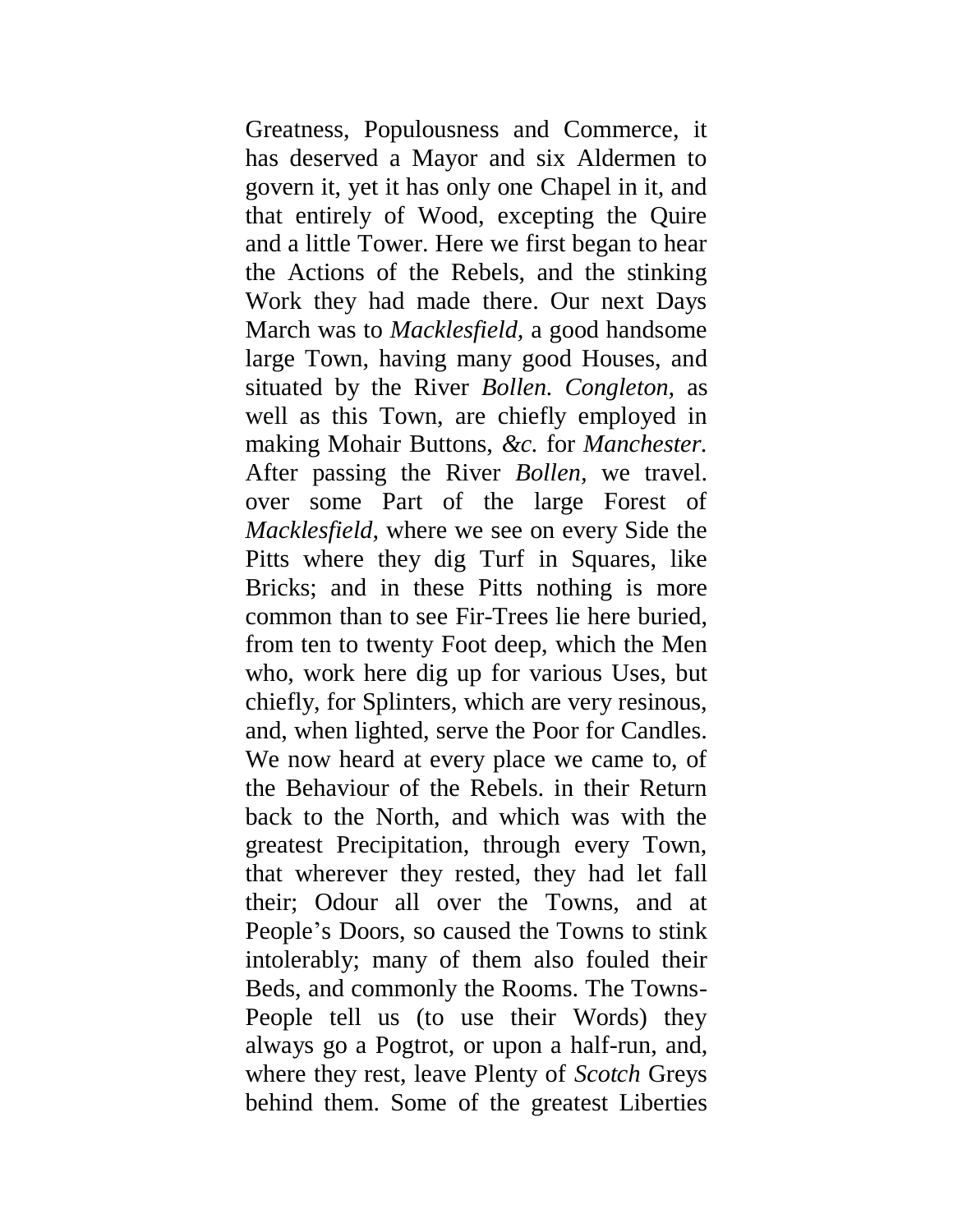they took with the Country and Towns-People, was in surprizing them, by one or two laying hands on Person, whilst others took the Shoes off their Feet. They would frequently make free also to take the Wearing Apparel of both Sexes, even out of their Houses, as they needed them; and Horses they insisted upon always, without making any Satisfaction: The poor People would sometimes complain to their Generals for losing their Shoes; all the Answer they returned them was, That if the Men want Shoes, *&c.* they must have them. After leaving this dismal Forest of *Macklesfield,* we came to *Stockport,* a Town of good Entertainment, lying in a Valley by the River *Mersey;* the Bridge over this River was blown up, to prevent the Rebels Retreat, so our Men were all Obliged to ford it up to their Middles; the Soldiers Wives did the same, which Afforded much Diversion, both to ourselves, and the Inhabitants from *Stockport,* who came to gaze at us. After travelling six Miles over a fine Country, we came to *Manchester,* where I now am; here we have halted two Days, and find three Parts in four of the Inhabitants to be *Jacobites.* Our Soldiers did not spare to tell them often of it. *Manchester* is the most beautiful Town I had yet seen in *England* for fine and noble Houses; for Industry in the Inhabitants, it very much resembles *Holland,* the smallest Children here being all employed, and earn their Bread: It surpasses all the Towns hereabouts in Buildings, and Populousness: Their Manufactures consist chiefly in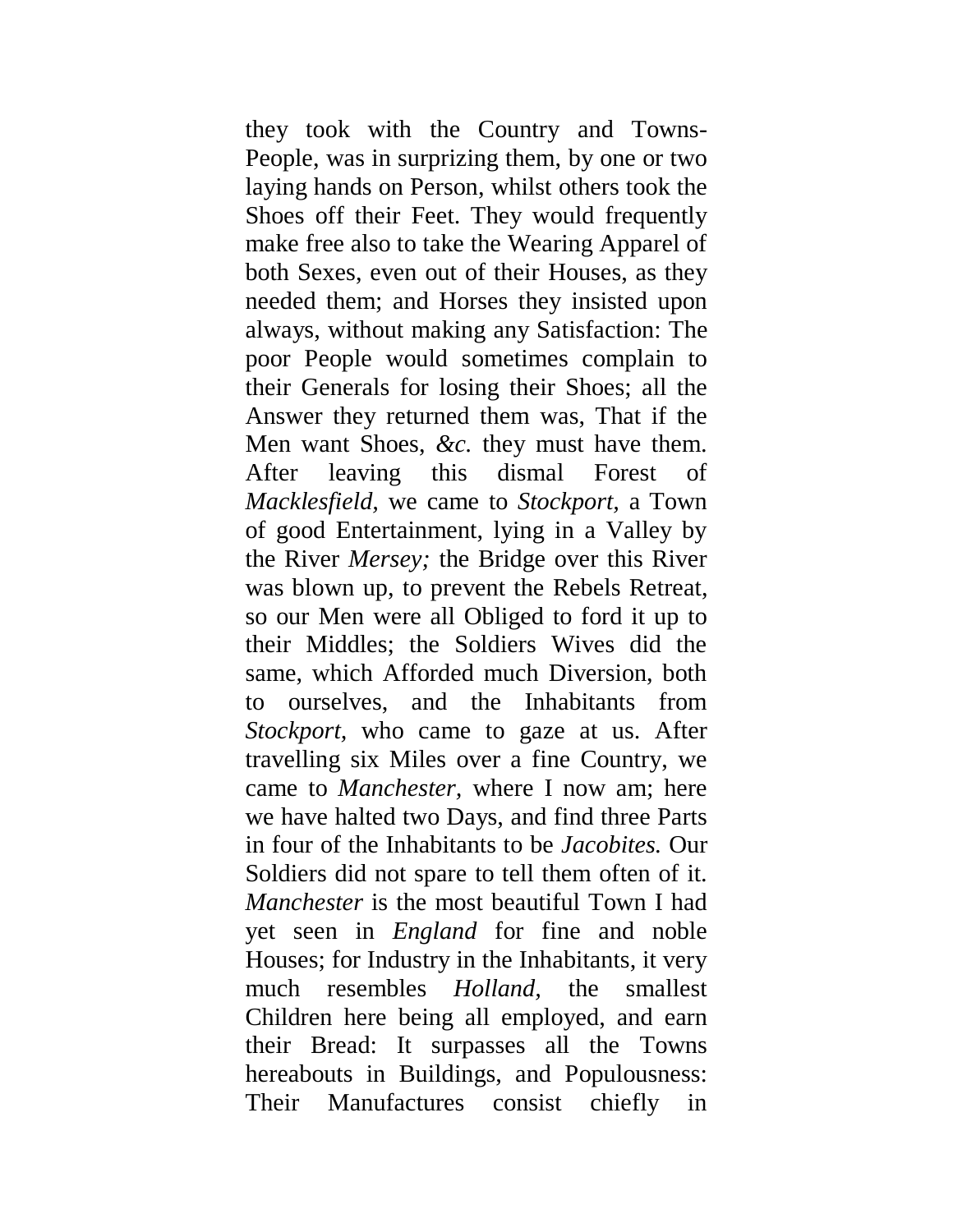Cottons, Buttons, Fillettings, Checks, and all Kinds of what they call Small Wares. There is a handsome Market-Place, and a fine large *Gothic* Church; The College here is an antient Building. They export vast Quantities of their Goods Abroad, as to the *West-Indies,* &c. This Town is situated between the Rivers *Irk*  and *Irwell,* which last has a noble Bridge over it, going to *Salford,* which Village is only separated *fromManchester* by this River. I should enlarge, Sir, upon many Particulars, but am quite tired every Day with Marching, so that my Time and Thoughts, at Night (when we get to our Quarters) are fully employed in getting Victuals and a Bed; the next Thought is of another March the next Morning.

#### *I am*

*YourS,* &c.

*Manchester, Decemb.* 24, 1746.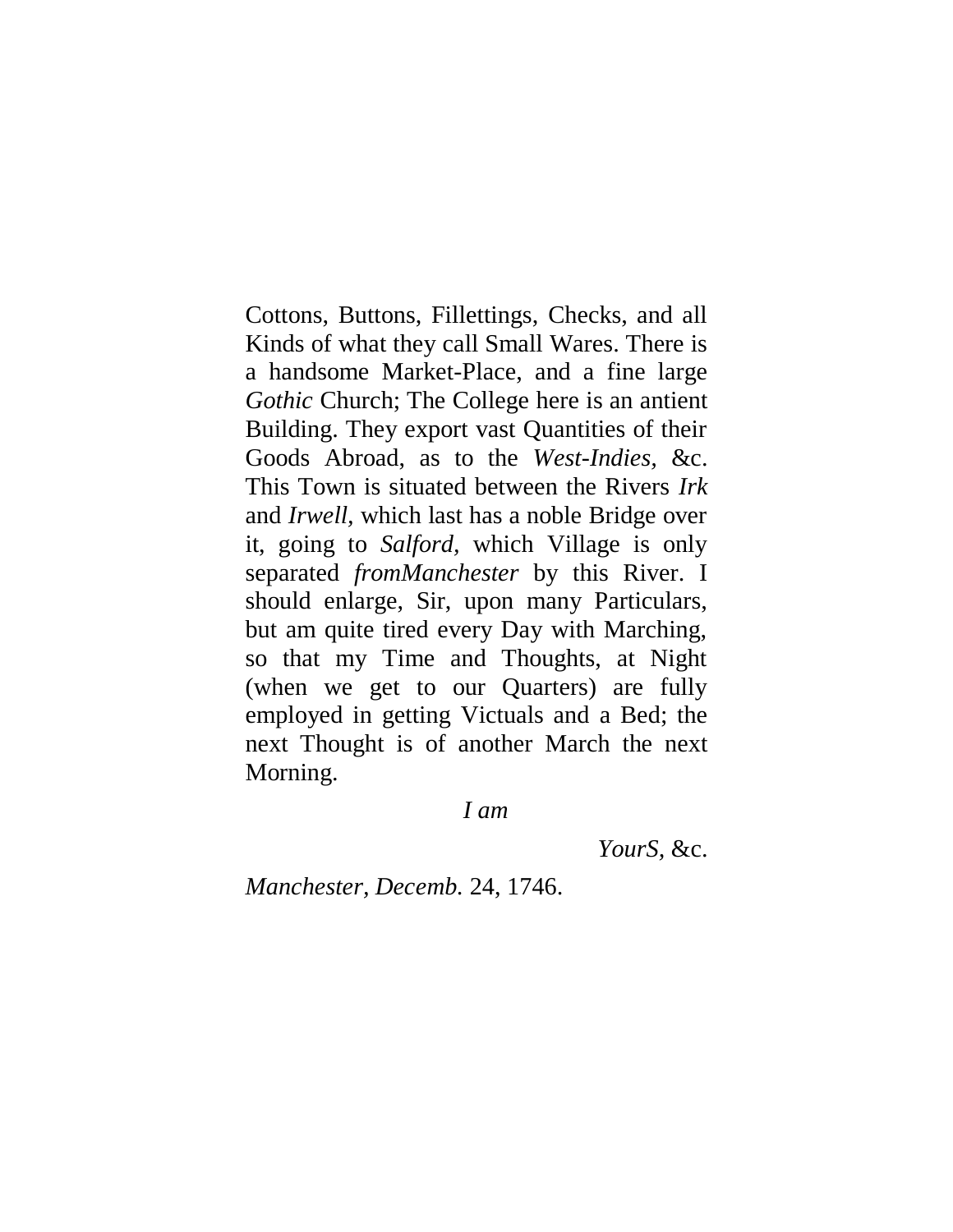

## LETTER III.

*SIR,*

FTER leaving *Manchester,* our next Day's March was to *Wiggan,* twenty measured Miles (we had now a full FTER leaving *Manchester*, our next<br>Day's March was to Wiggan, twenty<br>Wiew of the first: Mountains I had seen in this Journey) and passed over a wide Common, which puts me in mind of travelling from *Antwerp* to *Breda,* for in that Journey we pass by exactly such another Place: We have now got into a Country where the Roads are paved with small Pebbles, so that we both walk and ride upon this Pavement, which is generally about a Yard and Half broad; and the Middle Road, where Carriages are obliged to go, is most intolerably bad. *Wiggan* is a neat and well built Corporation Town: Here we found the Prison full of Rebels, that the Country People had picked up, on their Retreat. Within two or three Miles of this Place, is some extraordinary Coal Mines, on the Estate of Sir *Roger Bradshaw,* Baronet, which yields, in burning, a very clear Flame, and consumes to a white Ash, like Wood: Of these Coals they make many curious Toys, they bearing to be turned and polished so as to look like Black Marble, or Jet, being formed into Snuff-Boxes, Nutmeg-Boxes, Candlesticks, Salts, *&c.* by one *Tootell,* a Turner, who lives here; and, what is very remarkable, it cannot be work'd far distant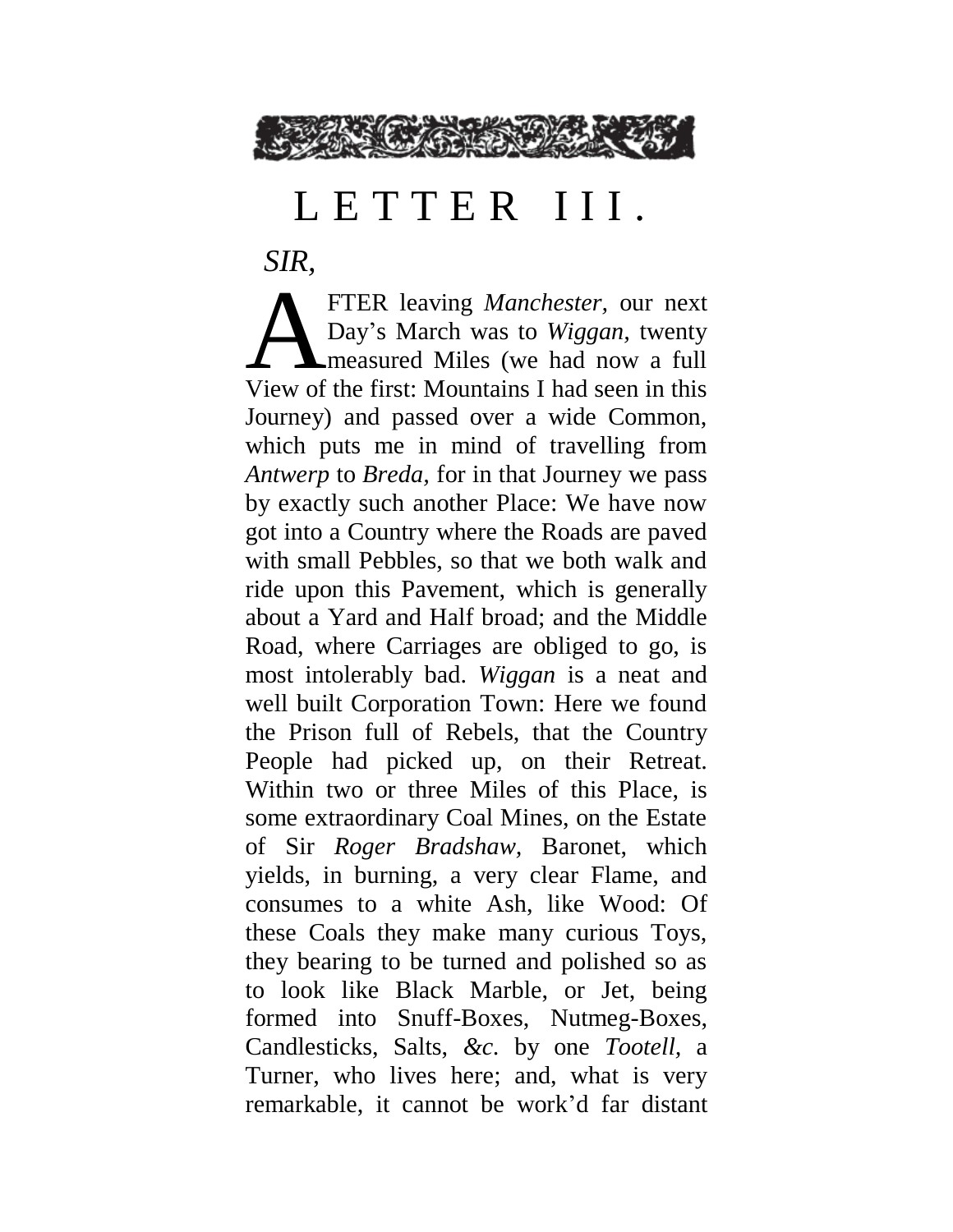from where it is dug, by reason of the Hardness it will acquire, through Time, when conveyed to distant Places. Fifteen Miles further, being another Day's March, after passing the most delightful River *Ribble,* we enter *Preston,* a large Town, handsome and populous, for these Parts; so called from the Religious, who were formerly here in great Numbers; for the Name, in *English,* signifies *Priest'sTown*; much Gentry lives here, and there are many good Inns in this Town; but one, in particular, the Sign of the *Black Bull:* I never before met with any like it in all this Northern Journey, both for proper Attendance, and in a grand Manner, if required, in all kind of Eatables, *&c.* From hence to *Lancaster* is twenty Miles, or one Day's March; the Road is somewhat hilly, especially a kind of continued Ridge of Hills accompanies it on the Right, at three or four Miles Distance; at ten Miles, we cross the River *Wyre,* which waters that large Tract of barren and mossy Ground, called *Wyersdale,*  and enter *Garstang,* a good Thoroughfare; from thence to *Lancaster,* the County Town, of no large extent, but vastly neat and handsome; called by the Inhabitants, more truly *Lonecaster,* and the *Scots, Lonecastell,*  from the River *Lone.* Both the present Name, and that of the River, seem to mark it out for the old *Longovicum;* where, under the Lieutenant of *Britain,* were a Company of the *Longovici,* who took that Name from the Place where in Garrison; yet, in Proof of its *Roman* Antiquity, they sometimes meet with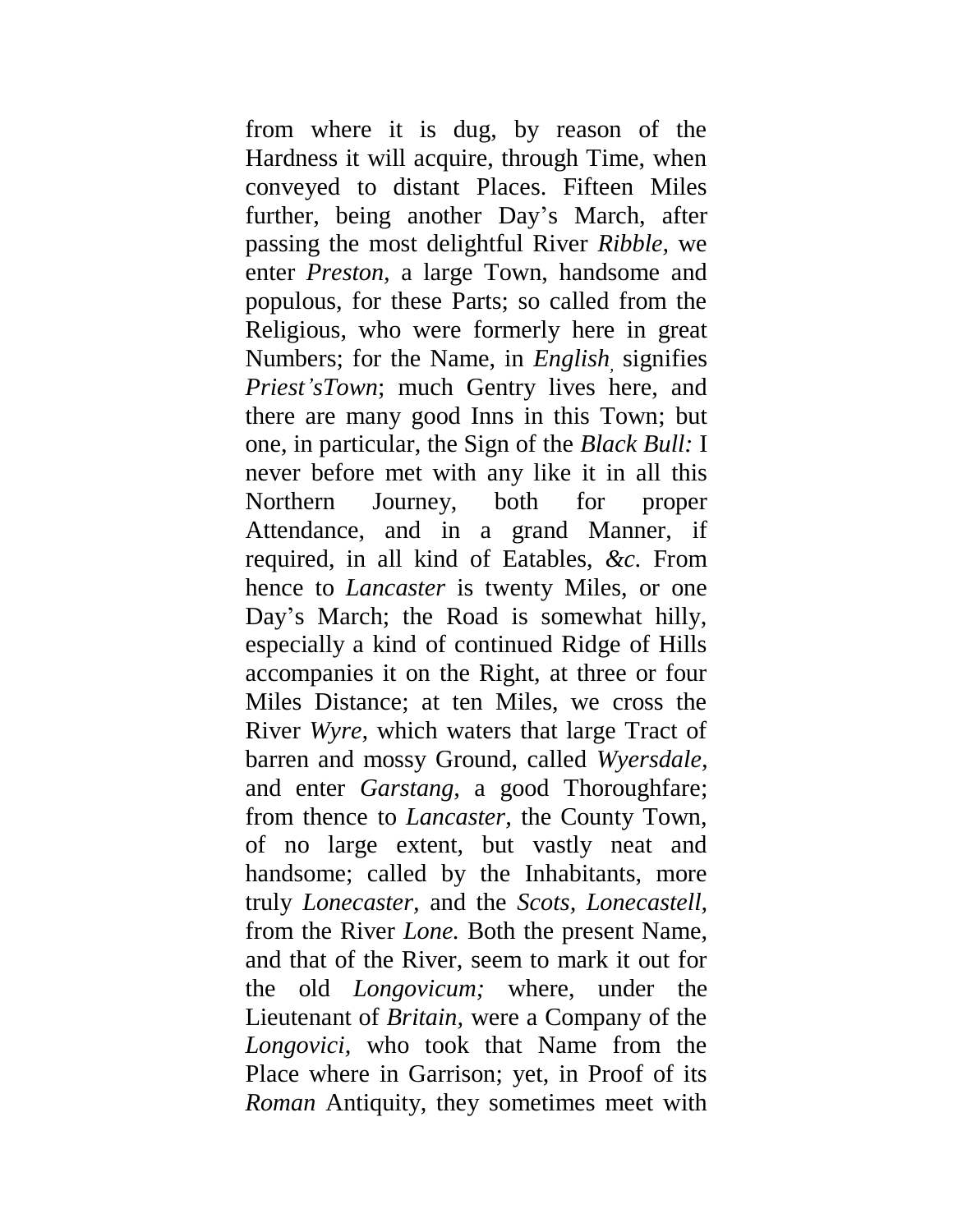Coins of Emperors, especially where the Friars had their Cloyster; for there, as they report, was the Area of an antient City, which the *Scots* (who in a sudden Inroad, in the Year 1322, destroying every Thing they met with) burnt to the Ground. From that Time they began to build nearer a green Hill, by the Rivers upon which stands a Castle, not very great, nor very ancient, but fair and strong; close to which is a large neat Church, the only one in the Town, both situated on a high Hill: In this Castle we saw great Numbers of Rebel Prisoners confined, and also a *Romish* Priest, whom few pitied. Upon the Top of this .Castle, and at one Corner, is a Square Tower, called *John a Gandt's Chair,* from whence we have a most ravishing Prospect: of the adjacent Country, and the Course of the River *Lone,* but more especially towards the Sea, where you have a most extensive View, even to the *Isle of Man.* In the Descent and Sides of the Hill, where it is steepest, hard by a very fine Stone Bridge, consisting of five Arches, there hangs an antient Piece of Wall, called *Wery Wall,* supposed to have been some antient Work of the *Romans,* by reason of several *Roman* Coins, which have been found thereabout. I must not forget to tell you, that in *Lancashire* the Women are called Witches, by Reason of their great Beauty; which Appellation, I think, they really deserve; for in marching through this Country, we had great Numbers of them assembled all along the Roads, to view us, as we passed by; and, as a Return of Thanks, we saluted the most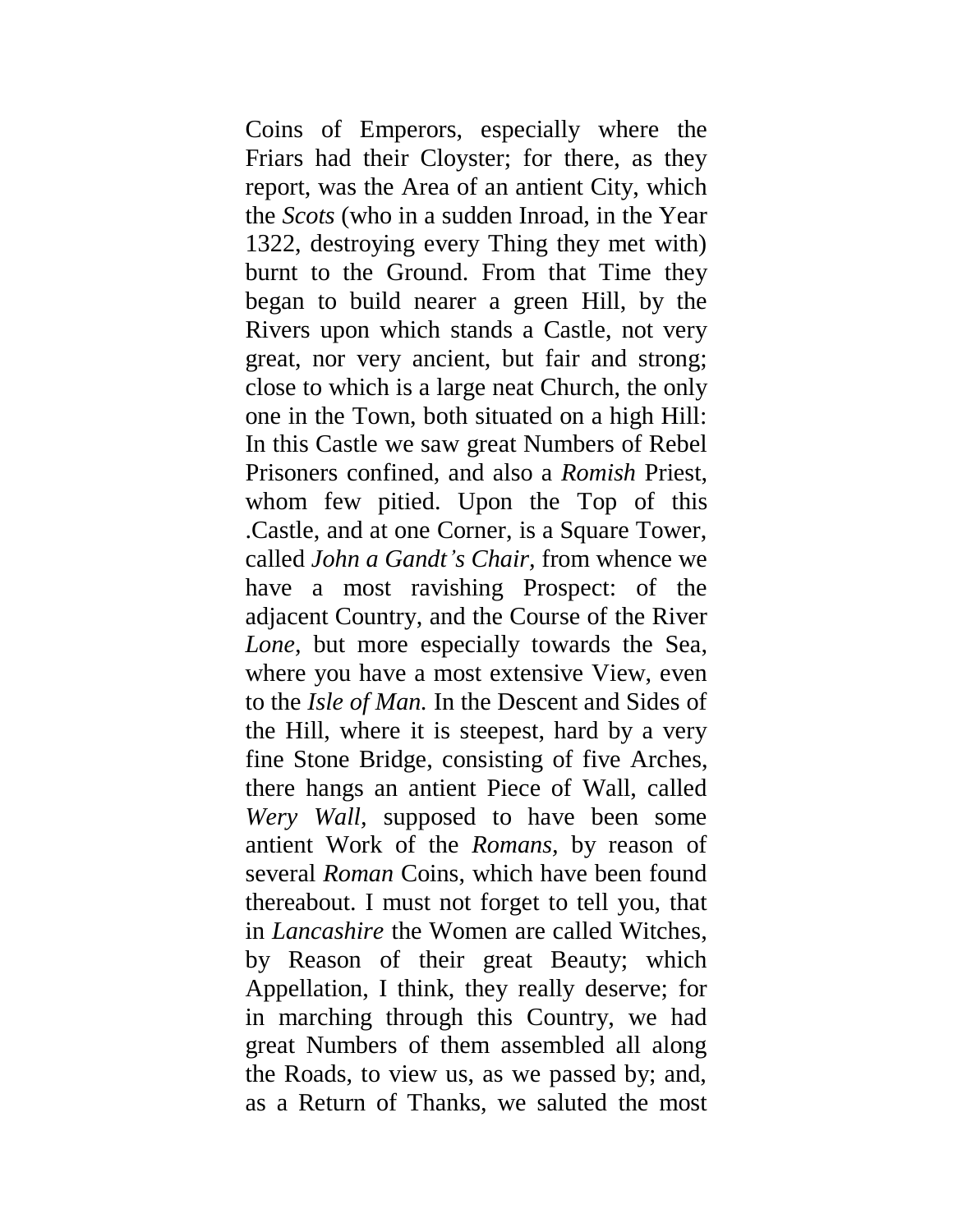handsome; which they received without much Reluctance; but the poor Country-men are the most ignorant Fellows of any I had yet met with in this Journey. Our next Stage was through *Hornby,* and, after passing a noble Stone Bridge, whose Foundation is Rocks, across the River *Lone,* we come to *Kurby La Launsdale,* in *Westmoreland,* a small Town, where our former Scene is quite changed, here being nothing but Mountains and Stone Walls for Hedges, the Country not so populous, and the *Lancashire* Witches all lost, the Women here being the most ugly I had ever seen, and the Houses so desolate and solitary, that I thought I was sometimes in *Flanders,* other-times on the Borders of *Spain.* The good Food was also lost, together with the good Bread we formerly had; now it is a Rarity to meet with any other Sort than four Oat Cakes, or Clapat-Bread, which put me in mind of thick Wafers, such as the Papists consecrate for their Hosts, but of a vast Size: We sometimes get, upon our Marches, some Strong-Beer and some Cheese with these Oat-Cakes, which makes a noble Regale to our hungry Appetites. They also burn Turf in this Country, which makes us smell a Town at a great Distance. At *Kirby-Lonsdale* I lodged with the Parson of the Parish, but did not think of meeting such polite and fruitful People, as he and his Wife were, in so barren a Country. From the ChurchYard here we have a most entertaining Prospect of the Snowy Mountains, at a vast Distance, and the beautiful Course of the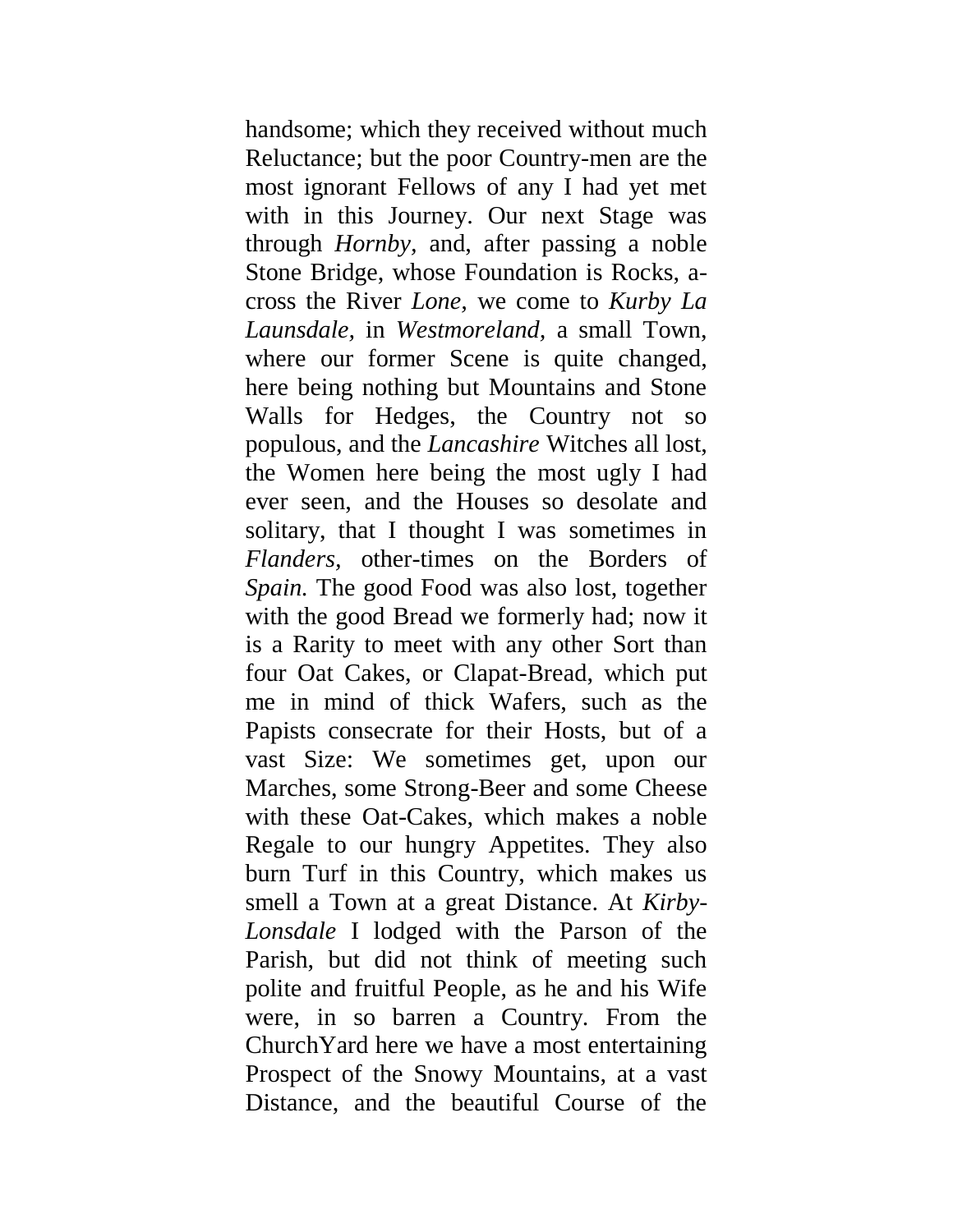River *Lone,* in a Valley far beneath us, in which is Plenty of Salmon and Trout. After leaving *Kirby-Lonsdale,* we passed over a hilly, cold Country, answering to the former Description, till we came to *Kendal,* a fair, large, and well-frequented Town, esteemed the Beauty of the County, pleasantly situated, on the River *Kent,* of no great Antiquity, but remarkable Industry, carrying on great Manufactures of Cottons, Druggets, Hats, Stockings, *&c.* has a large Church, to which belongs twelve Chapels of Ease: It consists of several Streets, neatly paved, but particularly, one is very long, having a Bridge in the Middle: It has a very plentiful Market for all Kinds of Provisions, and Woollen-Yarn, which the Girls bring in large Bundles, under their Arms, to sell. Just opposite the Town, on the East-side of the River, upon a Mount, stands the Ruins of an Old Castle, which was formerly of great Note. The *Can,* or *Kent,* is a beautiful River, running round one Half of the Town, in a Valley, with a Stony Channel, abounding with Trout and Salmon; the Banks of it, in the Town, are chiefly inhabited by Dyers and Tanners. In this Country are many noble Stone-Bridges, built upon Rocks, of a vast Height, but the most noted was as we entered *Kirby-Lonsdale:* These Rivers are quite different from those in the Southern Parts of *England;* its being a mountainous Country occasions always a vast Stream, and, in many Places, easily fordable and through the whole Course, the Stream is .filled with mighty Rock-Stones; the Sides also are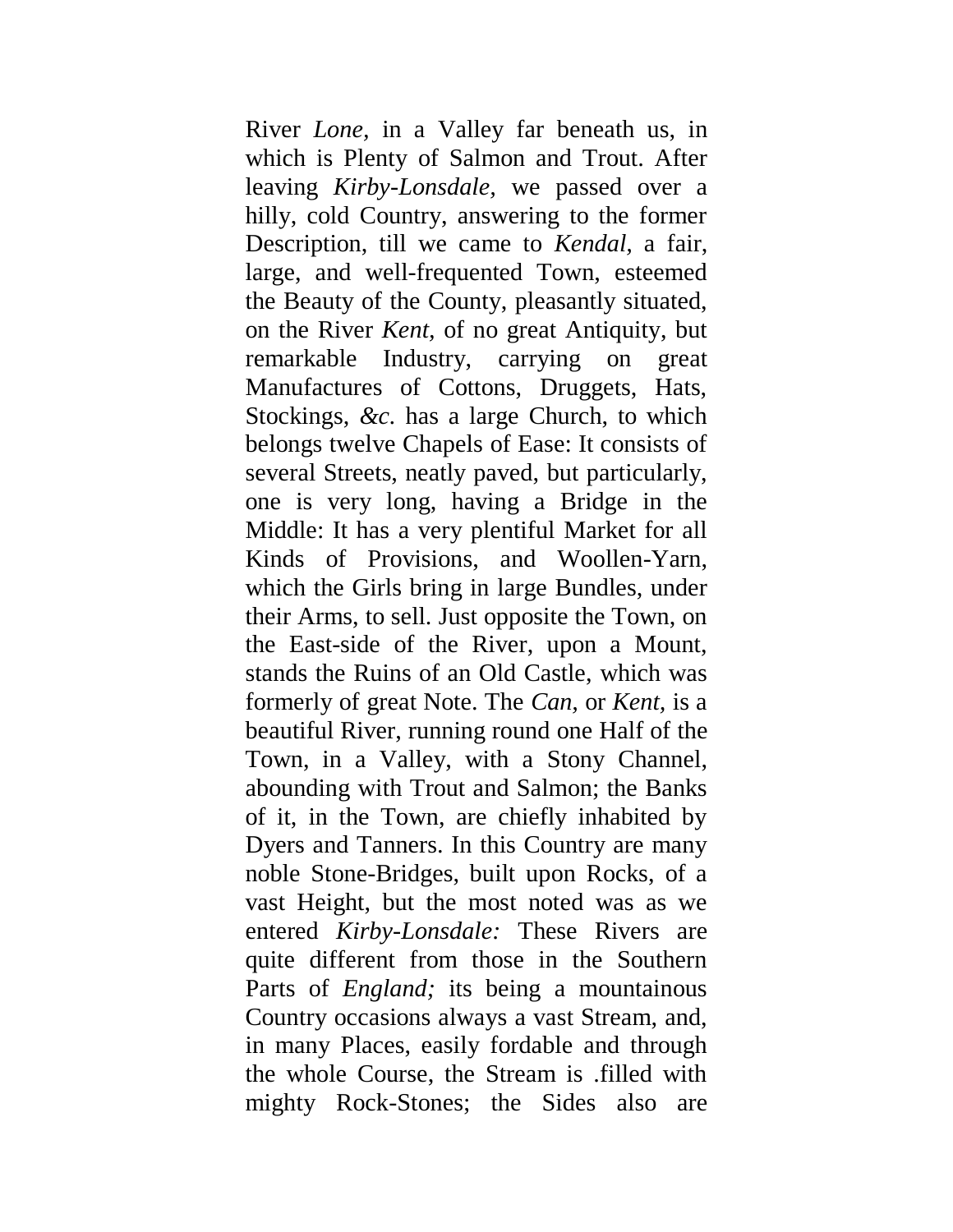generally lined with a firm Rock: By these Obstructions, you have frequent. Catarracts, or Water-falls; on this River, near *Kendal,* are two such, where the Water tumbles headlong, with a hideous Noise, one at a little Village called *Levens,* another more Southward, near *Betham.* From these the Neighbours form their Prognostications of the Weather, for when the. Northern one sounds clear, they make themselves sure of fair Weather, but when the Southern, of Rain and Mists. Where, these Water-falls are wanting, you have vast noisy Riplings, which affords a most solitary Amusement to a thinking Person, or one who admires such Works of Nature: It was so entertaining to me, that I often wished to have had a longer Stay amongst these *Rural Scenes.* I met with several very ingenious Men at *Kendal,* in the Botanical and Medical Way, especially Mr. *John Airy,* and Mr. *Smith, Apothecaries, to both of whom I was* very much obliged for their Conversation: After some short Stay here, we expected to march in great Haste for *Carlisle,* but suddenly received Counter-Orders, with the News, that *Carlisle* had surrendered to his Royal Highness the Duke: For, on the 21st of *December,* his Royal Highness quitting *Penreth,* as is before mentioned, marched with the Body of his Army, in three Columns, towards *Carlisle,* himself with the Infantry making the Center along the Post-Road, and the Horse and Dragoons, in two Columns, one on his Right, by *Armathwate,* and the other on his Left, by *Hutton-Hall*; they joined in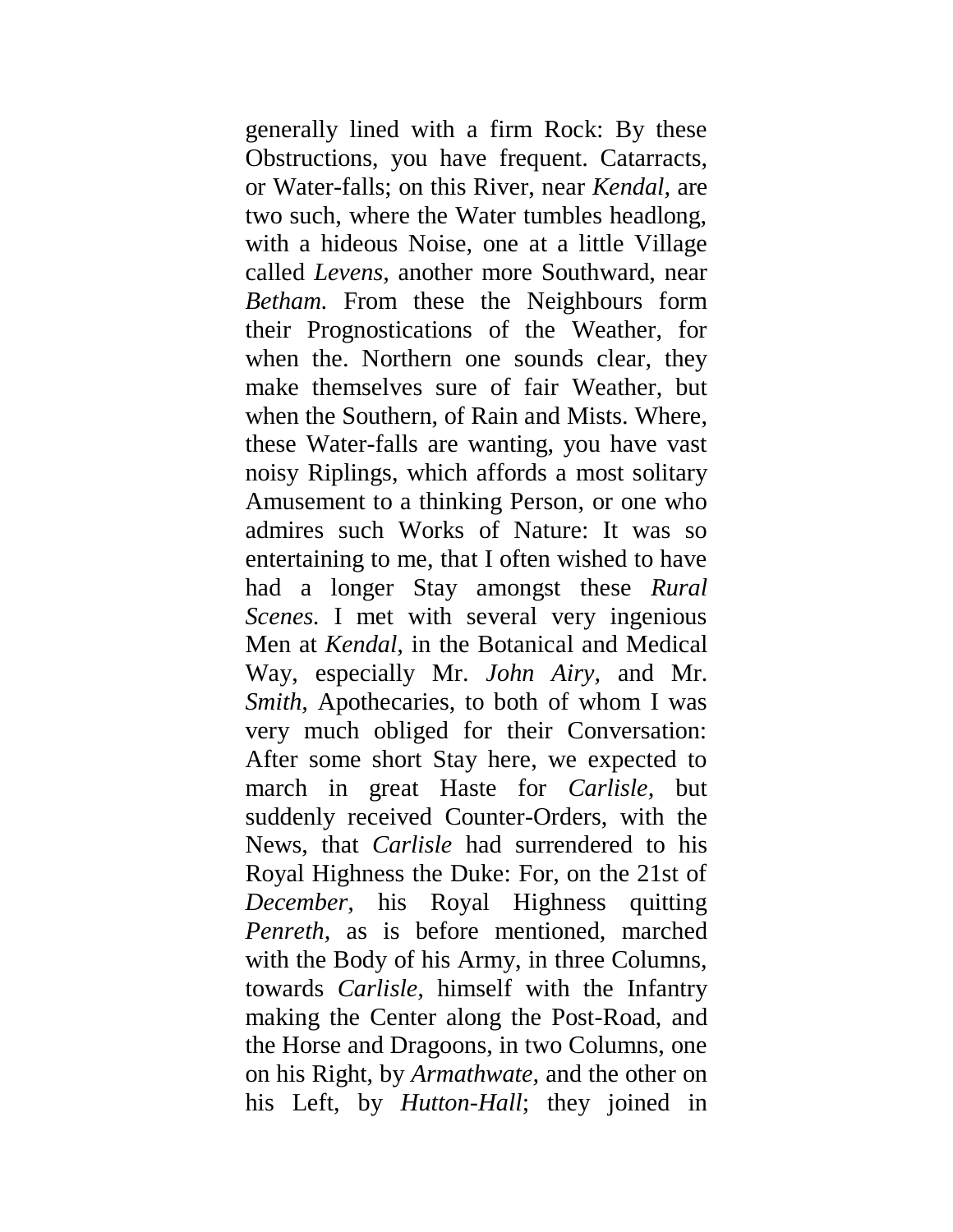*Carlton-Moor,* and took their Quarters in the Villages round *Carlisle,* which Place the Rebels left, after staying there one Night, to change the Garrison, It is said, whilst the Rebels staid in this Town, they were guilty of great Excesses; they broke open several Houses and Shops, took away great Quantities of Goods, and threw into the Streets, and spoiled or destroyed what they could not carry off. The Garrison they left here was about three or four hundred Men, who consisted only of their *English* Recruits, and *Gordon* of *Glenbucket's* Men, commanded by one *Hamilton,* formerly Steward to the Duke of *Gordon.* The King's Forces arrived within Sight of the Town the 21st, about Noon, and Major General *Bland*  had invested it on the *Scotch* Side with St. *George's* Dragoons and three hundred Men, of *Bligh's* Regiment, with Orders to prevent any Passage over the Bridge upon the River *Eden,* which leads directly to the *Scotch Gate.*  Major *Adams*, with two hundred Foot, was posted in the Suburbs of the *English Gate,* to prevent any of the Garrisons escaping that Way. Major *Meriac,* at the *Irish Gate,* with the same Orders, and Sir *Andrew Agnew,* at the *Sally Port,* with three hundred Men. All the Horse and the Foot-Guards, were canton'd round the Town, at a Mile or two Distance. The Rebels who were left made a Shew of intending to defend the Place, firing their Cannon upon every Body who appeared in Sight of it; but, *December* 28, our Forces began to batter their Four Gun Battery with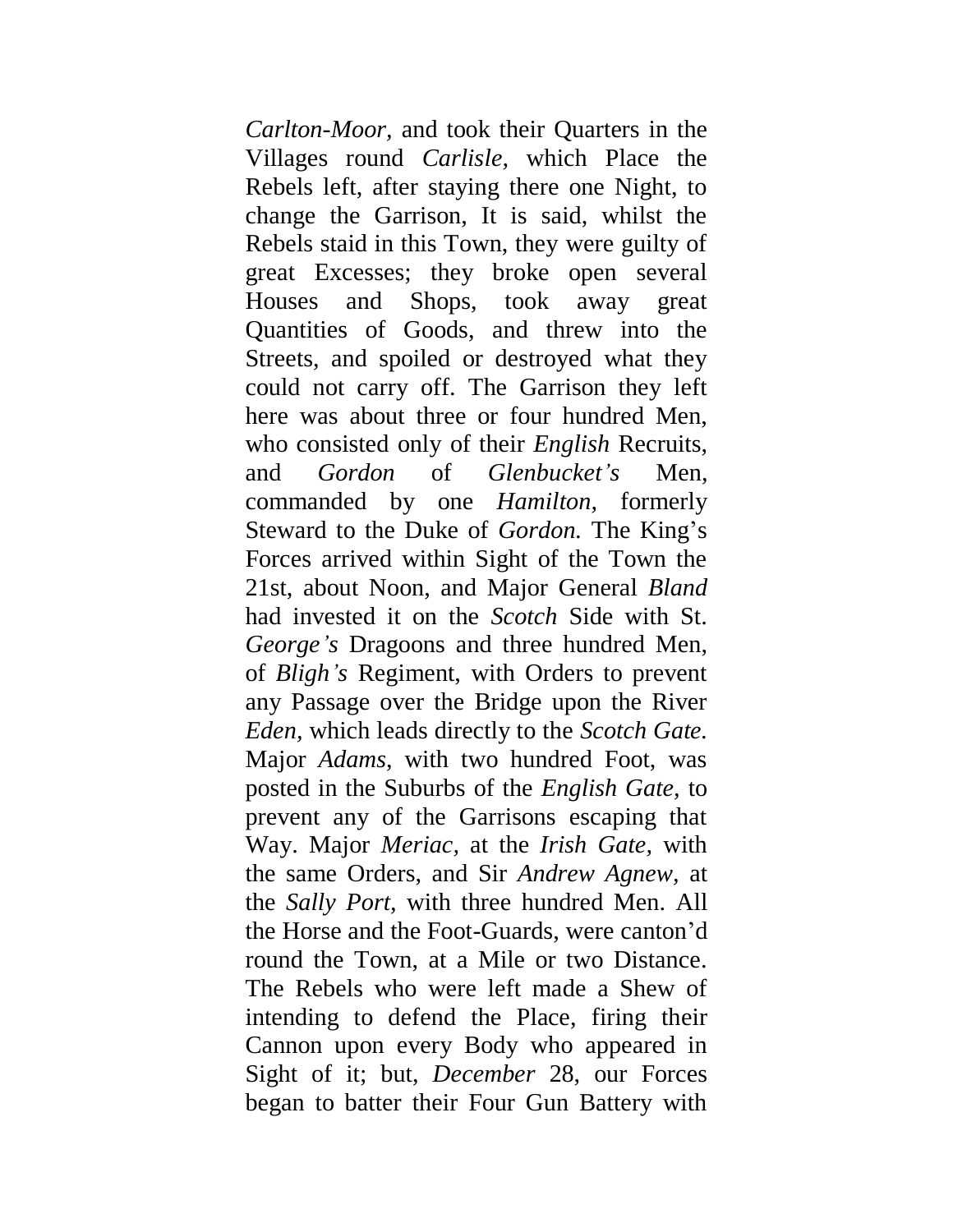six eighteen Pounders; on the 29th, it was found necessary to abate the Firing from the Battery, which had begun to play the Day before, for want of Shot, till towards Evening, when a fresh Supply arriving, it was renewed very briskly for two Hours, which shook the Walls very much. The Night of the 29th was spent in raising a new Battery of three eighteen Pounders, which was compleated by the Morning; but on the first Platoon of the Old Battery firing, the Rebels hung out the White Flag; whereupon the Battery ceased, and they called over the Walls, that they had two Hostages ready to be delivered at the *English Gate,* which is on the opposite Side of the Town: After the Capitulation was agreed on, Brigadier *Bligh* was ordered to take Possession of the Town, with a sufficient Number of Forces. A little before this, a Fellow was taken and carried to his Royal Highness the Duke, who at the same Time delivered two. Letters, one for his Royal Highness, and the other for the Commander of the *Dutch* Troops, supposed to be with his Army: They were from a Person stiling himself Commander of the *French* Artillery, and of the *French* Garrison, that was at, or might come to *Carlisle,* and who subscribes his Name *De Geognegan,* for the Defence of the Town and Citadel; and the Contents of them were to summon the Commander of the *Dutch* to retire with his Troops from the *English* Army, under the Pretence of the Capitulation of *Tournay. Carlisle* being so soon reduced, instead of following his Royal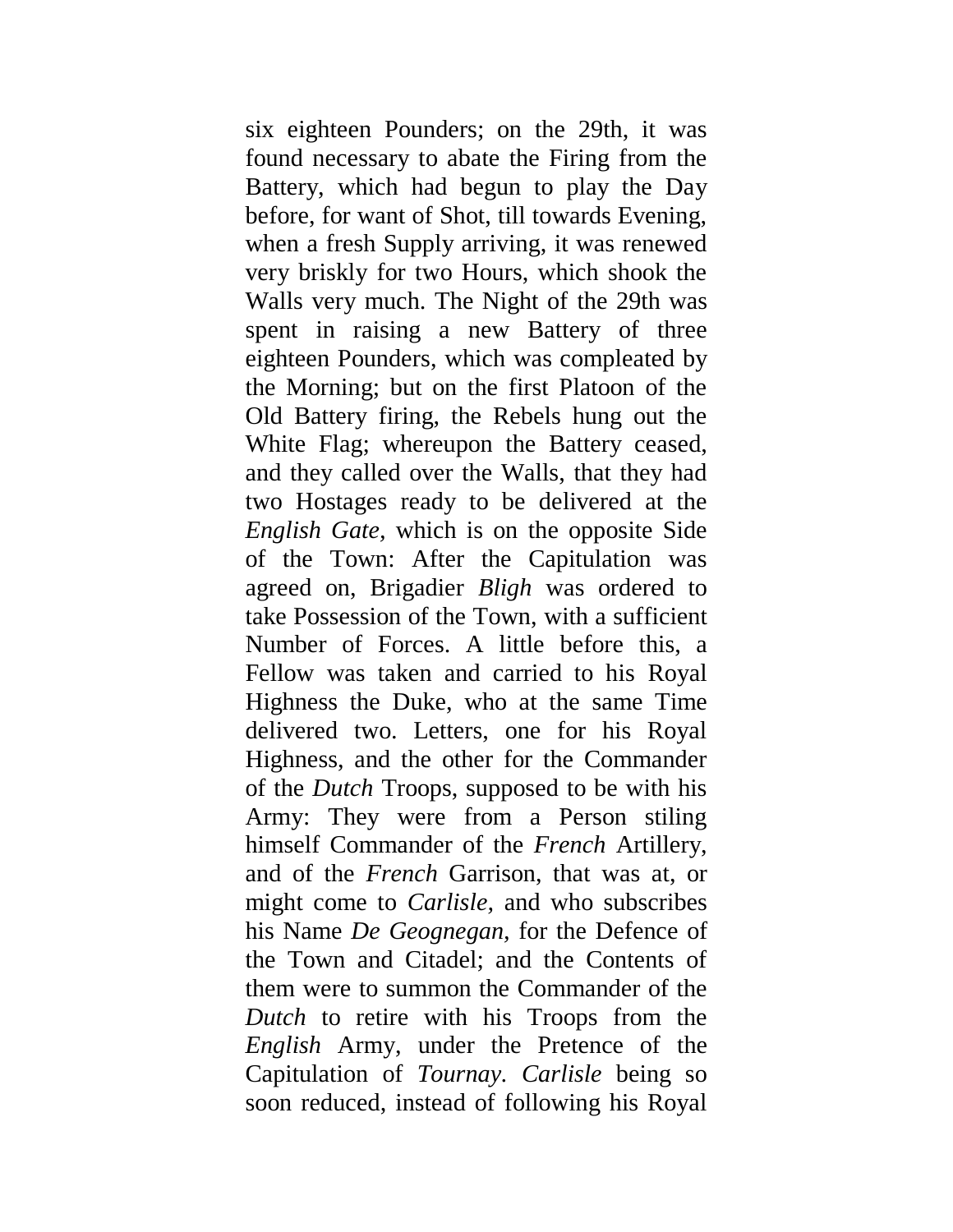Highness thither, we were ordered to march cross the Country, for *Newcastle upon Tyne,*  to join the Forces under the Command of General *Hawley.* We then procured Guides, and directed our Course for *Kirby-Steaven,* over continued high Mountains, covered with Snow. We frequently come to Valleys, which with great Fear and Danger we descend, they being so very steep. This was the most strange. Journey I ever made, especially in *England.* I often thought I must soon approach the *Alps.* Our *Highland* Soldiers (for we had many in our Regiment) said they had now got into the *Highlands* of *Scotland*; for it is very rare to see a House, and then, a very small one; and the chief Thing it abounds with is Stone Walls. In this Journey, whenever we descended the Mountains, and came into the Valleys, we were sure of meeting the most curious and wonderful River I had ever seen, called the *Lune,* where there is a very rapid Stream, and continual Cataracts: We travel along-side this River, in the Valley, for a Mile, or more; then we cross over Stone Bridges, built upon Rocks; then we ascend again over another Mountain, where we see the beautiful Serpentine Course; and, when we descend into a deep Valley, we are sure of meeting this River again; but in traversing the High Mountains, over the Snow, we are sure of meeting a terrible hard and cold Gale of Wind, which nips our Noses and Ears in amost piercing Manner; and hereabouts I lost a Piece of one of my Lips by the Frost, and many others it affected in their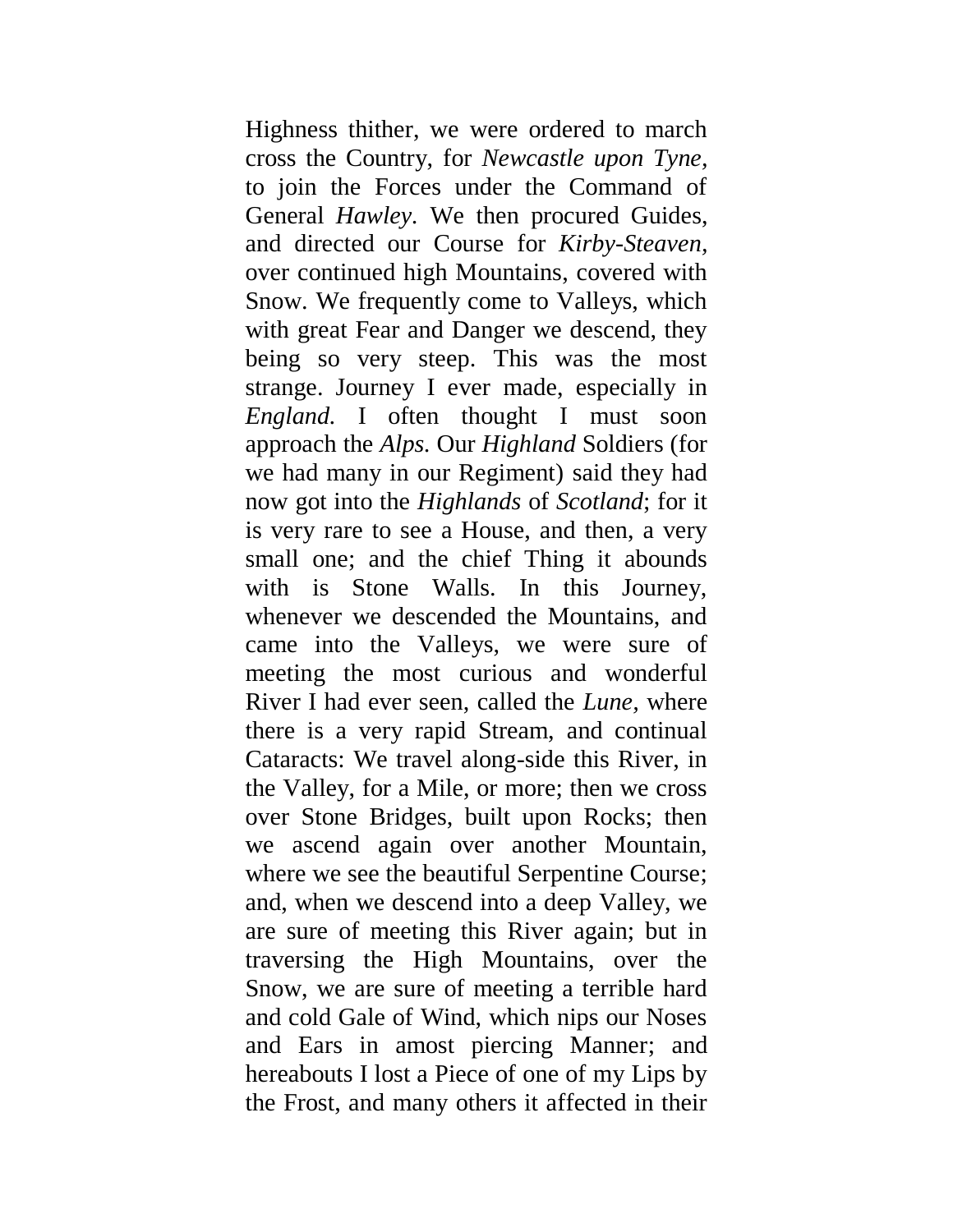Hands, *&c.* These strange and wonderful Varieties, makes the Time pass away agreeably enough, till my Foundation and Spirits begin to sink with Fatigue; then is my Misery; but, if I get a good Supper, and Bed at Night, my forementioned Complaints are generally relieved, before Morning. Our next Day's March was to *Bernard's Castle,* a Town in the Bishoprick of *Durham,* to come to which Place, we leave *Westmoreland* (after having crossed the River *Eden,* just at its Rise, which enters itself into the Sea at *Carlisle)* and cross the Fag-end of *Yorkshire,*  where we have almost a perfect View of the *Roman Causeway,* for a long Way together, in a very mountainous, vast Country, always exposed to Wind and Weather, which being rough and strong, is called by the Inhabitants *Stanemore*; it is desolate and solitary throughout, except one House, in the Middle, for the Entertainment of Travellers: Here we also pass by an old Piece of Antiquity, the Remainder of a Stone Cross, it being the Boundaries of *Westmoreland* and *Yorkshire,*  called the *Reer-Cross,* signifying a Royal Cross, which *Hector Boetius* says, was set for a Boundary between *England* and *Scotland,*  when *William the First* gave *Cumberland* to the *Scots,* upon this Condition, that they should hold it of him by Fealty, and attempt nothing to the Prejudice of the Crown of *England. A* little Distance from this Place, is the Remains of Ramparts, which the *Roman*  Military Road passes through, which was a small *Roman* Fort, of a square Form, now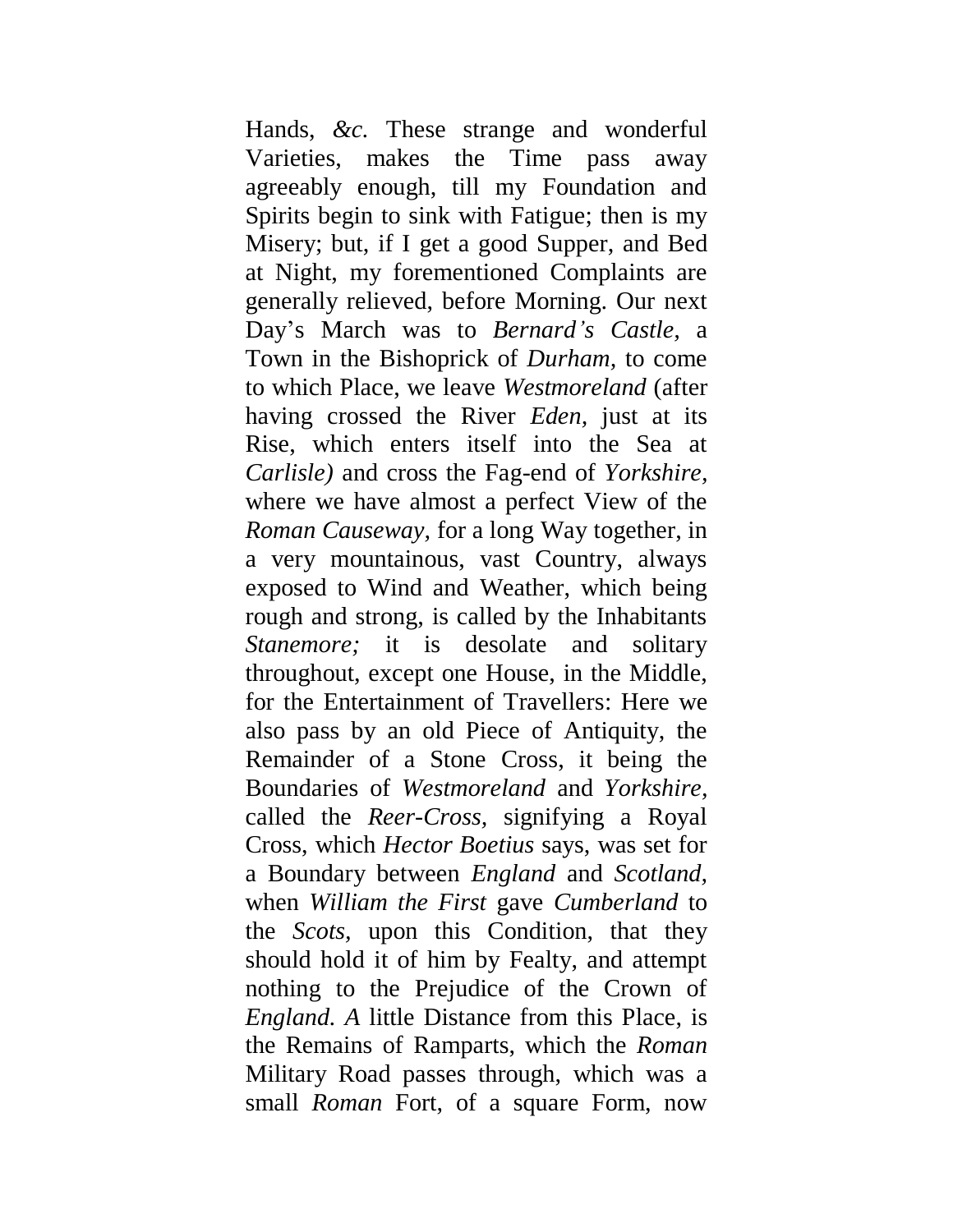called *Maiden-Castle.* We next passed through two small Villages, in this Journey, each of which had the Remains of an Antient Castle; but one at *Bowes,* was curiously situated, and pretty perfect: And, after crossing the beautiful River *Tees,* over a noble Stone Bridge, we enter the Town of *Bernard's-Castle,* in the Bishoprick of *Durham.* Here we begin to eat good Food again, and have lost those Wild Mountains: We have here noble, standing Goose-Pyes, and hot Girdle-Cakes, for Breakfast, with Tea, &c. They are Buttered Short-Cakes, made with Wheat-Flower, and baked upon a Plate of Iron, over the Fire: They are such, I suppose, as we read of in Antient History. This Town of *Bernard's-Castle* takes its Name from the Castle which was built by *Bernard Balliol,* Great Grandfather to *John Balliol,* King of *Scots,* and so named from him; but *John Balliol,* whom *Edward the First* had declared King of *Scots,* lost this, with other Possessions in *England,* for falling from the Allegiance he had sworn to King *Edward.*—This Castle has been formerly a most noble and large Building, and now gives Title to a Lord: It is built upon a most high and firm Rock (somewhat like that of *Edinburgh)* on one Side is guarded by the River *Tees,* most pleasantly situated, as is the Town; for you may stand by the Market-Place, and look over the River, where you have a most extensive Prospect along the County of *Durham*; however, the Town itself is but small, and not very rich, being chiefly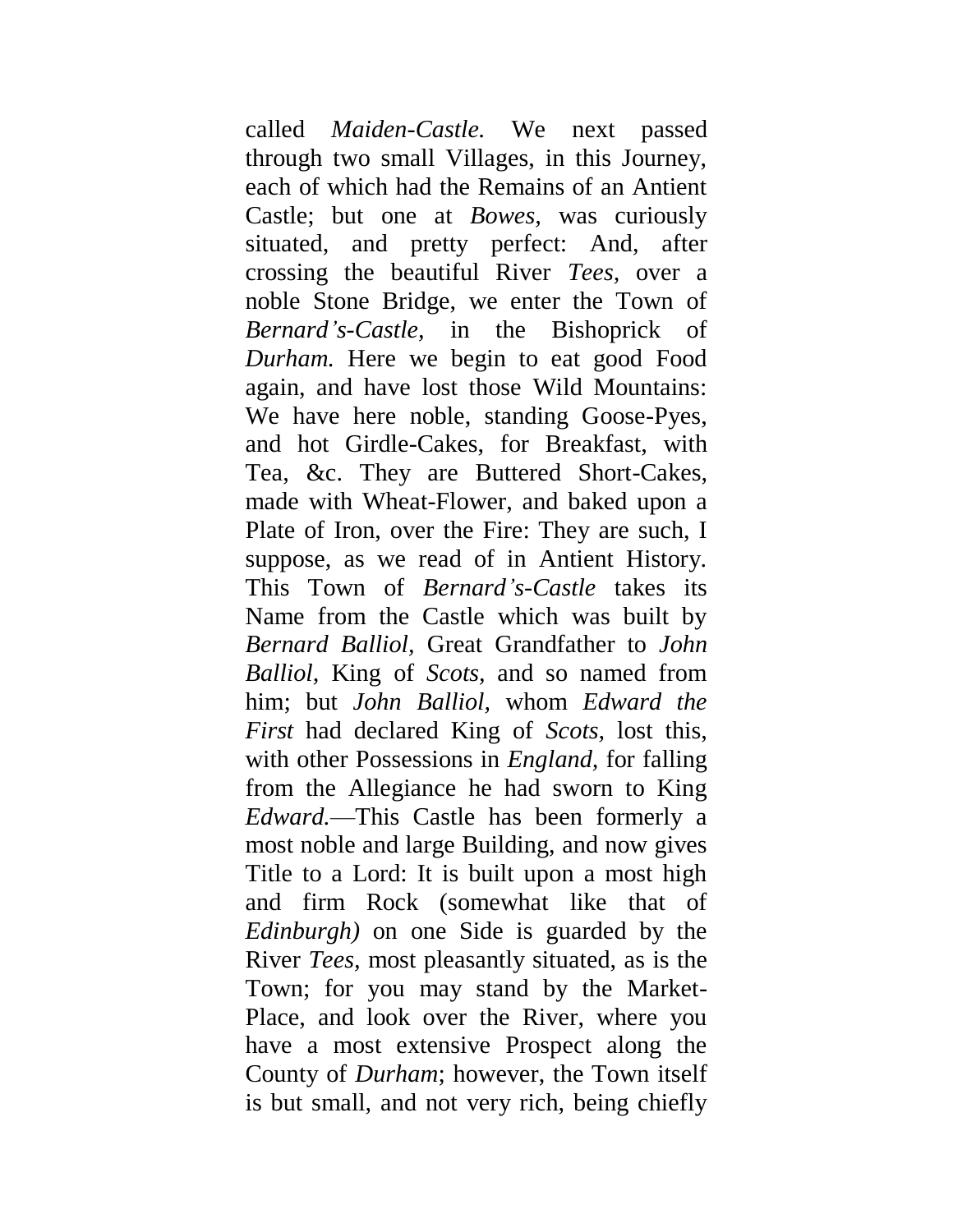inhabited by Weavers of a Manufacture like Camblet and Stockings. I am quite tired with Writing: So farewell.

*Yours.*

*Bernard's Castle, Jan.* 3, 1746. 

### L E T T E R I V.

*SIR,*

FTER halting a Day at *Bernard's Castle,* our next Day's Journey was ten Miles, to *Bishops-Aukland,* a very FTER halting a Day at *Bernard's*<br>Castle, our next Day's Journey was<br>ten Miles, to *Bishops-Aukland*, a very<br>handsome Market Town, pleasantly situated, in a good Air, upon the Side of a Hill, having a most beautiful River surrounding it on one Side, called the *Weere,* over which is a noble Stone Bridge, built by *Walter Shirlaw,* Bishop of *Durham,* about the Year 1400. But, what is most remarkable here, is the antient, fair-built Palace, belonging to the Bishops of this See, with Turrets, magnificently repaired, by *Anthony Bec*; after which, it was pulled down, in the Great Rebellion, by Sir *Arthur Haslerig,* who built a new House out of the Materials. At the Restoration, Bishop *Cosens*  pulled down the New House, and built a large Apartment to what remained of the old one, joining the Whole to a magnificent Chapel, of his own erecting, in which he lies buried; what remained unfinished, hath been carried on by his Successors, to very great Advantage, for the Convenience and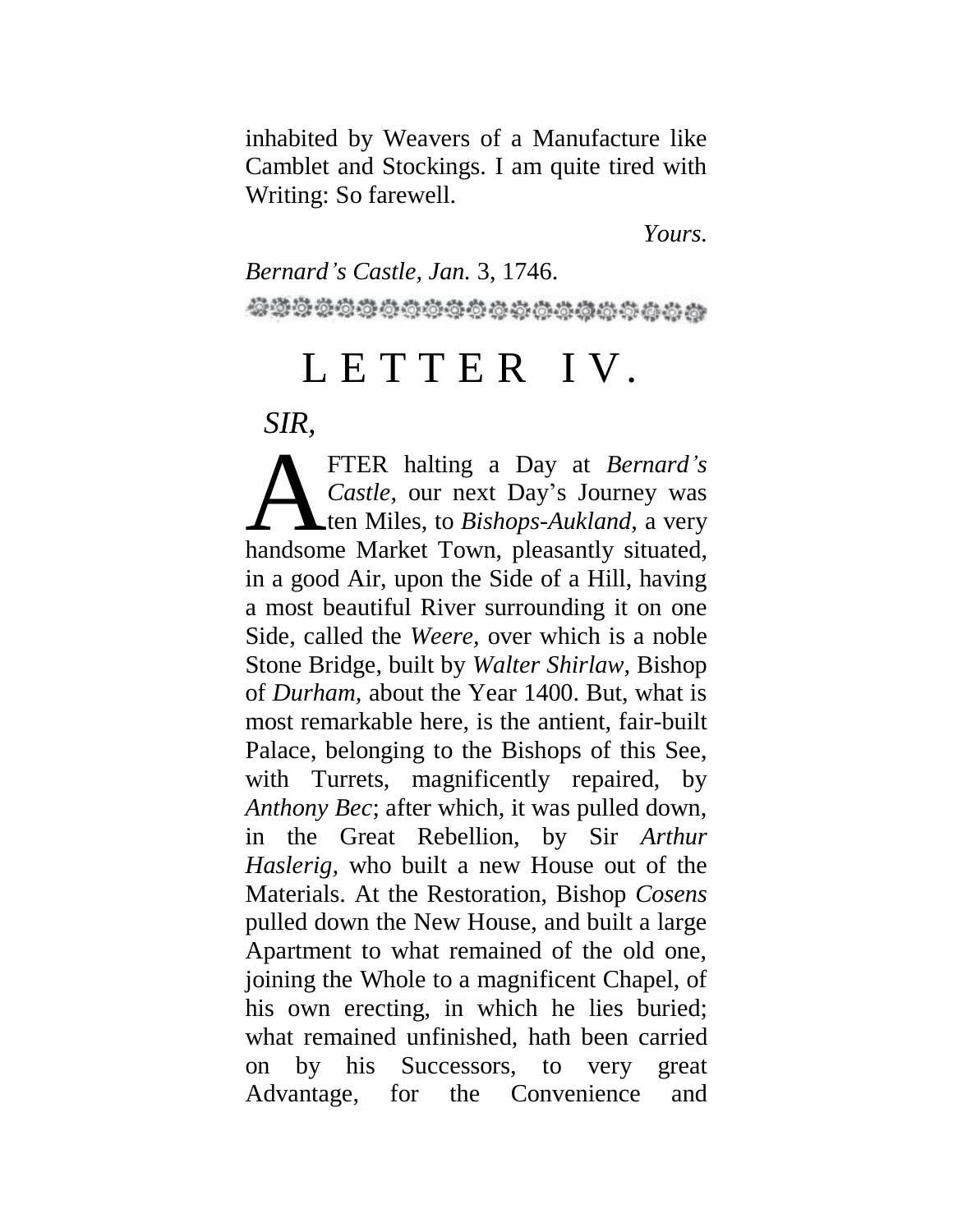Ornament of the Place. I saw here many fine Pieces of Painting, and several Rooms nobly furnished; but, the present Bishop being grown very old, has not been here for several Years past, so it now seems, in some measure, to be neglected, and running to Ruin. From *Bifhops-Aukland,* we came to the City of *Durham,* which we can spy at a great Distance, and have a fine Champaign Country on every Side. This City makes a most beautiful Landskip, at some Distance: The River *Weere* (as if it designed to make an Island), almost surrounds this City, which is seated on a Hill, upon which Account it was called *Dunholm,* by the *Saxons;* for they called a Hill *Dun,* and an Island, in a River, *Holme:* Out of this the *Latins* framed *Dunelmum;* which the *Normans* calling *Duresm,* the common People afterwards corrupted into *Durham.* The Town stands high, and so is very strong, but of no great Compass: It lies in a kind of Oval Form, enclosed by the River, on all Sides, except the North, and fortified with Walls. In the South Part, almost where the River winds itself back again, stands the Cathedral Church, which, with its Spires and Tower, makes a noble Show. In the Heart of the Town, stands the Castle, almost in the Middle, between two Stone Bridges, each of which consists of many Arches, one over the River, on the Eastside, the other, over the same River, on the West. From the Castle, Northwards, lies the Market-Place, and St. *Nicholas's* Church, from whence, for a good Way, there shoots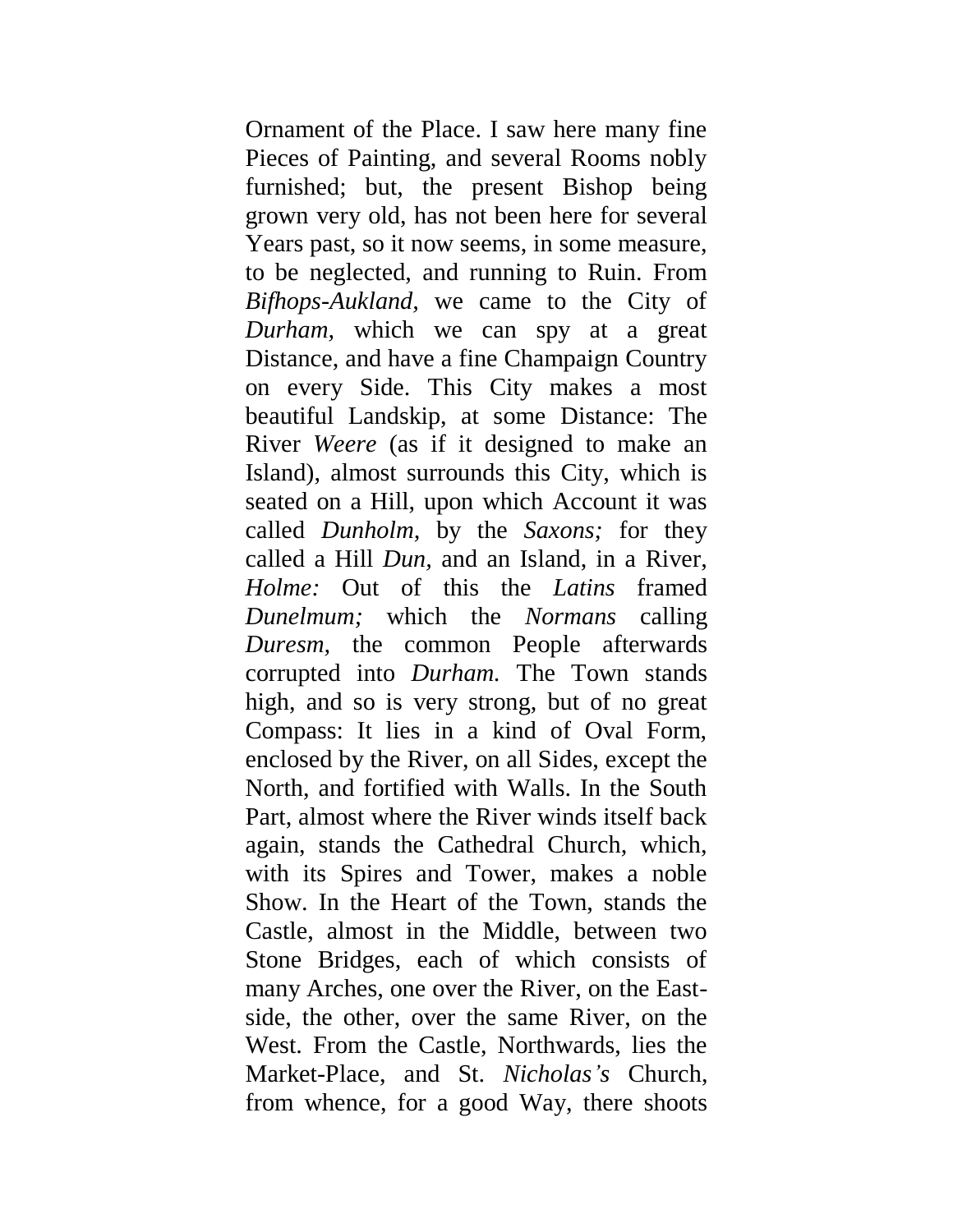out a Suburbs to the North-east, within a Winding of the River, as do others, on both Sides, beyond the River, which leads to the Bridges; and each Suburbs has its particular Church. The whole City is built upon very irregular Ground, so that you ascend and descend frequently. The Original of this Town is not Very antient; for when the Monks of *Lindisfarne* were disquieted in the *Danish* Wars, and forced to wander up and down with the Reliques of St. *Cuthbert,* at last, being admonished by an Oracle (as they tell you) they fixed and settled here, about the Year of Christ 995. Five Miles further, we came to *Chester on the Street,* a small Village, very venerable for its Remains of Antiquity; for it is credibly believed to have been a Garrison of the *Romans,* where the first Wing of the *Astures* kept their Station: And it has been famous for the Body of St. *Cuthbert,* brought hither by the Bishops of *Lindisfarne,* who retired to that Place for an hundred and thirteen Years, to secure themselves from the Storms of the *Danish*  Fury. And, whilst *Egelrick,* Bishop of *Durham,* in Memory thereof, was laying the Foundation of a New Church there, he dug up such a prodigious Sum of Money, buried in the Ground, as is supposed, by the *Romans,*  that he quitted his Bishoprick, as being now rich enough; and so, returning to *Peterborough,* where he was Abbot before, he made Causeys through the *Fens,* and did several other good Works at very great Expence.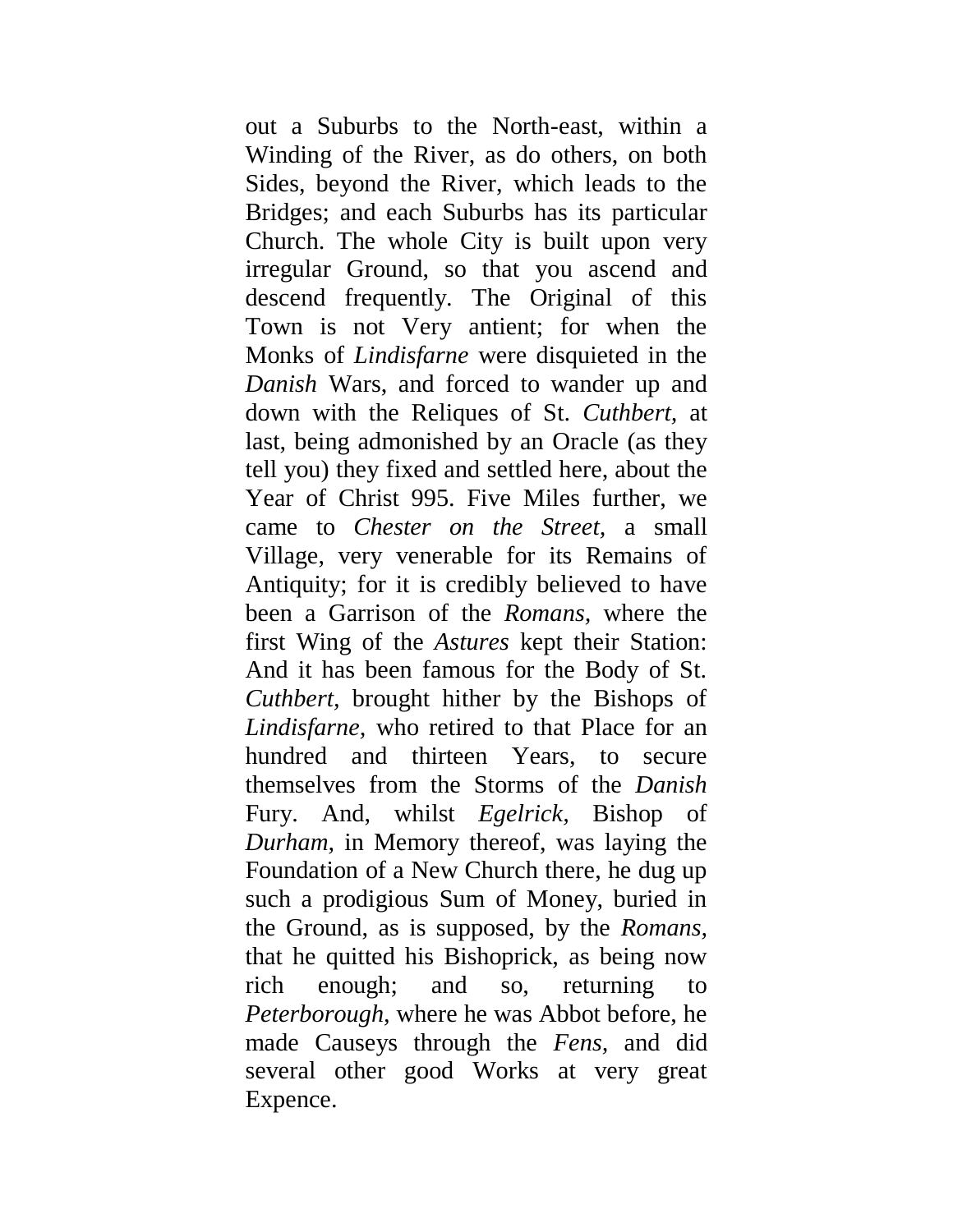Within Half a Mile of this Town, is a noble Old Castle, with a Park round it, belonging to the Family of the *Lumley's,* (descended from *Liulphus,* a Nobleman, of great Figure in these Parts, in *Edward the Confessor's* Time) for many Ages past: It is a large, square Building, with Towers at each Corner, having a large Court-Yard in the Middle: It contains a great Number of spacious antique, as well as modern-built Rooms; and the Paintings are exceeding Antient, and Curious, in several Rooms; containing several Branches of the Family, for many hundred Years past, and in their peculiar Habits, that was in Vogue in those Ages: But, what is very remarkable, you are obliged to be ferried over the River *Weere*  (which is very broad here) before you can get to the Castle: There is a Person for that Purpose has a little House in the Park, close to the Banks of the River, which he rents for six Pounds *per Annum;* for which every Person pays him a Half-penny for every Time that he is ferried over. This Man's Wife is generally the Person who uses the Oars. From this Place we go for *Newcastle,* six Miles distant: For some Time before you come to this Town, you see, on every Side, the Bottomless Mouths, or Caverns, of those mighty Coal-Mines, where near thirty thousand Persons are daily employed in searching this Subterraneous World, to serve *London* with *Newcastle-*Coals. Before we enter *Newcastle,*  we pass through a Sort of Suburbs, called *Gateshead,* alias *Gateside,* a Town of great Antiquity, seated on the Banks of the *Tine,*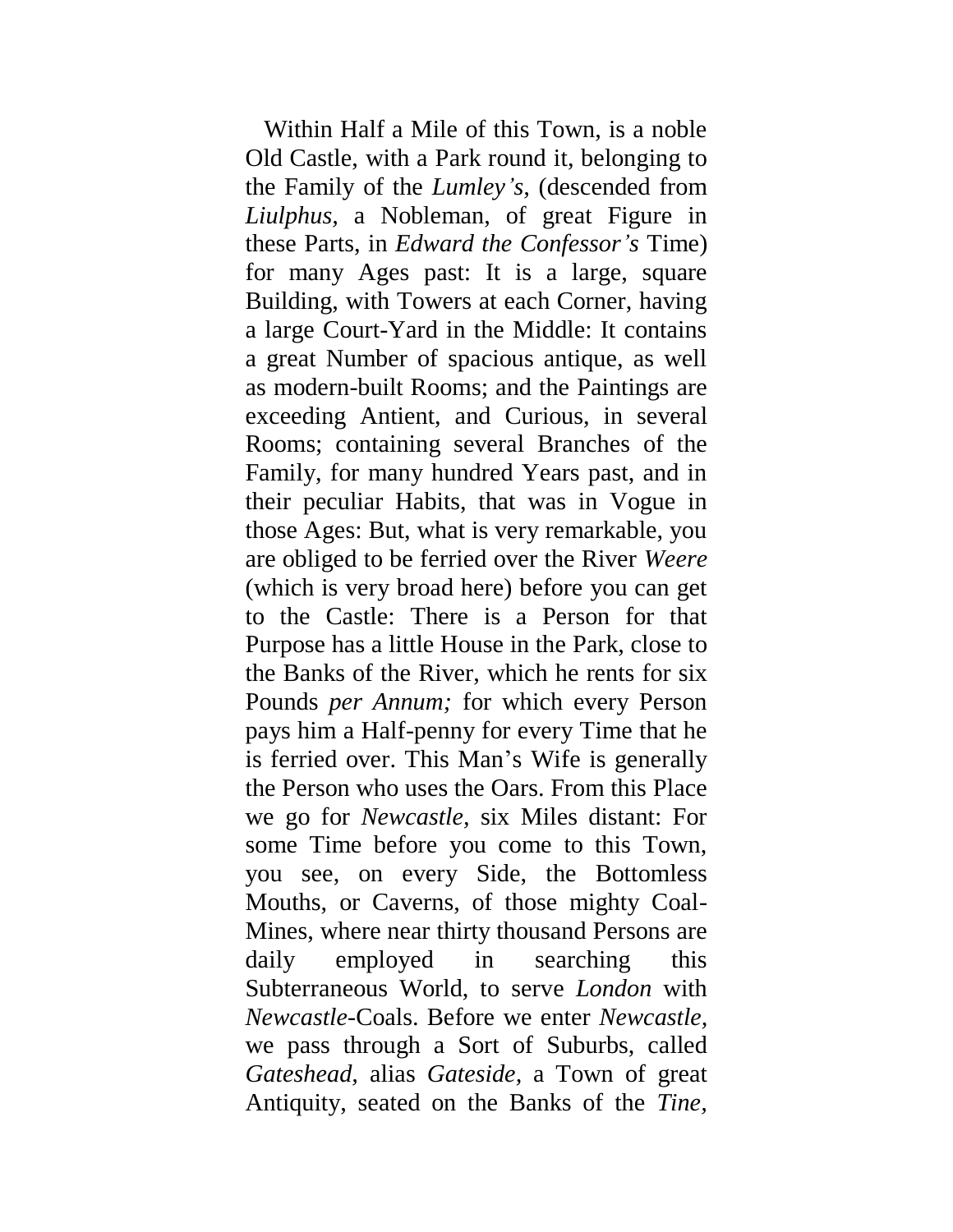and is supposed to have been a Colony of the *Romans,* and was called by the *Latins, Capræ Caput,* i. e. Goat's-Head, by occasion of some Inn, as is generally conjectured, which had a Goat's-Head for a Sign, a Thing not unusual in other Places of the World. These Suburbs are chiefly inhabited by the Coal Miners, who are a most vulgar Sett of People, that, when I passed by here, I conceited I was going along *Broad St. Giles's,* in *London,* or a much worse Place, if I might form an Idea. From *Gateshead,* before we can enter *New-castle,*  we pass a very stately Stone Bridge, a-cross the famous and pleasant River *Tyne,* which consists of many Arches, and has several Houses built upon it*;* so that, when crossing it, I conceited I was passing *London-Bridge.*  Here is also a strong *Roman* Wall, surrounding this Town, consisting of seven Gates, and many Casemetes within it Bombproof. It is a most eminent *Emporium,* rich and populous, highly frequented by Merchants, driving a mighty Trade, both by Sea and Land; but principally noted for its wonderful Coal Trade, of which Commodity it transmits some thousands of Ship-loads, yearly, to the City of *London,* and other Parts, Domestick and Foreign; for which, great Part of *England,* and rhe *Low Countries,* are indebted for their good Fires; and is thus commended by *Johnson,* in his *Poems:*

*From her high Rock great Nature's Work surveys, And kindly spreads her Goods through Lands and Seas. Why seek you Fire in some exalted Sphere? Earth's fruitful Bosom twill supply you here, Not such whose horrid Flashes scare the Plain,*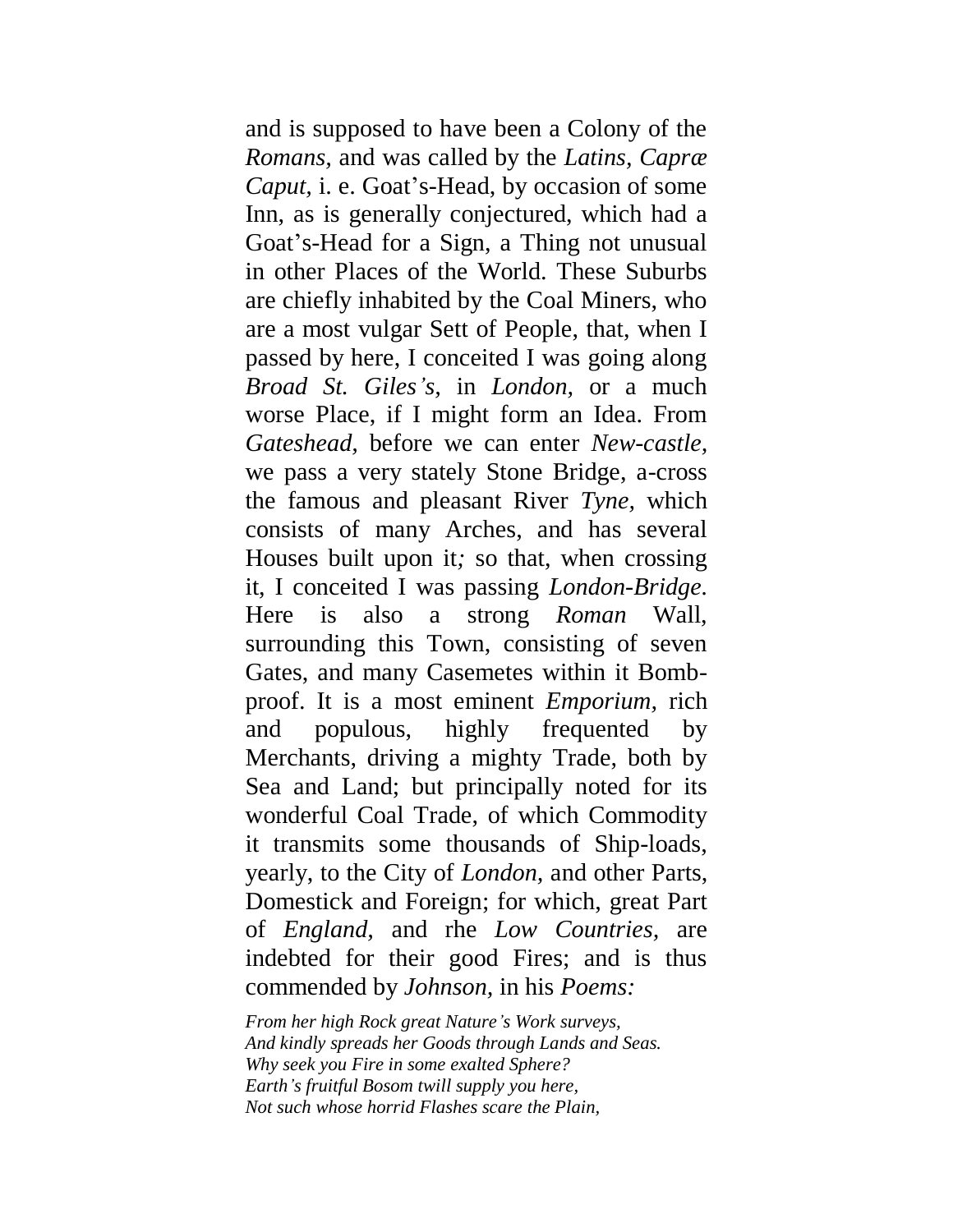*But gi.ves enlivening Warmth to Earth and Men: Ir'n, Brass, and Gold, its melting Force obey; (Ah! who's e'er free from Gold's almighty Sway:) Nay, into Gold 'twill change a baser Oar: Hence the vain Chymist deifies its Power. If't be a God, as is believed by you. This Place, and* Scotland, *more than Heav'n can do.*

*Newcastle* is the Glory of all the Towns .in this Country. It has a noble Haven on the *Tine,* which is of such a Depth, as to carry Vessels of very good Burther, and of that Security, that they are in no Hazard of either Storms, or Shallows. Almost to the *Bar* of *Tinmouth* (which is a Sand that lies cross the River's Mouth, not above seven Foot deep, at Low Water) the Channel is good, and secure; but there, you meet with a Number of Rocks, which they call the *Black Middens,* very dangerous. To prevent much of the Mischiefs, that might happen among these, in the Nighttime, there are two Light-Houses, maintained by the *Trinity-House,* in *Newcastle;* and, near these, was built *Clifford's-Fort,* in the Year 1672, which effectually commands all Vessels that enter the River. The Situation of this Town is climbing, and very uneven on the North-Bank of the River. The Streets, upon the ascent, are exceeding steep: The Houses built, mostly, of Stone, some Timber, and a few of Brick: It consists of four large Parishes, with as many Parish Churches, the Principal whereof is dedicated to St. *Nicholas,*  and stands very lofty, on the Top of the Hill, with a fair Steeple, of curious Architecture. There is a great Descent, just here, where a Stream of Water constant runs down,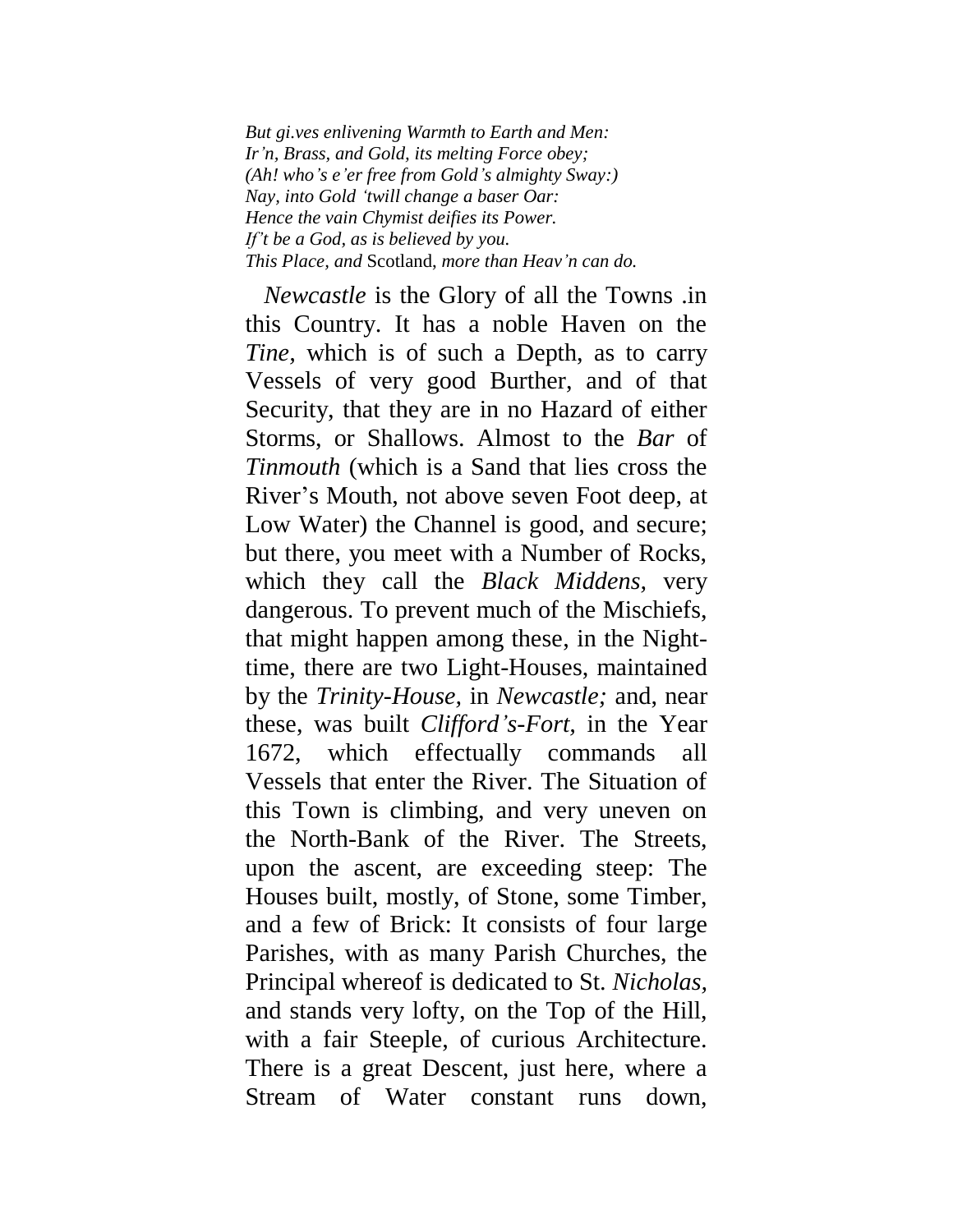occasioned when there is no Rain by the waste Water of a noble Conduit, standing far up the Town, which is of great Use to the Inhabitants near it. Besides these, it is adorned with a convenient Market, a handsome Townhouse, and useful Key. Through this Town went part of that Wall, which ran along from Sea to Sea, and was built by the *Romans,* to defend the *Britains*  against the violent Incursions and Depopulations of the *Picts,* and at *Pandon-Gate* there remains, as is thought, one of the Turrets of that very Wall; it is indeed different from the rest both in Fashion and Masonry, and seems to carry a very great Age. This Town had formerly the Name of *Monk-Chester,* which is an Argument of its being a garrison'd Fort; for so it was called, from the Monks, about the Time of the Conquest. Soon after it got the modern Name of *Newcastle,*  from that new Castle, which was here built by *Robert* Son of *William* the Conqueror, in order to keep off the *Scots.* Upon *Tine* was added, to distinguish it from *Newcastle* under *Line,* in *Staffordshire.* When we marched into this Town, we found it well filled with other Troops; so that it was no small Difficulty to get Billets for us, it being a sort of general Rendezvous for the Forces from different Parts for fresh Orders. We halted here two Days to refresh ourselves after our long Marches, in which time we got Plenty of good Victuals, and filled ourselves with excellent strong Beer, and heard of the great Sickness amongst the Men in Marstial *Wade's* Army,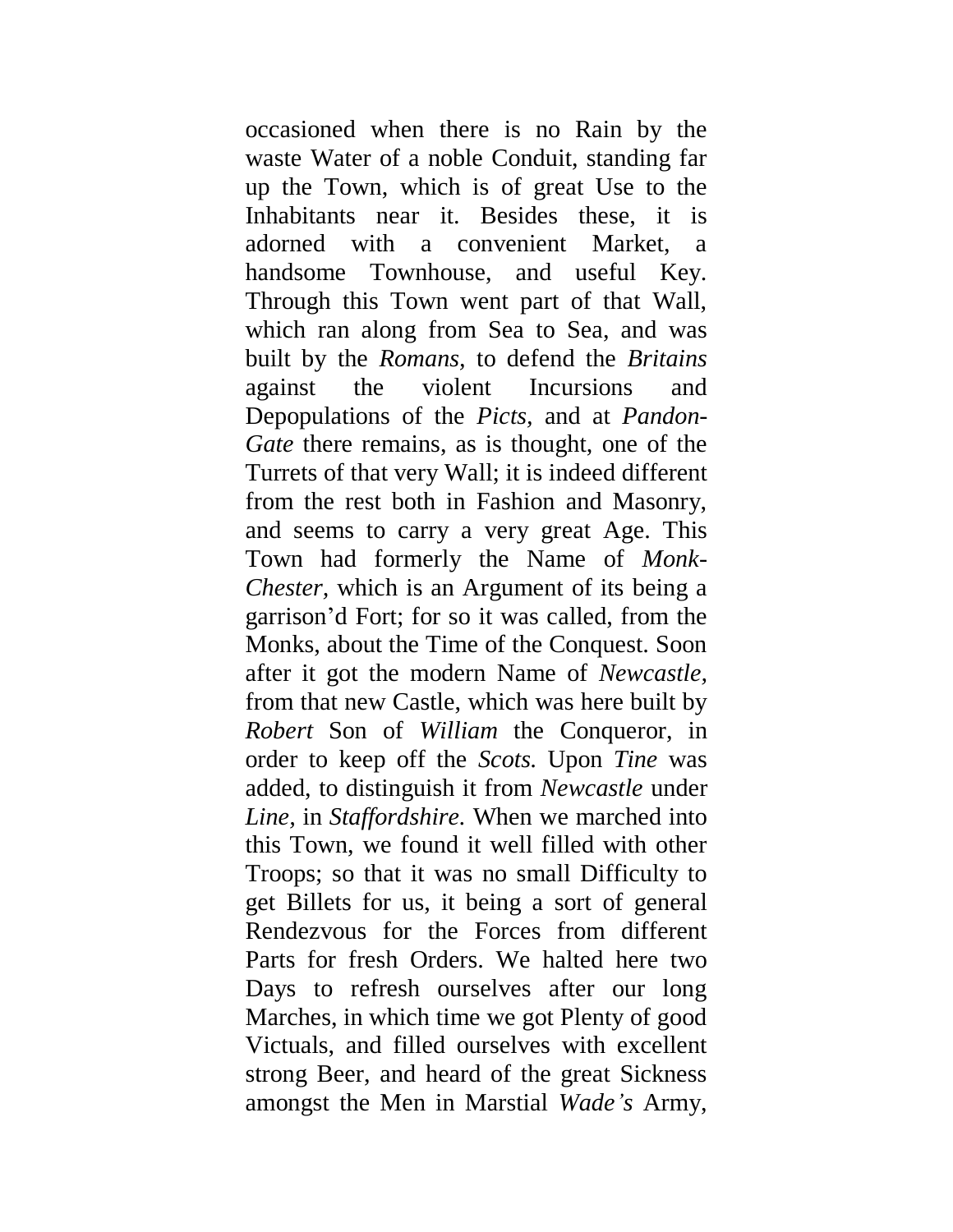occasioned by the Inclemency of the Weather, the Hospitals being filled; these Fevers raged also amongst the Town's People, and even amongst the Surgeons and Apothecaries that attended them, many of whom also died. Here we find extream black Bread, which only the Poor make use of. From *Newcastle,* after marching fourteen Miles, we come to *Morpeth,* a pretty neat and long Market-town, having many good Houses and good Accommodation for Travellers*;* here had been a vast strong and large Castle, but now almost entirely demolished. This Town is seated on the northern Bank of the River *Wentsbeck,*  and the Church on the southern, near which stands also, on a shady Hill, the Castle. It is recorded, that the Town's People, out of pure spight to King *John,* burnt the Place in the Year 1215. Here we began to get Plenty of Fish for our Food, and on our Right have a constant Prospect of the Sea. The next Place we come to, is a small Village, called *Felton-Bridge,* situated on a small but pleasant River, called *Cocket,* affording Plenty of Trout, which empties itself into the Sea opposite *Cocket Island,* which we have in View about four Miles distant from the Coast, which is said to abound in Sea-coal. Here we halted a Day. The Beer was extream bad, it being brewed with Wormwood instead of Hops; the common Breakfast was Hasty-pudding, made of Oatmeal and Water boiled together, till it comes to the Consistence of Paste, which some eat with Beer, Nutmeg, and Sugar; others with Milk; then 'tis tolerable. Their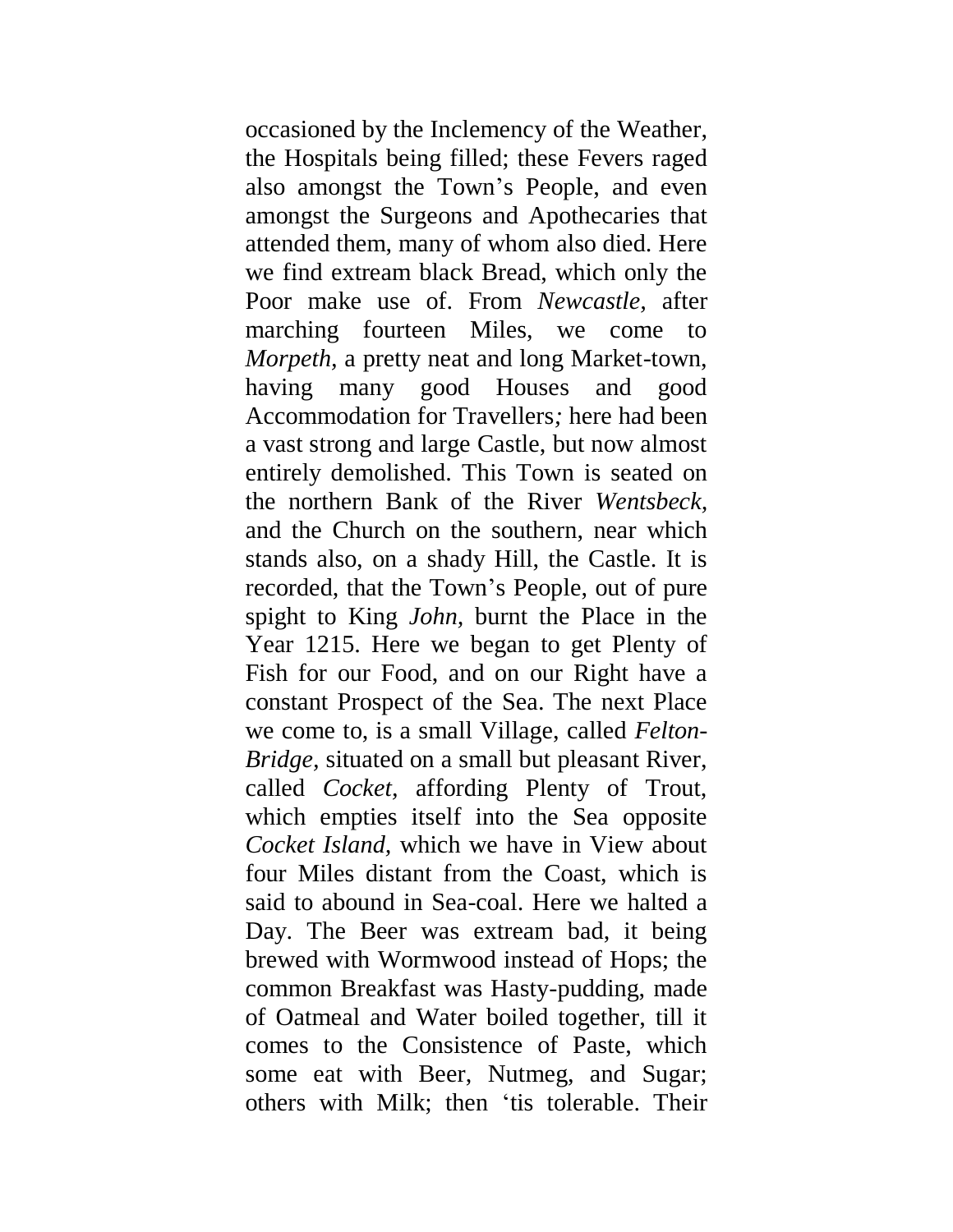Bread was very bad and black: Oat-cakes are here also in Fashion. Eight Miles further we come to *Alnwick,* vulgo *Anwick* (seated near the River *Alne, Ale,* or *Alon)* a pretty large wall'd Town. The People here are very strict in their Religion, being very nearly related to the Kirk of *Scotland,* and would by no means allow Cards on the *Sunday.* Here was the Ruins of the most famous Castle I had yet seen any where in *England* along this northern Journey. The Inhabitants told us, 'twas formerly the Residence of the *Piercy's,*  of whom they tell many noble Exploits, in particular that of one of that Name performed against the *Scots;* namely, in the Year 1092, that *Malcolm* the third King of *Scots,* who did Homage to *William* the Conqueror for his Crown of *Scotland,* siding afterwards against him, and besieging this Place, was killed here, by a cunning Stratagem; for *Robert Mowbray,*  created afterwards Earl of *Northumberland,*  pretending to deliver to him the Keys of the Castle upon the Top of a Spear, ran him through the left Eye *(Mowbray* was for that Reason called afterwards *Pierce-Eye)* of which he died immediately, and so relieved the Town again from all Extremity*;* and his Son, Prince *Edward,* coming hither to revenge his Father's Death, met with the same fatal Doom. After this, in the Year 1174, in King *Henry* the Second's Reign, *William,* King of *Scots,* invading *England* with 80,000 Men, was *July* 7th here encountered by the *English* Forces, who behaved themselves so bravely, that they routed his Army, himself made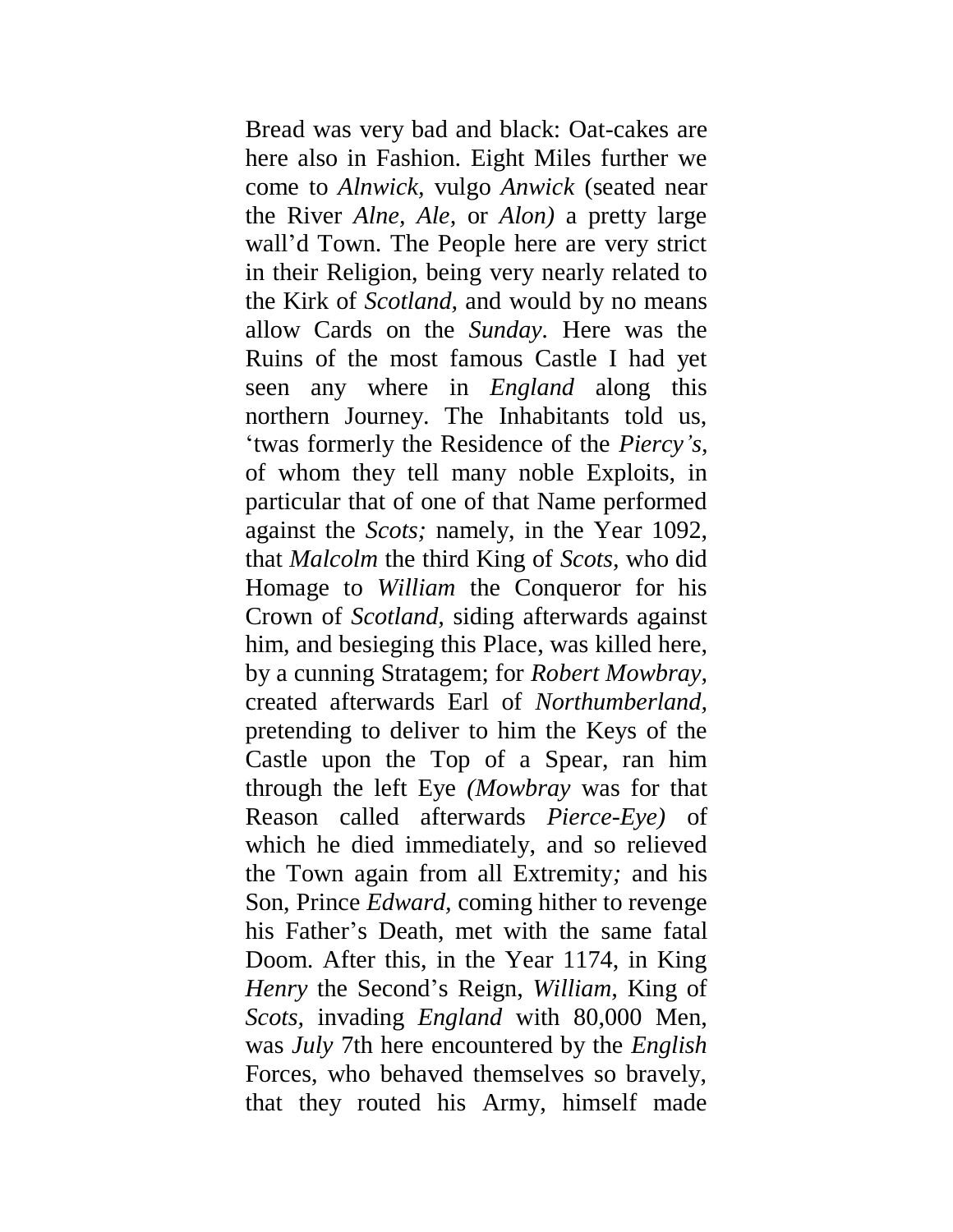Prisoner, sent to *London,* and by King *Henry*  carried to *Roan* in *Normandy,* paying 4000 *l*. Ransom. Again, in the. Reign of King *Edward*  the Fourth, the *Scots* coming against it with another Army, were in hopes to have taken it; but the *English* Army retreating, as if they had deserted it, by that means discouraged the *Scots* from any farther Onsets, who supposing it to have been a Stratagem of the *English,*  and that they had only retreated, *Scythico more*, the more easily to entrap them, very fairly left it to the Possession of those Persons, in whose Hands at first they found it. After I had fully surveyed these Ruins, by walking round the Walls, I found it was formerly the most strong Building (both as to a. Castle as well as a Palace, that I ever saw. All around the Battlements is full of Effigies, which the Weather and great Length of. Time, has now quite defaced. The grand Port, or Gateway, as you enter, is as strong as any I have seen in *Flanders,* with every thing belonging to modern Fortification. In the Garden there remains a most curious and plentiful Fountain, with many Spouts, (which still yield Water) and several other odd ingenious Contrivances, amidst a great many vaulted Walls now in Ruins, as is the Chapel, and over-run with large rampant Weeds; among which is great Quantities of the *Solanum Lethale,* or deadly Night-shade, all which at present belongs to the Duke of *Somerset.* Our next Day's March was to *Belford* twelve Miles, a poor small thoroughfare Post town, having only one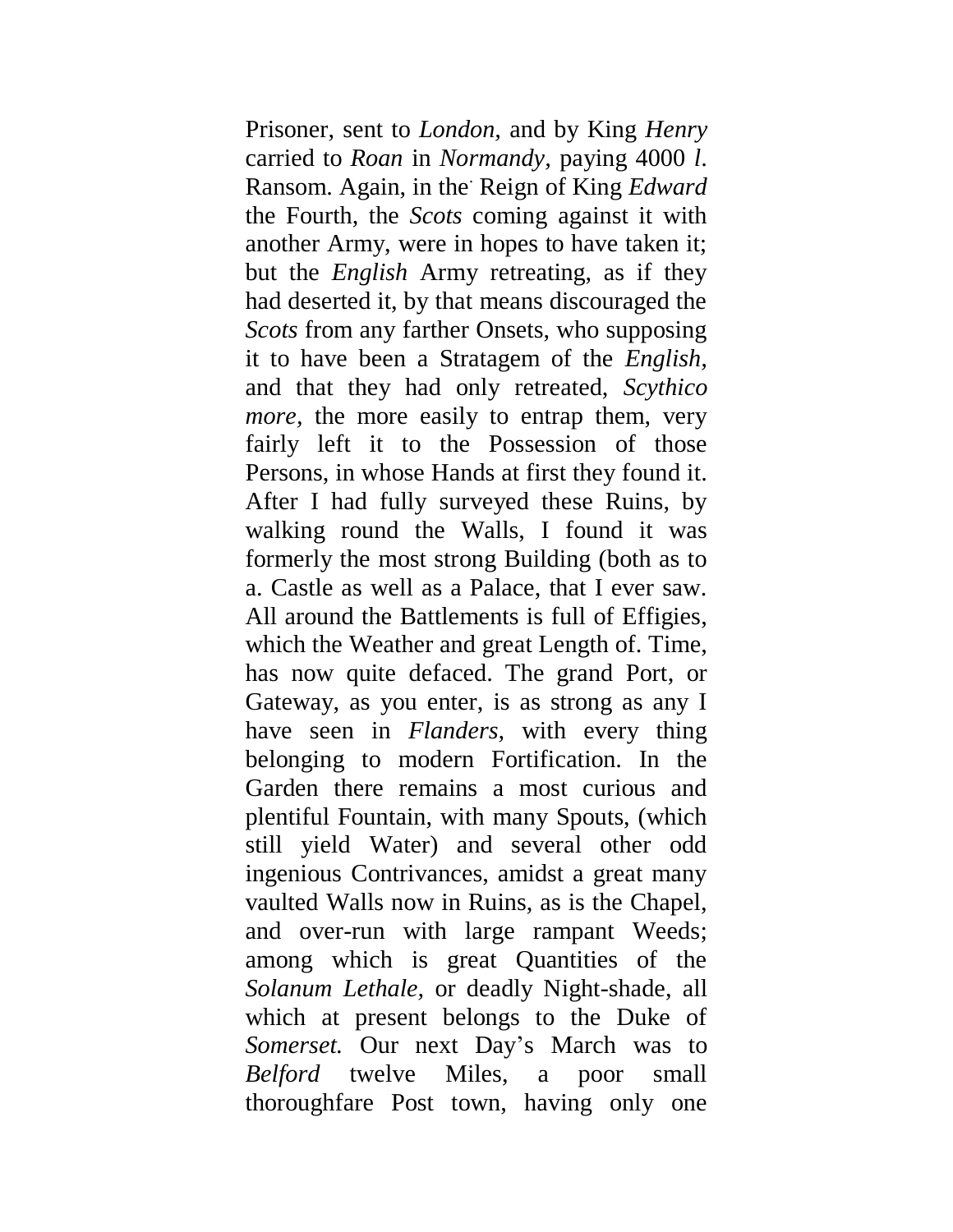House for the Reception of Travellers; (from *Felton-Bridge* to this Place, we have a most delightful View of the Sea, and now and then an old Castle upon the Coast, on our rights and hereabouts we frequently saw Countrymen plowing with four Couple of Oxen, and one of Horses; the Ground being so hard and stony, does here commonly require ten and twelve Cattle, as also in many Parts of *Scotland* we saw the same, and the *Cheviot-Hills* on our left. This Place was so small, that we were obliged to be cantoned all over the adjacent Villages; and next Day, in our Journey to *Berwick,* had a distinct Prospect of the *Farne-Island,* being a little Spot of Land, inclosed with the Ocean, and encircled about with craggy Clifts, which render it almost everywhere inaccessible; nearly in the Middle of which, there is a Fort, in the very Place, as some say, where *Cuthbert,* Bishop of *Lindes-Farn,* the Tutelar Saint of the North, built a City for a religious Retirement. Hither did St. *Cuthbert,* about the Year 676, retire for Devotion, desiring to sequester himself from the rest of the World, where, for nine Years together, he lived a very solitary and religious Life, till by the great Importunity of King *Egsrid,* and *Trumwine,* Bishop of the *Picts,* who came hither to him, for that very Intent and Purpose: He was at last persuaded to remove to *Hexham,* where he succeeded Bishop *Eata*  in that See. After two Years spent in this Bishoprick, this holy Man, foreseeing his Death approaching, betook himself again to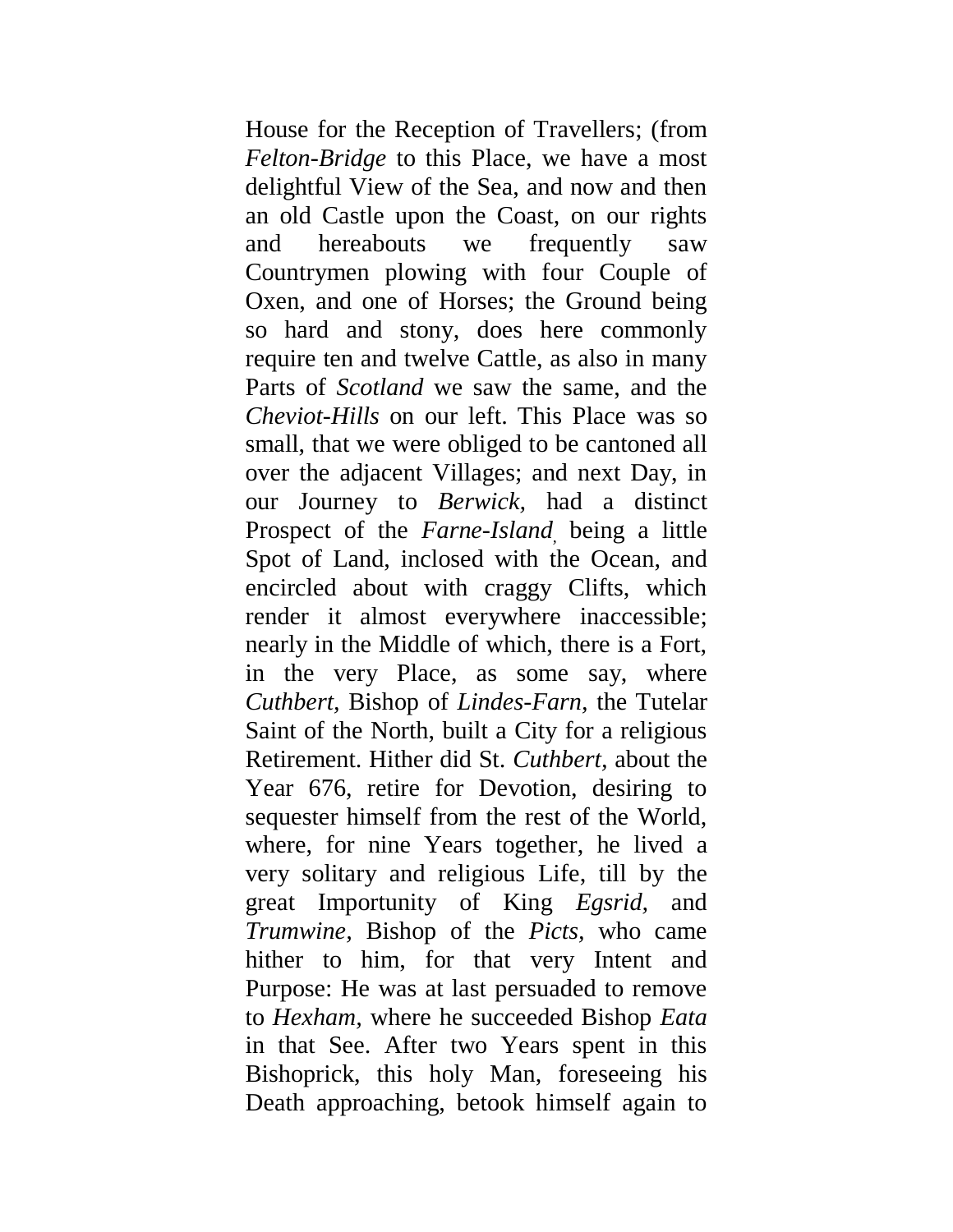this very Island, where in the Space of two Months, through the Malignancy of his Distemper, he at last died in the Year 687. We are informed this Island abounds with wild Fowl and their Eggs, of which the Fishermen here make a considerable Advantage, by selling them abroad to the Neighbourhood. The Air of this Place is accounted very unhealthy, subject to Bloody-fluxes, and other Diseases, by reason of the frequent Fogs that happen here. The Soil is barren and good for little; the only Commodities of this Place are the Fowl, and the Fish which swim in Shoals round about it. After leaving *Belford,* we travel along the Sands or Sea-shore to *Berwick,* which we have full in View for ten or twelve Miles distance, and pass by *Holy-Island,* which lies not above a Mile and half from the Shore, and at low Tide is separated only by a Sand, upon which we saw many Country People ride over to the Island, and back again. 'Twas formerly known by the Name of *Lindis-farn,* D (before (before it took the Name of *Holy-Istand,* as a retiring Place for Bishops, Monks, and others, who being weaned from the World made this their Sanctuary) called by the *Britains Inis Medicante,* which, as *Bede* says, is twice Isle, and twice Continent, in one Day; being incompassed with Water at every Flow, and dry at every Ebb; whereupon he calls it very aptly a Semi-Isle. The west Part is narrow, and left wholly to the Rabbits, which is joined to the east Part (where it is much broader) by a very small Slip of Land: Towards the south,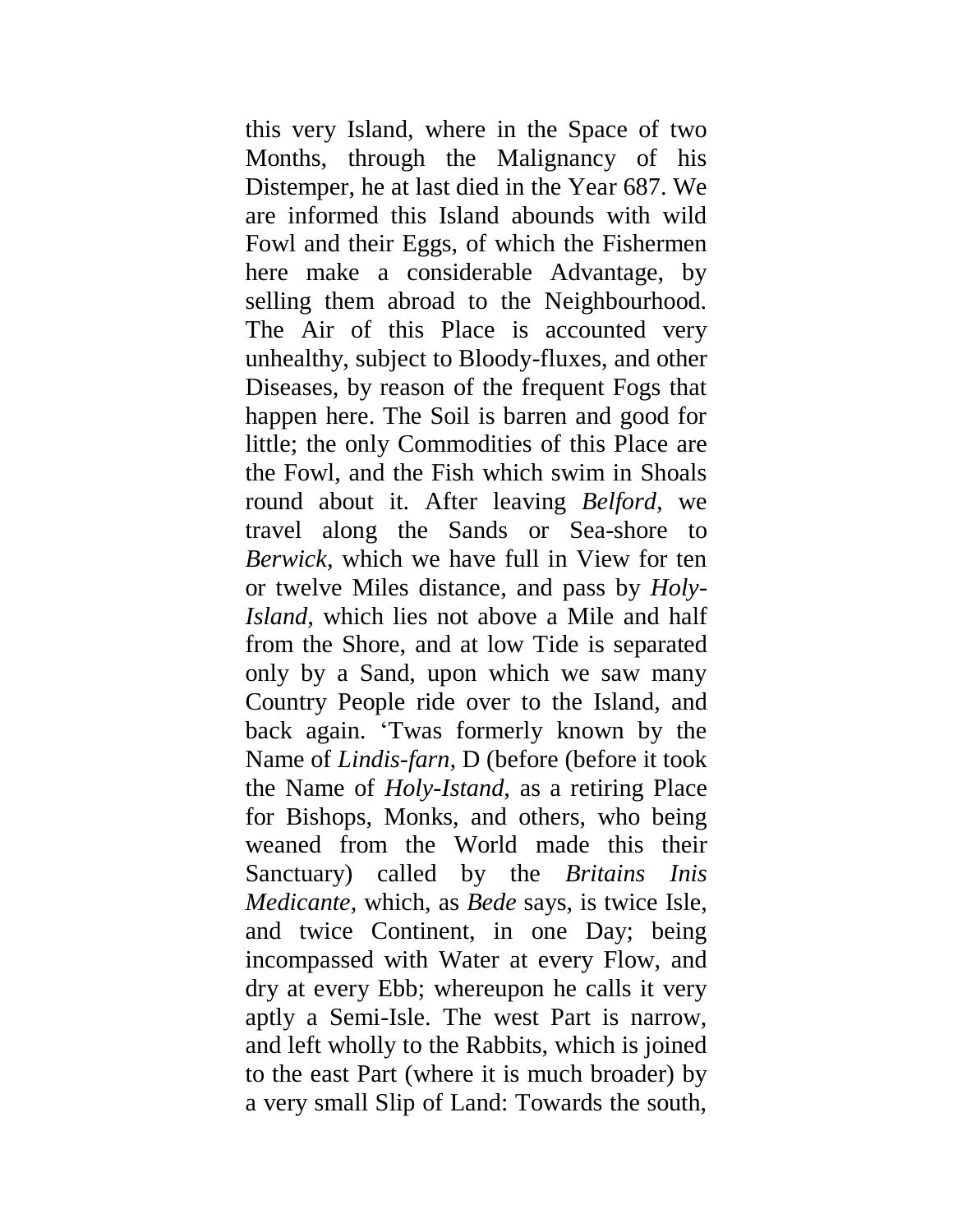it has a small Town (chiefly inhabited by Fishermen*)* with a Church and Castle, which was formerly a Bishop's See, erected by *Aiden* the *Scot.* He was called hither to preach the Gospel to the *Northumbrians,* and was much taken with the Solitude and Retiredness of the Place. Eleven Bishops resided in this See. Afterwards, upon the *Danish* Invasion, it was translated to *Durham.* It is but a small Island, the Air of which is not wholesome, nor the Soil fruitful, 'tis therefore but thinly inhabited. Under the Town lies a good commodious Harbour, defended by a Fort upon a Hill to the south-east. Here I found many curious Sea-plants; and nearer *Berwick,*  and every little way as you travel here, you have fine Spring Currents of pure Water off

the Mountains, which spend themselves into the Sea along the Sand Banks.

*Berwick upon Tweed* seemed at a Distance to be a most delightful Place, with the Addition of Ships in the Harbour near the Bridge, which is a noble Building, exceeding long, being composed of seventeen Arches over the noted River *Tweed,* which is almost dry just by the Bridge at low Water, and at high Water appears to be a Vast large River. But when we marched into this Town, we found it extream cold and dirty, and could get no Victuals nor Drink for a long time, and then with much difficulty, which I impute to the Town's being so full of Forces, and there having been a pestilential Fever raging there amongst the Soldiers for some time past, and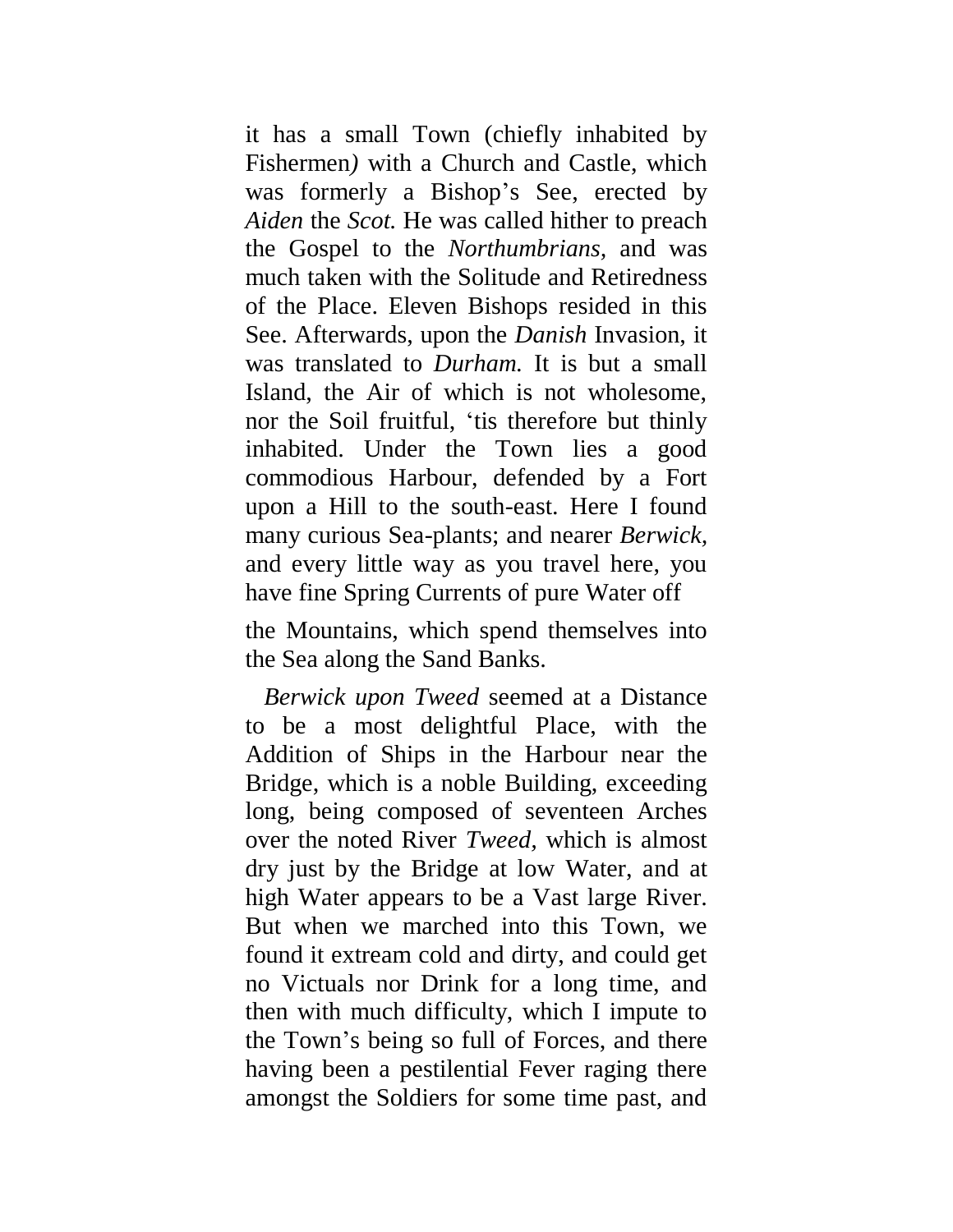which had swept off great Numbers of Town's People, as well as Soldiers. The Houses are tolerably well built for this Part of the World; but the Fortifications are very strong, especially on the *Scots* Side, where it very much resembles the Fortifications abroad, having Fossa's full of Water and very broad; which Water is now conveyed thither by means of an Aqueduct, of curious Contrivance. There has also been a fine Castle, but of late being thought useless, 'twas pulled down, and with the Stones they have built several grand Edifices.

As to the Name of this Town, some derive it from one *Berengarius,* a romantick Duke. *Leland* fetches it from *Aber,* the *British* Word for the Mouth of a River, and so makes it *Aberwick,* i. e. *(Urbs ad ostium Fluminis)* to signify the Fort built upon such a Mouth. But *Somner* rather deduces it from *Berewic* in *Saxon,* signifying a Corntown: But wheresoever it had its Name, its Situation carries it a good way into the Sea, so that that and the *Tweed* almost incircle it, and make it a Peninsula. It is a Place not so eminent for Antiquity, as for being a Town and County of itself, and included in, *Northumberland,* tho' situate on the north Side of the River *Tweed,* a Place of great Strength, having the Sea on the east and south-east, and the River *Tweed* on the south-west, encompassed with a Wall, and once fortified with a strong Castle, as mentioned before; is large and populous, and trades much in Corn and Salmon, which last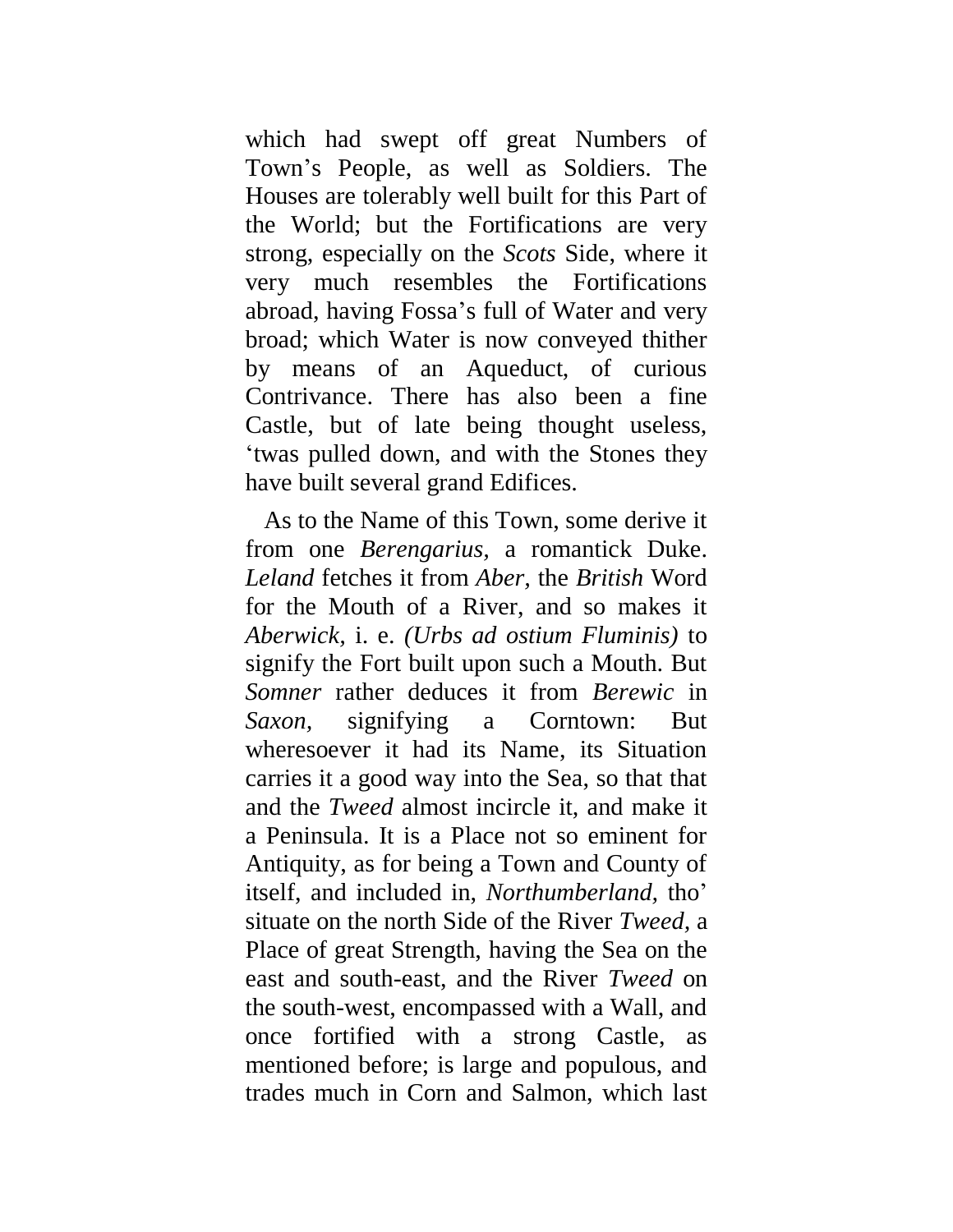the *Tweed* supplies in great Plenty. Its being situated betwixt the two great Kingdoms of *England* and *Scotland,* occasioned it to be always the first Place they took care of, whenever they began to be at open Variance with each other; and according to the various and inconstant Successes of each Nation hath been held in Possession by one, and sometimes kept under the Power of the other, till the Reign of *Edward* the Fourth, when Sir *Thomas Stanley* retook it the last Time from the *Scots.* The Mathematicians have placed this Town in 21 Degrees and 43 Minutes of Longitude; and in *55* and 48 of northern Latitude. So that the longest Day, in this Climate, consists of seventeen Hours and twenty-two Minutes; and its Night only of six Hours and thirty-eight Minutes, so truly has serious *Honoratus* written of this Country; *Britain,* says he, *has such Plenty of Day, that She has hardly any Room for Night:* Nor is it a Wonder, that the Soldiers of this Garrison are able to play all Night at Dice without a Candle, if we consider their continued Twilight.

Now we are a going into *Scotland,* but with heavy Hearts. They tell us here at *Berwick*  what terrible Living we shall have there, which I soon after found too true. From *Berwick* we came over some terrible barren Ground, then more fruitful, till we came to a small Village called *Eaton,* so to *Aymouth* or *Eymouth,* and *Coldingham;* at which Places we were cantoned that Night, they being close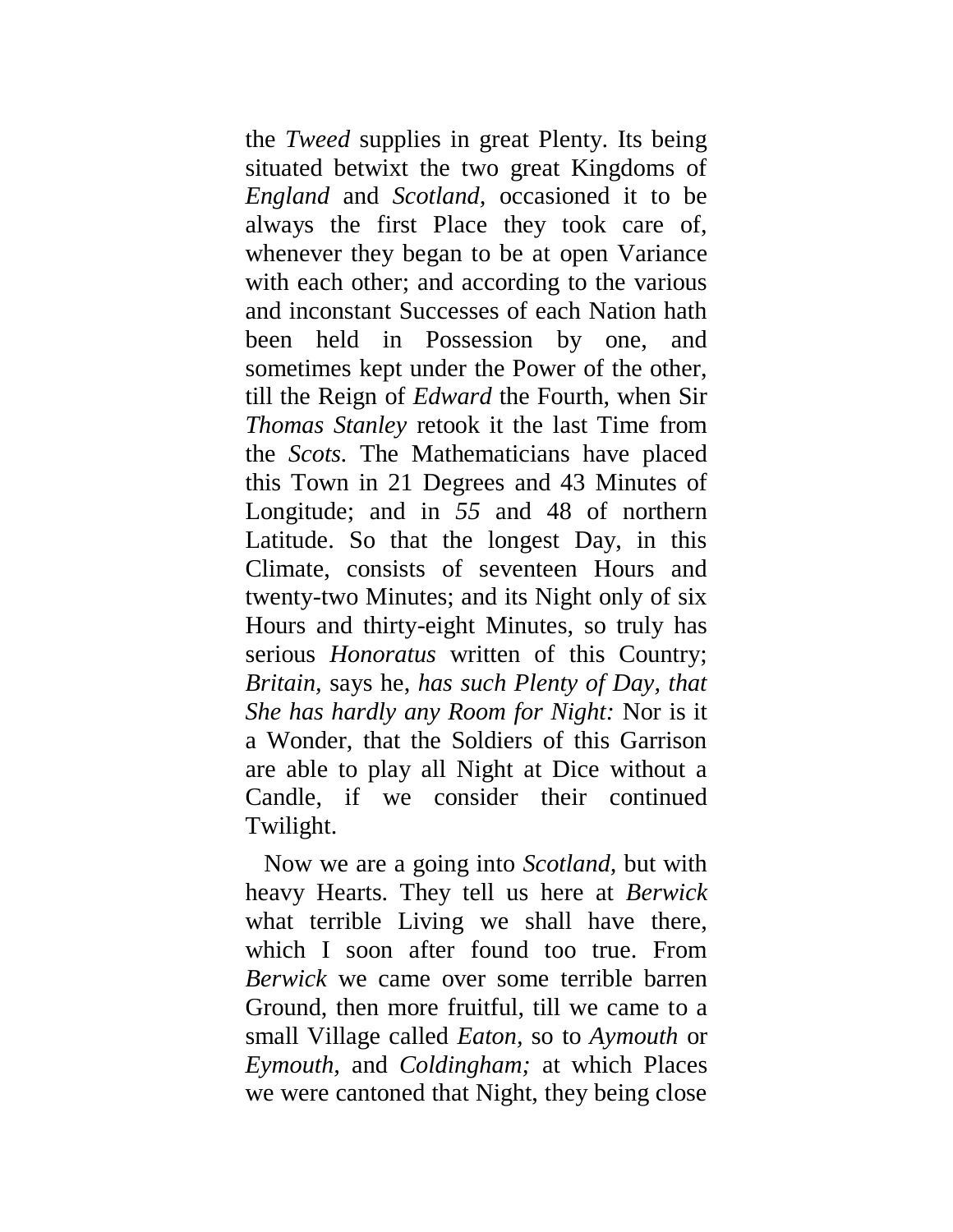to the Sea-side, where I found vast Quantities of the Fish along the Shore. Here we had Plenty of Fish, (which was our chief Subsistence) such as Scate, Codd, and Haddock, and the Pleasure of seeing prodigious Numbers brought to Shore by the Fishermen, and a most delightful Prospect of the Sea, with its bordering Rocks, it being a calm Day. Near this Village is a small River called the *Aye,* which disembogues itself into the Sea here, close to the Mouth of which this small Town is built, and therefore called *Ayemouth.* We had here plenty of Claret, and very cheap; but the Cookery was so nasty, as also the Women, and the Towns so stinking, human Excrements lying every where in the Streets, that it requires great Caution to tread out of them; the Houses and Inhabitants so miserable, that 'twas with Sorrow I beheld them. I now thought I was too soon in *Scotland,* such a thing as a Necessary-house was not to be met with in all these Towns. The Houses smoaked, very few that had a Chimney (only a Hole in the Thatch) and stunk so of Turf, that I began to condole my present Condition, but found 'twas too late. The next Town we came to was *Dunglass,* a small Village, of the former kind. From hence, along the Coast to *Dunbar,* is a pleasant Country, the most .fruitful in the Kingdom, especially in Wheat and Barley. This *Dunbar* is a pretty large Town, situated in *West Lothian* upon the Sea-Coast, and hath been fenced in with a Stone Wall of great Strength, though by the frequent Batteries it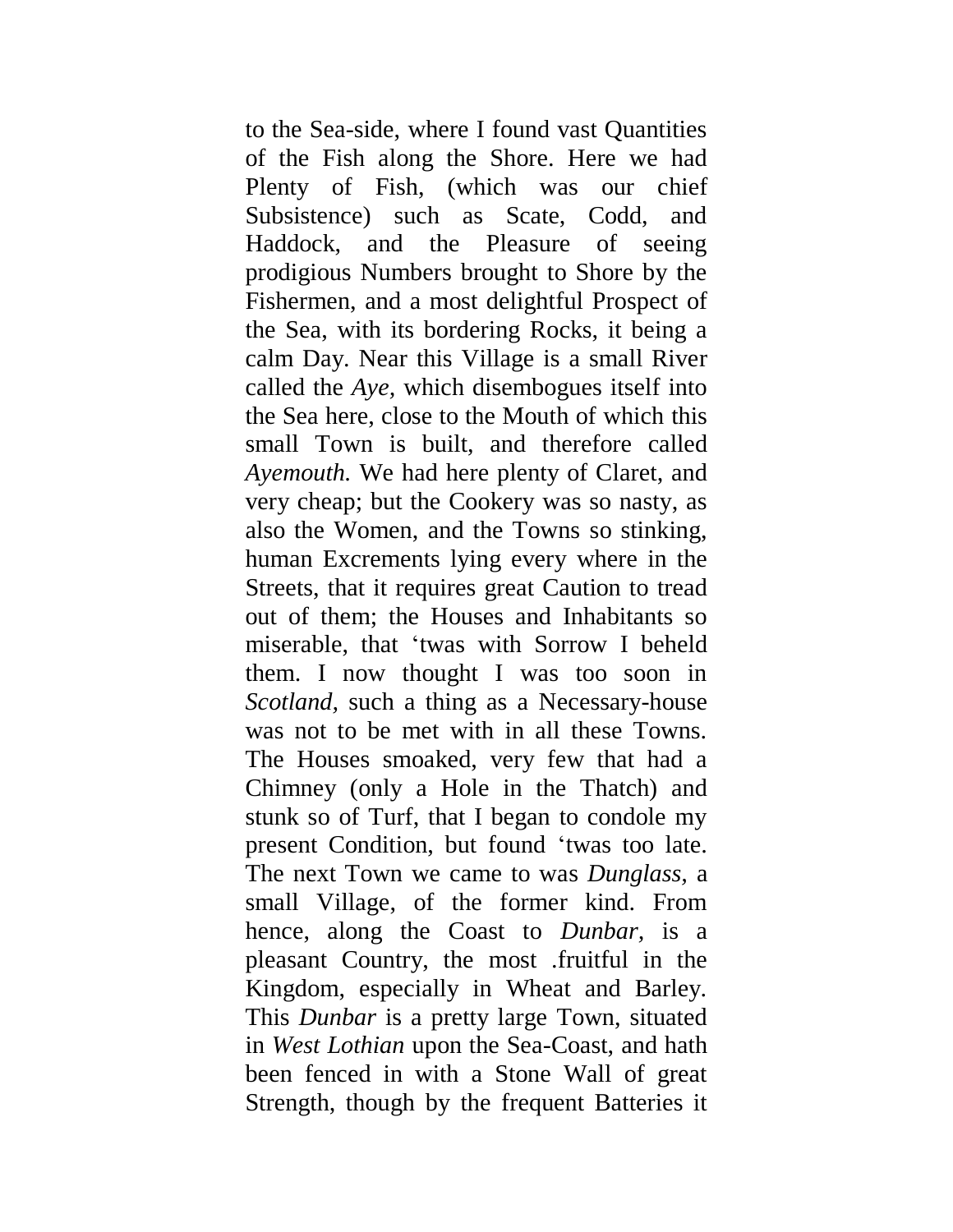hath of late Years received, 'tis much impaired and gone to Decay. The Houses here (as generally most of their Capital Towns) are built with Stone, and covered with Slate, and are well supplied with Provisions, by reason of a Weekly Market, which is held here. Just on one Side the Harbour is a most surprizing Continuation of Rocks, and those are full of remarkable worm-eaten-like Impressions. Just on the opposite Side of this Haven, appears the Ruins of a Castle, (almost covered with the Sea at Flood-tide) which formerly was famous and remarkably strong, being then the Seat of the Earls of *March,* afterwards stiled Earl of *Dunbar;* a Fort many times won by the *English,* and as often recovered by the *Scots*; but, in the Year 1567, it was demolished by order of the *States,* to prevent its being a Retreat for Rebels: And of it they tell you many remarkable Stories; amongst which, that in the Reign of *Edward* the Third; The Earls of *Salisbury* and *Arundel* came into *Scotland* with a great Army, and besieged the Castle of *Dunbar* two and twenty Weeks, wherein, at that Time, was *Black Agnes,* the Countess; who defended the same with extraordinary Valour. One time, when the Engin, called the *Sow,* was brought by the *English* to play against the Castle, she merrily replied, *That, unless* England *could keep her*  Sow *better, she would make her to cast her Pigs;* and indeed did at last force the Generals to retreat from that Place. The Inhabitants are governed by a Mayor and Alderman; and talk much of great Losses and Calamities they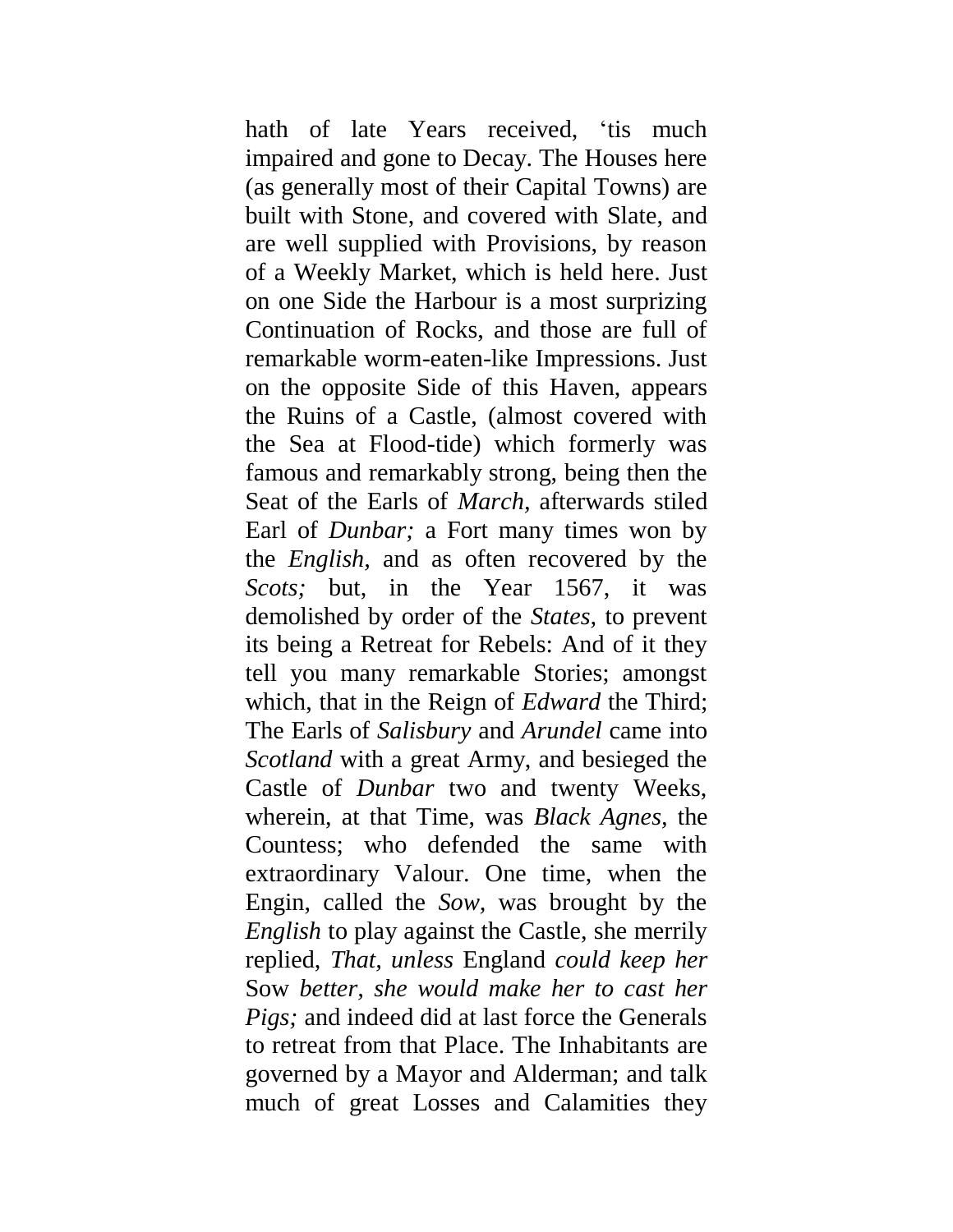sustained in the late Civil Wars; for in this Place was that fatal Battle fought betwixt *Oliver Cromwell* and the *Scots,* wherein he routed, and cut in Pieces twenty thousand *Scots,* with twelve thousand *Englishmen*, and obtained so strong and signal a Victory, that the very Thoughts of it do, to this very Day, still strike a Terror into them, whenever they call that bloody Day to Remembrance, and think what great Havock and Spoil was made amongst them, by the victorious Success of the *English* Forces. Near to this Town is a noble Seat of the Earl of *Roxburgh,* which, with its Fir-Trees surrounding, makes a beautiful Appearance. The Magistrates here made a grand Entertainment to every Regiment that passed through; the private Soldiers had all a certain Quantity of Bread, Meat and Drink, allowed them; the Officers were treated in their Town-House, where we had many Kinds of their most curious Dishes, but some of them very oddly cooked up, that it was but few, many of us could eat of; we had also Claret and Punch in great Plenty; but, with all these, they had a Table-Cloth so dirty, that, at other Times, I should with great Reluctance have wiped my Hands on it; the Sight of which alone, would have certainly turned many of our Stomachs, had we not been greatly fatigued and hungry with Travelling. Our next Day's March was to *Haddington,* a Market-Town, where great Quantities of Oatmeal are sold; it is pleasantly situated, upon the River *Tyne,* in a large Valley, and was formerly fortified by the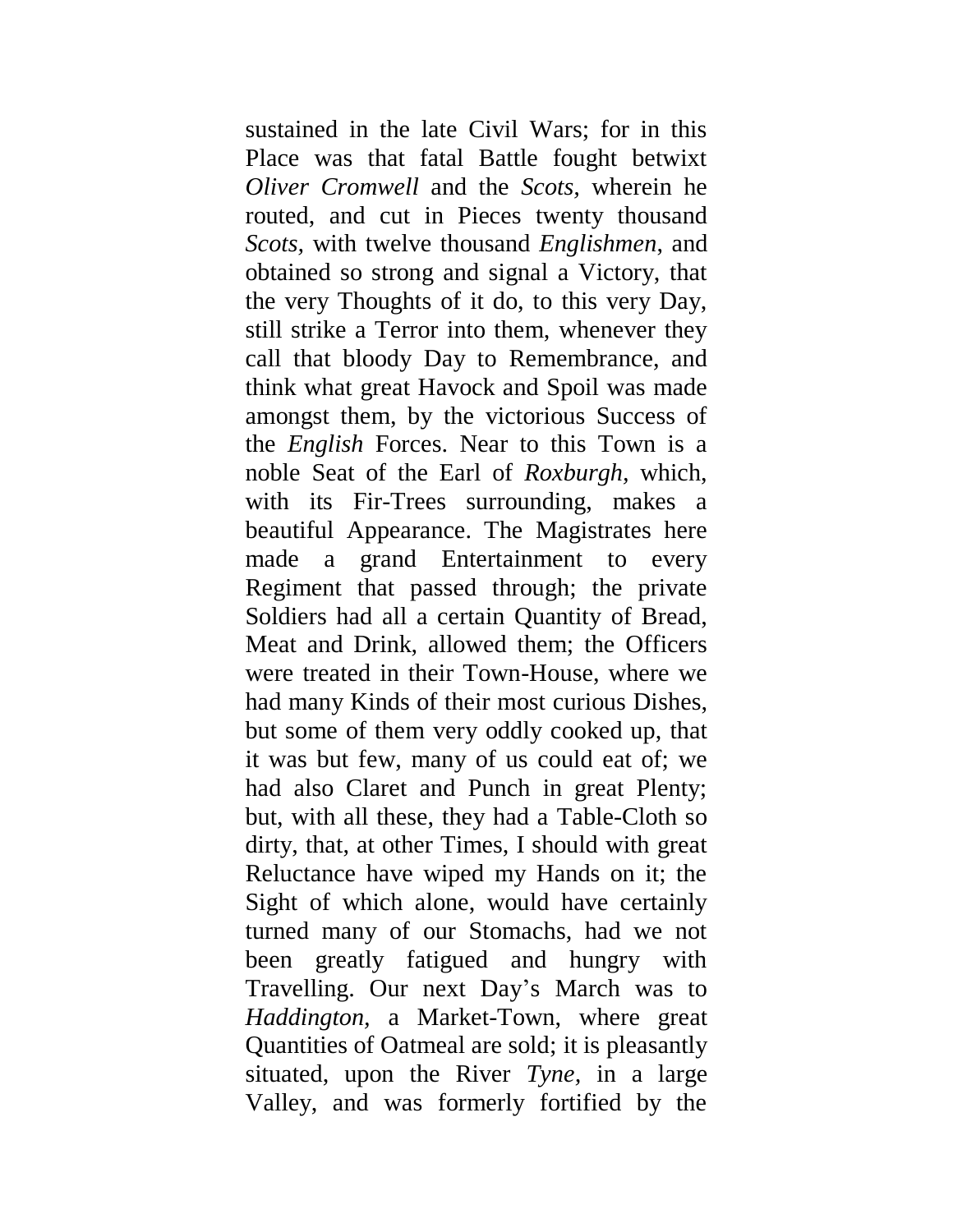*English* with a deep and large Ditch, a foursquare Turf Wall without; also four Bulwarks at the four Corners, and as many more upon the Inner-Wall. It was valliantly defended by Sir *George Wilford,* an *Englishman,* against Monsieur *Dessie,* who fiercely attacked it with ten thousand *French* and *Germans,* till the Plague growing hot, and lessening the Garrison, *Henry,* Earl of *Rutland,* came with a great Army, and raised the Siege, and having levelled the Works, conducted the *English* home, in the Minority of Queen *Mary.*

In this Day's March from *Dunhar,* we had a fine View of *Tantallon* Castle, and the *Bass Rock,* whence the *Scots* derive, their March on the Drum, situated above the Mouth of the *Firth,* upon the Doubling of the Shore; from whence *Archibald Douglass,* Earl of *Angus,*  gave great Disturbance to *James the Fifth,*  King of *Scotland.* Here, by the Winding of the Shores on both Sides, Room is made for a very noble Arm of the Sea, well furnished with Islands; and by the Influx of several Rivers, and the Tides together, extended to a mighty Breadth. *Ptolemy* calls it *Boderia; Tacitus Bodotria,* from its Depth, as is conjectured; the *Scots* the *Forth* and *Firth;* we *Edinburgh-Firth;* others *Mare Fresicum,* and *Mare Scoticum.* The *Bass* is situated in the Sea, near the Shore, and opposite the Towns of *Dirlton* and *Belhaven,* and more North than *Edinburgh:* It is an Island which rises, as it were, in one continued Craggy Rock, inaccessible on every Side; yet it has upon it a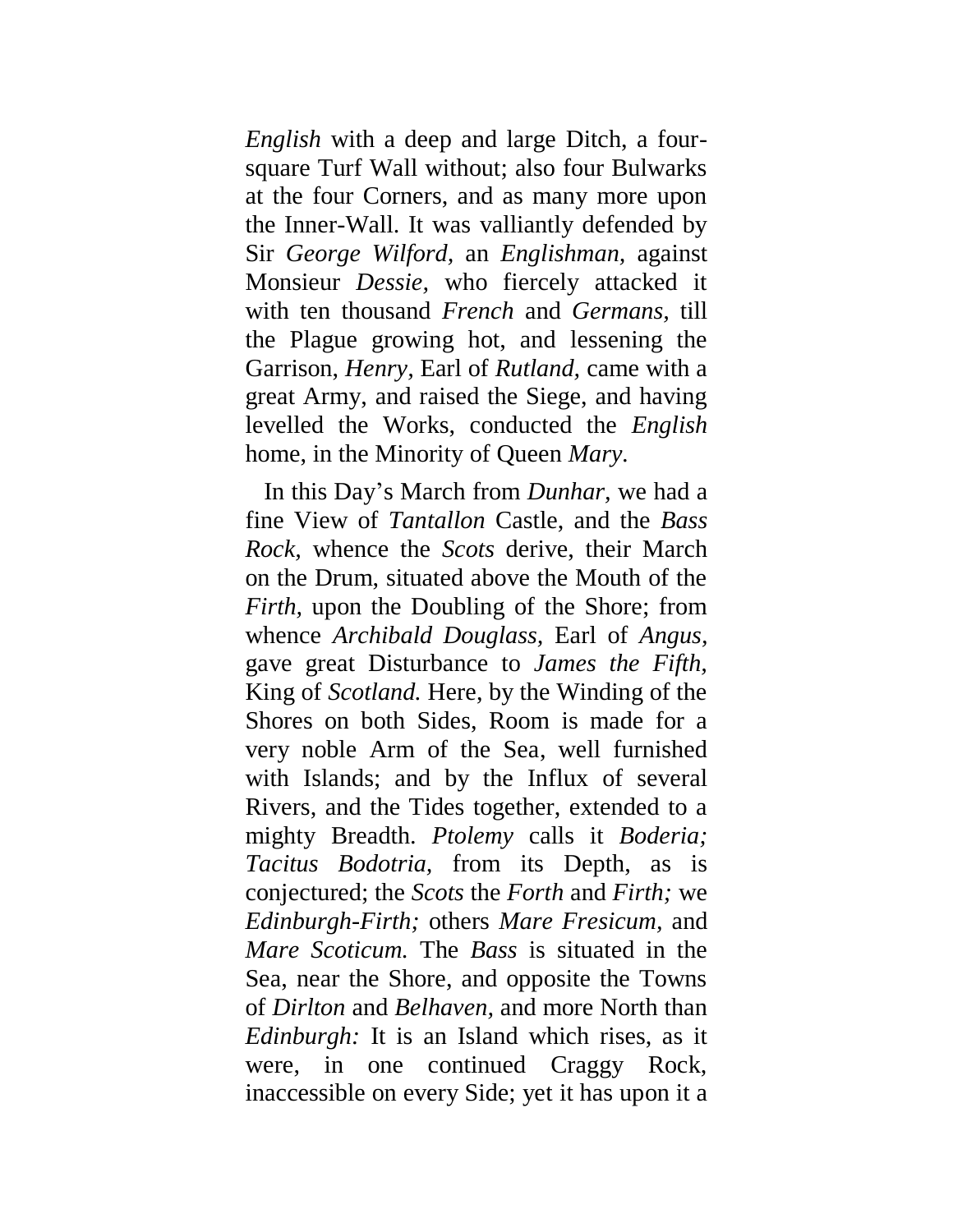Fort, a Fountain, and Pasture-Grounds, but is so hollowed and undermined by the Waves, that it is almost wrought through. What prodigious Flights of Sea-Fowl, especially of those Geese, which they call Scouts, and *Soland* Geese, do, at certain Times, flock hither (for, by Report, their Number is so great, as to darken the Sun at Noonday:) What Multitudes of Fish these Geese bring, so as one hundred Soldiers in Garrison here, lived upon no other Provision but the fresh Fish brought hither by them, as they report: What Quantities of Sticks they convey for the Building of their Nests, so that by their Means, the Inhabitants are abundantly provided with Firing: What vast Profit also their Feathers, and Oil bring in: These are Things so incredible, as no one can well believe, but he who has seen them. This Garrison of the *Bass,* having stood out long against King *William* the Third, and at last surrendered, the Fortifications thereof were ordered to be flighted. We next come to *Musselborough,* a long, straggling Market-Town, having two or three Villages joined in one, *viz. Fisherraw,* so called from a Row of Houses, mostly inhabited by Fishermen; *New-Biggin,* and *Good-Speed-all,* are also adjoining, so that a Stranger would take them to be all one continued Town; these all belong to the Parish of *Inverresk,* an adjoyning Village, so called because it stands on the River *Esk;* which *Kirk* serves for all. *Musselborough* was called the *Montpelier* of *Scotland,* by Dr. *Pitcaim,* from it healthy Air.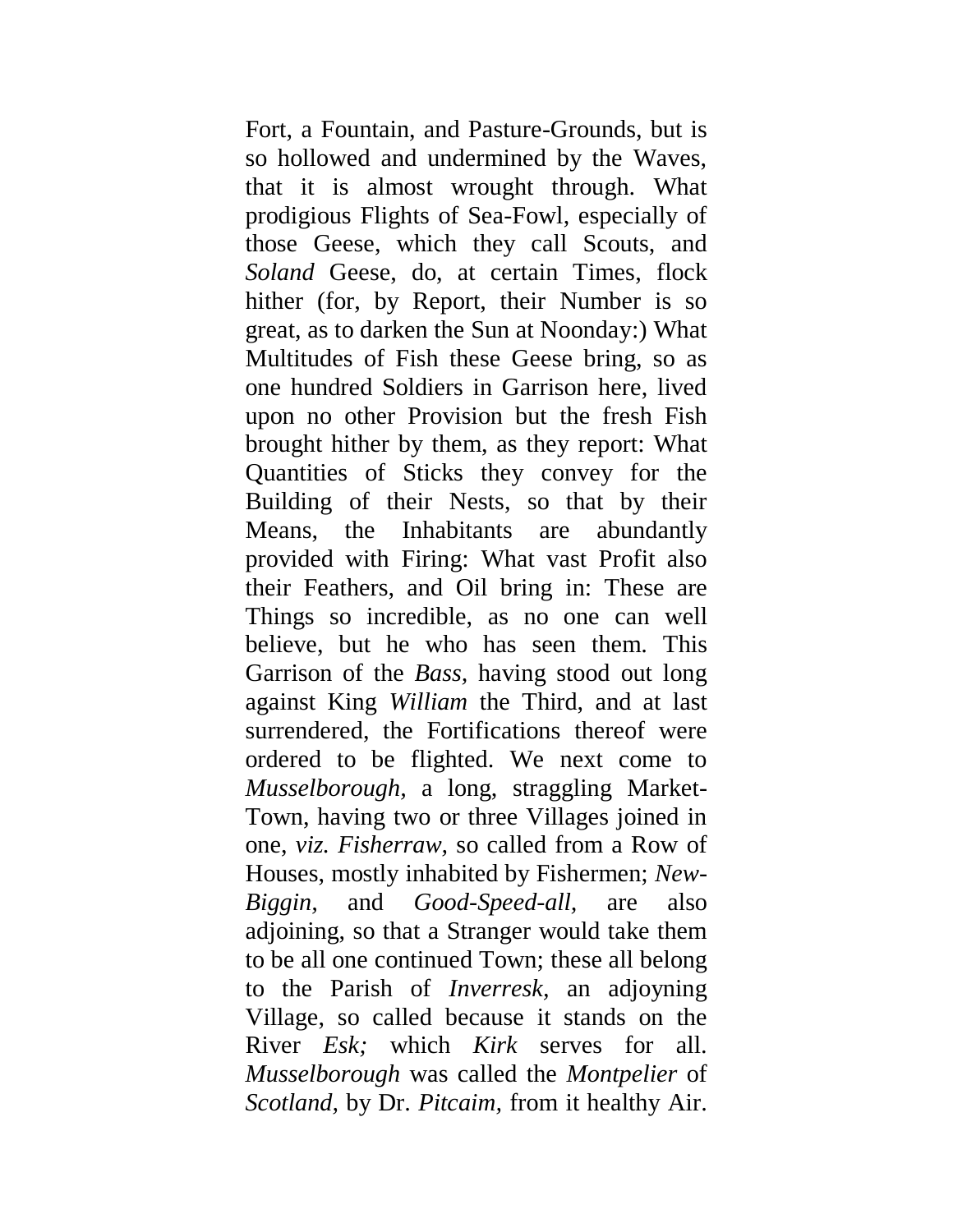It is only four Miles distant from *Edinburgh.*  Here the Scene was the same over again at *Haddington,* where the Women were extream ugly and nasty, having dirty Clouts tied round their Heads, falling about their Shoulders, and peeping out of Pieces of boarded Windows, just big enough for the Size of their Head; they put me in mind of Pidgeon-holes. Their Ale is cheap enough, being but a Penny a Choppin (we have have now left off the Appellation Quart; and a Pint is a Mutchkin) and other Things in Proportion. Their Butter is loathsome to both Eye and Taste, which they always take Care to make oily when they use it; and in their Cookery, the Sailors far excell them. You have here Wisky, which is a kind of Malt-Spirit, cheap enough: But lastly, the Nastiness of their Food, together with their dirty Beds, makes me always in Fear of either a Surfeit, or Itch. Close to *Musselborough* is a noble and antient Building, called *Pinkey-House,* with a Park and Gardens surrounding, memorable for a Song made upon it, belonging to the Marquis of *Tweedale;* adjoining to which, is a most exquisite and grand Machine, moving by Water, for pumping Water out of the Coal-Mines; of which their are great Numbers hereabouts, and almost in every other Part of *Lothian;* which are extracted in exceeding large Pieces; and, when they burn them, the Servant first beats them into smaller Pieces with a Cannon-Ball; and, in *London,* are known by the Name of *Scots Coal.* This, and *Sterlingshire,* lies very commodious along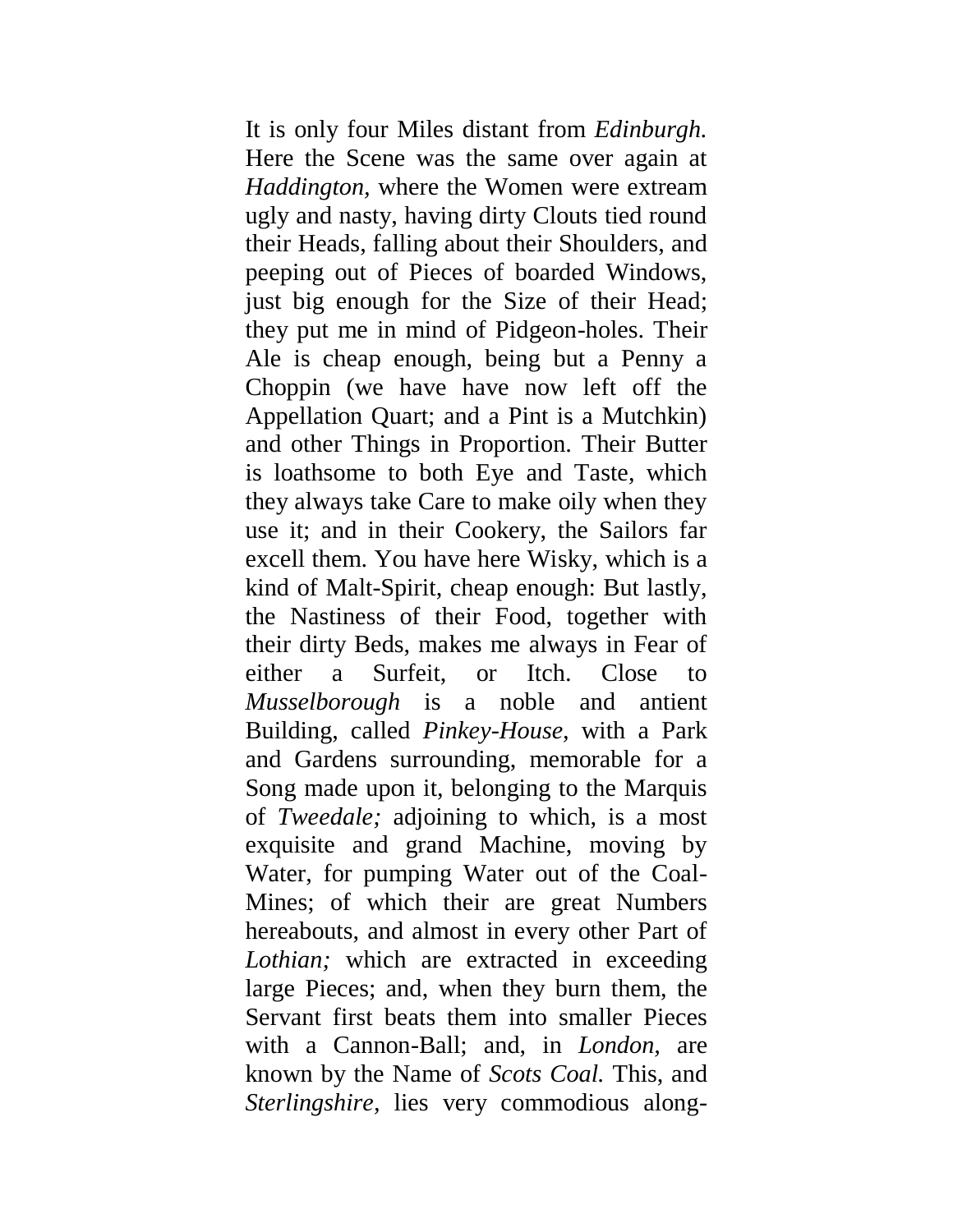side the *Firth;* from whence they export these Coals, by Sea, to different Ports of the Kingdom: They also make vast Quantities of White Salt in this Shire. It produces great Plenty of *Lime-Stone;* and, in the Reign of King *James* the First, a Silver Mine was found in it, out of which they got a great deal of Silver. Near this Town, upon *Edward Seymour,* Duke of *Somerset's,* entering *Scotland,* with a powerful Army, to challenge the Performance of Articles, for the marrying of *Mary,* Queen of *Scotland,* to *Edward* the Sixth, King of *England,* there happened a most dismal Day to the Youth of the Noble Families of *Scotland,* who fell there in great Numbers. Upon the *Links* here, which is close to the Sea-shore, I found many curious Plants. Just before we come to this Town, we passed by *Preston-Pans,* on our Right, close to the Shore; so called from the Salt-Pans there; of which Material that's made here, and the Places adjacent, they export vast Quantities yearly, to *Norway, Hamburgh,* the *Baltick,*  and *Holland.* Here we saw, with Grief, the Spot of Ground where General *Cope's* Battle was fought; the Particulars of which are as follow.

In the Beginning of *August,* 1745, when the pretended Prince of *Wales* landed upon the Coast of *Lochaber,* between the Islands of *Mull* and *Sky,* he had a Retinue of only twenty-five Persons, amongst whom were the Marquiss of *Tullibardine,* Mr. *Kelly* (who was concerned with the Bishop of *Rochester,* and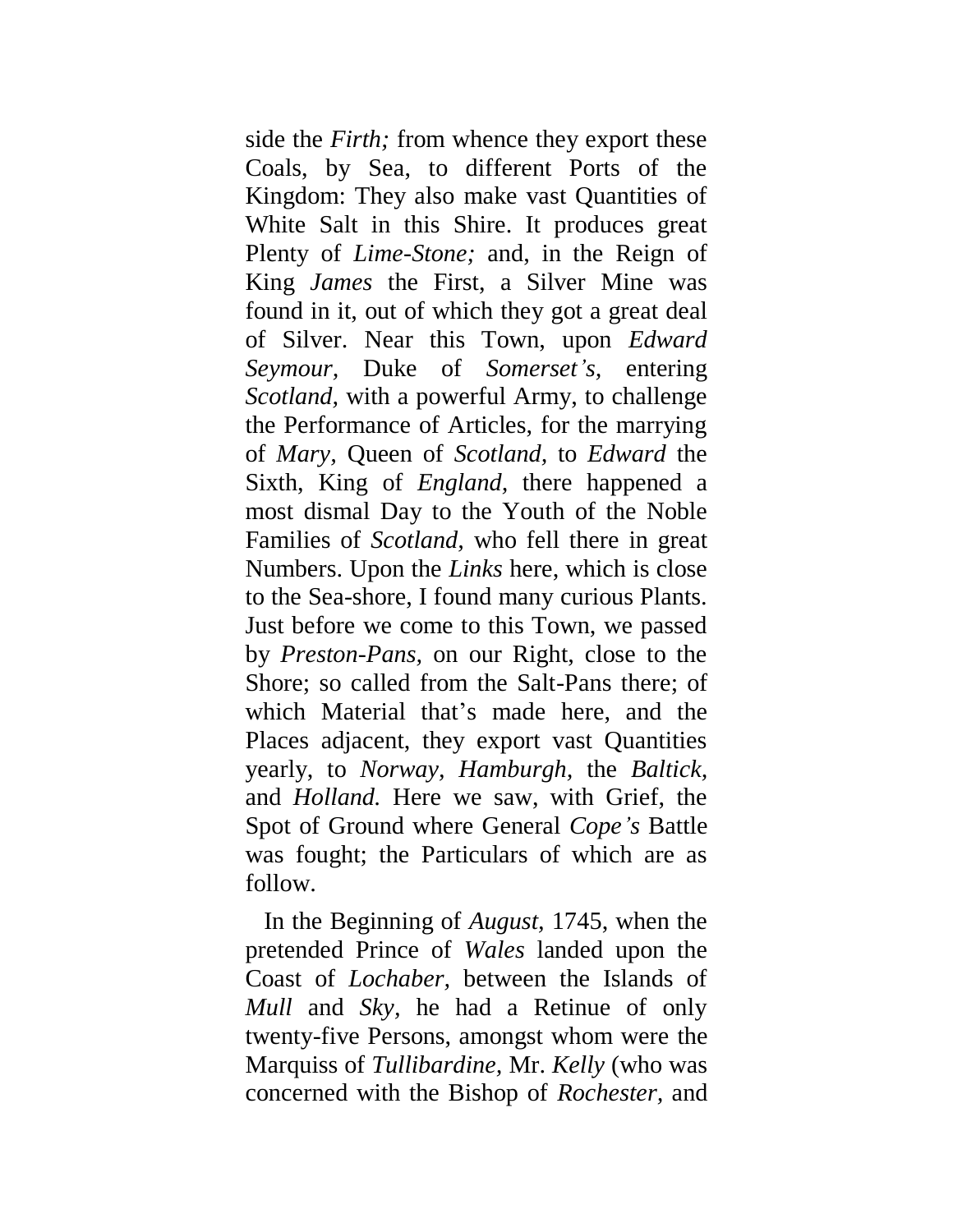some Years ago made his Escape out of the *Tower of London,* after he had obtained Leave to go to any Place, within ten Miles of the Town, for the Preservation of his Health) and one *Sullivan,* an *Irishman,* by Birth, who, it is said, had been employed by a *French*  Minister to raise a Rebellion amongst the *Corsicans,* against the *Genoese*; and so judged a proper Hand to employ among the *Highlanders,* for a like Purpose. The Chevalier took up his Lodgings at the House of *Lochyell,* a Gentleman who was in the former Rebellion of 1715; whose Son, though he enjoyed his Estate by the Lenity of the Government, immediately joined him, and raised what Men he could for his Service.

There they continued, for some Time, in a private Manner, till hearing of Sir *John Cope's* Design to march, and disperse them, they found it necessary to set up their Standard, and raise all the Force they could to oppose him: On this, they were joined by several of the other Clans of that Country, and chose as the most advantageous Situation, the *Pass of Correyarrick,* where they determined to meet him: This *Pass* being so formed both by Nature and Art, that an hundred Men could destroy a thousand, in attempting to pass that Way.

Sir *John Cope's* Orders being express, either to go to *Fort Augustus,* or *Inverness,*  his Intention was to make the first of these Places; but being advertised from *Inverness* of the Danger of passing that Way, and that the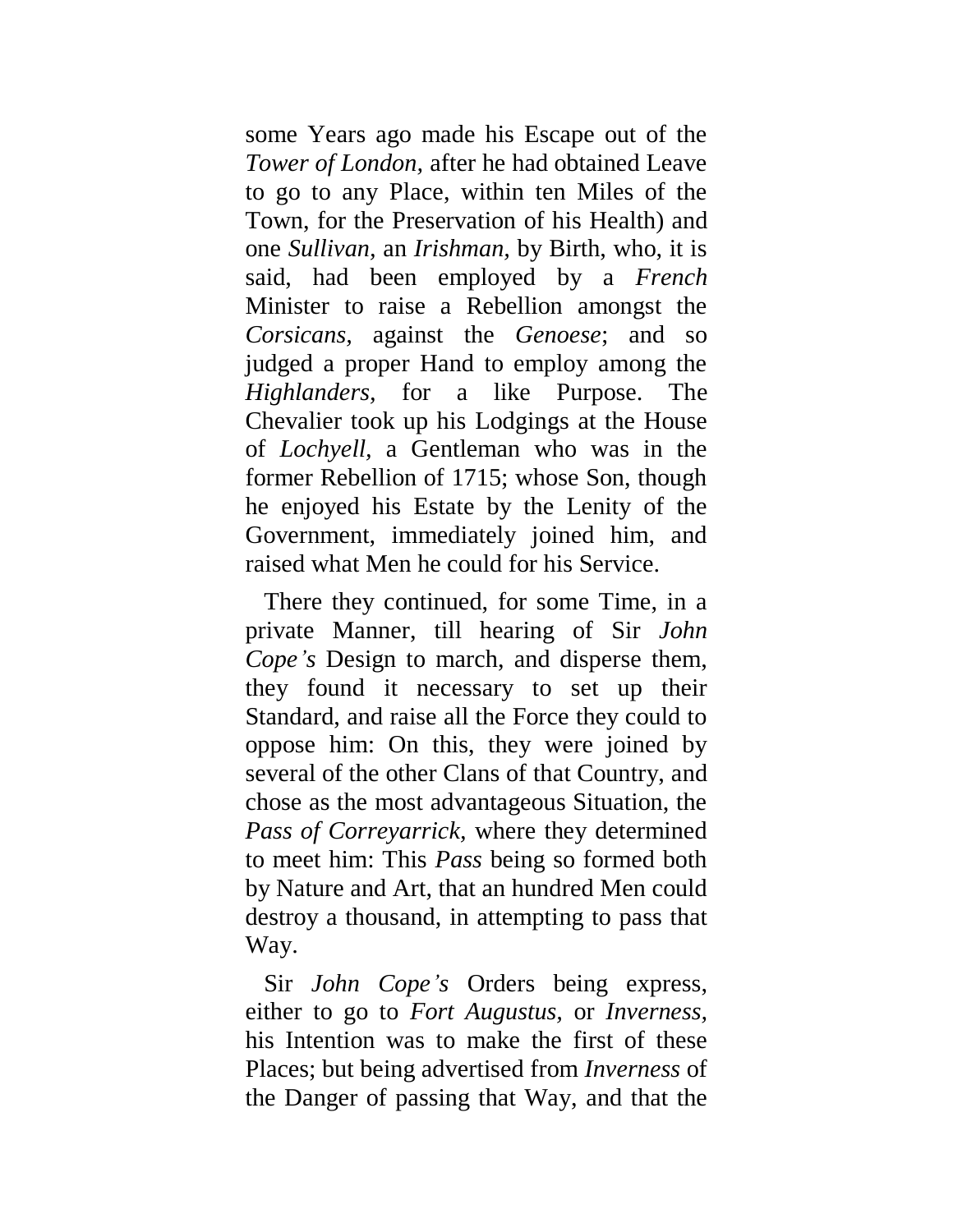Rebels wished he would attempt it, he made a Shew of marching thither, but turned towards *Inverness,* expecting, in his Rout, to be joined by several of the well-affected Clans; but, some of their Chiefs being out of the Way, and their Tenants mostly employed in the Harvest, none of them joined him, till he left *Inverness,* when two hundred of the *Monroe's*  followed him to *Aberdeen,* most of whom would have embarked with him, had it been thought necessary; but it was judged more adviseable to let them return home, for the Defence of their own Country, and to quell any Insurrections of the Disaffected that might be in those Parts; and no other *Highlandmen* accompanied Sir *John,* but three Companies of Lord *Loudouns* newraised *Highland* Regiment.

The General embarked at *Aberdeen,* and arrived at *Dunbar* on the 16th of *October,* and landed next Day; having brought with him all the Town of *Aberdeen's* Arms, because it was thought the Rebels, under *Gorden* of *Glenbucket,* would Visit that Town soon after he left it.

When the General took his Rout towards *Inverness,* the Rebels came down to the low Country, and were joined by the *Athol* and *Perthshire* Men at *Perth*; where they remained above ten Days, and when they went off they exacted ten thousand Pounds from the Town, and then marched Southward, and crossed the *Forth* above *Sterling;* whence it was thought they wouid have directed their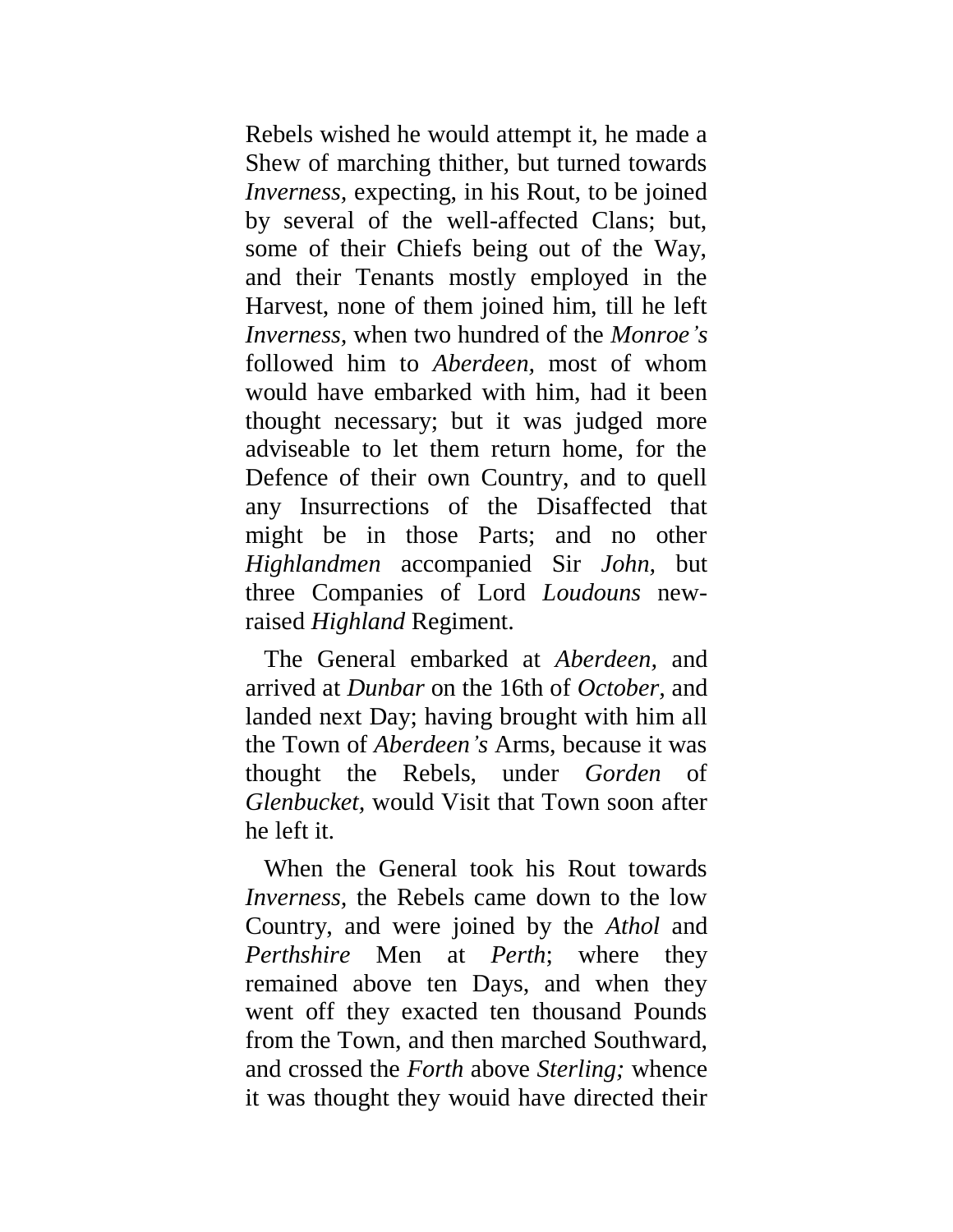March to the Shire of *Air* by *Glasgow,* and proceeded thence by *Dumfries* to *England*; but instead of this, they deputed two Persons to go to *Glasgow* and demand fifteen thousand Pounds, and turned toward *Edinburgh* directly, being not only invited, but solicited thereto, by the *Jacobites* in and about the City, who well knew that the wellaffected Inhabitants would have baffled any Attempt upon it, if they had got the fencing of the City finished, and the thousand Men levied and trained, who were to be raised by the Voluntary Subscription. Besides these, four hundred of the chief Inhabitants of the City, Lawyers, Writers, Physicians, and even Divines, took up Arms, for the Defence of the Town. About twenty three Pattararoes, and Ship Guns, were placed at the Gates, and on the Bastions of the City Walls. These Volunteers, *&c.* continued under Arms all *Sunday* Night, and likewise on *Monday,* till five o'clock in the Afternoon; at which Time *Gardener's* and *Hamilton's* Dragoons not only retired from the *Colt-bridge,* toward the City, but likewise precipitantly retired thence, toward *Musselburgh,* on the Approach of the Van-guard of the Rebels, and that in the Sight of the Inhabitants of the City; which put them into no small Confusion, imagining the Rebels were at their Heels, with their whole Force, and that the Dragoons had deserted them. However, the Volunteers, &c. continued under Arms, waiting Orders to take their respective Stations, which they were resolved to defend to the last.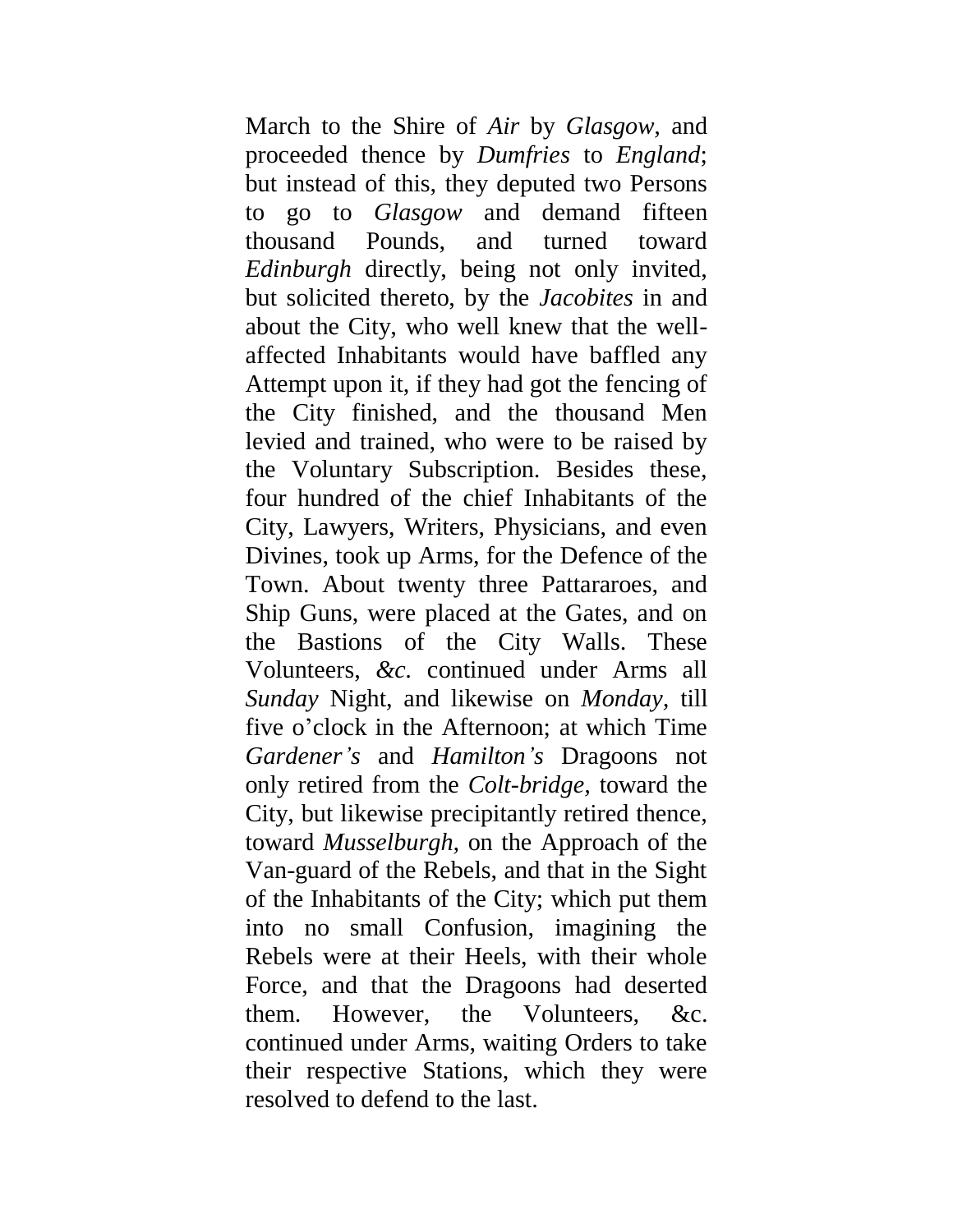At this Time, several Persons presented a Petition to the Provost, desiring a Meeting of the Inhabitants might be called, to consider whether they should hold out, or deliver up the City. The Fire-bell was according rung, which the Persons under Arms, took as a Signal for bringing them to the Place of Rendezvous, and immediately drew up, headed by their Officers. The meeting of the Inhabitants, in the New-Kirk-Isle, was filled immediately with Persons, who had been strolling in the Streets, many of them disaffected to the present Government. In this Meeting, a Letter from the Chevalier was presented, intimating his Intention to enter the City; but the Reader was soon interrupted, and the Question put, whether the Town was, or was not tenable? some affirming, that the Dragoons had left them, and others, that it was false, and that they were ready to defend the City to the last, if required. In the mean time, the Secretary at War acquainted them, That he had an Order from the General, to desire the two Regiments of Dragoons to enter the City, if the Inhabitants desired it. This occasioned some warm Debates; when a Gentleman, who had been present at a Council of War, some Days before, asserted, That the general Opinion of the Officers was, that the City was not tenable, and that bringing the Dragoons into it, would be cooping them up to their destruction. Immediately the Vote was put, Receive the Dragoons, or not? when it passed in the Negative; and so they went and joyned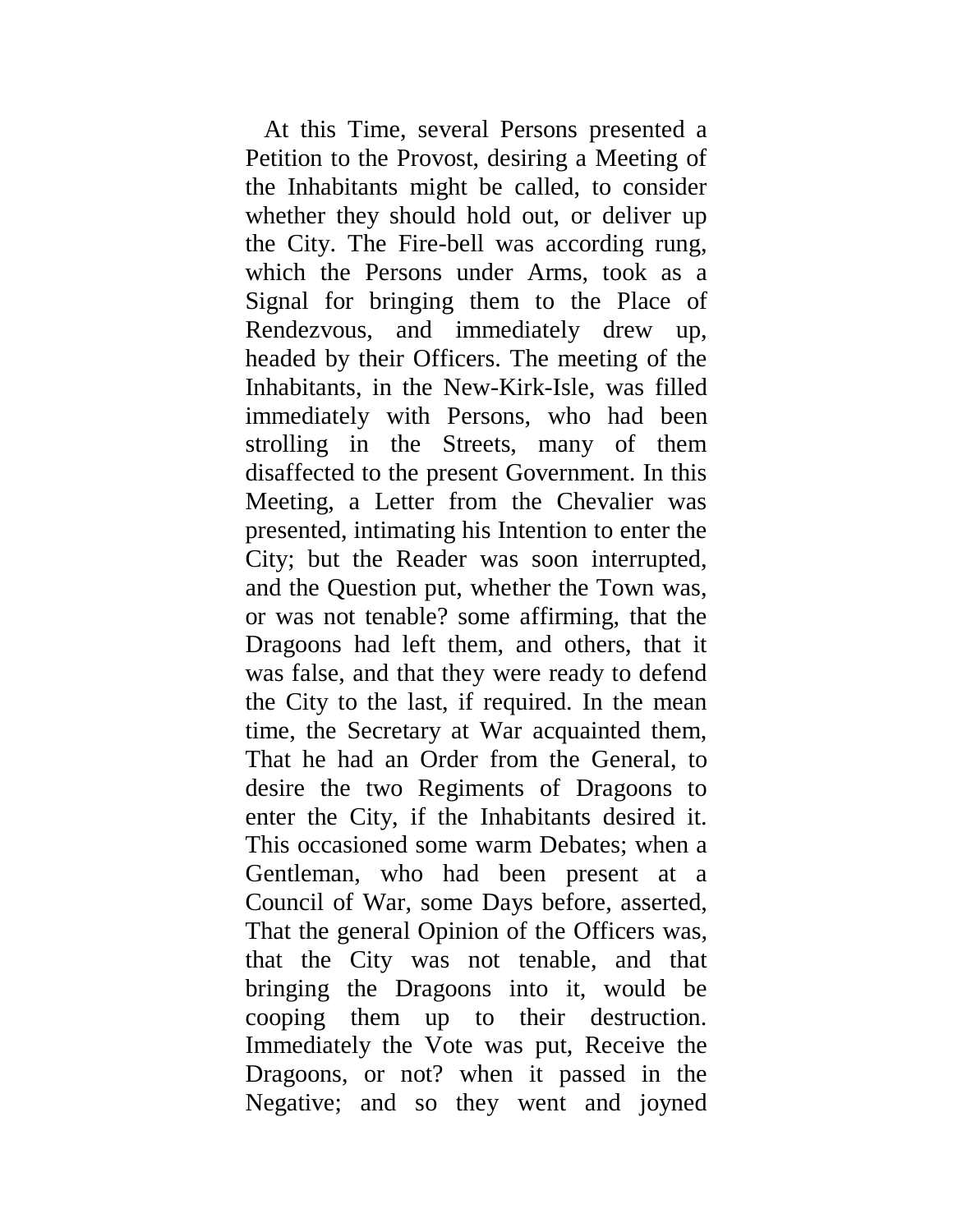## General *Cope.*

No Orders being given what Part the Volunteers should act, they delivered their Arms into the Castle*;* the Governour of which sent for the Cannon on the Walls and Gates, to be brought to the Castle, or nailed up; but for want of Orders from some Person in the Town, they could not be carried away, but fell into the Rebels Hands, part of whom entered the Town the next Morning, by the *Netherbow-port,* when opened to let in a Coach. The remainder took Possession about Noon, the next Day, where they cpntinued till *Thursday,*  when hearing of Sir Sir *John Cope's,*  approach to attack them, and the Garrison having thrown some Granades into the Town, to force them out, they marched to *Palsidehill,* in view of our Camp, on the Sea side, near *Preston Pans,* where our Army lay all Night under Arms. In the Morning about five, the Highlanders marched up to our Army in Battle Array, and began their Attack on the right Wing, in which *Gardener's* Dragoons were placed, who broke upon the first Fire of the Rebels, and went off. Their Officers perswaded them to rally, but just as they were returning along-side of Lord *Grange's*  Parkdyke, an Ambuscade of the Rebels gave them a second Fire, which made them run off altogether, notwithstanding the most earnest Intreaties of their Officers. *Hamilton's*  Dragoons went off immediately also, without firing a Shot; and the Foot, surprized at the Flight of the Dragoons, (on whose Service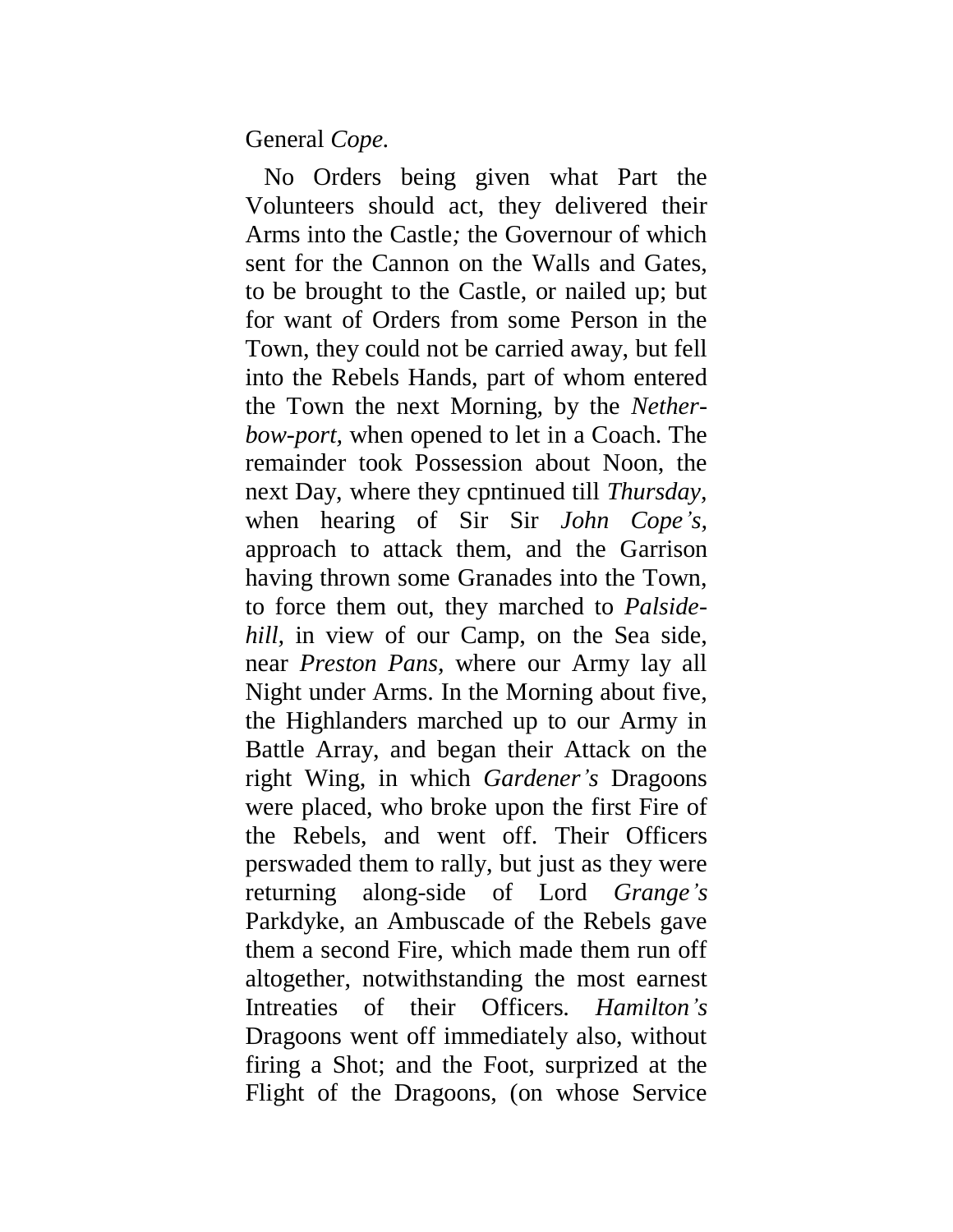they placed such great Confidence) and it being very dark, their Bayonets not fixed, and a great number of new-raised Men among them, they fired too soon; on which the Rebels rushed upon them, Sword in Hand, with great Fury, surrounded them, killed about a hundred and fifty Men, and made one thousand Prisoners. The Highlanders of *Loudoun's* Regiment, placed with General *Cope's* Baggage, and as a Body of Reserve, were fallen upon next, who behaved very well, gave the Rebels a smart Fire, and killed several of them; but being overpowered by Number, they were obliged to surrender Prisoners.

Our Army consisted only of two thousand eight hundred Men, and the Rebels were reckoned at six thousand. A great number of Volunteers from *Edinburgh,* and the Country round it, offered to fight the Rebels, but Sir *John* refused their Assistance, for fear of confusing his Men. The Rebels had about one hundred Men killed, and double the number wounded.

Our stay here has been near a Fortnight, (occasioned by our Army's Retreat after the Affair of *Falkirk,)* where we mount daily a Piquet and quarter Guard, and have part of the Regiments of *Hamilton* and *Cobham's*  Dragoons quartered with us, so that we are straitened very much for Conveniences. His Royal Highness is just passed by here for *Edinburgh,* for which Place we also expect to march to morrow, in order to join the whole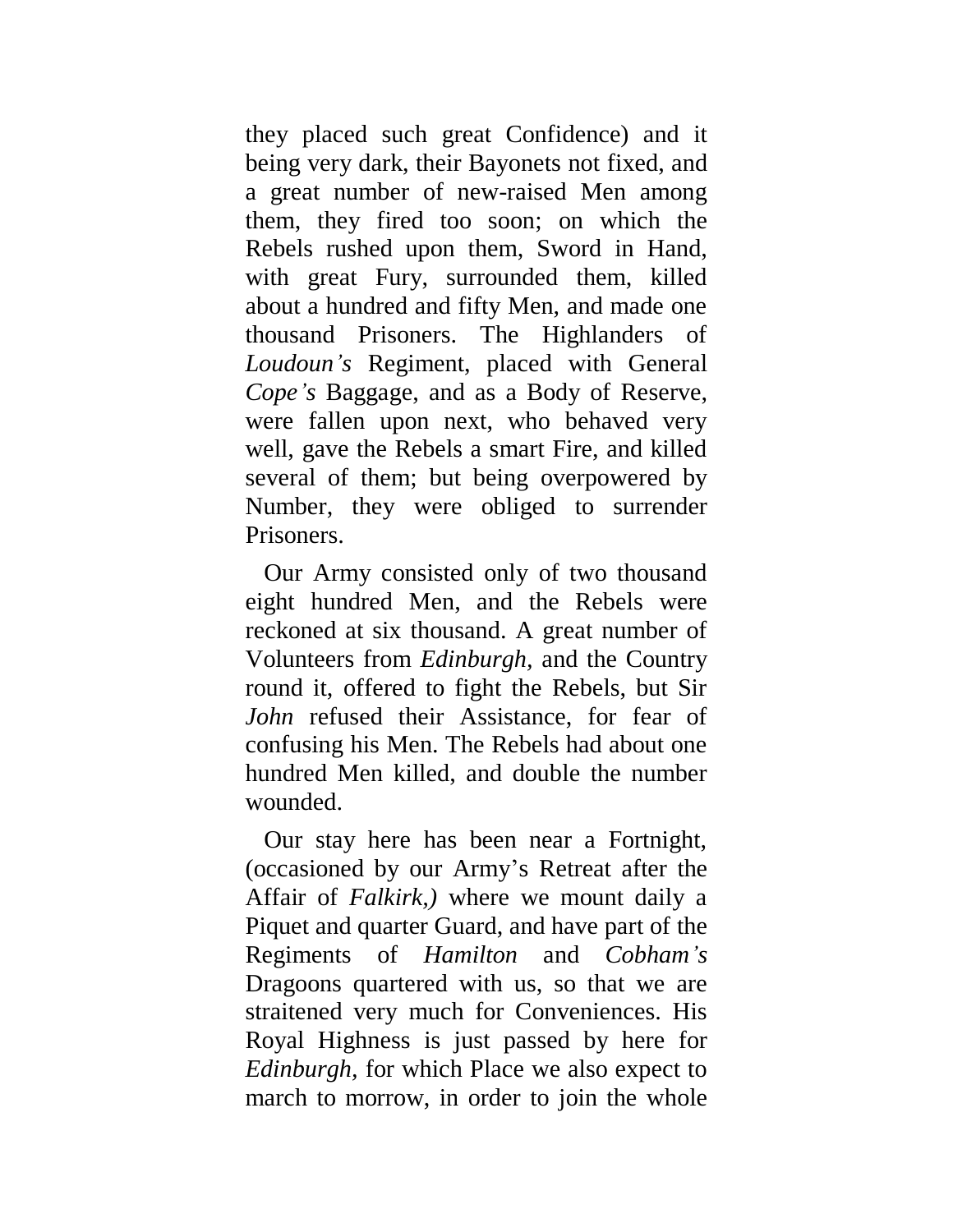Army under his Command. An account of the Battle of *Falkirk* you may expect in my next, as also the History of *Edinburgh,* for at present I am quite tired with writing; and am, Sir,

Yours, &c.

*Musselburgb, Jan.* 26, 1746.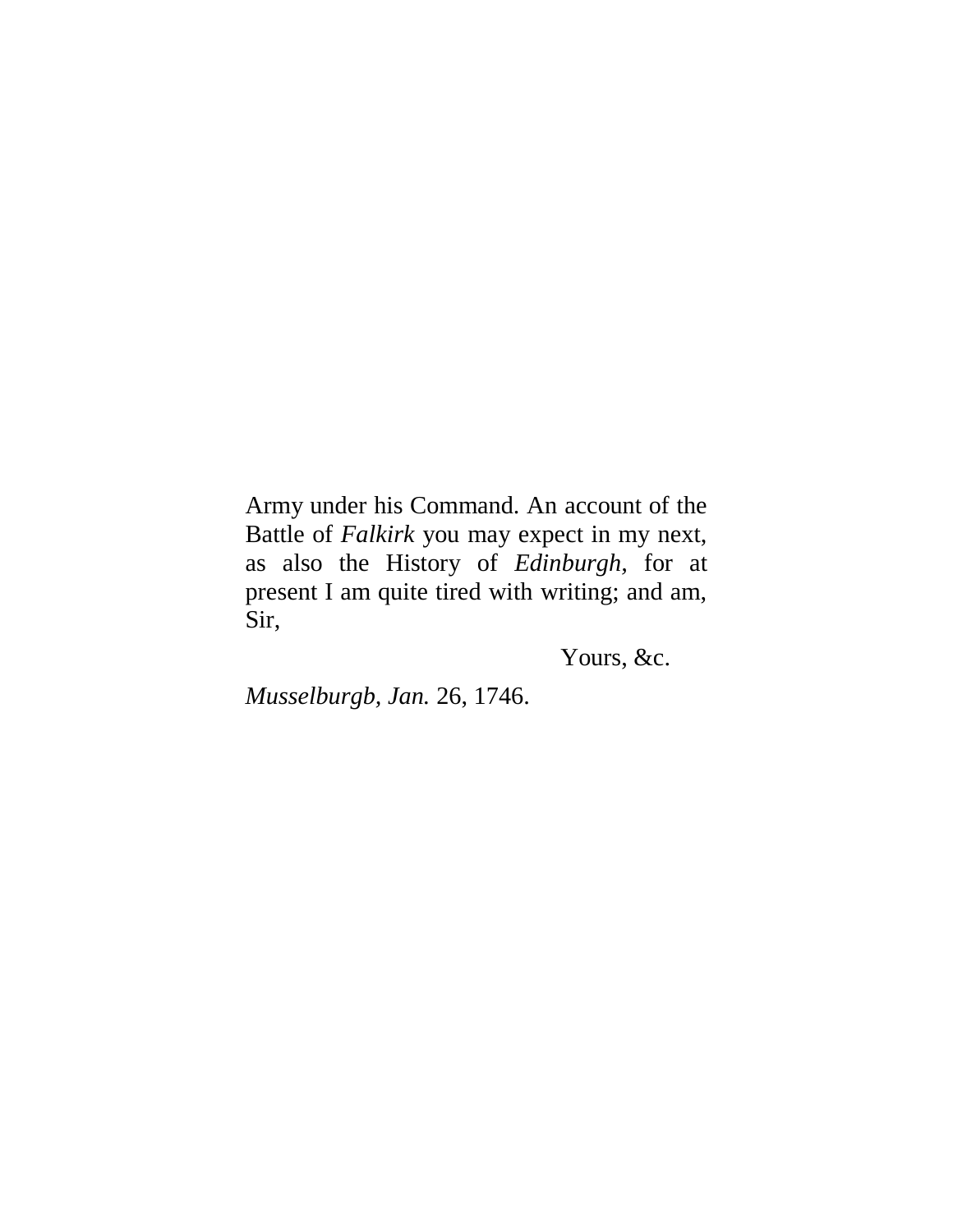<u>ØФФФФФФФФФФФФФФФФФФФФФФФФФФ</u>

## L E T T E R V.

*SIR,*

**Promised you an Account of the Rebels** Flight from *Carlisle,* with their Proceedings to *Stirling,* and the Battle of **Fight** from *Carlisle*, with their<br>**Fight** from *Carlisle*, with their<br>**Proceedings to Stirling**, and the Battle of<br>*Falkirk*, which I shall now give you. The Rebels, after leaving *Carlisle,* in great Precipitation, crossed the *Esk,* which, at that Time, was Breast-high, and, we are told, great Numbers of them were drown'd in the River. That about three thousand of them entered into *Annan, Dec.* 20, and about four or five hundred proceeded forwards to *Dumfries,* and another Body of about two thousand marched the same Night, from the *Esk* to *Ecclefechan,*  and stayed there all Night. The Account from *Dumfries,* is, That the Rebels stayed there till *Monday, Dec.* 23. that they have imposed a Contribution on this Town of two thousand Pounds, half of which was immediately paid, and as a Security for the other, they had taken two Gentlemen as Hostages. They also insisted on one thousand pair of Shoes, paid nothing for Quarters, and did a prodigious deal of Mischief every where; that two thousand remained at this time in *Moffat.* Our next News from *Edin. Jan.* 2. was, That they have got as far as *Glasgow,* and by a medium of several Computations, are said to amount to about three thousand six hundred Foot, and near five hundred Horse, (very much jaded,)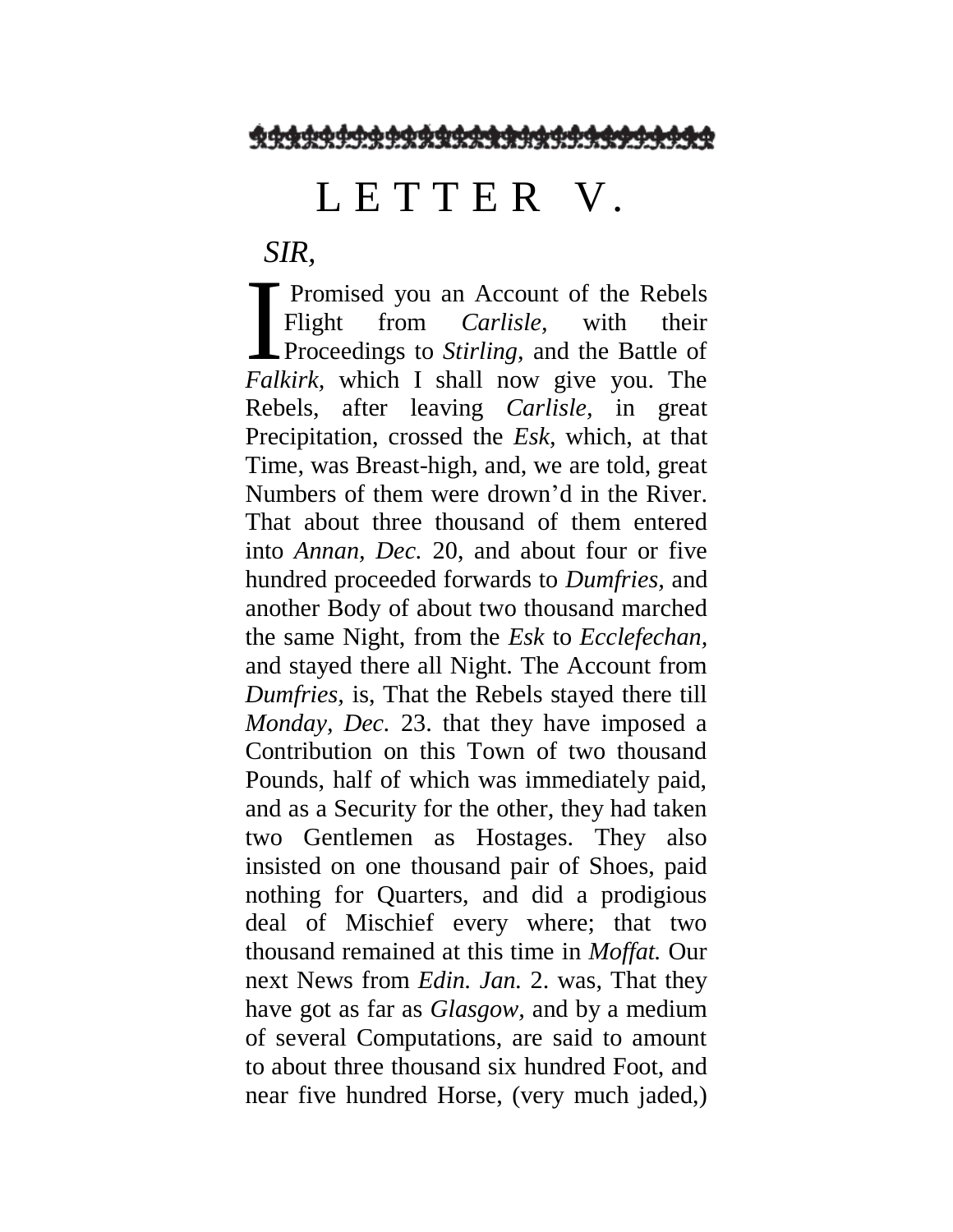and many sick. Small Parties are continually passing towards *Perth,* but whether deserting, or marching thither, is not known; however, it is certain they have lost many by Desertion and Death, since they arrived at *Glasgow,*  where they have also enlisted about fifty or sixty. Their Demands upon *Glasgow,* for Broad-cloth, Tartan, Linnen, Bonnets, and Shoes, amount to near ten thousand Pounds *Ster.* in Value; besides which, they say, they must have a Sum of Money. They have assessed the *Provost* in five hundred Pounds for promoting the new Levies on behalf of the Government; and have been very outragious against all those who appeared zealous and active in raising them, by plundering and burning their Houses, destroying their Goods and Furniture, and (where they could carry off their Provisions) by spoiling them in a most unheard-of manner, which, so far from having the Effect they proposed, has greatly increased the Spirit against them. They give out, that they are to attack *Stirling;* and the Cannon from *Perth* was moved towards that Place, amongst which are two Pieces of eight Pounders, two of twelve, two of sixteen, all Brass; besides Iron Cannon, and a large Quantity of Powder and Ball. The Rebels, from *Perth,* marched therewith. The Prisoners who were at *Perth,* are sent to *Glames-Castle.*  Here are also Advices, that the Rebels had got some of their Military Stores, particular Iron Cannon, and Ball from *Montross* by Sea, to *Perth;* and that they had fitted out the *Hazard*  Sloop, and a Privateer, at *Montross,* which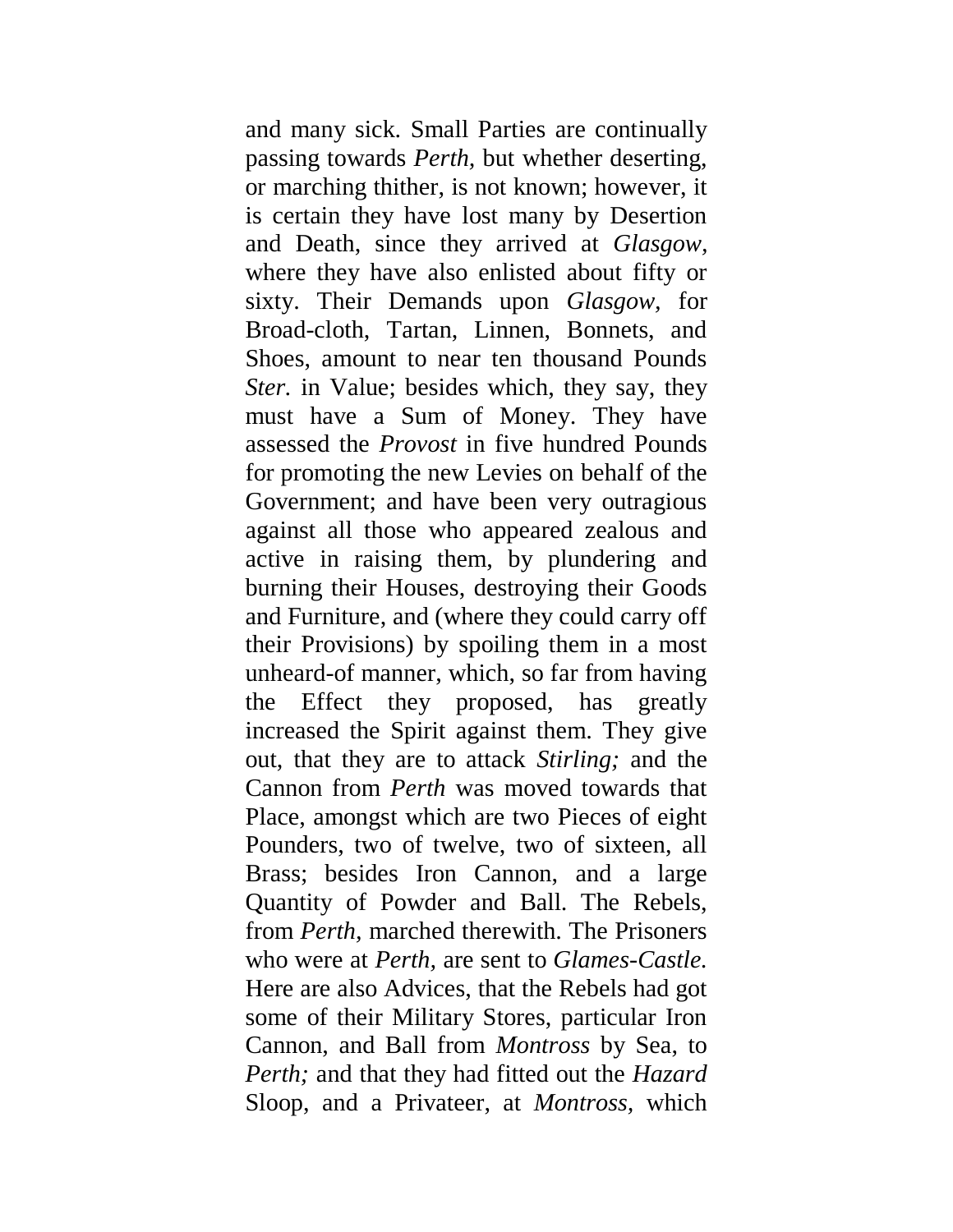was ready to put Sea; and that they were also fitting out an armed Sloop at *Perth.* At this last Place, they have fortified *Oliver's-Mount,*  and have from one hundred, to two hundred Country People daily employed in fortifying the whole Town. By Advices from *Edinburgh, Jan.* 5. the Rebels marched on *Friday* Morning from *Glasgow;* their main Body lay that Night at *Kilsyth,* and the Pretender's Son lay at Mr. *Campbell's,* of *Shawfield,* near *Kilsyth.* They ordered his Steward to provide every thing, and promised payment; but next Morning told him, that the Bill should be allowed to his Master, at accounting for the Rents of *Kilsyth,* it being a forfeited Estate. On *Saturday* the Rebels marched towards *Stirling;* their Army was cantoned at *Denny, Bannockburn,* and St. *Ninian's.* They detached a strong Party of their best Men to *Falkirk,* for a Rear Guard. The Pretender's Son took up his Quarters at *Bannockburn,* the House of Sir *Hugh Paterson.* Lord *George Murray,* and the Person called Lord *George Drummond,* were at *Aloway* yesterday, concerting how to bring over the Cannon brought from *Perth,* by Floats; and afterwards surveyed the Passage at *Cambes,* to see if it could be done more conveniently there; and then went to *Dumblain,* leaving a Party of a hundred Men at *Aloway.* The next we hear at *Edinburgh,*  how the Rebels had got into the Town of *Stirling, Jan.* 8. the Inhabitants opening the Gates, (as the Town was not defenceable, is a *Quere.)* The Militia Officers, with all their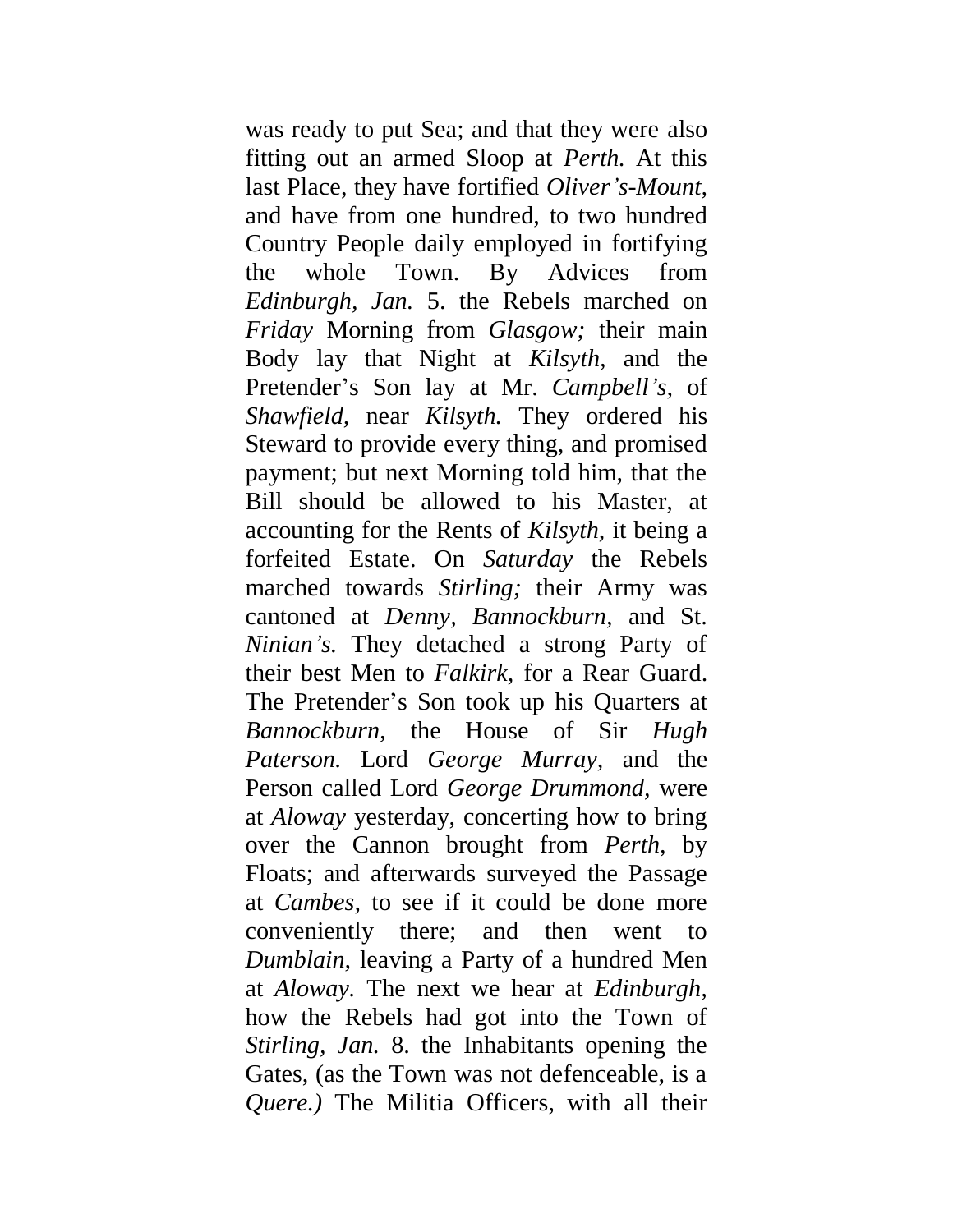Arms, went into the Castle. Their Men, by small Parcels, all made their Escape; and that Major General *Blakeney,* was well provided with Men and Provisions. By Advices from *Stirling,* the Rebels had got all their Cannon over the *Forth;* and upon the 12th, had broken Ground, between the Church of *Stirling,* and a large House called *Marr's Work,* for erecting a Battery there against the Castle. For this purpose, five large Pieces of Cannon were ready in the *Meal Market,* and three small ones were expected from *Airth.* They had sent several Expresses to their Troops in *Perthshire,* to hasten their March towards *Stirling,* where they shut up their Ports, and placed Guards at all the Outlets Of the Town, to prevent the People from corning in for, or going out with Intelligence, to the King's Troops; and the Body at and about *Falkirk,*  had Orders to march upon the l3th, towards *Linlithgow,* with all the Waggons and Carts, which they could get together, for carrying off all the Provisions they could meet with.

Our next Accounts from *Edinburgh, Jan.* 16. mention, that within these three Days past, twelve Regiments of Foot, and two of Dragoons, have marched from thence to *Linlithgow.* The Artillery followed yesterday, as did this Day Lieutenant General *Hawley,*  with Lord *Cobham's* Dragoons. The Party of the Rebels which had retired to *Falkirk* from *Linlithgow,* upon Major General *Husk's* Arrival at the last Place, on the 13th, retired on the 14th, from *Falkirk,* towards *Stirling,* to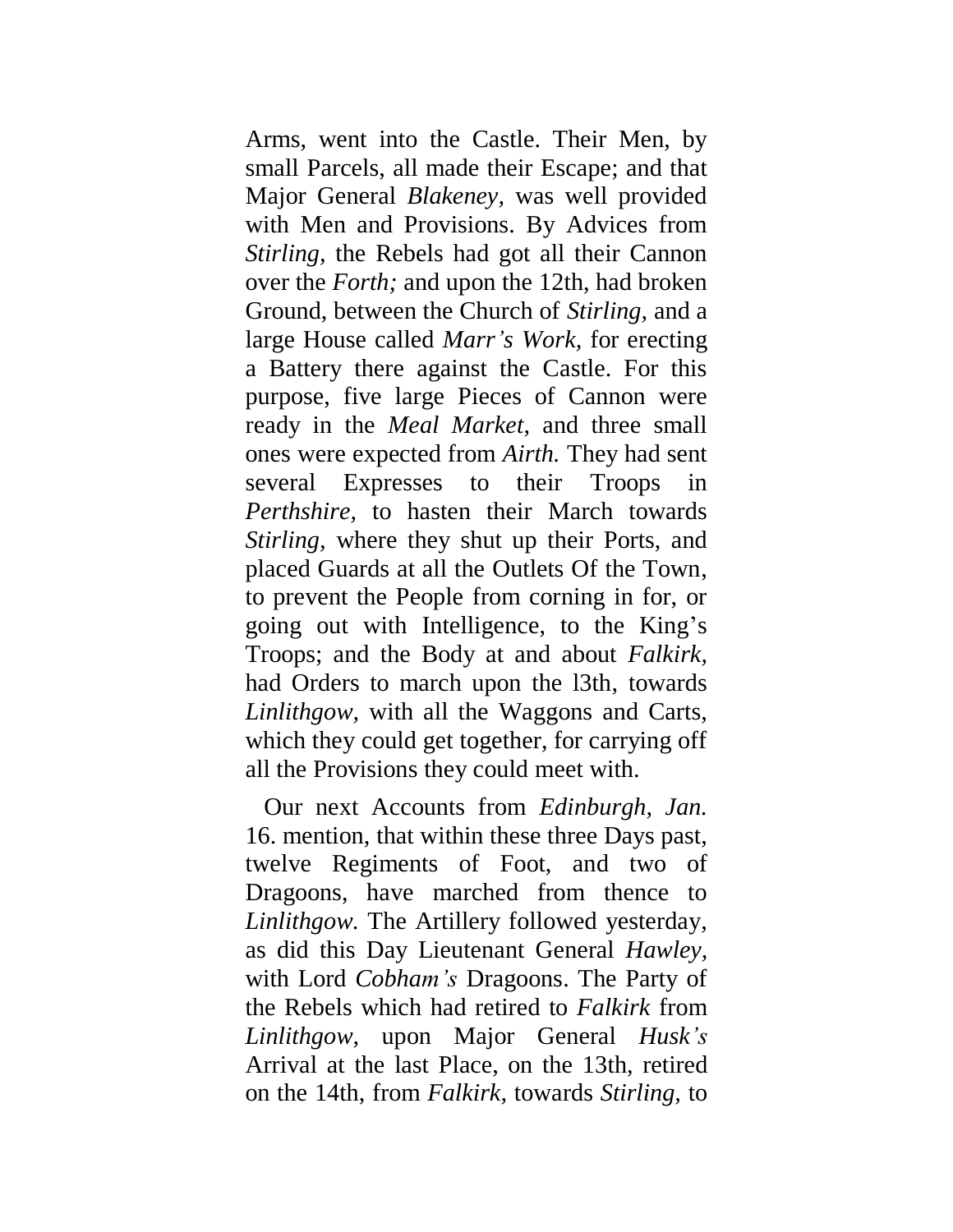their main Body. There is Advice, That the Rebels have got most of their Friends to the South-Side of the *Forth,* and are endeavouring to spirit up their Men to an Action. And, by Advices from *Stirling,* of the 14th, the Rebels had got together two Pieces of Cannon, sixteen Pounders, two of eight, and three of three Pounders, and were expecting four Pieces more by Water, for their Battery in that Town. They had also a great Number of Fascins, but had not been able to plant their Cannon, Major-General *Blackeney* having fired several times upon them from the Castle, and demolished their Works. Major-General *Husk* marches from *Linlithgow* to morrow Morning, for *Falkirk,*  with eight Regiments; at which Place, he will be joined by a Thousand *Argyleshire-Men,*  under Lieutenant-Colonel *Campbell.* Our next News, is of the Battle which happened on the 17th, *near Falkirk:* The whole Army being assembled, and *Cobham's* Dragoons being arrived early, upon the Morning of the 17th, it was resolved to march the next Day to attack the Rebels, who, by all Accounts, lay, with their main Body, in the Enclosures, near *Torwood*; but, by the Report of several Persons, who were sent out to reconnoitre, they were observed to be in Motion early in the Morning (as they had also been the 16th) but it was not confirmed, that they were in full March against us, till about One in the Afternoon, when they were seen about three Miles Distance, marching in two Columns towards the South, to some rising Grounds, upon a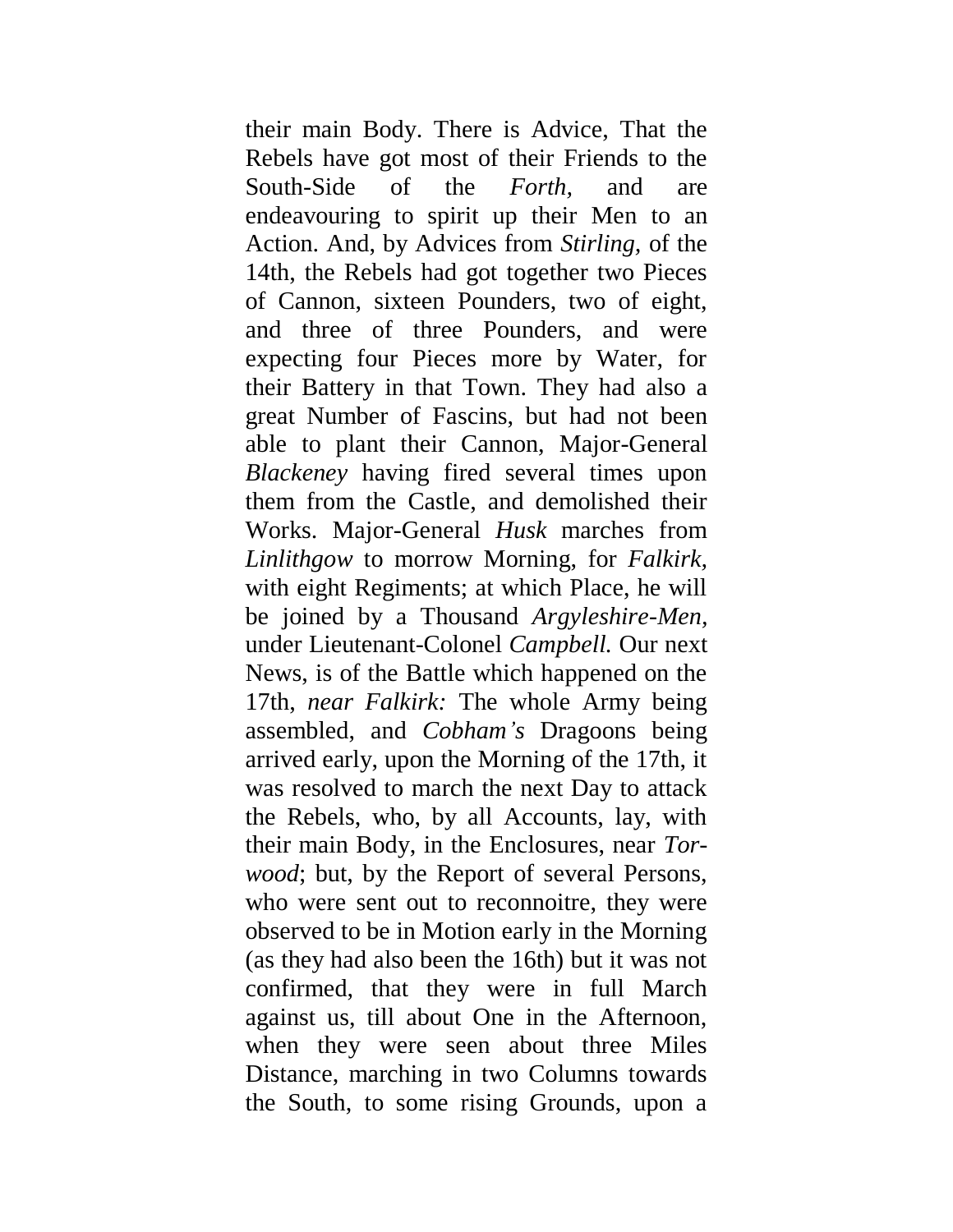Moor, near *Falkirk;* upon which, our Troops got under Arms, and formed immediately in the Front of the Camp, and bent their March towards the same Ground, to which, it was apprehended, the Rebels were going, being a large Mile, on the Left of the Camp. No sooner were the Troops got thither, but we saw the Rebels moving up, their Right extending Southwards; as there was a Morass, or Boggy Ground, upon our Left, we could not stretch so far as they, so that their Left, and our Foot, was formed in two Lines, Part upon plain Ground, and the rest upon a Declivity: When all was formed, and our first Line within an Hundred Yards of the Rebels, Orders were given for the Lines to advance, and a Body of Dragoons to attack them, Sword in Hand. They accordingly marched forwards, but, upon the Rebels giving them a Fire, they gave Ground, and great Part of the Foot of both Lines did the same, after making an irregular Fire, except the two Regiments *of Barrel* and *Ligonier,* under the Command of Brigadier *Cholmondley,* who rallied immediately; and being afterwards attacked by the Rebels, fairly drove them back, and put them to Flight. Whilst this was transacting, a Body of the Foot, by the Care of Major-General *Husk,* formed at some Distance, in the Rear of these two Regiments, which the Rebels seeing, durst not advance; and, about the same Time, Brigadier *Mordaunt* rallied the scattered Battalions into their several Corps, in which he was greatly assisted by the Officers, and pretty near formed them: For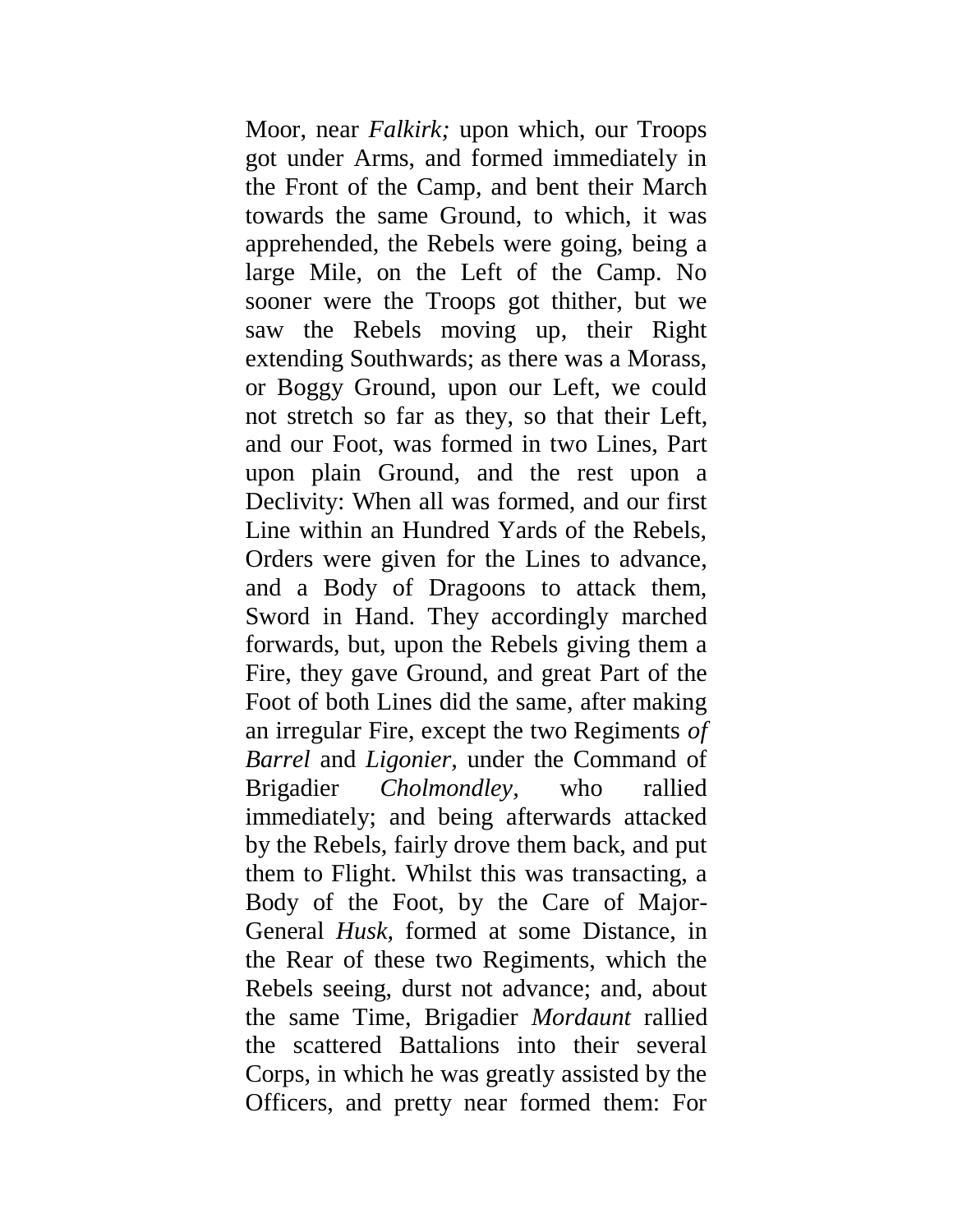some Time before the Army moved forwards, there was a violent Storm of Rain, to which we may, in some measure, impute our Misfortune, for it hindered the Men from seeing before them, and consequently the Rebels had the Advantage of us greatly in that Particular: Besides, as it rained also before that, many of the Firelocks were so wet, that it is believed, not above one in five that were attempted to be fired, went off. Our Loss is but small, the greatest being that of the Officers, several of whom, being left by their Men, were lost: And, we have Reason to believe, that of the Rebels to be very considerable, by the Report of some who were upon the Field. It was a Misfortune, that we could not get up our Artillery to us; for it had rained heavily in the Night, and on the 17th, in the Morning, and having a steep Hill to ascend, and the Horses but bad, they could not get forward; and, when we returned to our Camp, we found the Captain of the Train had abandoned it, and the Drivers had run off with the Horses, which obliged us to leave some Pieces of Cannon behind us. The Grenadiers of *Barrell's* Regiment drew down one to the Camp, and Horses were found at *Falkirk* to bring away three of them. The Evening being excessive rainy, it was thought proper to march the Troops to *Linlithgow* that Night, and put them under Cover, otherwise we should have continued in our Camp, being Masters of the Field of Battle; and Brigadier *Mordaunt* was ordered to take Post there. When we came to strike our Tents, we found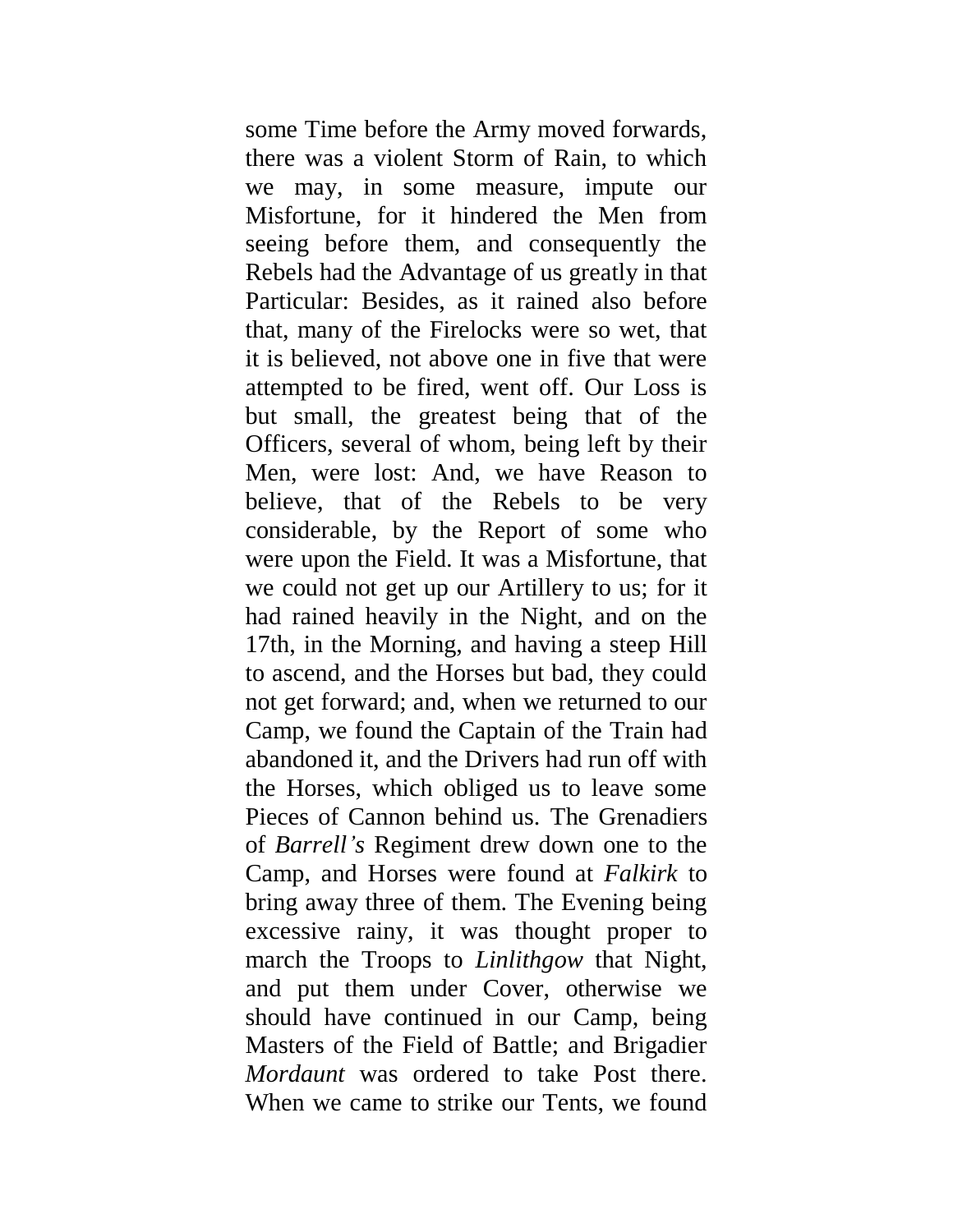that many of the Drivers had run off with their Horses; upon which, the General gave Orders, that what Tents were left, should be burnt; which was done. During the Time the Army was on its March to meet the Rebels, a Body of them, with some Colours, passed the River of *Carran,* towards the Right of the Camp, with a Design, as may be apprehended, to attack it; but the *Argyleshire-Men* being posted in the Front of it, kept them in Awe, so that they prevented their advancing. The *Glasgow* Regiment was posted at some Farm-Houses, where it was thought they might be of Use, when the Action begun, and remained formed there, notwithstanding they saw that the Dragoons had given Way, and Part of the Foot. We have also to add, that it had been resolved, that the Army should remain at *Linlithgow,* whither it had retreated on the 17th, at Night; but, upon Examination, it was found<sub>r</sub> that the Troops had no Powder that would take Fire, from the excessive Rain for twenty-four Hours before; and thereupon, a Resolution was taken, upon the 18th, in the Morning, to march to *Edinburgh,* and the Places adjacent, where the whole Army arrived that Afternoon, about Four a-Clock. Some Accounts make mention, that we lost, in the Field, three Hundred Men, seven Pieces of Cannon, with some of our Baggage, and that Half of our Army, *i. e.* the Infantry, was not engaged. Part of the Rebel-Army are returned to *Stirling,* and the Remainder were Yesterday-Night at *Falkirk,* and, *January* the 19th, in the Morning, they sent to bespeak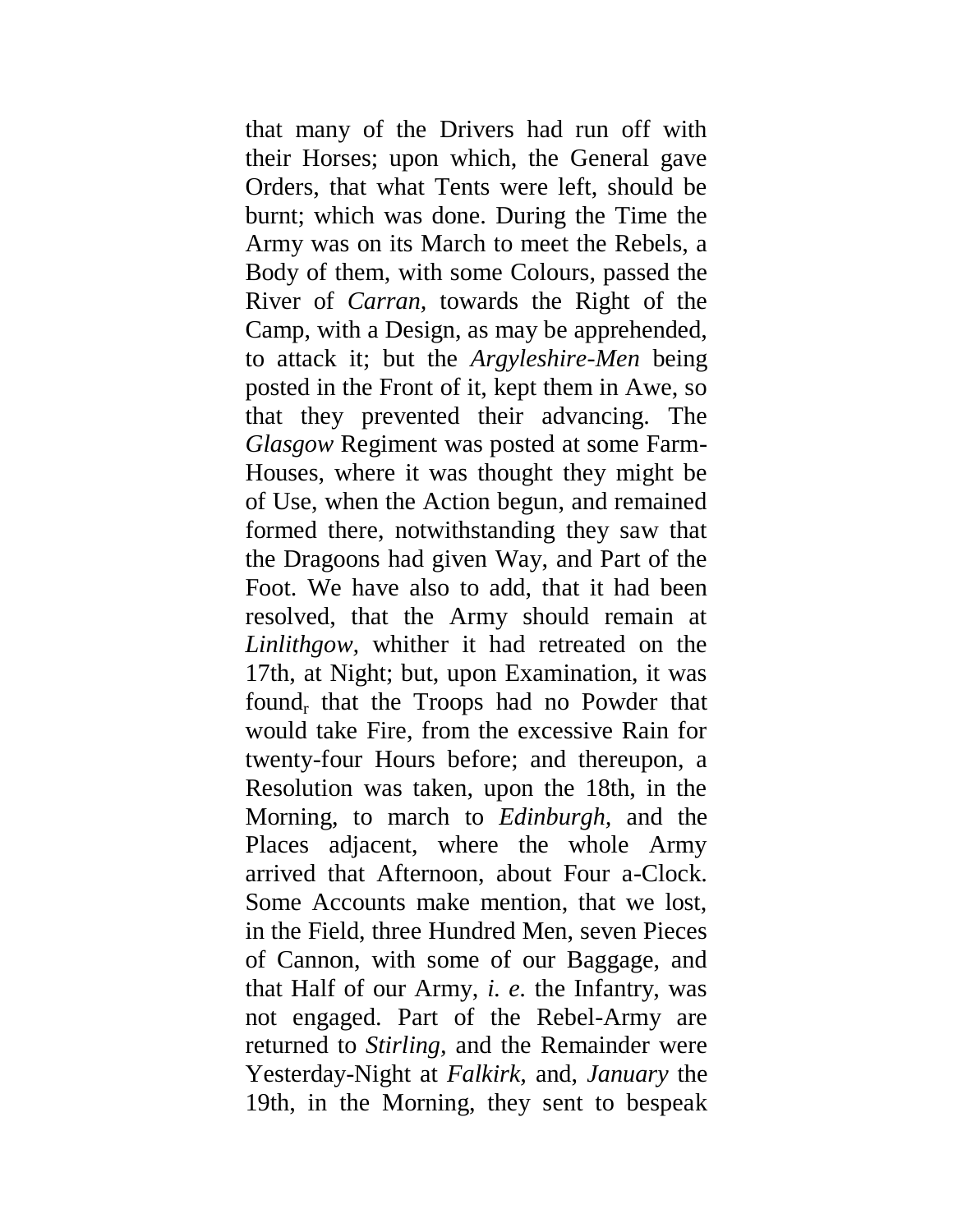Quarters at *Linlithgow.* Sir *Robert Monro* was wounded, and afterwards taken Prisoner, together with his Brother, the Surgeon, who came to assist him in dressing his Wounds, both of which, at the same Time, they murdered in cold Blood. About this Time, thirty-one of our Officers, who were taken Prisoners at the Battle of *Preston-Pans,* made their Escape from *Glames, Couper,* and *Leslie,* where they were imprisoned by the Rebels. Soon after the Battle, the Pretender's Son marched back to *Stirling,* when the Rebels summoned the Castle there to surrender, in the Morning, and again in the Afternoon; but General *Blakeney's* Answer was, That he had always been looked upon as a Man of Honour, and that the Rebels should find he would die so. Which they found too true, in the End. *January* the 24th, The Siege of *Stirling-Castle* proceeds very slowly; General *Blakeney* has fired so often upon the Men at Work upon the Batteries, and with so much Execution, that the Rebels cannot get any of their own People to go near them; for which Reason, the *Irish* Brigade, and *Drummond's* Regiment, from *France,* have been ordered upon that Service. Further Advices, of *January* the 28th, mention, That the Rebels had, the Day before, erected two Batteries against the Castle, one at *Gawan Hill,* within forty Yards of the Castle, and one at *Ladys-Hill;* upon which, they gave out, they should have their Cannon mounted, as that Day, consisting of two Pieces of eighteen Pounders, two of sixteen, and three of twelve: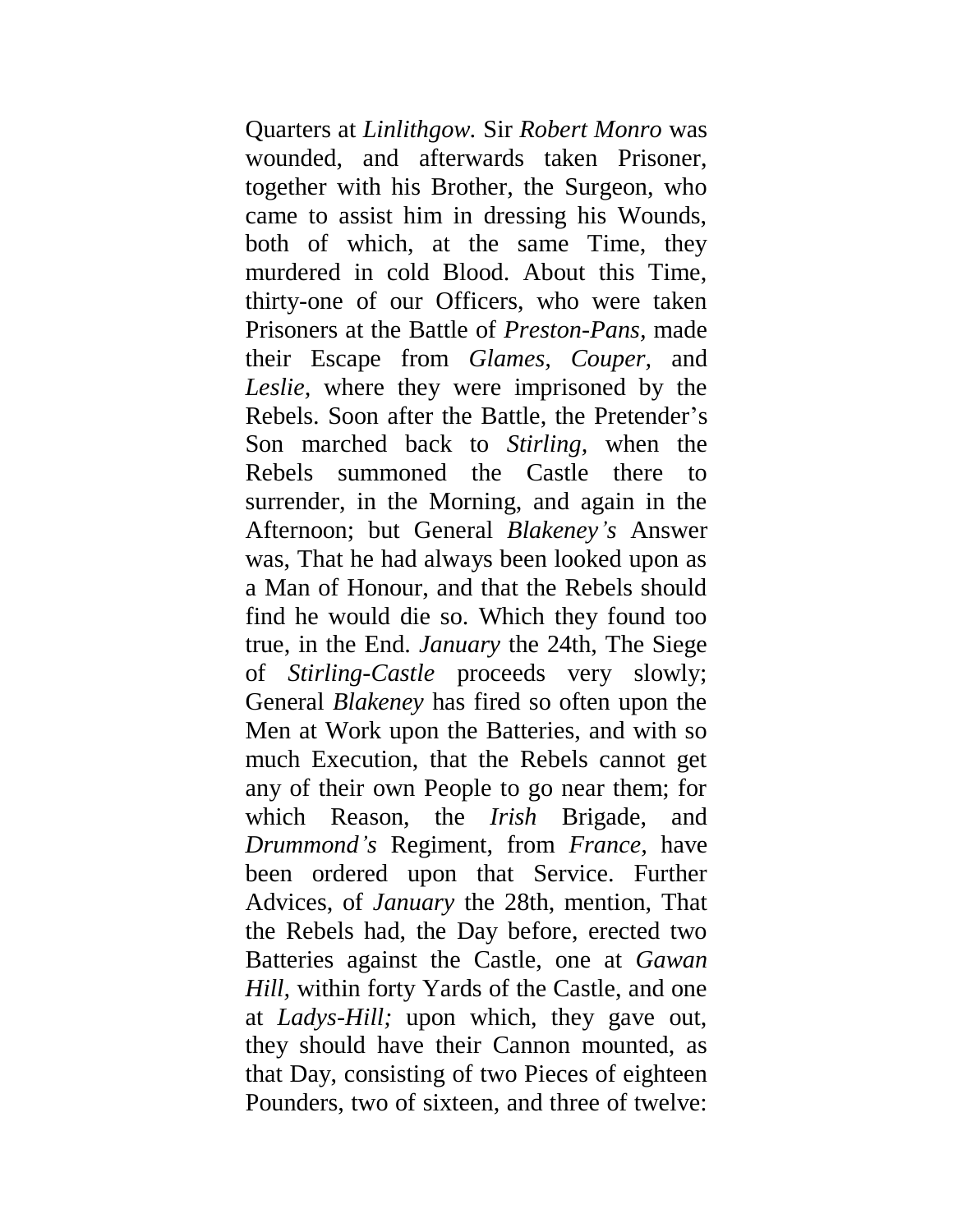A Drum had been sent round the Town, with Notice, That every Person, that was taken near the Castle, should be shot*;* and that, if any of the Town's-People entertained any of the Wives or Children of the Soldiers, who were in the Castle, they should be punished with Military Execution. Upon the 26th, they fired several Plattoons of Small Arms, against the Castle, but without doing any Harm; whereas the Loss which they have sustained by the Firing from it, is very considerable. Seven *French* Officers are said to be killed. The principal Part of their Army remains about *Falkirk.* All the Prisoners (except Officers) taken by them, in the late Action, were sent from *Stirling,* on the 25th, to *Down-Castle;* and, upon the same Day, the Baggage of the Pretender's Son was sent to *Leckie-House.* They were securing all the Meal they could get in the Country. About this Time, Colonel *Ligonier* (Brother to the General) died at *Edinburgh,* very much regretted; for, being ill of a Pleurisy, for which he was blooded and blistered on the 14th, he would nevertheless, contrary to Advice, march with the Army to *Falkirk,* on the 19th, and command the Brigade of Dragooons, at the Attack, of the Rebel Army's two Lines; where he broke the first, and did great Execution: When Lieutenant-Colonel *Whitney,* and several other Officers, were killed, in the midst of the Rebels, Colonel *Jordain,* and others, wounded, and the Squadron repulsed, by their second Line, Colonel *Ligonier* rallied them, and made the Rear-Guard of the Army,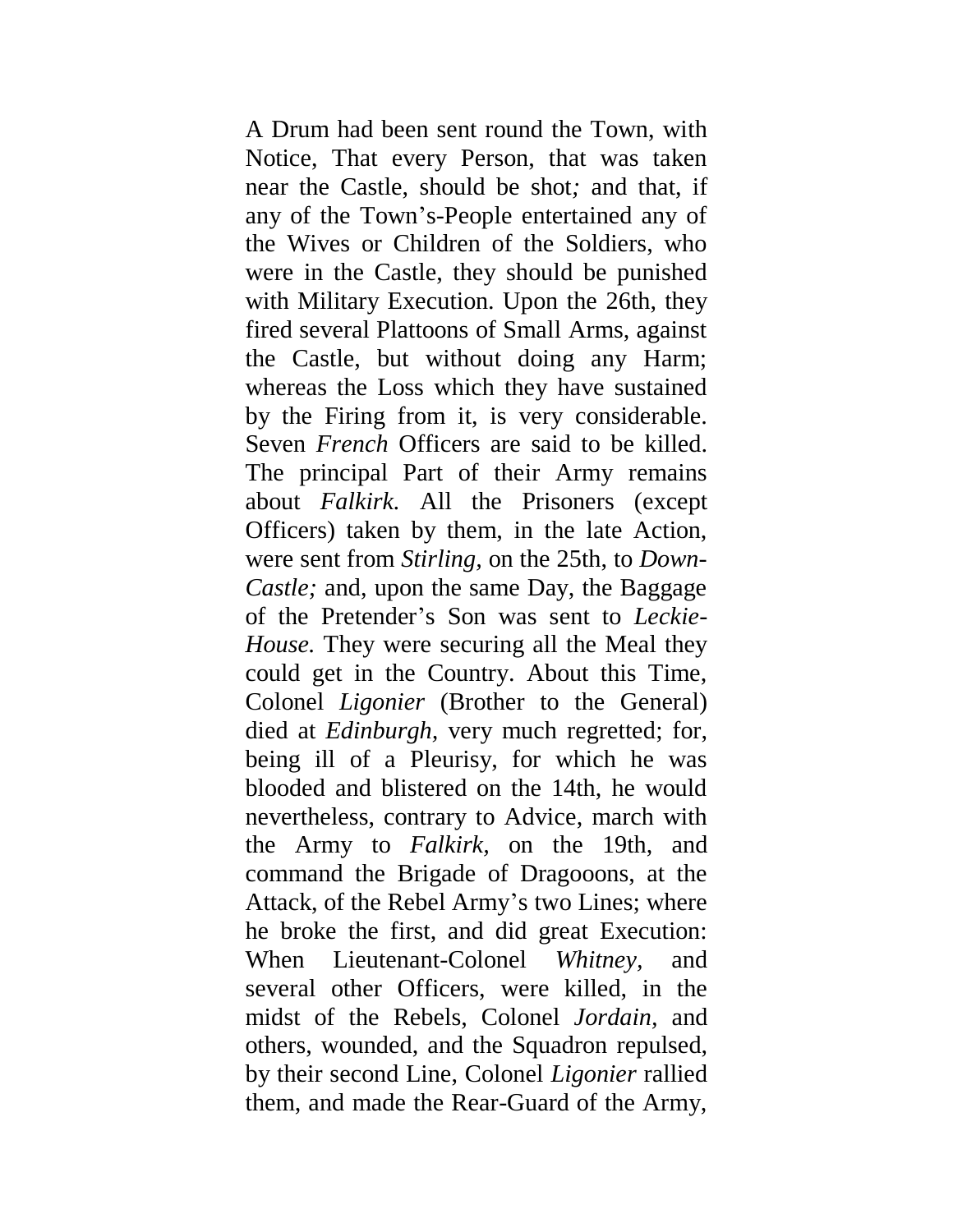in their Retreat to *Linlithgow,* where he arrived at One in the Morning, his Cloaths wet through: This brought on a Quinsey, which soon carried him off.

In our Stay at *Musselborough,* I made a Journey to *Dalkeith,* about two Miles Distance; it is a tolerable good Town, for this Part of the World, pleasantly situated upon the River *Esk,* on a rising Ground; and, on the Edge of this River, stands a noble Seat, belonging to the Duke of *Buccleugh,*  pleasantly situated, with Plenty of Planted Firs; and this River gives Boundaries to the Park, which is considerably large. Here I found good Entertainment, and a plentiful Market, in Provisions and Corn, which proves very convenient for *Edinburgh,* being but four Miles Distance. From *Musselborough,* we travel along the Sands of the *Firth* Shore, four Miles, when we come to *Edinburgh,* which we cannot see, till we just enter the City, for it lies in a Sort of a Valley, between two Hills, one of which, is called *Salisbury Craigs* (i. e. Rocks) the other makes the Foundation of the Castle. By the *lrish-Scots,* this Town was called *Dun Eaden,* i. e. *Eaden Town;* which, without Doubt, is the same that *Ptolemy* calls Στρχτοτεδομ ττερωτόν, and the *Romans*, *Castra Alata,* that is, the Winged Camp; for, as *Camden* observes, *Adian,* in the *British* Tongue, signifies a Wing, and so *Edinburgh*  (from a Word compounded of the *British* and *Saxon* Tongue) is nothing else but the *Winged Borough.* This City, in Regard of its high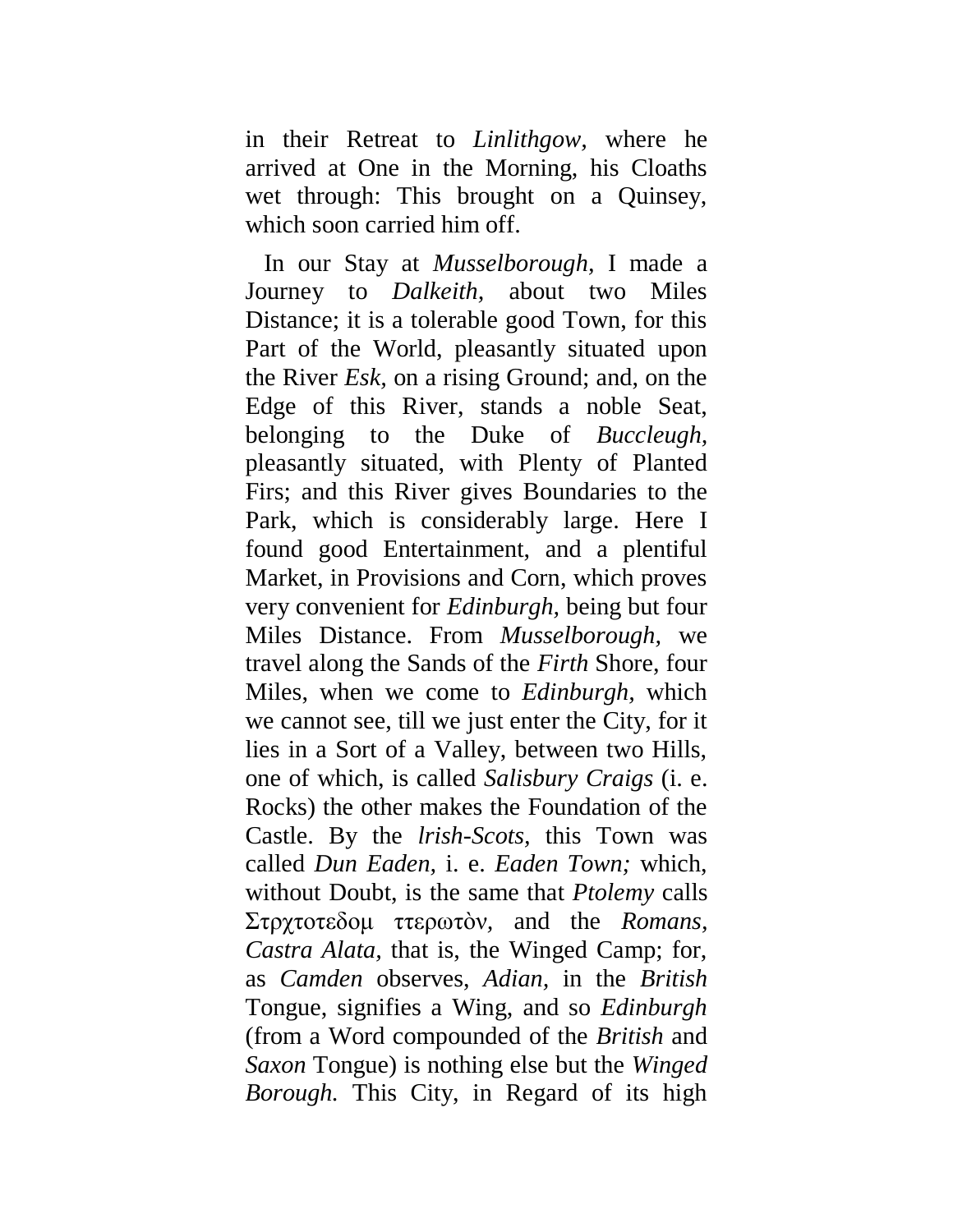Situation, the Goodness of the Air, and Fertility of the Soil, so many Seats of the Nobility lying round it, its being watered with excellent Springs, and reaching, from East to West, a Mile in Length, and Half so much in Breadth, is, upon these Accounts, justly esteemed the Metropolis of *Scotland.* It is strongly walled, and adorned with publick and private Buildings, well peopled, and frequented, for the Advantage of the Sea, which the neighbouring Port of *Leith* affords; and, as it was formerly honoured with the King's Residence, so is it the Sacred Repository of the Records, and the Chief Tribunal of Justice. At the Extremity of the East-End of the City, stands the Palace of *Holy-Rood House;* leaving which, a little to the Left, you come through a populous Suburb, to the Entrance, called the *Water-Port.* From hence, turning West, the Street goes on in a straight Line, through the whole City, to the Castle, which is above a Mile in Length, and said, by the *Scots,* to be the largest, longest, and finest Street, for Buildings, and Number of Inhabitants, in *Europe.* From the Palace-Door, which stands on a Level with the lowest of the Plain-Country, this Street begins to ascend very gradually, being no-where steep; but this Ascent being continued, for so long a Way, it is easy to understand, that the furthest Part must necessarily be very high, for the Castle, which stands, as it were, at the Extremity, West, as the Palace does East, makes, on all Sides (that only excepted which joins it to the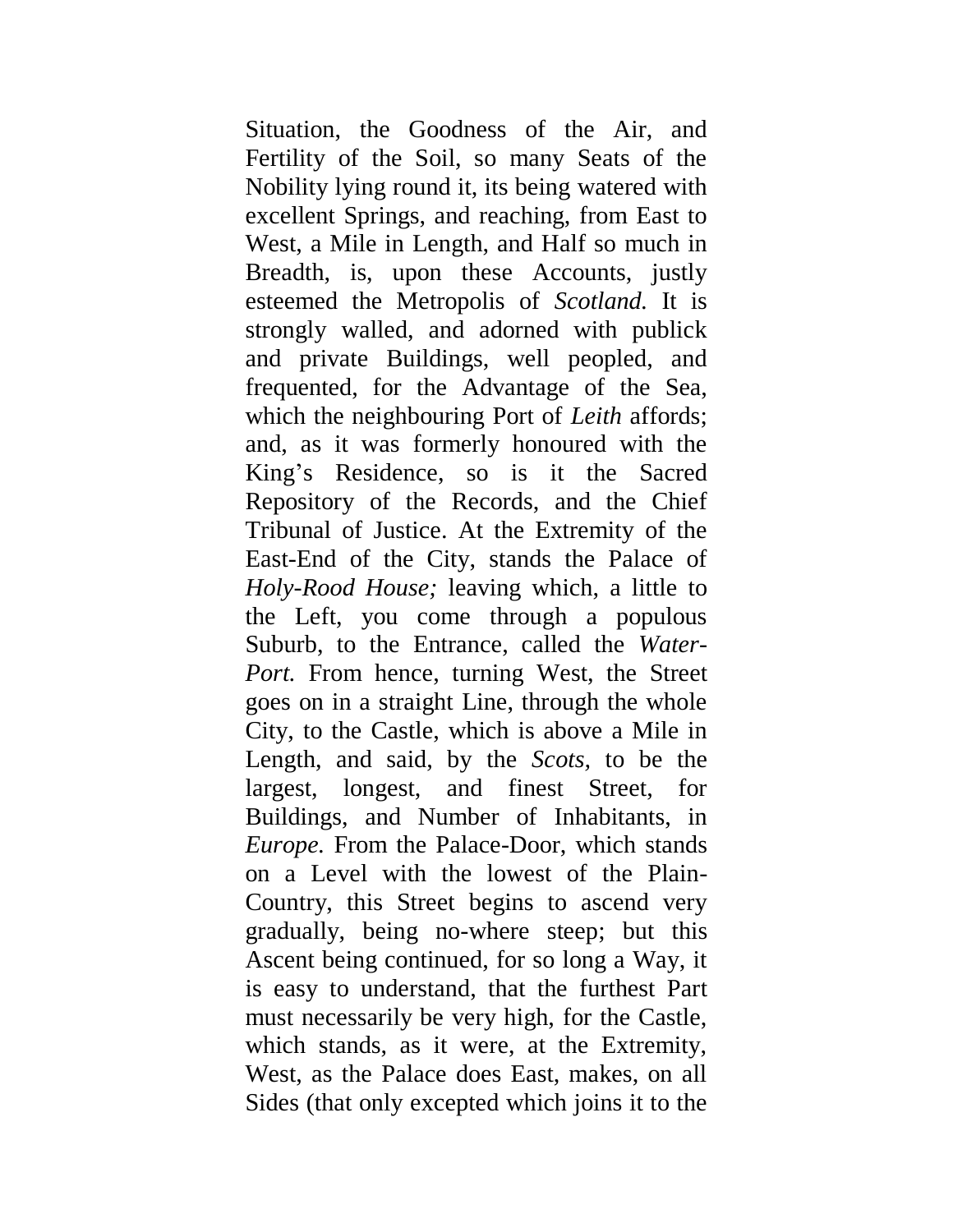City) a frightful and inaccessible Precipice. Besides the continual Ascent of this great Street, you are to suppose it running along the Top of a Ridge so narrow, that the Street and the Row of Houses on each Side, take up the whole Breadth; so that, whether you turn to Right, or Left, you go Down-hill immediately, which is so steep, that it is very troublesome to those who have not very good Lungs, to walk in those Side-Lanes, which they call *Wynds.* By this Description you will perceive the City stands upon the narrow Ridge of a long, ascending Mountain. The Castle is situated on so high a Rock, strongly fortified with a great Number of Towers, that it is looked upon as impregnable. This the *Britains* called *Castle Myned Agned;* the *Scots,* the *Maidens Castle,* and the *Virgin Castle,* because the Maiden Princesses of the Blood-Royal of the *Picts,* were kept here, in old Time. The Ascent upon which the City stands, has, on the North-Side, a Pool, called the *North-Loch,* and was, formerly, guarded by another, on the South, called the *South-Loch;* but this last is drained many Years ago, and upon the Banks of it are built two several Tracts of Houses. The Magistrates have also, with great Expence, brought one of the best Springs of *Scotland* into the City, which they did by Leaden Pipes, from a Hill, at about three Miles Distance; and, to make it more convenient, they have erected several stately Conduits in the Middle of the High Street, to serve the Town with Water. From the Palace-Gate, Westward, this Street is called the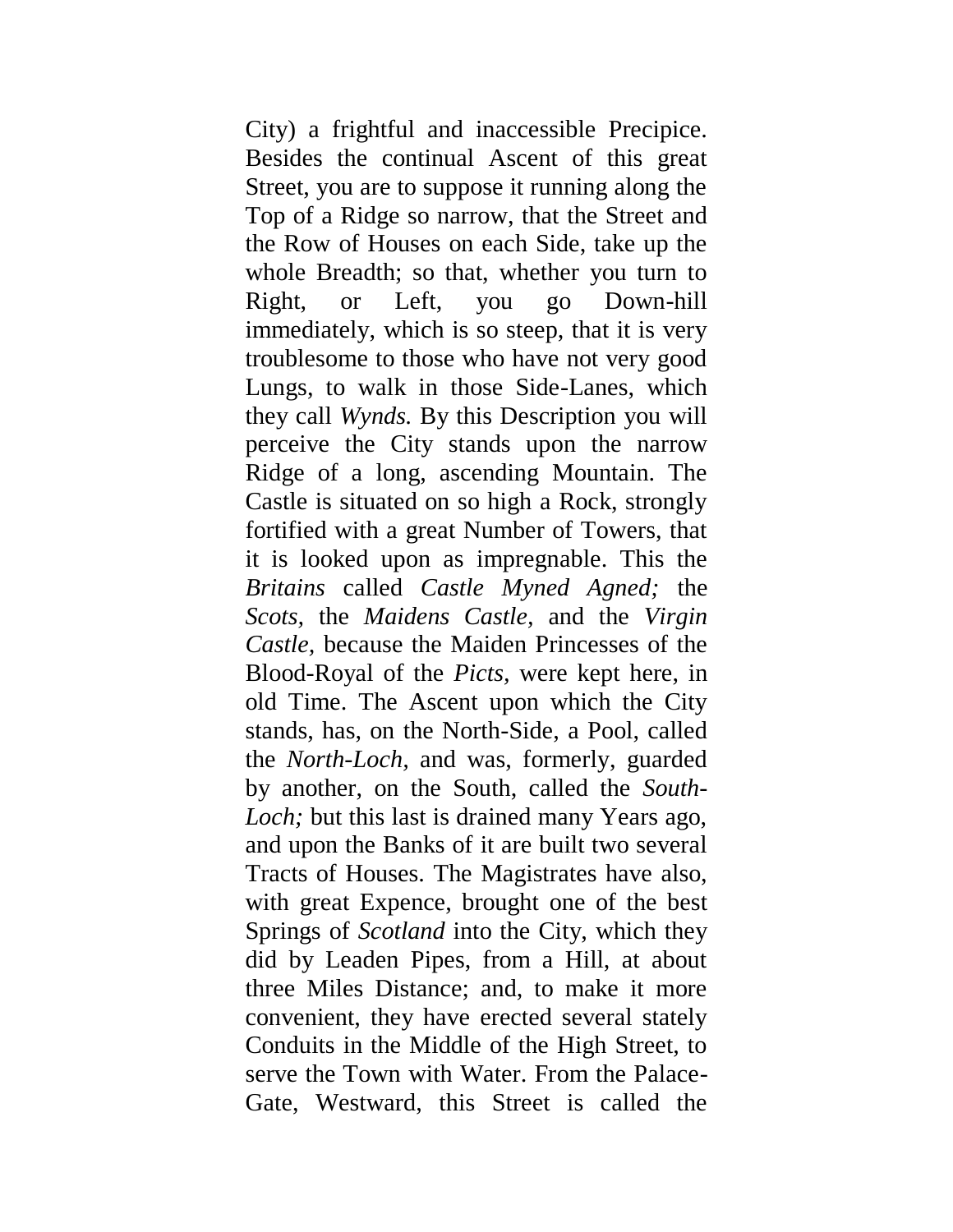*Canon Gate,* as belonging to the Canons of the Abbey, which is a kind of Suburb by itself. In this Part of the Street, though otherwise not so well inhabited as the City itself, are several very magnificent Houses of the Nobility, built for their Residence when the Court was here. Besides these, there is vast Numbers of Bawdy-Houses in this Street*;* which amongst the Frequenters of, it is a common Question to ask, *If they have got a Pair of* Canon-Gate *Breeches,* meaning the Venereal Distemper, which rages here, as well as in other Places, and had made its Appearance here above two Hundred Years ago. At the Upper, or West-End of this Street, where it joins to the City, is a Gate, which, like *Ludgate,* parts, the City from the Suburb, but does not discontinue, the Street, which, rather widens, and is more spacious, when you are through the Gate, than before. This is the famous *Nether-Bow Port,* whose Doors were like to have been taken away by the Parliament, when the Affair of Captain *Porteus* was under their Consideration. Just at this Gate, on the Outside, are two Streets, one of which is called *St. Mary's Wynd,* and the other *Leith-Wynd;* the first leads out of the City, South, into the Great Road for *England,*  by the Way of *Kelso;* and, at the Foot of it, a Gate, turning Westward into the Low-Street, called the *Cow-Gate,* because the Cattle are driven through it, to and from the Great Market-place: The other leads North, into a Suburb, called the *Calton,* from whence there is a very handsome Gravel-Walk continued to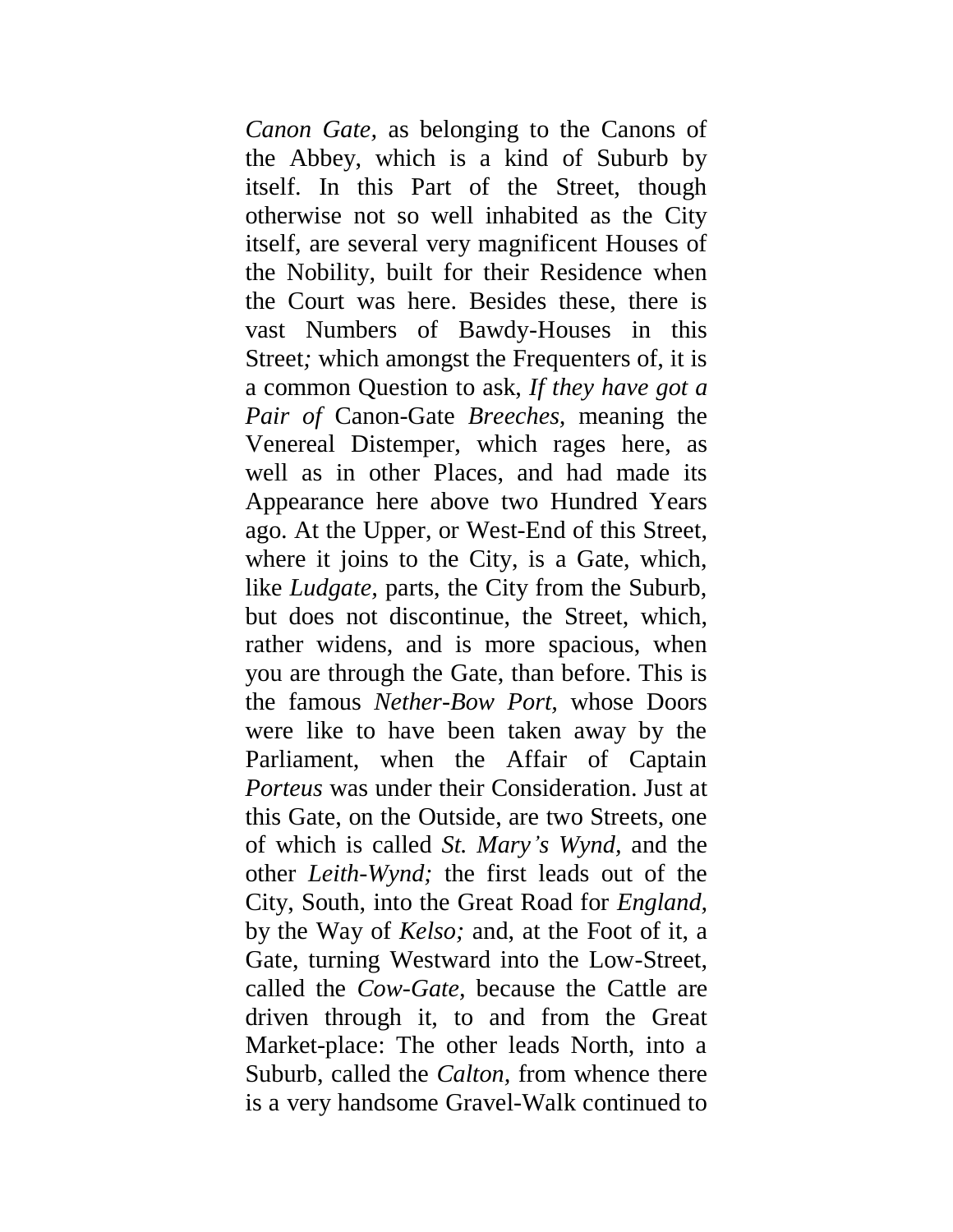the Town of *Leith,* which is kept in Repair at the Publick Charge. We now enter the City at the *Nether-Bow Port,* and have an open View up the High Street, where stands the *Tron Kirk,* and near it, in the Middle of the Street, stands the Guard-House, where two Companies of Soldiers, at the Charge of the Town, do Duty every Night, and keep the Publick Peace of the City. About Midway, between the *Nether-Bow* and the Castle, stands the Great Church, which, before the Reformation, was Collegiate, and dedicated to *St. Giles;* but it was afterwards divided into several Preaching Places*;* and Districts of the City were allotted to them, so as to be Parochial. When King *Charles* the First erected a new Bishoprick at *Edinburgh,*  which before that Time was in the Diocese of *St. Andrews,* it was made a Cathedral, and the Dean was Forenoon Minister of that Part of it called the *New Kirk,* which is the Choir, Chancel, or Eastern Part. The Great Cross, under the Tower, is called the *Old Kirk;* and the Front, or West-Part of the Great Church, is divided into two Parts: that on the South is called the *Tolbooth-Kirk,* and that on the North, *Haddo's Hole,* From the Laird of *Haddo,* who, being a great Royalist, and Anticovenanter, was kept Prisoner in a Vault there, till he was beheaded. The Steeple, in the Middle, is very high, and of good Architecture; the Summit of it resembles an Imperial Crown. Here they have a Sett of Bells, which are not rung out, as in *England*  (for that Way of Ringing is not known in this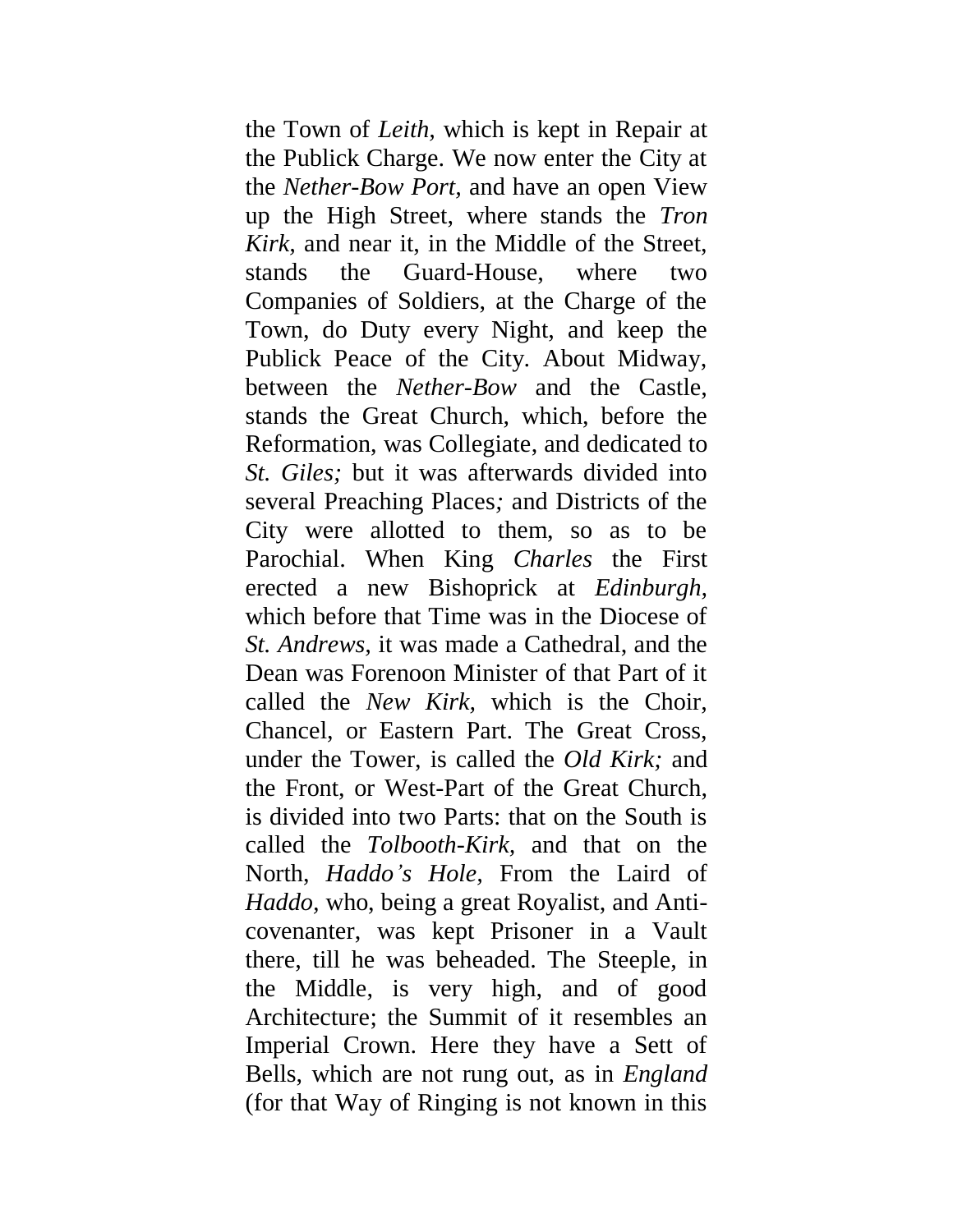Country) but are played upon by the Hand, with Keys, like a Harpsichord, the Person playing having great Leather Covers to his Fists, by which he is able to strike with the more Force; and, for the larger Bells, there are Treddles, which he strikes with his Feet. They play all Manner of Tunes, very musically; and the Town gives a Man a yearly Salary for playing upon them, from Half an Hour after Eleven, till Half an Hour after Twelve, every Day, *Sundays* and Holydays excepted. The same Sort of Musical Bells are also common all over *Flanders* and *Holland.* On the South-Side of this Church (formerly the Church-Yard) is a Square of very fine Buildings, called the *Parliament-Close,* the West and South-Sides of which are mostly taken up with the Parliament-House, the several Courts of Justice, the Council Chamber, the Exchequer, the Publick Registers, the Lawyers Library, the Post-Office, *&c.* The Great Church makes up the North-Side of the Square; and the East, and Part of the South-Side, is built into private Dwellings, very stately, lofty, and strong, being.seven Stories high, to the Front of the Square, and the Hill they stand on having a very steep Descent, some of them are no less than fourteen Stories high, backwards. In the Middle of this Square, or Court, is the Statue of King *Charles* the Second, in Brass, erected upon a stately Pedestal, at the Charge of the City. The Great Opening into the High Street, being the only Passage into it for Coaches, is at the North-East Corner; a little from which is the Market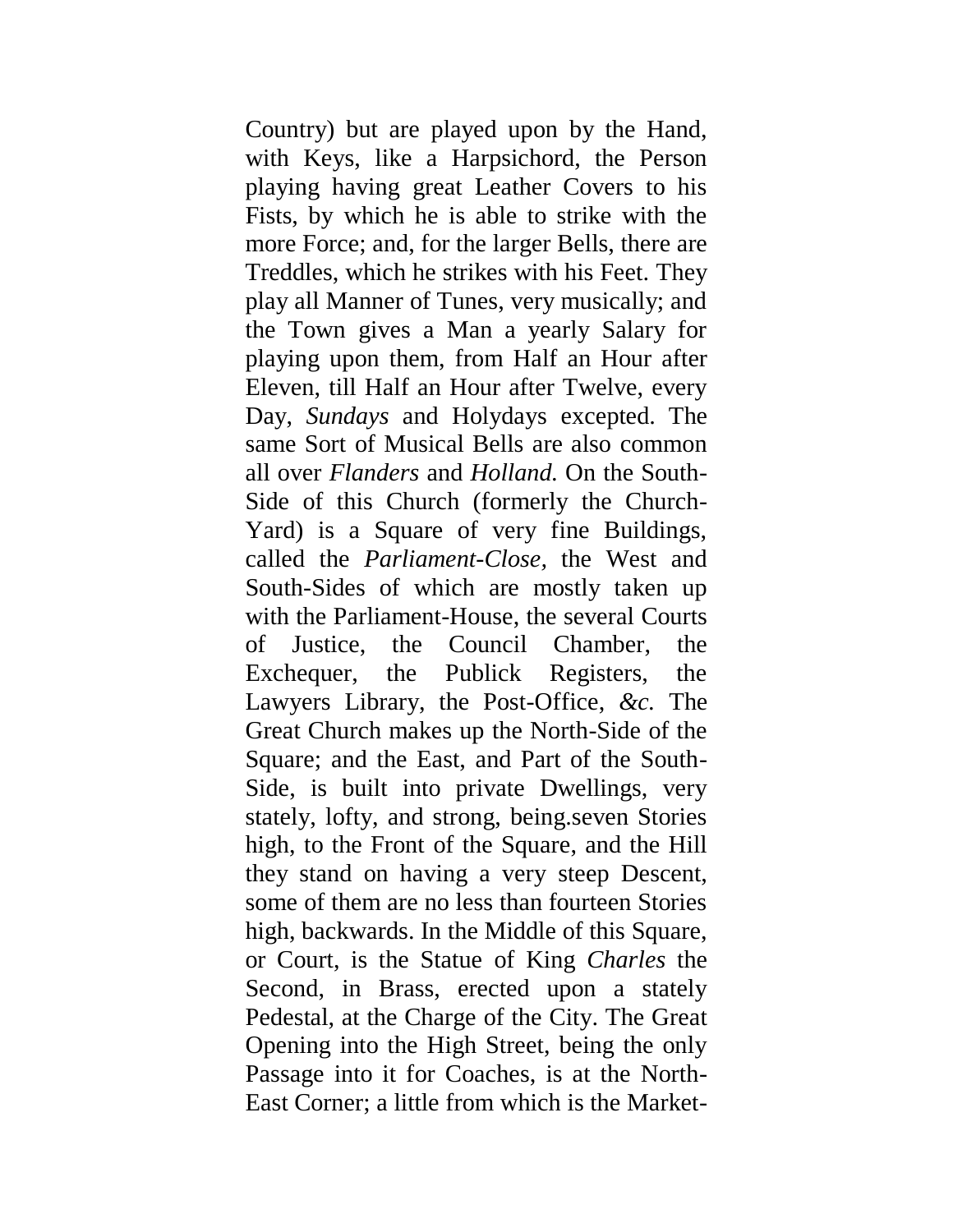Cross, where all the Proclamations and Publick Acts are read, and published by Heralds, and Sound of Trumpet. Here is the Great Parade, where Gentlemen meet for Business, or News, and serves as an Exchange, every Day, from Eleven to One.

Near the West-End of the Great Church, stands the *Tolbooth,* or Common-Prison, as well for Criminals, as for Debtors. It was formerly the Place of Residence for the Provost of *St. Giles,* as most of the adjacent Houses were for the Canons and Choristers of that Church. The Great Church, and this Prison, both standing in the Middle of the Street, the Breadth and Beauty of it is, for some Space, interrupted; but, beyond those Buildings, and a Middle Row, called the *Lucken-Booths,* the Street opens again to its former Breadth, and is now called the *Lawn-Market,* from the Linnen-Market being kept here. This Part of the Street extends West, to a narrower one, which leads to the *Castle Hill.* At the upper End of it is a Stone Building, appropriated to several Publick Offices, of lesser Note, called the *Weigh-House,* for, Below-stairs, are Ware-Houses, with publick Weights and Scales, for weighing heavy Goods. In this Place, the Rebels kept a Guard, when they endeavoured to besiege the Castle, but some Cannon being pointed to it from the Castle, beat a Part of it down, and dispersed their Guard.

Here the High Street parts into two, one of which leads to the *Castle Hill,* as already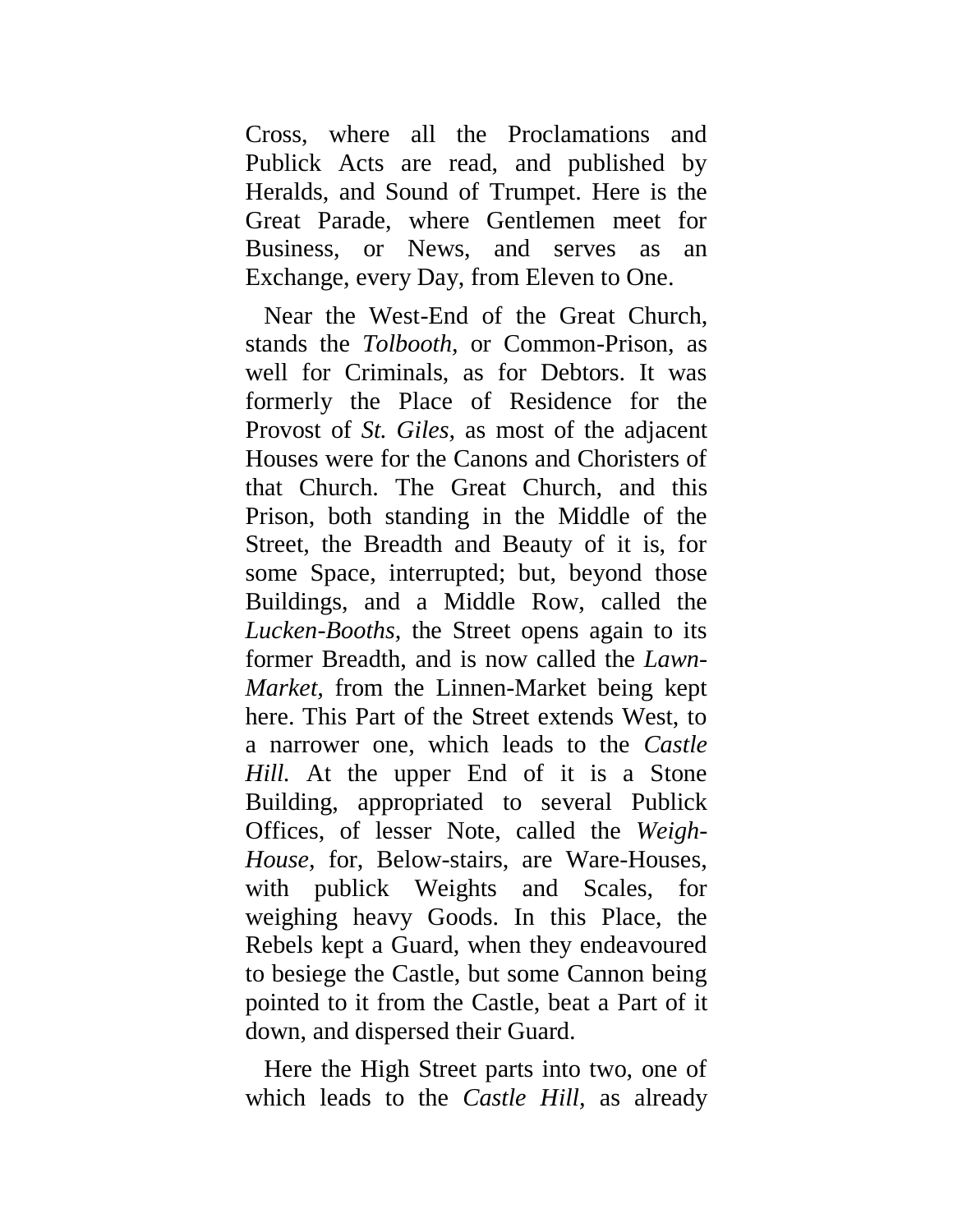noticed, and the other turns SouthWest, and, descending gradually, leads to the *Grass Market,* a Place very like *Smithfeld,* on Account of a weekly Market for Black Cattle, Sheep, Horses, *&c.* This Street, which is called the *West-Bow,* is inhabited, mostly, by Wholesale Dealers in Iron, Pitch, Tarr, Oil, Hemp, Flax, Linseed, Druggs, Woads, and such-like heavy Goods.

This City has seven Gates, or Ports, belonging to it, the first of which is called the *Nether-bow-port,* this is the chief Gate; it was magnificently built in 1606, and adorned with Towers on both sides; this is the Entrance from the Palace, and the principal Suburb, called the *Canon-Gate.* 2dly, The *Cowgate-Port* at the East-end, likewise gives Entrance to the Street of that Name, leading to the Abby by a back Way. 3d. The *Potter-Row-Port* gives Entrance to the Suburb so called, and leads to *Dalkeith, Kelso, &c.* Southward. 4th. The *Society-Port,* called so from the Society of Brewers, who have a great square Court near it, with stately Houses and Buildings round it. 5th. The *West-Port,* the only Gate at the West-End end of the City, which leads through a large Suburb to *Glasgow, Stirling, Queen's-Ferry,* and from thence to the West and North Highlands. 6th. The *New-Port,* at the East End of the Lake, leading Northwards, towards a Village called *Mouter's Hill,* and *Leith.* 7th. The *Colledge-Kirk-Port,* leading also to *Leith.* The next remarkable Buildings, are, First, *Heriot's*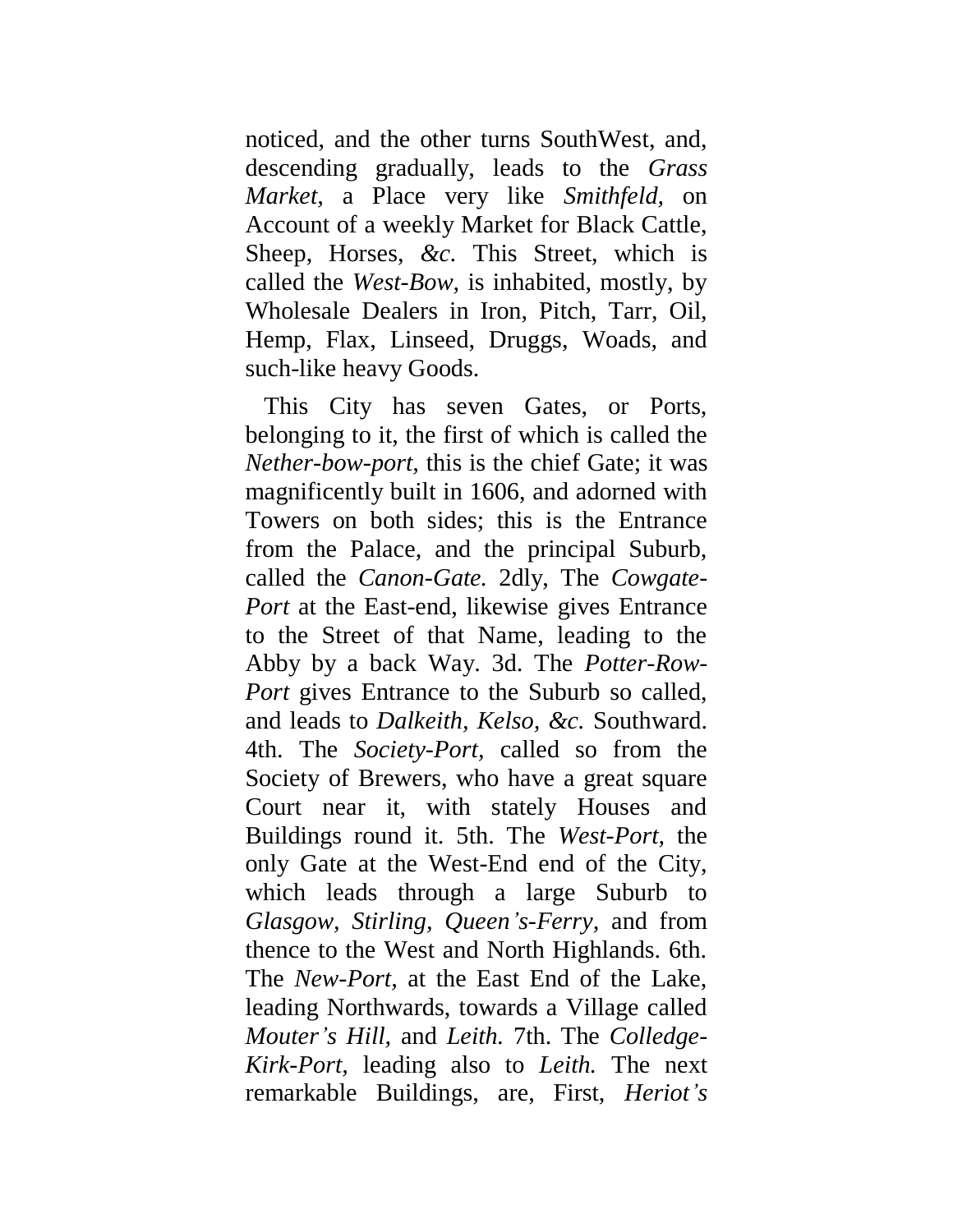*Work,* which is really a large and stately Building, adorned with a consecrated Chapel, and pleasant Gardens: It was built by the Reverend Docter *Balcanquhal,* to whom *George Heriot,* Jeweller to King *James* VI, left near seventeen thousand Pounds, to be disposed of in pious Uses; which that worthy Dean did, by building and endowing this House, and giving Statutes to it, which he ordered should be unalterable. It is a Nursery for an indefinite Number of the Sons of Freemen, who are maintained, cloathed, and educated in useful Learning, till they are fit for Apprentiships, or to go to the University, where they are allowed handsome Salaries and Exhibitions. The next most remarkable, is the *Royal Infirmary,* lately erected, but not quite finished or filled, but by our sick and wounded Soldiers*;* it has great number of Conveniences, and a beautiful large Building; the Amphitheatre for Operations is also the grandest, and best designed, of any I had before seen: It was built by the liberal Contributions of many well disposed Persons, and there was so general a Good-will to the Work, that the like Spirit has hardly ever been known any where. The Proprietors of several Stone Quarries made Presents of Stone to it, others of Lime, Merchants contributed Timber. The Wrights and Masons were not wanting in their Contributions also: The neighbouring Farmers agreed to carry Materials *gratis:* His Majesty was also pleased to give one hundred Pounds towards it. The following is the Inscription on the first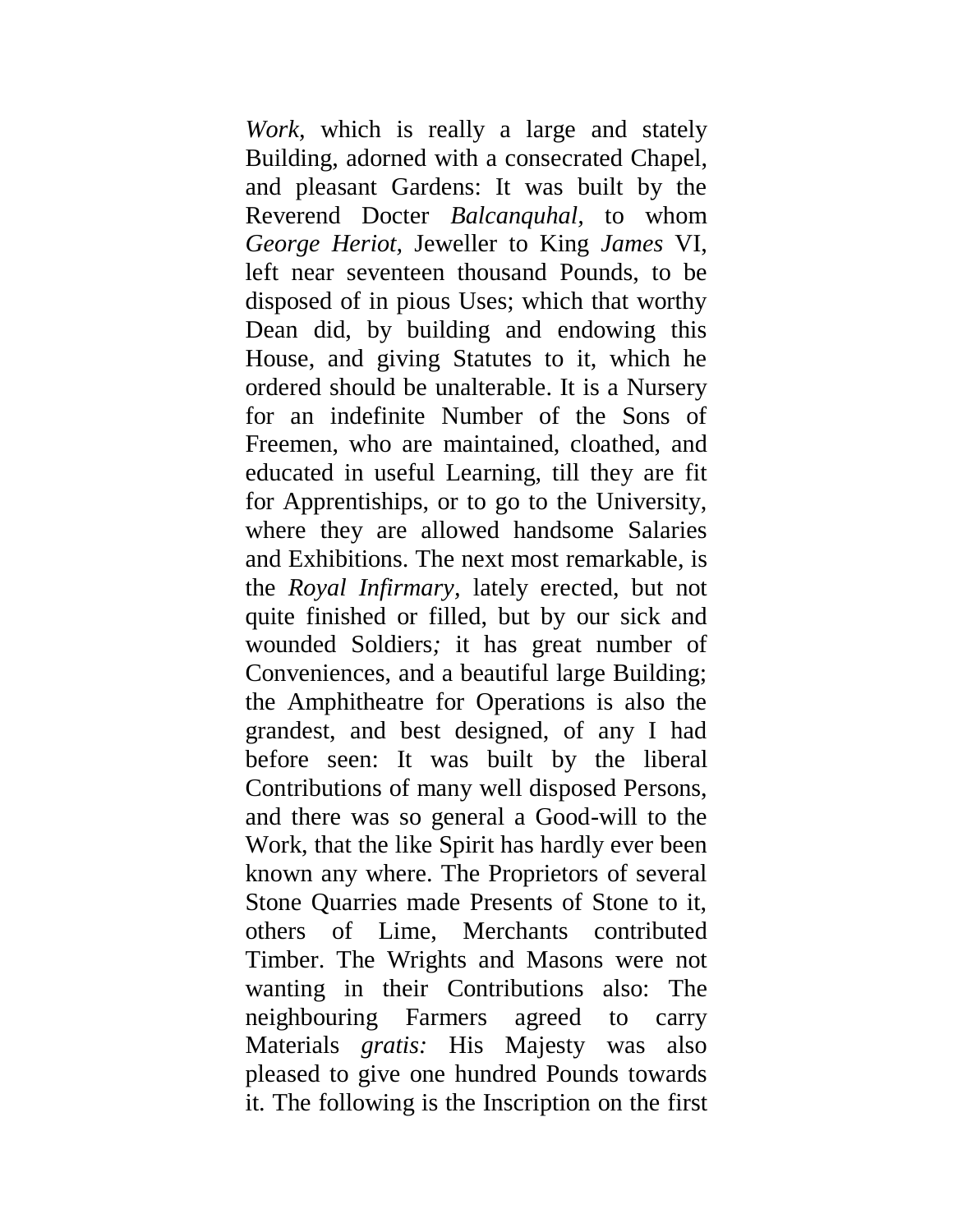Stone, *The Royal Infirmary at* Edinburgh, *founded* August 2, 1738. *Earl* Cromarty, *G. M.* Next is the Royal Palace, a very handsome Building, rather convenient than large; it was formerly both a Royal Palace and an Abbey, founded by King *David* the first, for the Canons Regular of Saint *Austin,* who named it *Holyrood-House,* or the House of the Holy Cross, which was burnt by *Oliver Cromwell,*  but nobly re-edified by King *Charles* the Second, and of which his Grace the Duke *of Hamilton* is hereditary Keeper; it is now almost neglected. The Entrance from the great outer Court, is adorned with Pillars of hewn Stone, under a Cupula in form of an Imperial Crown, balustraded on each side at the Top. The forepart has two Wings, on each side of which are two Turrets; that towards the North was built by King *James* V. whose Name it bears in Letters of Gold, and that towards South (as well as all the rest) by King *Charles*  II. whereof Sir *William Bruce* was Architect. The inner Court is very stately, all of Freestone, well hewed, with a Colonade round it, from whence are Entries into the several Apartments; but above all, the long Gallery is very remarkable, being adorned with the Pictures of all the *Scots* Kings, from *Fergus* I. done by masterly Hands. This served as a lodging Room for our Soldiers, upon Straw, as were most of the other Rooms. The adjoyning Park belonging to this Abbey before mentioned, is about four Miles in Circumference; but what is very odd, there is neither Deer nor Tree in it; and though it be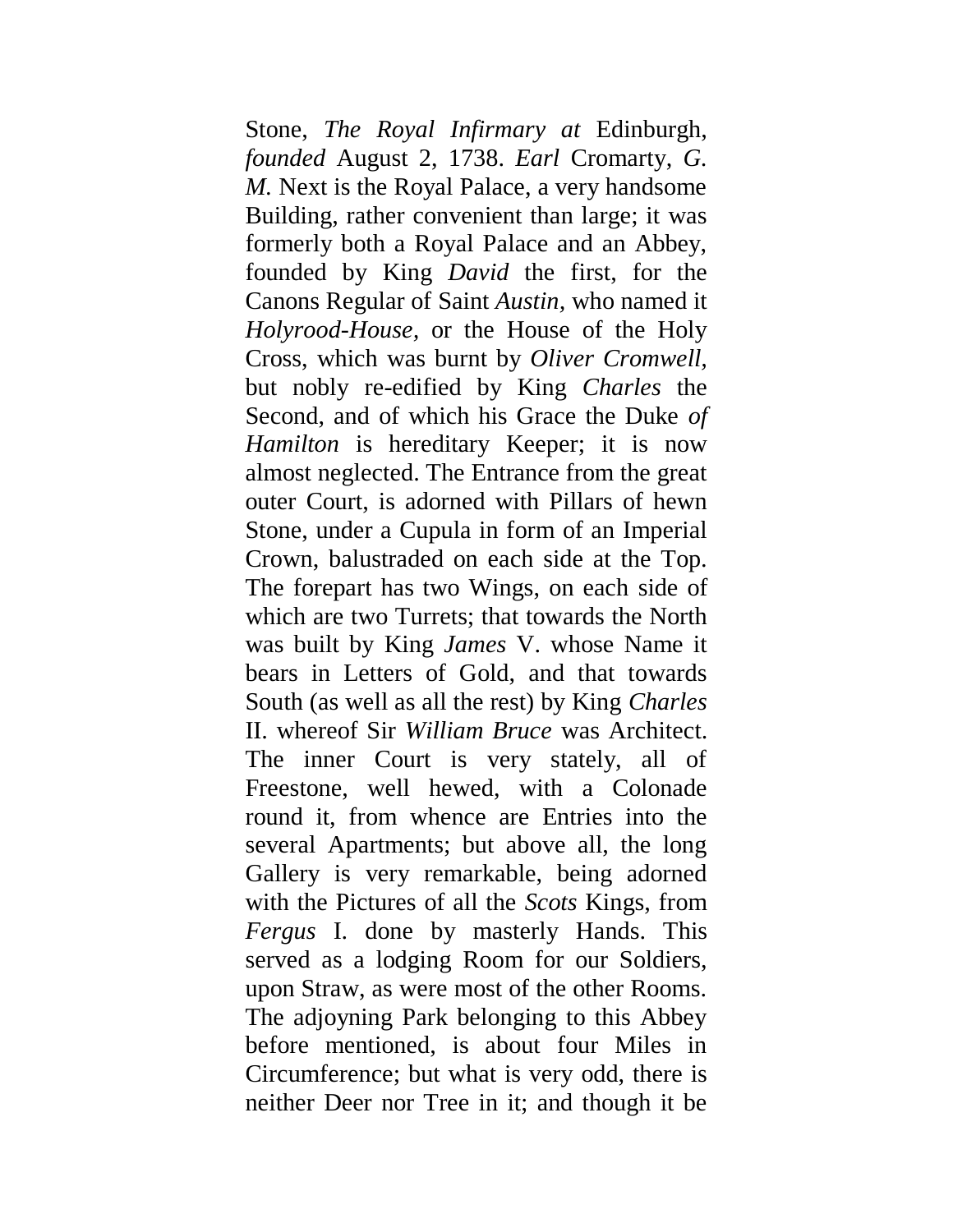very mountainous, affords good Pasture for Cattle, excepting the mighty craggy Rock in it, near half a Mile to the Top, called *Arthur's Seat,* from *Arthur* the *British* King, who, they say, used to view the adjacent Country from thence. This Palace, or Abbey, and Park, are a Sanctuary for Debtors. Close to this Abbey, is a neat Physic Garden, abounding with great variety of curious Plants, with Stoves, under the direction of Docter *Charles Alston,* the present *Botanical* Professor, a most: learned and curious Gentleman. Next, and lastly, is the College, or University, which stands near the *Potter-row-port;* it consists of three Courts, two lower, and one higher, equal to the other two; these Courts are incompassed with neat Buildings, for the use of such Students as please to lodge in them; for they do not live in common, nor are they obliged to reside, but only to attend their Classes at certain Hours. There is a high Tower over the great Gate looking to the City. The fortune of this City hath in former Ages been very variable and inconstant, sometimes it was subject to the *Scots,* and otherwhiles to the *English,* who inhabited the East Parts of *Scotland,* until it became wholly under the *Scots* Dominion, about the Year 960, when the *English* being over-powered, and quite oppressed by the *Danes,* were enforced to quit all their Interest here, as unable to grapple with two such potent Enemies. *Edinburgh* is certainly a fine City, and, I believe, can boast of the highest Houses in *Europe*; notwithstanding, it has its Faults, and those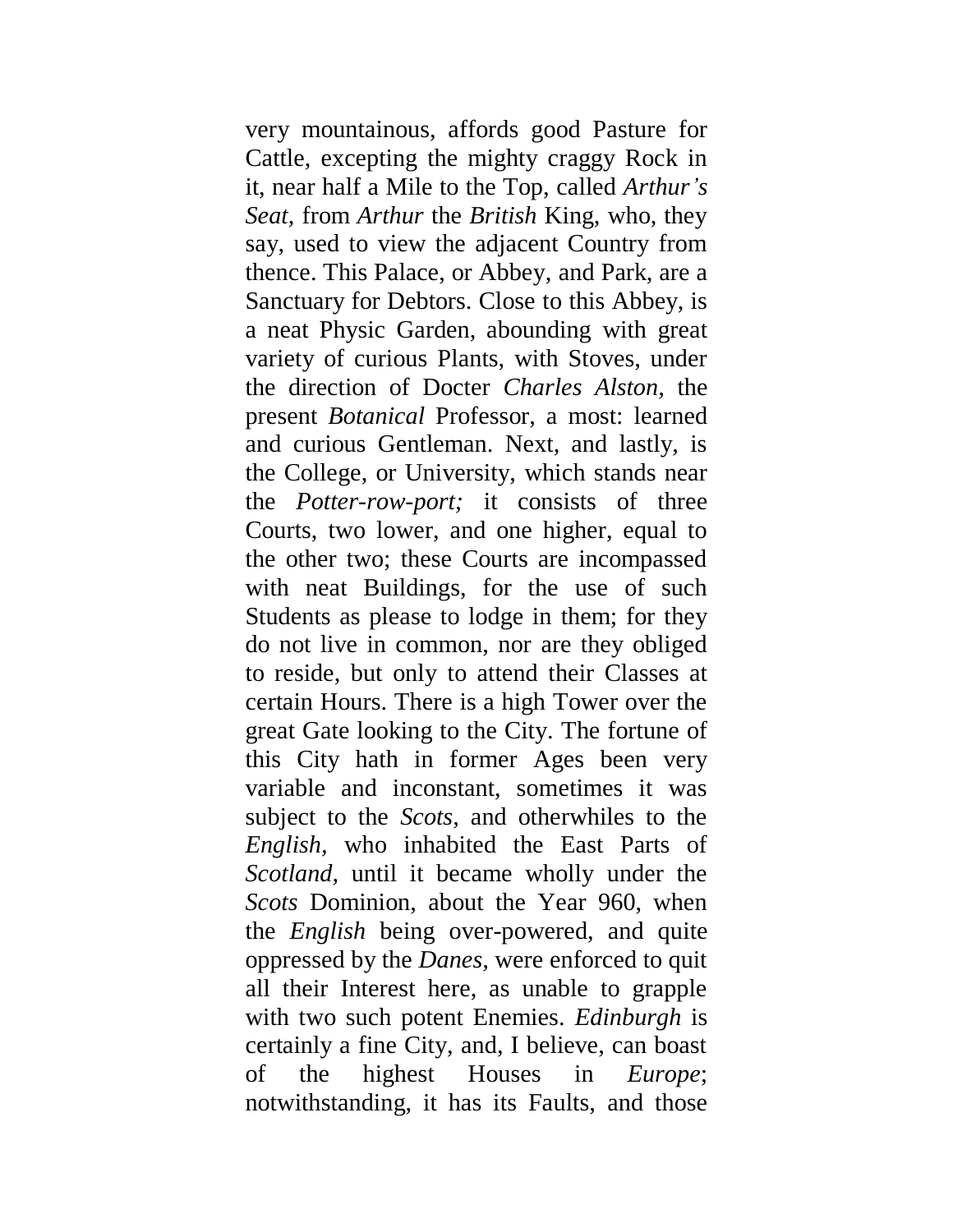very great, meaning its Nastiness, which is composed of Excrements in all Parts of the Town; and in a Morning, about seven o'Clock, before the Excrements are swept away from the Doors, it stinks intolerably, for which, I believe, it exceeds all parts of the World: For after ten o'Clock in the Evening, it is Fortune favours you if a Chamber-pot, with Excrements, *&c.* is not thrown on your Head, if you are walking the Streets; it is then not a little Diversionto a Stranger, to hear all Passers-by, cry out, with a loud Voice, sufficient to reach the Tops of the Houses, (which are generally six or seven Stories high, in the Front of the High-Street,) *Hoad yare Hoand, i. e.* hold your Hand, and means, do not throw till I am past. Every Stair-case is called a Turnpike, or Land, with the Addition of some Name to distinguish it from another; as for Example, Hold your Hand in *Blackfryar's* Land; this, with variation, is the common Cry all over the Streets, at ten o'Clock at Night, and after. At first when I came here, and enquiring out various People, (not then knowing there was Cadies, *i*. *e.*  Boys on purpose to direct and shew Peoples Houses,) they sometimes directed me to some Close or Wynd, as they call all their Alleys, and then to such a Turnpike, which in their *English,* is a Stair-Case; I found, with the greatest Difficulty, the Persons I wanted; for every Family, of the best Rank, generally have but one Floor, some only half a Floor, and others less; the Gentry take the first and second, *&c.* and the Poor mount on high.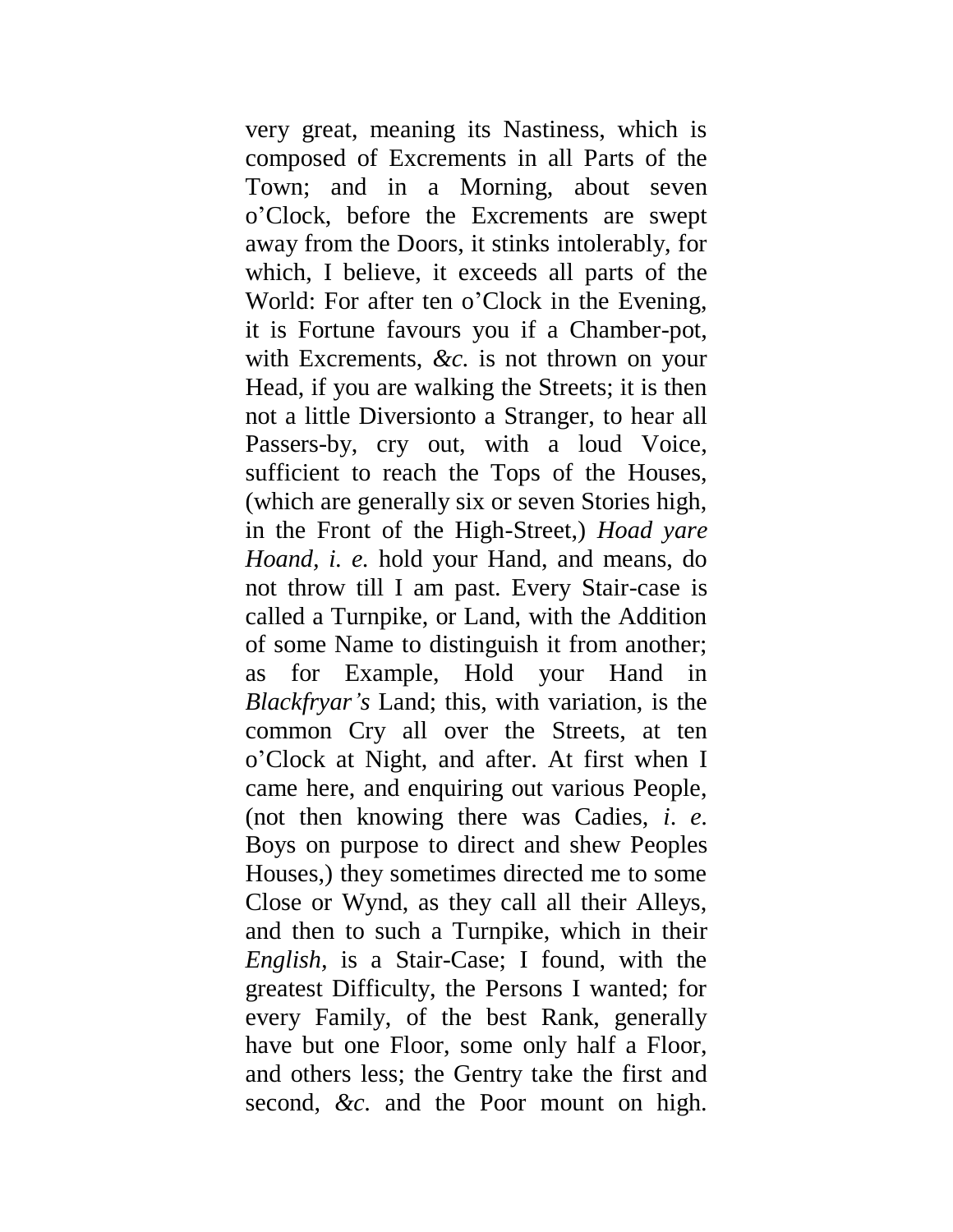When you ascend their Stair-Cases, which are all Stone, the first thing at every Landing presented to your View, are human Excrements, one upon another, and so thick laid, that it is with difficulty you can pass them without bruising them, which at the same time emits a most volatil Hautgoût, not at all agreeable to Strangers. They keep Close-Stools in their Bed-Rooms, which they call Boxes, which are emptied out of the Windows in the Night; so Shitten-luck generally lights on the Person who walks at late Hours in the Streets.

The Women here use the *Scots* Plaids about their Heads and Shoulders, exactly of the Shape, and worn after the same manner with the *Flemmingers* Veils; only these are of different Colours, made of Worsted, and the Foreigners always black Silk; these are very good Cover-sluts, and serve to hide the Nastiness of their Undress. Great numbers of the Ladies of *Edinburgh* are very handsome, light haired, and fair Complexions, with Freckles: along the Streets, they have a noble Walk and erect Deportment; you must, at the same time, understand that *Edinburgh* is to *Scotland,* as *London* to *England,* where all the Beauties of the distant Counties come for Education, which makes their Numbers seem much more, than otherwise it would be: They are also very industrious, and take great Pride in having most part of their Cloaths the product of their own working; they are great Admirers of white thread Stockings, and also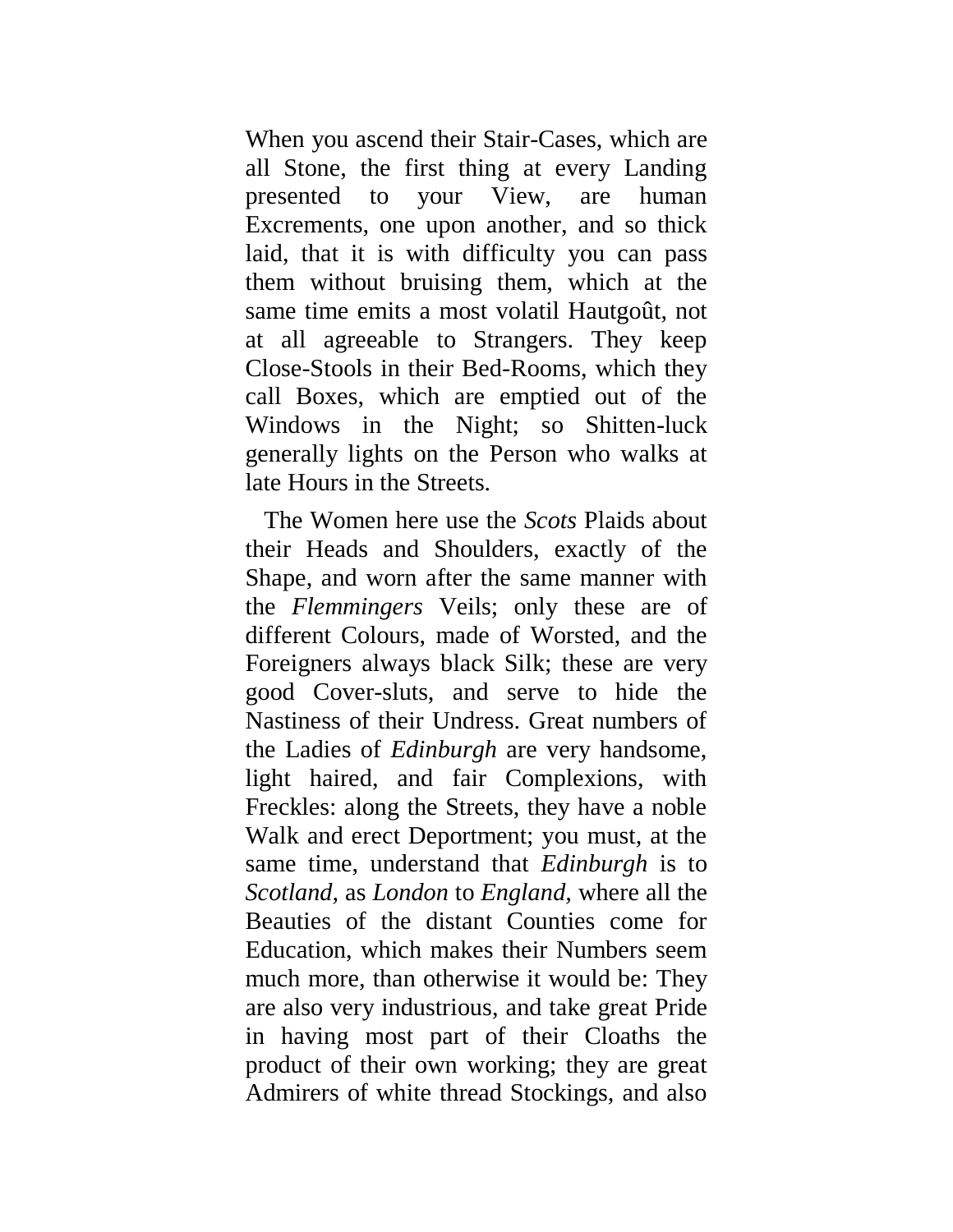of shewing them upon their Legs; but what is still better, they make them themselves, for it is a very great Rarity to see a *Scotch* Woman sit idle; nay, over the Tea-Table, they are generally at work, either upon their Thread to make them Linnen or Plaids, or else kniting themselves Stockings or Gloves, most curious and fine; a piece of Industry that our *English*  Ladies take no care after! but more the Pity, and their Men, on the contrary, live as idle.

Our whole Army expects to morrow (His Royal Highness commanding,) to march against the Rebels, who are destroying every thing they can lay Hands on about *Falkirk,*  where the Battle happened, and it is thought there will be a Famine in the Country soon: unhappy, of consequence, must our Troops be, in going after these Rebels, if we can get nothing to eat, but what we must be supplied with from *England*. But however we are all in high Spirits, by means of his Royal Highness's Presence, who also gives new Life to the Soldiers, and we want nothing but to meet with our Enemy speedily. Three fourths of *Edinburgh* are supposed to be *Jacobites;*  and those of the Town, who pretend to be stanch Whigs, even tell us so. And the Ladies in general, are in love with the Pretender's Son's Person, and wear white Breast-Knots and Ribbons in his Favour, in all their private Assemblies.We are too, most miserably accommodated, and meet with innumerable Hardships from the Inclemency of the Weather; thus it is in the Lowlands, and what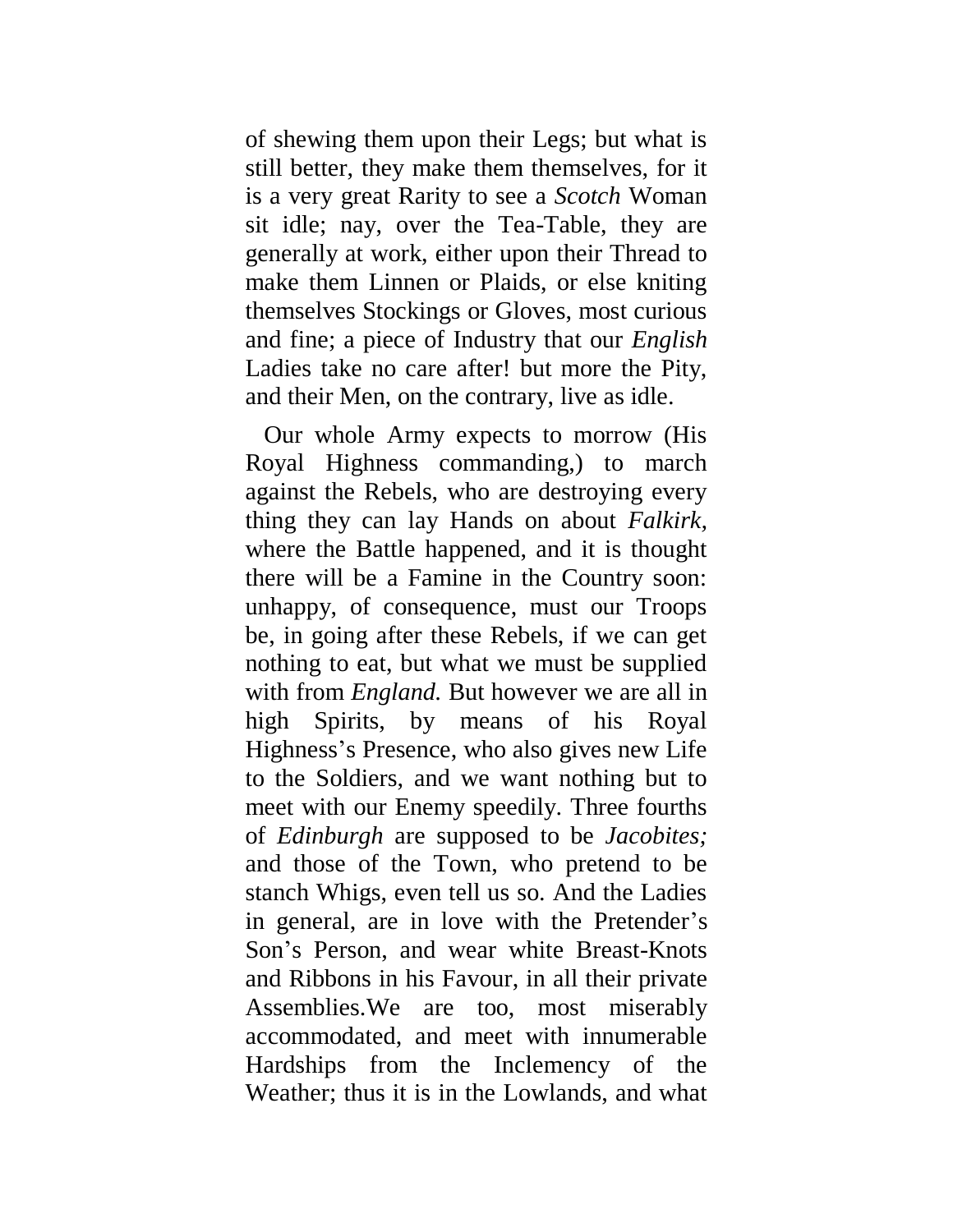then must we expect in the Highlands, which we think soon to approach. I am quite tired with writing, so end

Your most humble Servant, *&c.*

*Edinburgh, Jan.* 30, 1746.

@@@@@@@@@@@@@@@@@@@@@@

## L E T T E R V I.

*SIR,*

Set out with the Army, *Jan.* 31. and passed through *Leith,* a Mile from *Edinburgh,* a Sea-Port Town, large for this Country, situated on both Sides the River *Leith,* over which is a stately Stone Bridge, to which Ships of Burthen may come, and at high Water lay their Sides close to the Shore; here is a very fine Quay, well wharffed up with Stone, and fenced with Piles; at the Mouth of the Harbour, is a very long well built Pier, or Head, which runs out beyond the Land a great way, and defends the Entrance into the Harbour, from being filled up with Sand, as it would otherwise be, when the Wind blows hard at North-East. There are also Ranges of Piles, or Break-Waters, as the Seamen call them, on the other side of the Harbour, all which are kept in good repair; and by this means the Harbour is preserved and kept open, in spite of a flat Shore, and a large Swell of the Sea. The *Firth* is here seven Miles across to *Kinghorn* on the other side, where are Ferry-Boats for Men and Horse I<br>this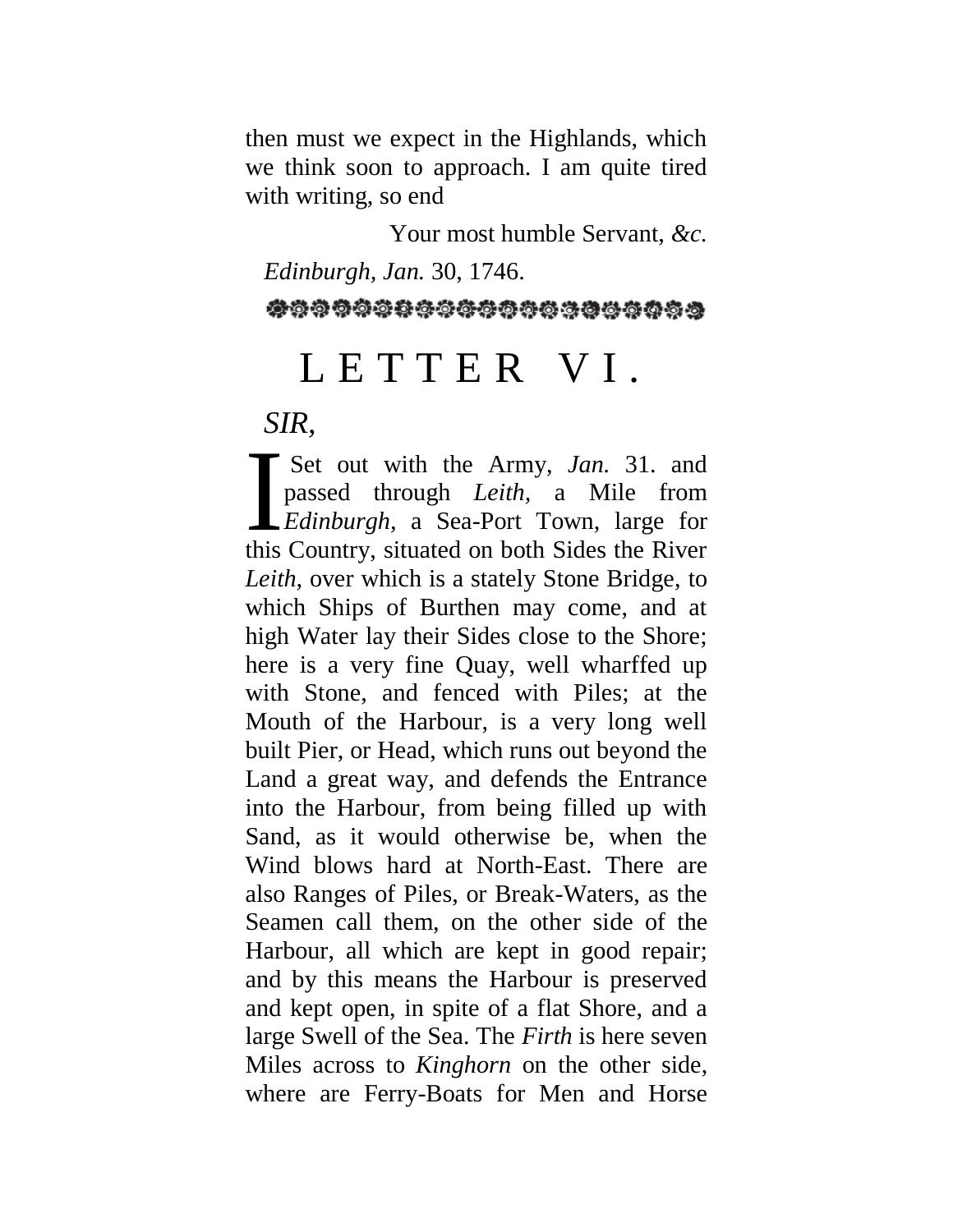passing every Tide. Formerly this Town was strongly fortified by one *Dessey* a *Frenchman,* for the Security of *Edinburgh;*  after which great Numbers of People flocked hither, and in a short Time, from a mean Village, it grew to a large Town. In the Reign of our *Kmg Harry* the Eighth, the Sufferings and Calamities, both of it and its Neighbours, were grievous and inexpressible, being both burnt and plundered by Sir *John Dudley,*  Viscount *Leslie,* Lord High Admiral of *England,* who came hither with a puissant Army, and broke down the Pier, burning every Stick thereof, and took away all the *Scots* Ships that were fit to serve him; which kind of Execution was done likewise at *Dunbar.* Afterwards when *Francis,* King of *France,* had taken to Wife *Mary* Queen of *Scots,* the *Frenchmen,* who in hope's and conceit had already devoured *Scotland,* and began now to gape for *England,* A. D. 1560. strengthened it again with new Fortifications: but Queen *Elizabeth* being solicited by the Nobles, who had embraced the Protestant Religion, to side with them, by her Wisdom and Prowess so effected the Matter, that the *French* were enforced to return into their own Country, and all their Fortifications were laid level with the Ground; and *Scotland* hath ever since been freed from the *French,* and *Leith*  hath become a very opulent and flourishing Port for *Edinburgh.* After leaving this Town, we have a beautiful Prospect of the City and Castle of *Edinburgh* on our left, where the whole City appeared, at this View, not unlike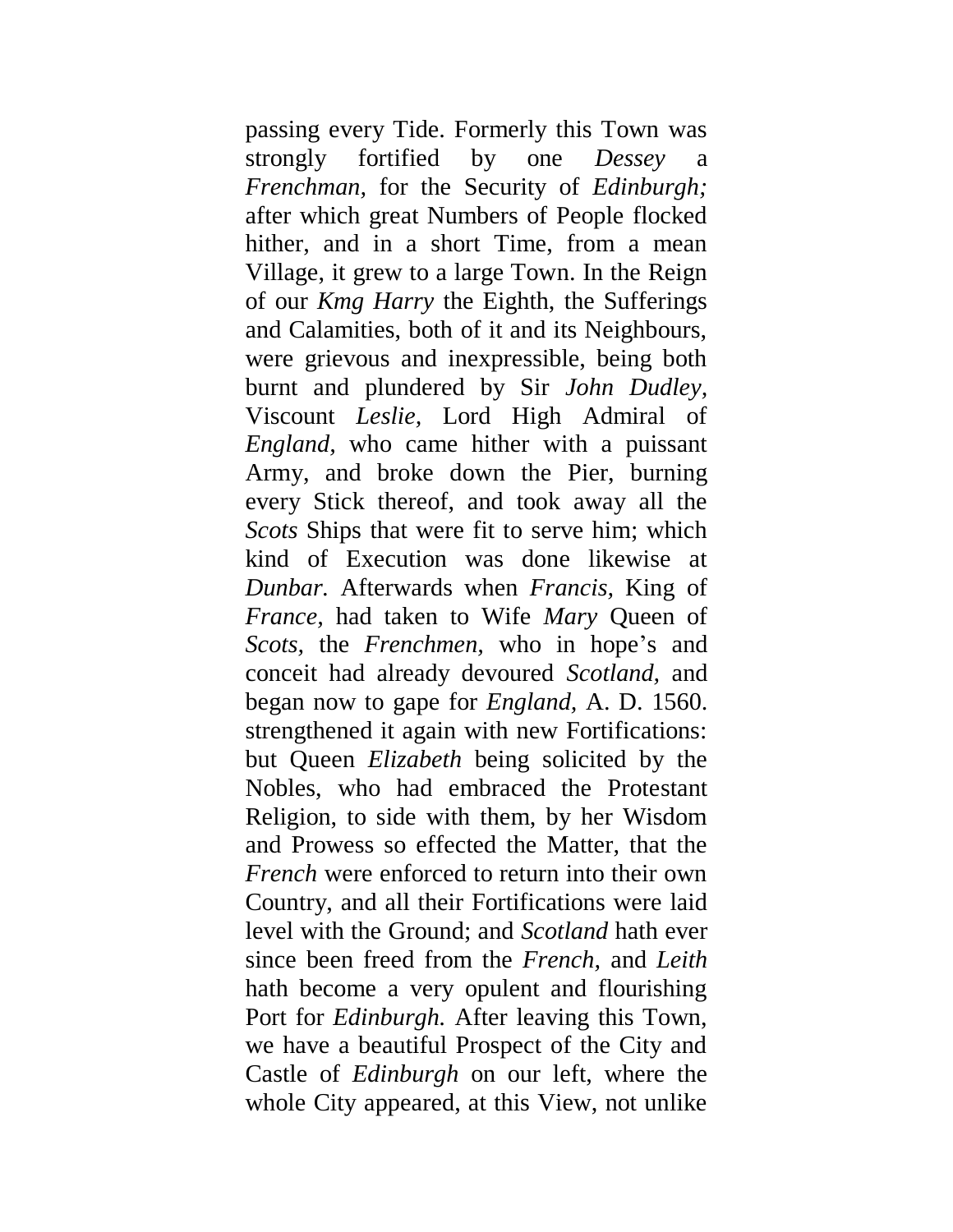a Castle, in relation to the height of the Houses, and their building a Top. From hence we next came to *Queen's-Ferry,* a small fishing Town, situated close to the *Forth*  shore, supposed to be so called from Saint *Margaret,* Queen to King *Malcolm Canmore,*  as the shortest Passage over the *Forth* to *Dumferling,* where she resided much, and began to build a Monastery. Here is always a speedy Passage over the *Firth,* and only two Miles in breadth, (which at *Leith* is seven, and besides obliged to wait the Wind and Tide.) In the middle of the *Firth,* just opposite this Village, you have a small Island, with the remains of an antient Castle upon it: Here we have a fine flat Corn Country along the Banks of the *Firth,* of which we a constant View on our right; but on the other side, called *Fifeshire,* you see a vast Ridge of high Mountains. In our Road from this last Town to *Burrostowness,* we travel along the Banks of the *Forth;* and in our Way pass by one of the noblest Seats in *Scotland,* called *Hopton-House;* it is composed of a large Front and two Wings, (somewhat like *Buckingham-House,)* one Wing makes the Stables, and the other his Library; its being situated upon a rising Ground, and near the Banks of the *Forth,* makes it command a most delightful Prospect along that River, and the adjacent Country. *Burrostowness* is a long Town, consisting only of one stragling Street, which is extended along the Shore, close to the Water; it is said to produce the best Seamen in the *Firth,* who are very good Pilots to the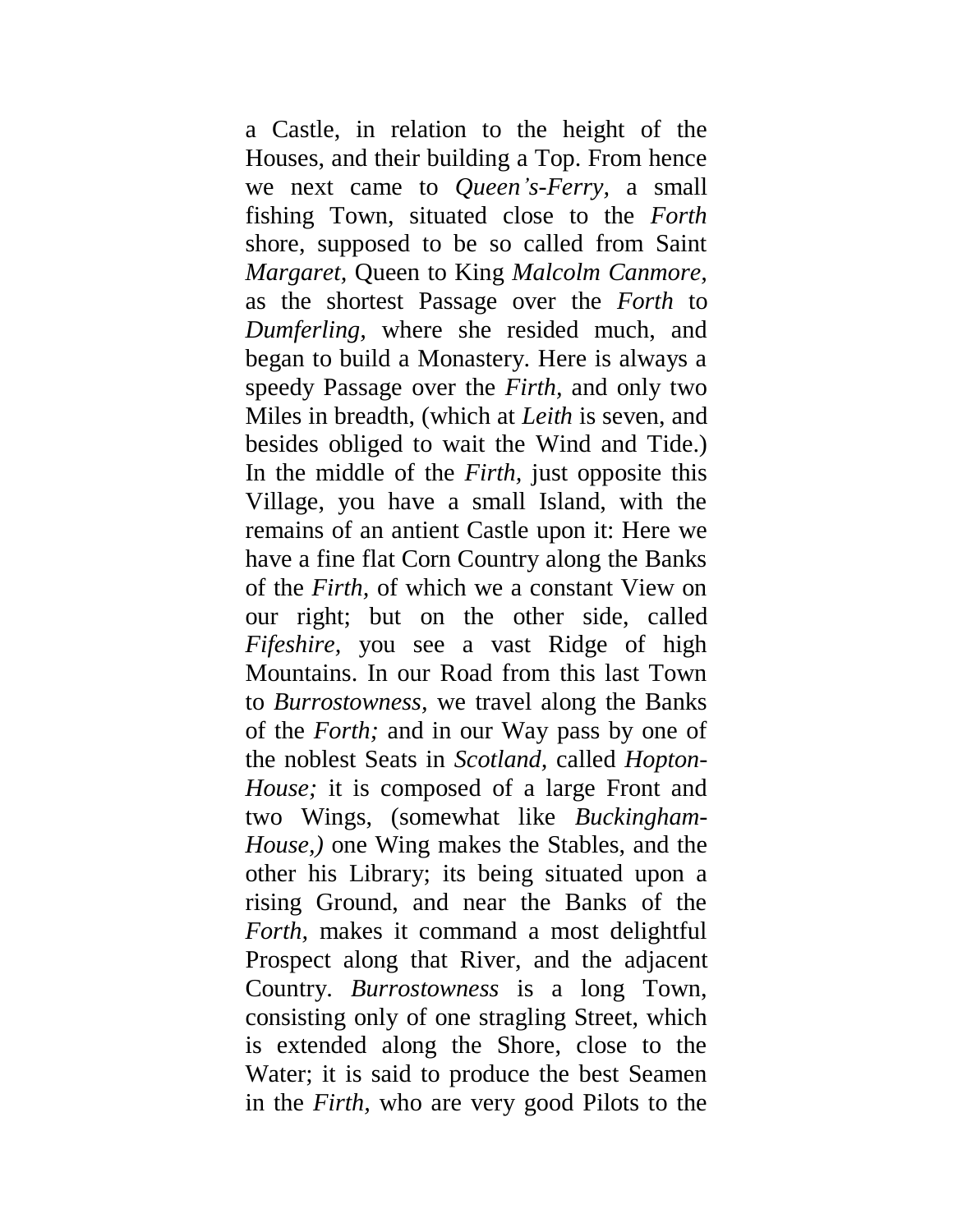Coast of *Holland,* the *Baltick,* and the Coast of *Norway,* to which Places they drive a great Trade. From hence we turn to our Left, and in about five or six Miles March we come to *Linlithgow,* vulgarly *Lithgow,* noted for the noblest King's Palace in *Scotland,* and a grand Church, (which stands upon a level with the Palace, and is a curious Work of fine Stone,) and a Lake plentifully stocked with Fish; from which Lake it seems to derive its Name; for *Lin* in the *British* Language signifies a Lake. This Town it a Royal-Burgh, well built, (for this Country) and is accommodated with Conduits, which furnish Water to the Inhabitants, and with a stately Town House, for the meeting of the Gentry and Citizens, and with a Harbour at *Blackness.* The King's House before mentioned, stands upon a rising Ground, which runs almost in the middle of the Loch, and looks like an Amphitheatre; having Terras Walks, (as it were,) and a descent from them; but upon the Top, where the Castle stands, it is plain. This Palace has Apartments like Towers at the four Corners; and in the midst of the Court is a stately Fountain, adorned with several curious Statues, the Water whereof rises to a good Heighth. The Church of St. *Michael's* makes a part of this Building, and is a Wing on the right Hand of the first Court, as the proper Offices make the left, but is now much in Ruins. This Town is noted for a great Linnen Manufacture, and the Water of the Lake here, is esteemed so extraordinary for bleaching or whitening of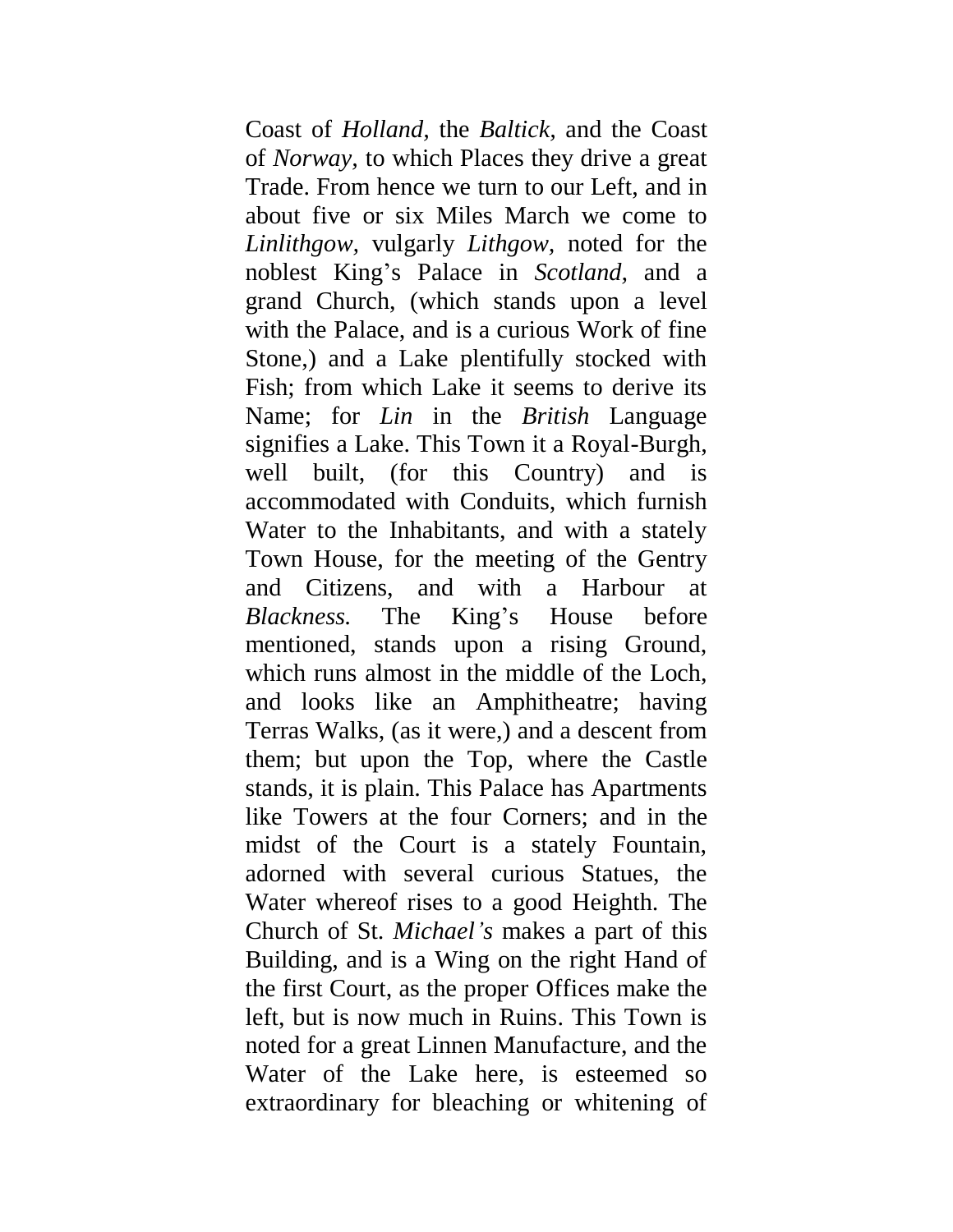Linnen Cloth, that a vast deal of it is brought hither from other parts of the Counry for that purpose.

Our Army was without the Town, drawn up in order of Battle, expecting the Rebels would stand us; but it proved a false Alarm, for in truth the Rebels were nearer *Stirling* at this time, and preparing to get from thence as fast as they could. When we were drawn up in the Field, we had a malancholy Sight, for the Palace, before described, was through some Accident set on Fire, and continued burning without any help for the contrary, when we marched off the Field. From hence we came to *Falkirk,* but not without several false Alarms; before we came to which Place, we pass by *Calendar-House,* the Seat of the Earl of *Kilmarnock,* the Commander of the Rebel Huzzars; it is an old Building of no great consequence, but has a noble Firr Wood on the backside, upon a Hill. Fronting this House, you have a vast space of flat Ground, the *Forth* keeping its Course in the middle; the Prospect is most delightful and entertaining, by reason of the great number of Gentlemens Seats, situated on either side the Banks of the *Firth.* These Houses are of white Stone, and the Roofs covered with blue Slate, which make a most agreeable glistering in. Sun-shine Weather, which we then had. About a Mile from *Calendar House* we enter *Falkirk,* which Town is not so big as *Lithgow;*  it is a Burgh or Barony, situated upon a rising Ground. This Town is famous for the notable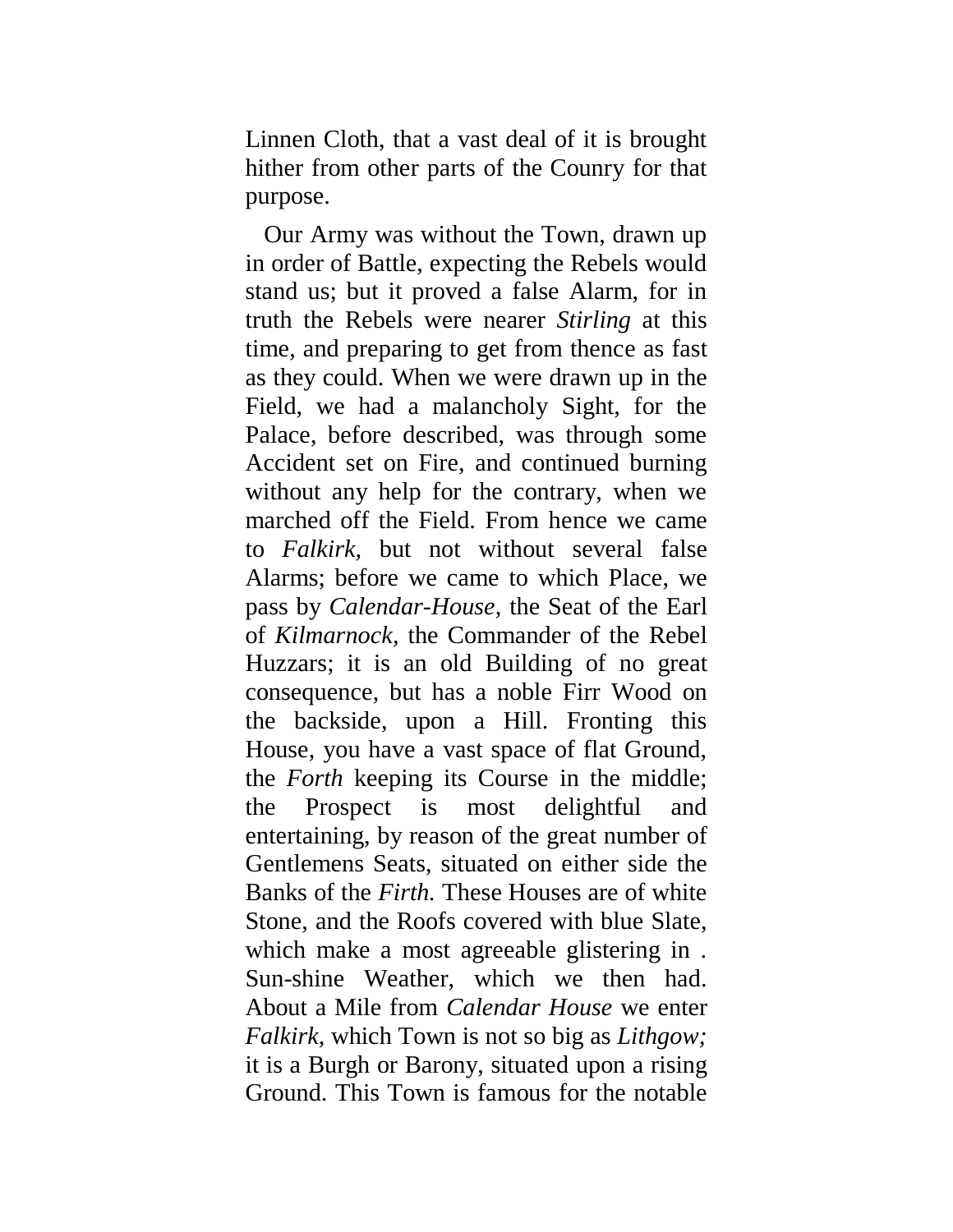Battle which was fought here, betwixt King *Edward* the First, and the *Scots;* wherein were slain no less then two thousand Men.

Just out of this Town we encamped, *February* 1. and remained one Night under our Tents, and cold Lodging we had, for it was a hard Frost; we were now pretty sensible of the Hardships we had endured for several Days past, when we could get neither Victuals nor Drink for our Money, the Rebels having consumed all the Provisions, and had just left the Town as we entered, flying before the Duke with great Confusion. We here found most of our wounded Men, whom they had made Prisoners in the late Action, which they in their Retreat had been obliged to leave behind them. A little before we reached this Town, we had a view of *Stirling* Castle, at about nine *Scots* Miles distance, situated on a vast high Hill. We now hear the Rebels have left *Sterling* with great precipitation, and passed the *Forth* about four Miles above the Town, (for one Arch of the Bridge was blown up by General *Blakeney's* Order, so they could not pass over it,) and without taking the Castle, which they were always sure of in their own Thoughts. After decamping, we left *Falkirk,* and hastened to *Stirling,* which we had in full view, at four Miles distance. In our way thither, we passed by the Place where the late battle of *Falkirk* happened, which Curiosity tempted me to spend some time in remarking; and I met with a Countryman, just on the Spot, who lived close by, was an Eye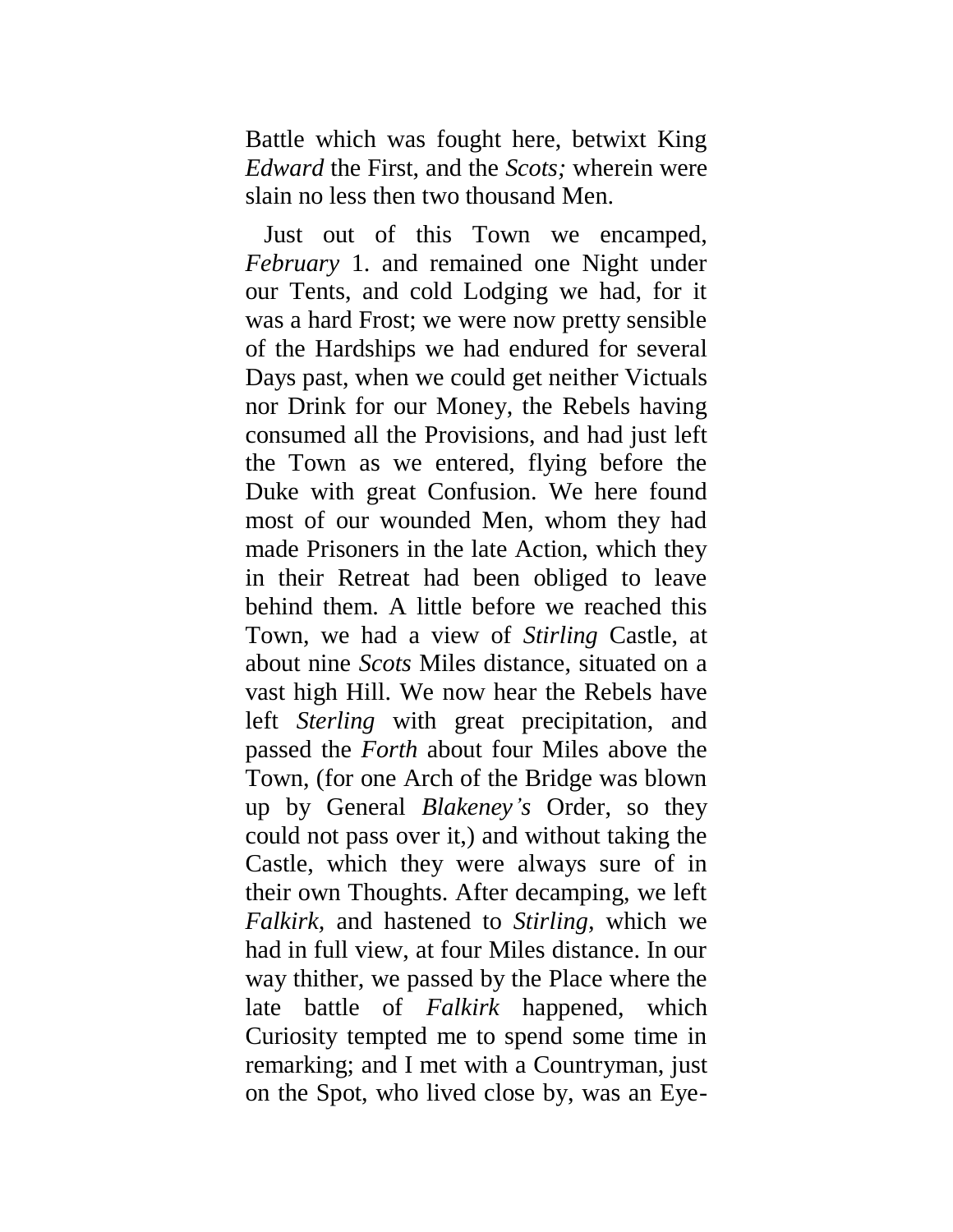witness, and gave me its History. We also passed by *Torr-Wood,* which served as a Harbour for the Rebels, before the late Battle; it is chiefly composed of Firs and Beech. We expected to meet with some lurking Rebels now here, but did not. From hence the Town of *Stirling* made a beautiful Appearance, being built just like *Edinburgh,* all up a Hill, the Castle making the Top of the Town. Just before we came to this Town, there is a small Village, called *St. Ninian,* the Kirk of which the Rebels had made their Magazine, and in it, the Inhabitants told us, was contained near six thousand Weight of Powder, which in their precipitate Flight they blowed up, the Report of which we heard upon our March, near *Falkirk:* They set Fire to it by discharging a Musket into the Powder. There was three Men ordered to perform this Operation; but the first Firing did; and the Church gave a terrible Shock, and destroyed several of the Rebels, who were the Actors of this Tragedy, and nine or eleven of the Town's-People were also buried in its Ruins, which our Men dug out, for the Sake of their Cloaths, while we halted at *Stirling,* Its great Shock also broke all the Windows in this Village, so that we thought, at first Sight, they were so many Baudy-Houses, till we understood the Cause: Many of the Windows also in *Stirling* suffered, with their neighbouring Town, or Suburbs. *Stirling,* at this Time, was evacuated by the Rebels, they having left it in great Confusion, and was now entirely filled with the King's Forces; and our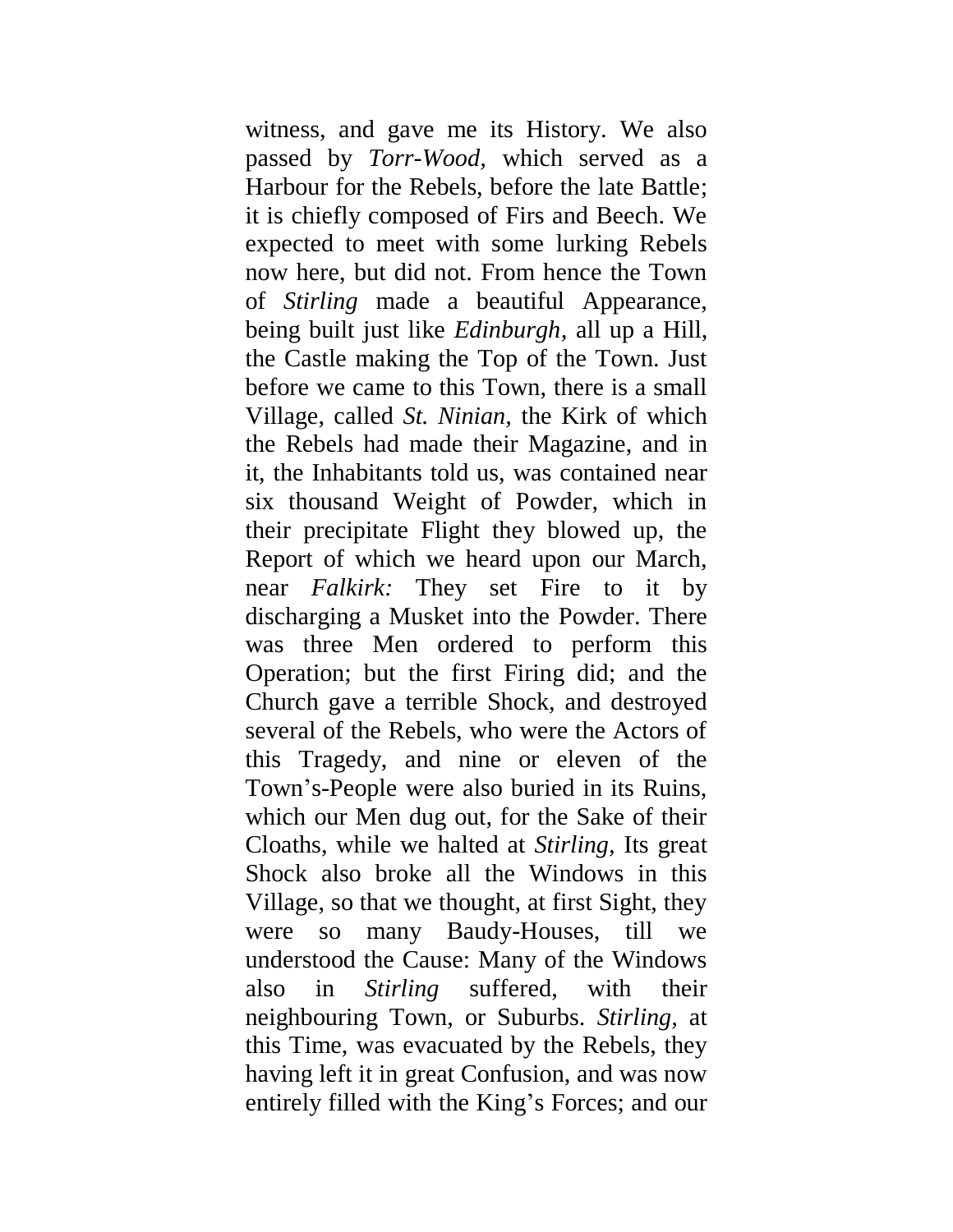Regiment coming in last (we being an Escort to the Train) we could get no Quarters, and hardly Victuals: I was scarce ever in more Distress, till Providence assisted me very accidentally. The Rebels Efforts towards taking the Castle, had proved all in Vain; their Batteries they had raised, were all beaten down by the Firing from the Castle, and their Men in vast Numbers killed; their Cannon (several of which were sixteen and eighteen Pounders) drove from their Batteries, and dismounted, and their Muzzels the Sides beat together, by two or three Cannon-Balls, which had hit upon different Parts of the Circle, by the Skilfulness of our Marksmen in the Castle. The Rebels then finding their mighty Efforts all in Vain, and the Duke hastening after them, hurried away, leaving all their Cannon behind, and many other Things: And the Time our Men halted here, which was two Days, they were continually digging in the Trenches, to find dead Men, for their Cloaths, Sand-Bags, *&c,* others seeking out where Cannon-Balls had razed the Earth, then they dig for them; and by this Means they got much Money in selling them; which made it a Sort of Carnival all over the Town; this Monty making them first drunk, and then mad. Here was continually great Numbers of the Rebels brought in to the Duke, who had hid themselves in Holes and Corners, and who had not a timely Notice of their Brethrens leaving their Quarters. Some of these our Men, as soon as taken, stripped of their Cloaths, and dressed themselves up in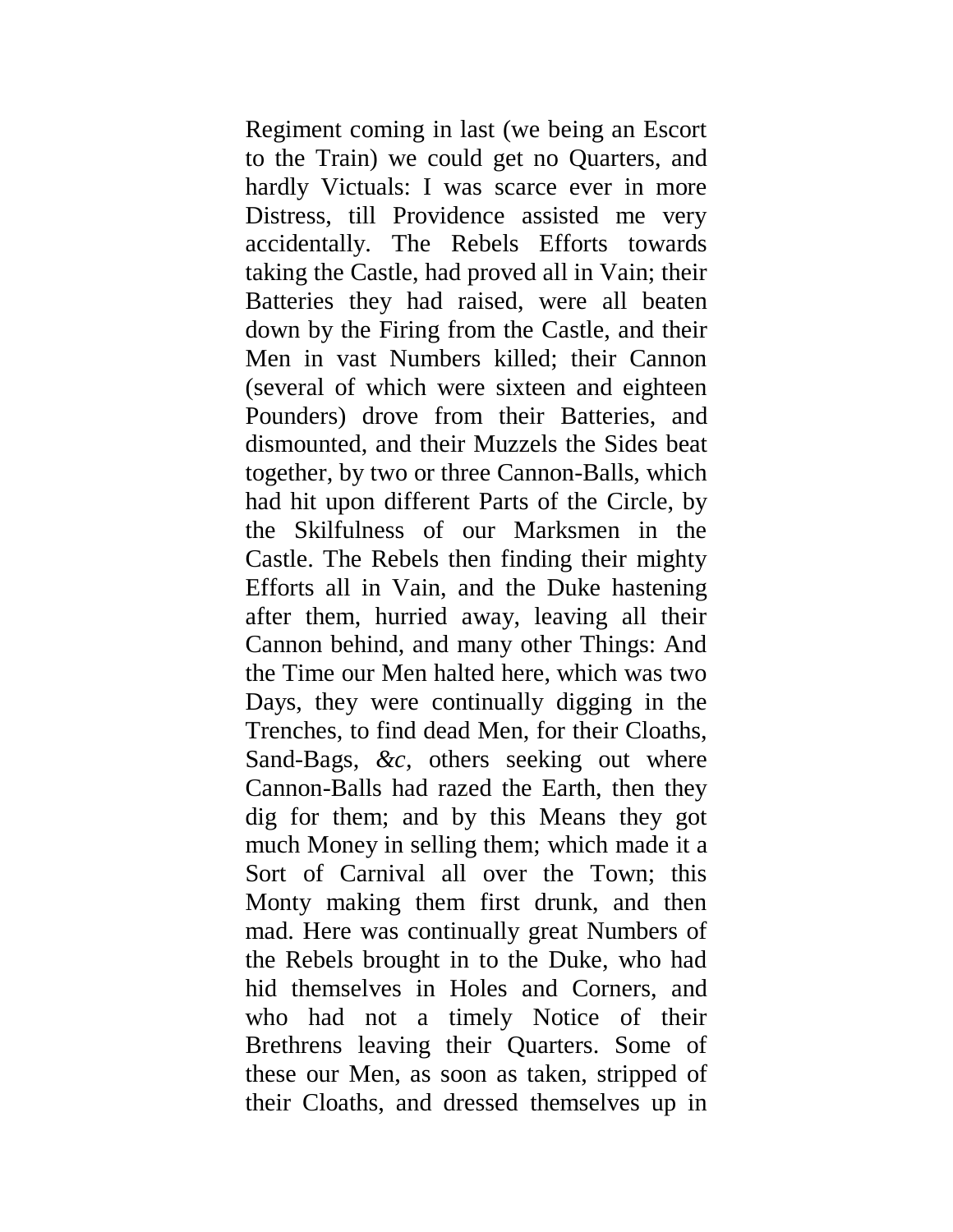the Captive-*Highlander's,* with their Targets, *&c.* Their strutting about in this Manner, made a very comical Appearance, and was very diverting. Whole: Companies of the *Irish* Brigades had deserted from the Rebels, and delivered themselves up to his Royal Highness. The Great Street in this Town looks very grand, and the Houses are exceeding high, so that they approach, in Height, very near to those at *Edinburgh:* Here is also several very antique Buildings, in the highest Part of the Town., but greatly decayed, by being neglected. The Castle is not so very difficult of Access as that of *Edinburgh,* but is esteemed equally strong, being built on a vast high Rock. The Works are capable of mounting more Cannon; and there is a Battery that commands the Bridge, which is of the utmost Importance, and seems to have been the main End and Purpose for which it was built. The Walls, with a Variety of Casemates, and all the Outworks, are very firm, and, seemingly, in good Condition. It appears also, in every Respect, a very grand and magnificent Structure; the Architecture is noble, and strong; several of the Buildings within it are faced with wreathed Pillars, consisting of various Emblems, in curious antient Carving. Upon the Bastions, on the North-Side of the Castle, we had a most agreeable Prospect over the Valley, and of the Meanders, Turnings, or Reaches of the River *Forth;* which River runs very near the Castle, and has a vast extensive flat Land on each Side its Banks. Here are three Double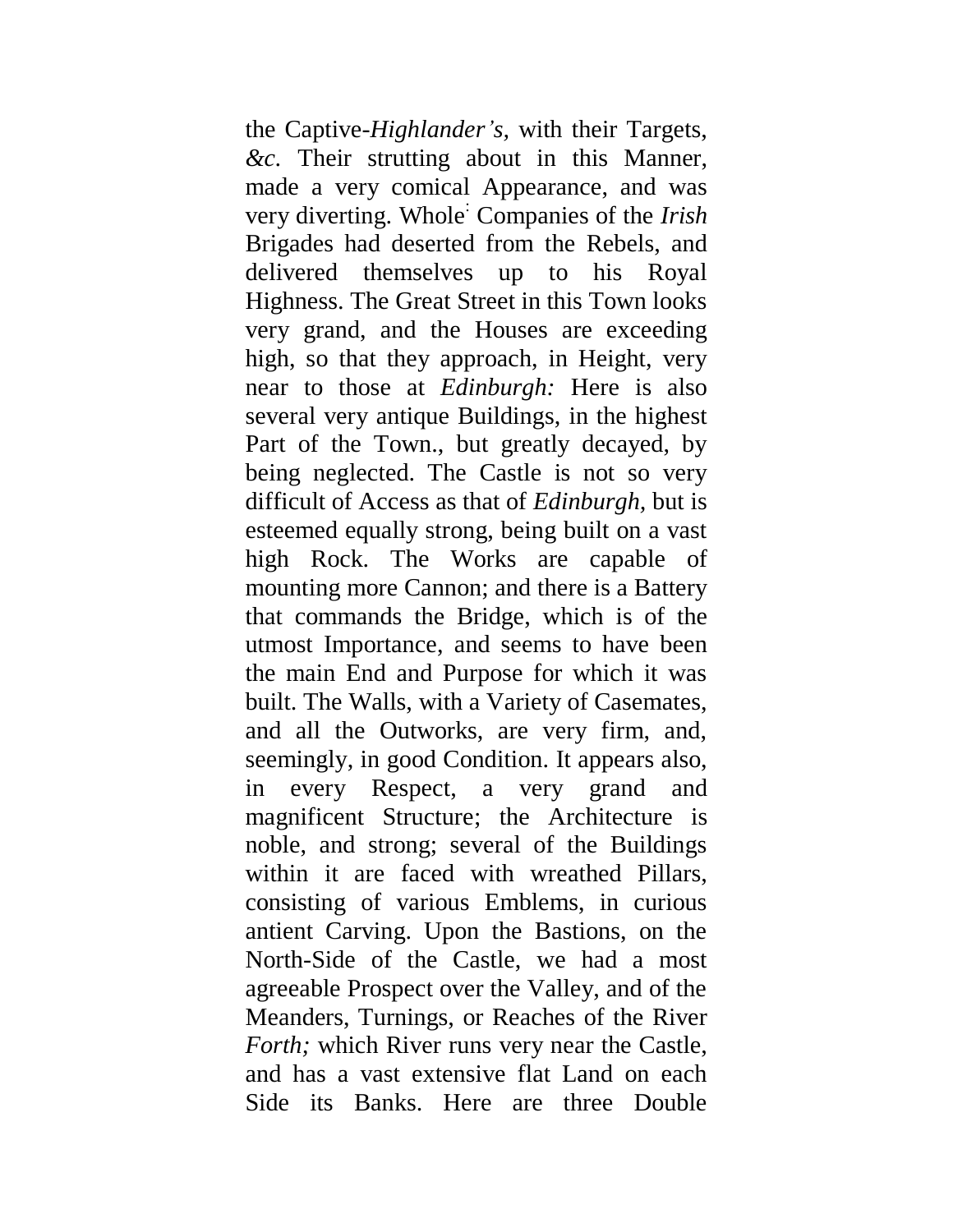Reaches, which make six Returns, together, and each of them above six *Scots* Miles in Length; and as the Bows are almost equal for Breadth, as the Reaches are for Length, it makes the Figure compleat. This beautiful winding Course gave me infinite Satisfaction, for a long Time, to behold; at the same Time, I thought, it excelled every Thing of the Kind I had ever seen. It continues from a little below the Great Bridge at *Stirling,* to *Alloway,* the Seat of the Earls of *Mar.* The Form of this Winding may be conceived by the Length of the Way*;* for it is twenty-four Miles from *Stirling* to *Alloway* by Water, and hardly four Miles by Land. Adjoining to the Castle, were formerly large Gardens: The Figure of the Walks and Grass-Plots are still plainly to be seen. The Bridge of *Stirling* is a very noble Building, consisting of four very large Arches, with Watch-Towers on each Side; one of which being blown up, we were obliged to stay till it was rebuilt with Boards, which was done in two Days. We had here fine Prospects, both East and West; Eastward, we could plainly see the Castle of *Edinburgh,*  and the Hill called *Arthur's Seat;* and Westward, we could see *Dumbarton* Castle. To the Southward, we saw *Dunblain,* and the Field .of Battle, called *Sheriff-Muir.* From *Stirling,* our first Day's Journey was to *Dunblain,* a pleasant little Town, situated on the Bank of the River *Teith,* or *Taich:* It was made a Bishoprick by King *David* the First; and the Ruins of the Bishops and Canons Houses are still to be seen. Here our Army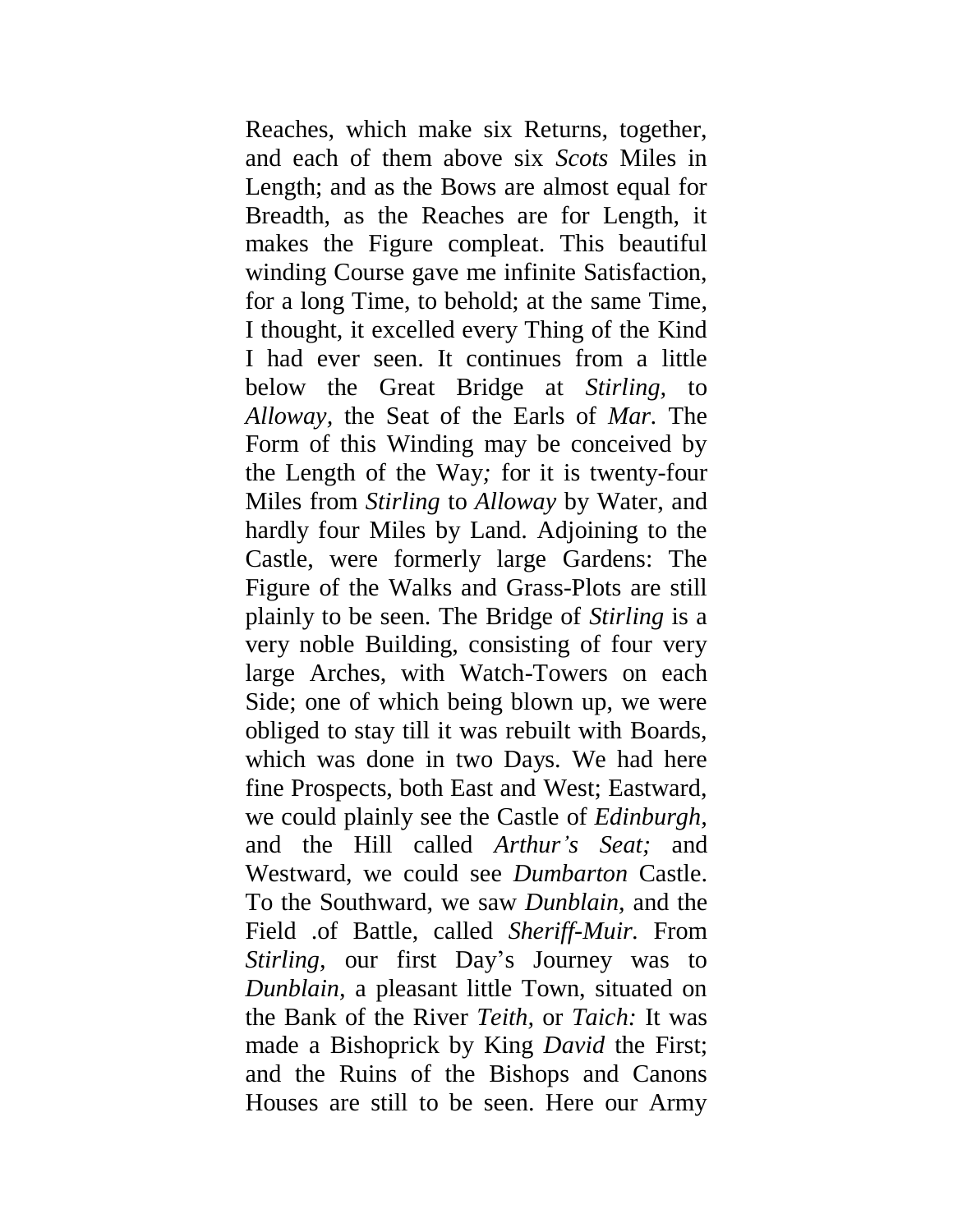was cantoned, and in all the adjacent Villages, situated always at the Foot of a Mountain, and consisting of three, six, eight, and ten Houses each. In coming hither, we passed over *Stirling-Bridge,* and began to ascend those mighty and dreadful Mountains, called the *Highlands,* which we always had in View at *Stirling*, and which we as often dreaded to ascend. From hence we passed several Windings of the River *Allen,* which falls into the *Firth* at *Stirling:* and on our Right passed by *Sheriff-Muir,* where the Battle with the Rebels was fought. in the Year 1715. From thence we came to *Methel,* a small Village, and then passed by (at some small Distance) *Drummond-Castle,* the Seat of the Duke of *Perth,* situated on the Banks of the *Ern;* about two Miles further was *Crief,* twelve Miles North of *Stirling,* a small Village, about the Bigness of *Dumblain,* where we were cantoned, as before. Here we understood the Rebels had left this Place the Day before Part of our Army entered it, and had divided themselves into three separate Corps; the Clans over the *Tay-Bridge,* towards their Hills again; the *Lowlanders* of *Bamff* and *Angushire,* are gone towards *Dunkeld,* with four Covered Waggons, and seven Pieces of Cannon; and the Person called Lord *John Drummond,* with all the *Irish,* and other Troops, that came from *France,* are gone for *Aberdeen,* as the give out. From *Crief* our next Day's March was for *Perth;* and it proved a very long one, and very bad Roads, but now and then we had agreeable Firr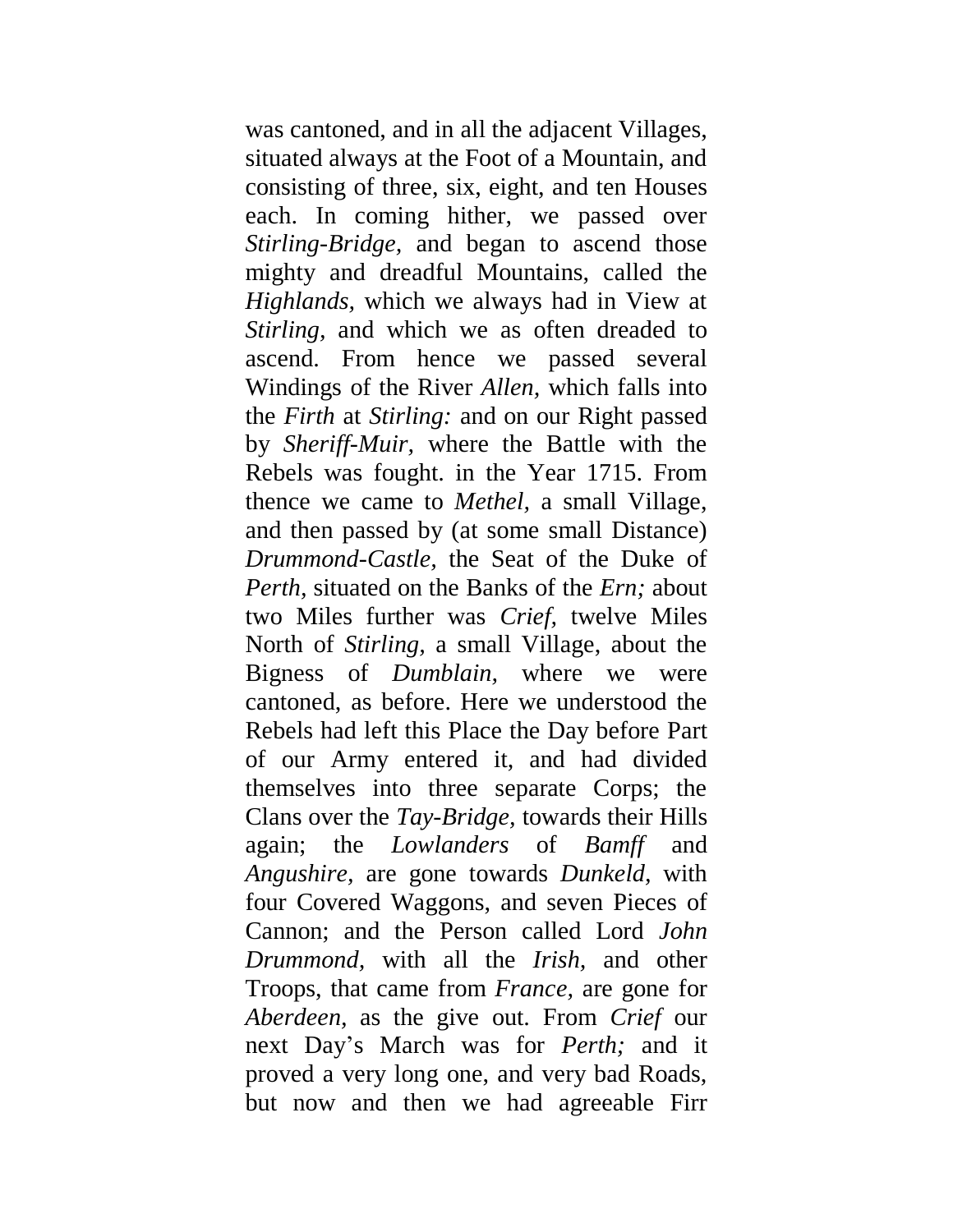Woods, which are mighty solitary and amusing, and are the only artificial Beauty of these Mountainous Places, being always planted very close and regular, and afford an entertaining Scene to a wearied Traveller. About three Miles before we came to *Perth,*  we pass by *Huntingtoun,* a Seat of the Dutchess of *Athol's,* having Firr-Tree Woods on every Side; but we had not a Sight of *Perth*  till we came within Half a Mile of it, because of its lying in a Hollow. Posterity has named it, from a Church founded in Honour of St. *John, St. John's Town;* and the *English,* in the Heat of the War between the *Bruce's* and the *Baliol's,* fortified it with large Bulwarks, the greatest Part of which the *Scots* afterwards demolished: It is nevertheless a neat, little City, pleasantly situated between two Greens, which they call *The Inches,* and serve for Bleeching their Linnen Cloath, of which they have a great Manufacture here. It has three very long Streets, and many, cross ones, with an old Wall in Ruins, surrounding every Side, excepting that which is bordered by the famous River *Tay,* the biggest in all *Scotland*; by which it is furnished every Tide with Commodities from the Sea, in their Light Vessels, which come up to a handsome Key, joining to the Town. *Perth* is the second Town in *Scotland* for Dignity: Near it stood antiently the Town of *Berth,* which being overflowed by an Inundation of the *Tay,*  occasioned the building of this, where it now stands. The Town is well supplied with all Sorts of Sea-Fish, and from the River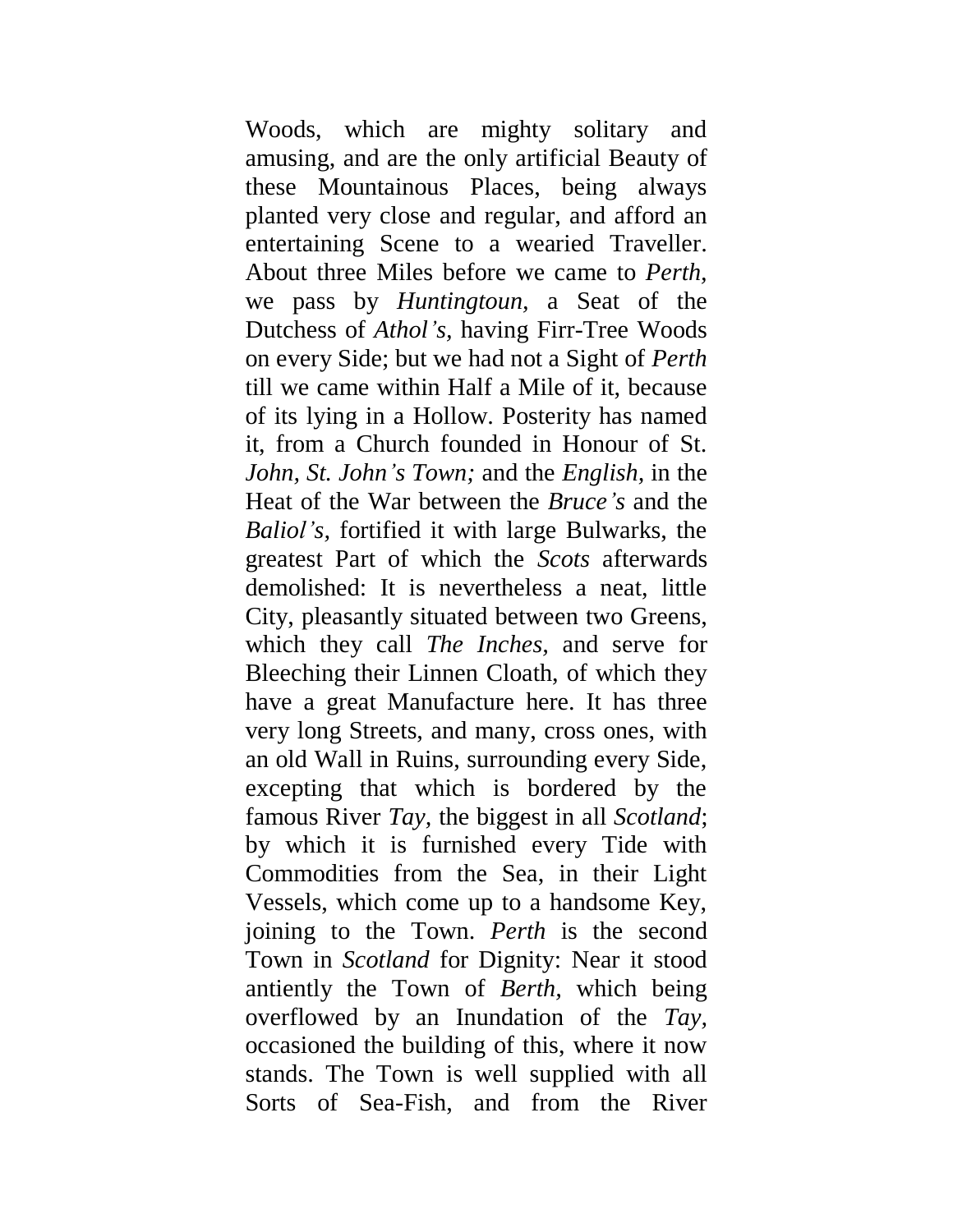prodigious Quantities of Salmon, and extreamly good; which they carry to *Edinburgh,* and to all the Towns where they have no Salmon, and barrel up great Quantities for Exportation; Here is several antient Houses in this Town, and about a Mile distant on the other Side the *Tay,* I saw the famous Palace or Monastery of *Scone,*  extending two Hundred Feet in the Front, and has been honoured with the Coronation of all the Kings of *Scotland,* ever since *Kenneth,*  who having, hard by, made a general Slaughter of the *Picts,* placed a Stone here, inclosed in a Wooden Chair, for the Inauguration of the Kings of *Scotland:* It was brought out of *Ireland* into *Argileshire,* and from thence hither; but was carried away by the victorious King *Edward* the First, and placed in *WestminsterAbbey,* where it now is. The Rebels, when they marched from this Town, left thirteen Pieces of Iron-Cannon, about eight and twelve Pounders, nailed up; and they threw into the River fourteen Swivel Guns, lately belonging to his Majesty's Sloop the *Hazard,* which were taken out again the Morning after we arrived here; they also threw a great Quantity of Cannon-Bails into the River. After staying here a Day and two Nights, the next Day being the Eighth of *February,* two Detachments of five Hundred Foot each were ordered forwards, one to *Dunkeld,* under the Command of Lieutenant-Colonel Sir *Andrew Agnew,* with one Hundred and Twenty *Argileshiremen* added thereto; the other under the Command of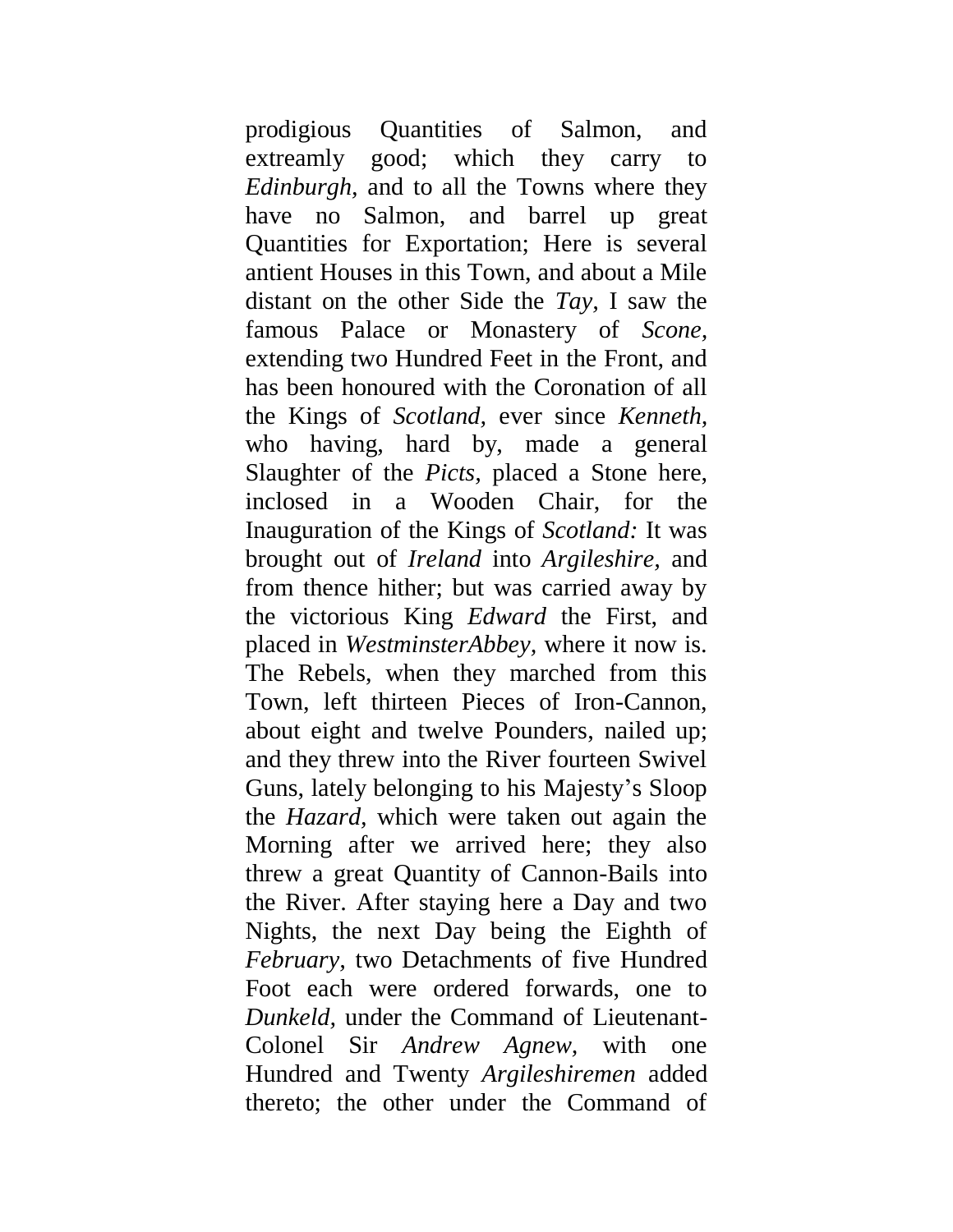Lieutenant-Colonel *Leighton,* to *Castle-Menzie,* a Mile on the other Side *Tay-Bridge;*  with the first of which it happened to be my Lot to march.

The rest of the Army remained at *Perth,* in order to rest the Regiments of Foot, after the great Fatigue they have undergone. We set out of *Perth,* for *Dunkeld,* early in the Morning, it snowing very hard, and arrived there at Four a-Clock in the Afternoon. In this Journey we had a most agreeable Variety; we were now a-going over the Hill, as they called it, but proved to be of the Plural Number, for no sooner had we got ever one high Mountain, and into a pleasant Valley, but another Hill, higher, presented itself, for our next Labour. Between, and upon the Declivity of these Hills, we had most solitary Firr-Woods, all regularly planted; and oftentimes a perfect Sugar-loaf-shaped Mount was chosen for this Purpose, which, was it in a Roman Catholick Country, no Place would be more acceptable for the fixing of a Crucifix, or Saint, to worship. After you have passed a Ridge of Mountains, and come into a Valley, you are sure of meeting a most agreeable River, with noisy purling Streams, occasioned by large Rock-Stones lying in every Part, and the River in most Places being exceeding shallow, so that the Stones are frequently higher than the Water; the Sides of the Banks being as often lined with the same rocky Substance, make the Stream glide most swiftly. There happens frequently to be a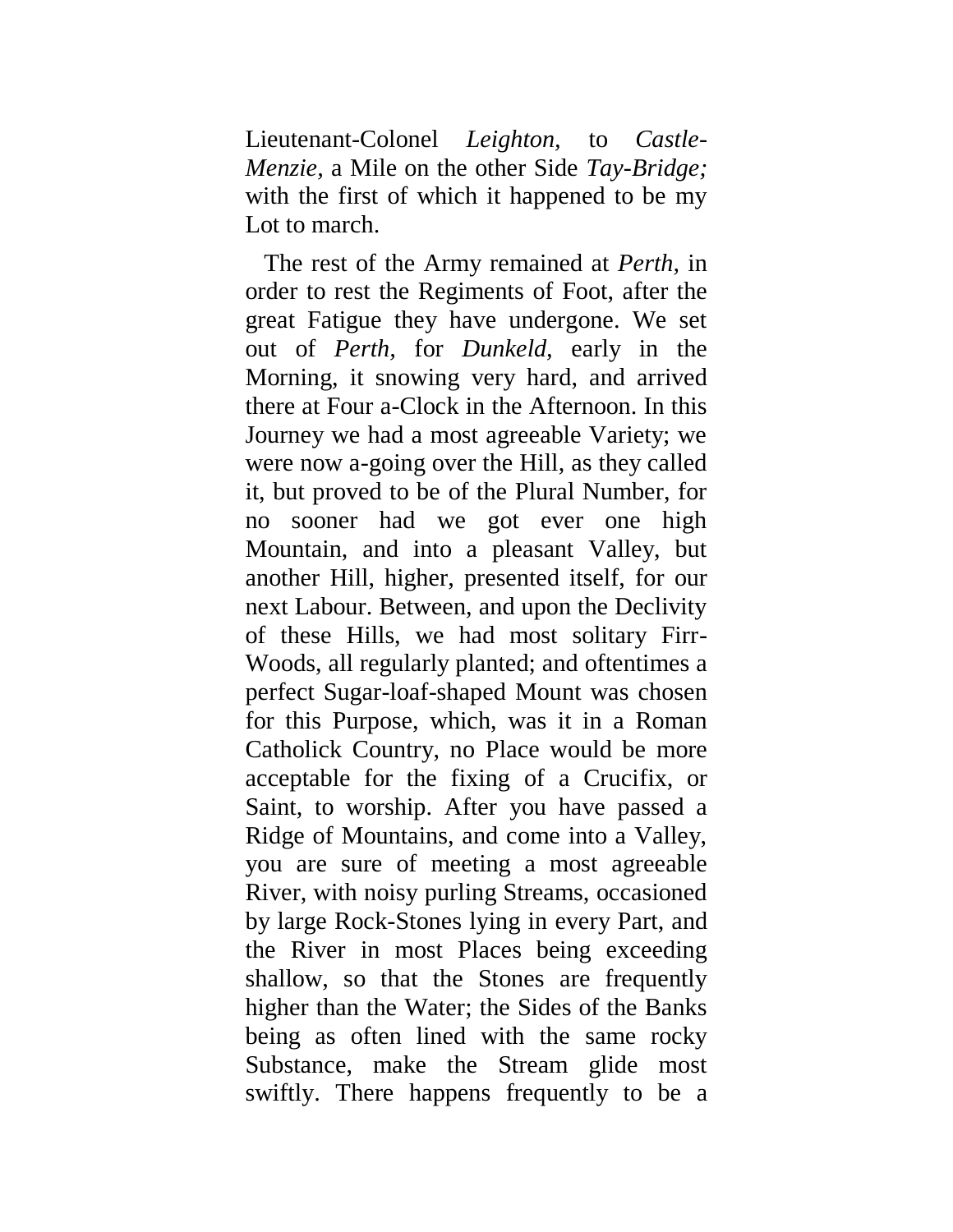confused and vast Number of these craggy Rocks lying in different Parts of the River; where these happen, it seems to threaten a Stoppage to the Stream; but Nature, by this Obstruction, collects a larger Quantity of Water, and forces its Way with a violent Current; which Cascade, together with its Noise, gives a Person disposed to Solitude a most agreeable Harmony: But with all these pleasing Varieties, yet we endure great Fatigue and Hunger; for when we have overcome all the Difficulties, in ascending these Mountains, and are frequently wet, and cold with the piercing Winds, and our Journey is over, we are then at a Loss for both Bed and Nourishment. The Rebels, who have just passed before us, have always eat up and destroyed every Thing for Sustenance. We did not see *Dunkeld* till we came just upon it; it then seemed to be a very neat and most agreeable small Village, but enclosed with most high Mountains on every Side, having the forementioned beautiful River *Tay*  winding almost round it, and is very broad, so that we are always obliged to be ferryed over, to get into the Town. Here is two Ferries for this Purpose, at different Ends of the Town, where are Boats for Men and Horse always in Readiness; at either of which Places the River is exceeding deep, and the Water looks quite black at a Distance. This Town, by King *David,* was adorned with an Episcopal See, and, on Account of the Name, is looked upon by most as a Town of the *Caledonians;* and those Persons interpret it, *The Hill of Hazels,*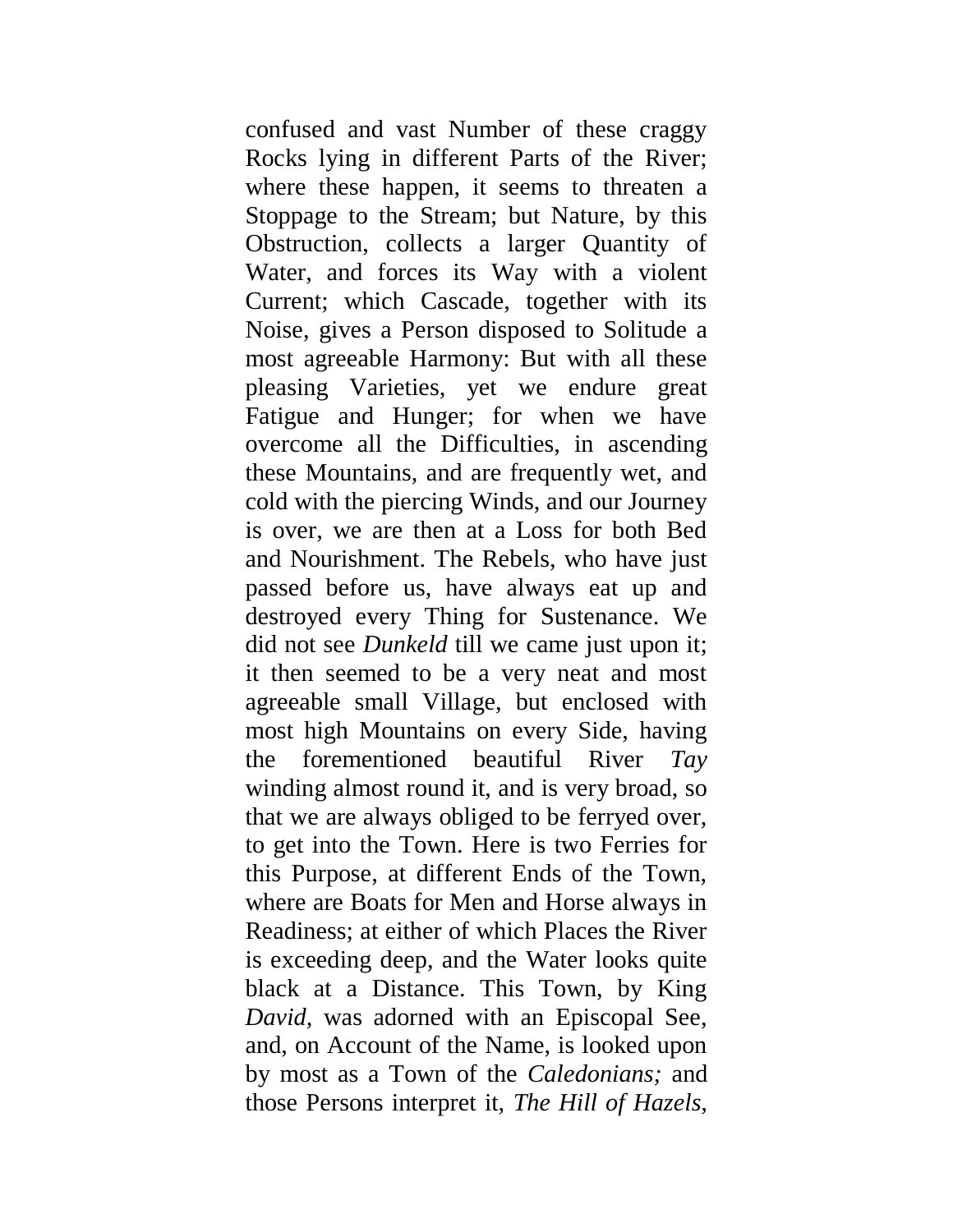who will have it to take the Name from the Hazels of the *Caledodian* Forest: It is surrounded with pleasant Woods, at the Foot of the *Grampian Hills,* on the North-side of *Tay;* It is the chief Market Town of the *Highlands.* The Duke of *Athol* has a noble Seat, and newly built, in this Town: Here was also formerly a beautiful and magnificent Cathedral Church, dedicated to St. *Columba,*  the Seat of a Bishop, whose Chapter or Prebendaries were *Culdees,* or Black Monks; but they were dissolved at the Reformation, and most Part of the Church is now in Ruins. There is, at present, a most remarkable Crack, all up, and through the Building of the Steeple, which is of Stone, and which, in Painting, would make a most entertaining Landskip; the Duke's House, and this Church makes the greatest Part of the Town. The Gardens here, belonging to the Duke of *Athol,*  are all of Nature's forming. You have here Variety of Mounts and Flats, adorned with Statues, and a neat Green-House; as also a handsome Stove, with many curious Plants in it, such as Pine-Apples, Torch-Thistles, Oranges, Lemons, *&c. &c.* and several curious Coffee-Trees, that thrive vastly well, and had ripe Fruit now in *February.* The *Highland* Houses hereabouts are very oddly built, and look most miserable and desolate, they being composed of Clods of Peat, Stones and Broom. As to Chimnies, they are little acquainted with them; there is sometimes a little Hole left open in the Top, for the Smoke's exit; other-times it is in the End, and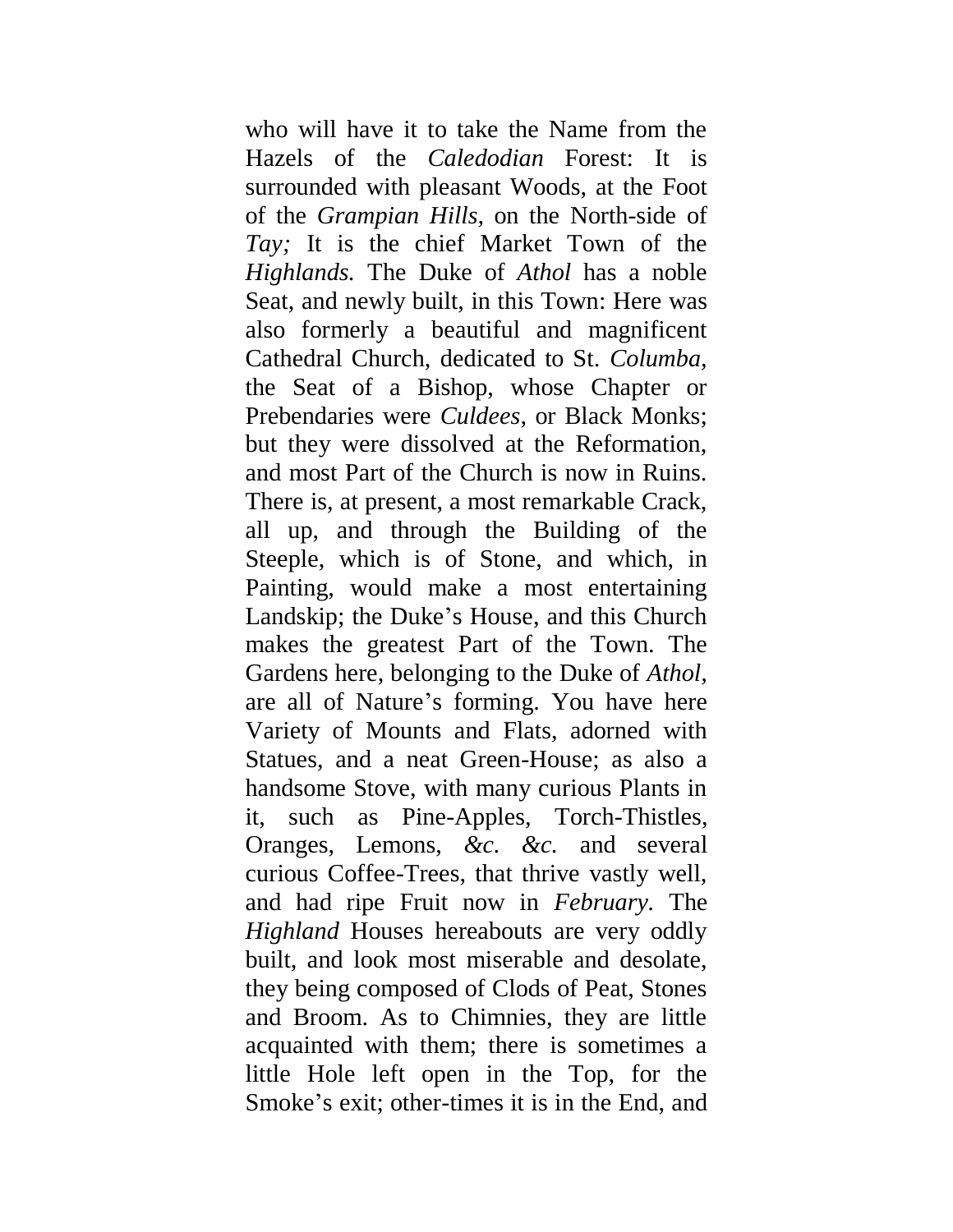most frequently the Door performs this Office. Nay, what is more odd, in coming into this Town, I saw in one House a Chimney made of a Cart-Wheel, and out of the Hollow for the Axel, passed the Smoak. As to their Way of Living, it is as odd, being chiefly on Oatmeal, boiled up in various Forms, with Water; like Hasty-Pudding, we used to mix it with Milk or Ale, and so eat it. Their Bread is Oatmeal and Water made into thin Cakes: Their Method of making these Bannocks or Oat-Cakes, is by kneeding the Oatmeal with Water to a Paste, then flatting it with the Hand (by the Help of dry Meal) to less than half an Inch Thickness, it is laid dry upon a Girdle-Iron, to bake over the Fire: The Girdle-Iron here is a thin Iron-Plate, of different Sizes, but for ordinary it is about two Foot in Diameter; this is supported by a Trevet with three Legs, and it is set upon the Hearth, and a Fire is made underneath, as Occasion shall require; they are also frequently turned, till sufficiently baked. (In the Bishoprick of *Durham* they have these Plates, but are hung upon a Trammel by means of a Girdle-Handle.) When Oatmeal is dear, they make them of Barley-Meal, and Ale instead of Water, which in every other Thing is performed after the former Manner, and by some are more esteemed, than the others (with Oatmeal) thinking it not so hot for the Blood. These Cakes are made and kept in Quantities by the better Sort; and for Tea, we had them warmed before the Fire, which is soon done, and then buttered, and so are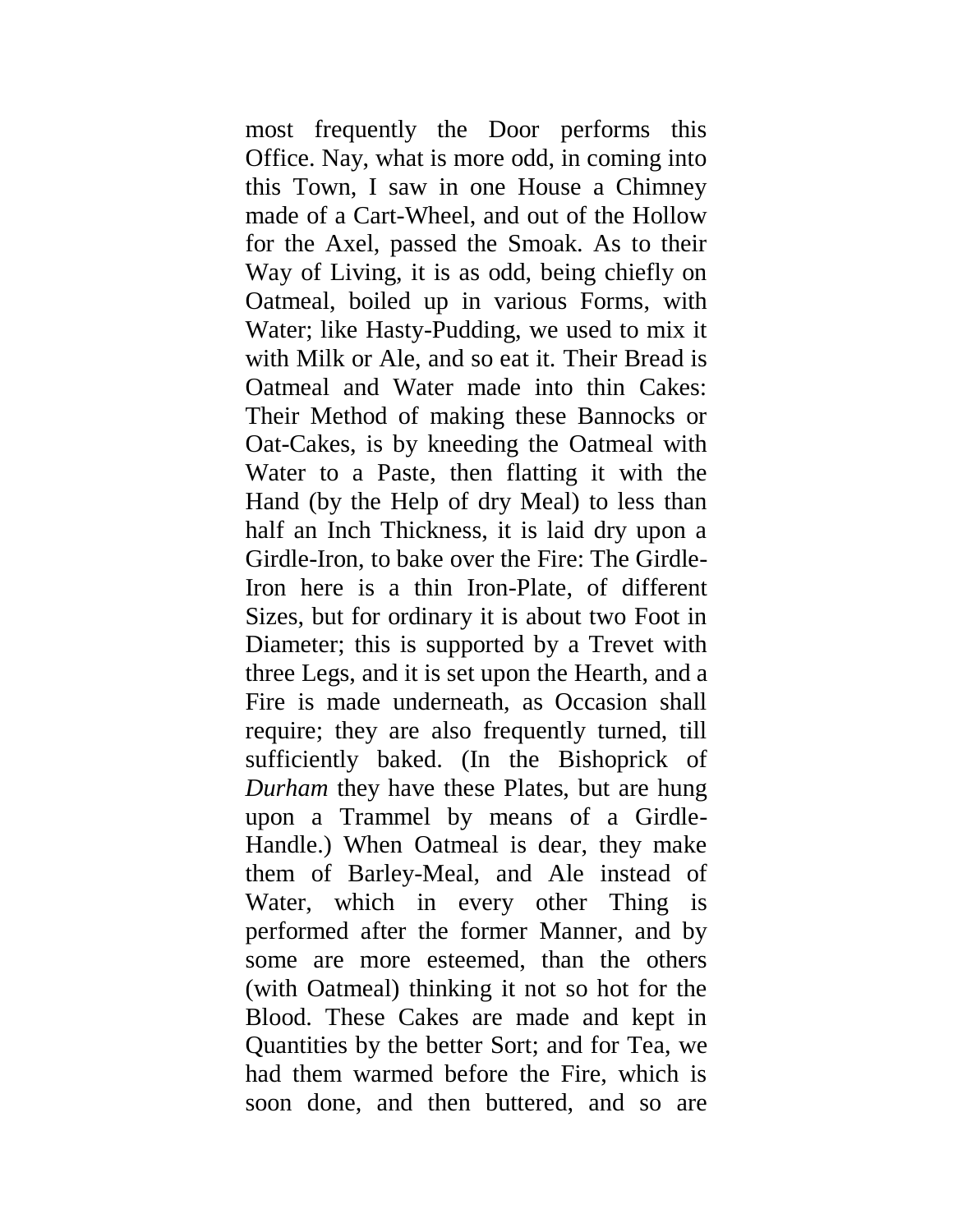agreeable enough. They have generally two Apartments in their Houses (meaning the common People) by means of a slight Partition; one End they lye in themselves, having a Fire in the Middle, and Chaff of Corn or Heather is their Bed; the other End is for their Oxen, Calves, *&c.* which are exceeding small; a full-grown Ox is seldom bigger than one of our Calves of a Year old: The Smell of the Cattles Dung (which is generally very thick about the House) and their Peat Fire, I believe, keeps them in Health, but not free from the Itch, which is as common as their Oatmeal; and their better Sort of People are rarely free from this Malady, which they seldom mind to cure any other Way than by their dumb Musick (they having their Instruments always about them) and when the Spirit moves them, which is most frequent, they are very dexterous in playing, both with their Arms and Fingers, nay, their whole Bodies would very often move. You must think, this gave us not a little Diversion, but at the same Time, we had great Fear, lest they should present us with a Fiddle. The Duke of *Athol*'s House, at *Dunkeld,* made a Strong-Hold for our Detachment; and here stayed several Days, but not without frequent Alarms from the Rebels. After leaving this Town, we came for *Blair,* in *Athol,* another of the Duke's Seats, and is called *Blair-Castle,* a much older and larger House than the former, having a pleasant small River running close by it, which by means of Sluices, is formed into a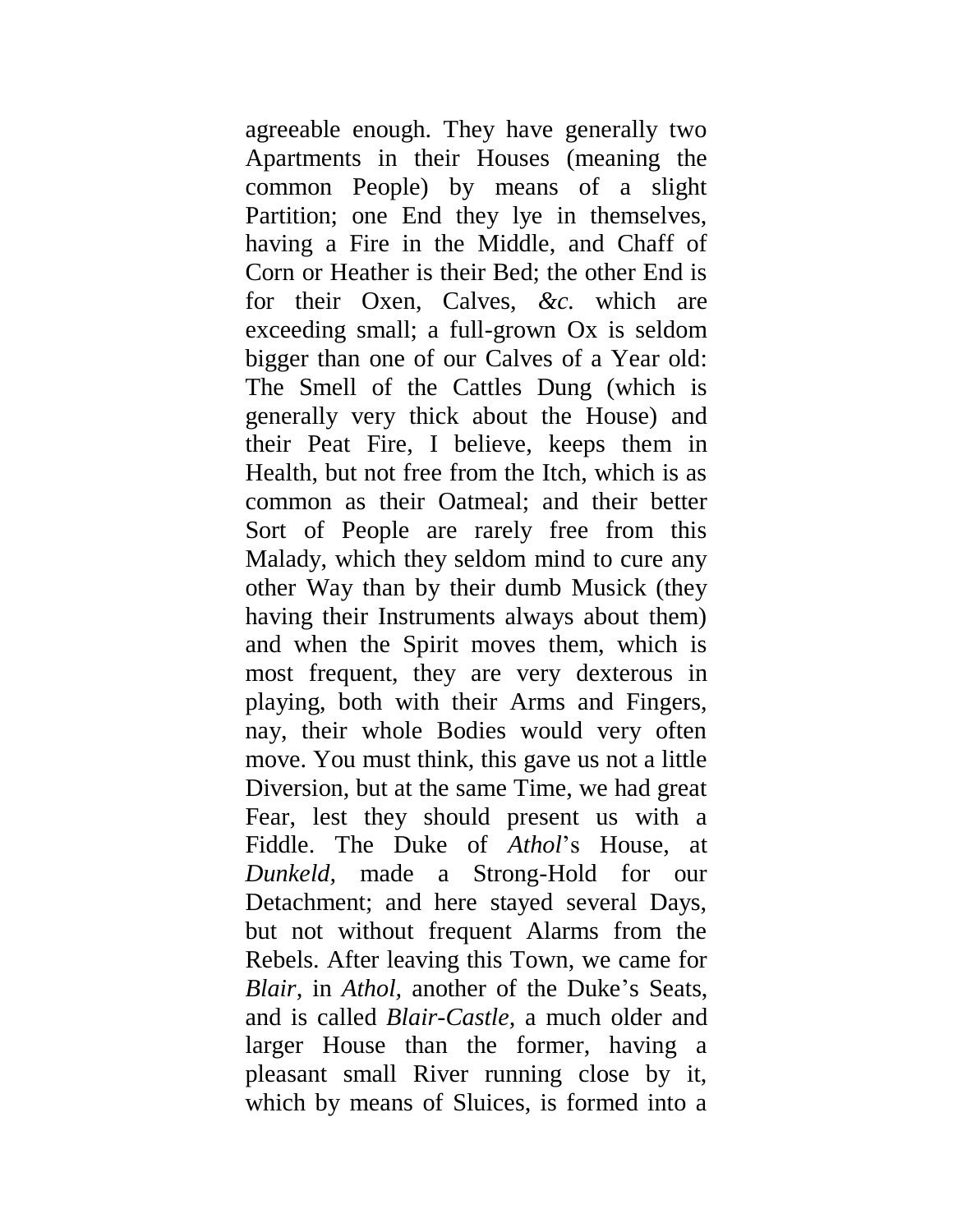Pond, quite in the Front of the House, which is six Stories high, and a Prison, in Appearance, having the Windows covered with Iron-Bars, and Walls five Foot thick. This House is not so agreeably situated as the former, though somewhat like it, only having a much larger Plain about it, and has vast high Mountains on every Side, but at a greater Distance from the House. The Gardens here are also not so agreeable as the others, nor has it any Green-Houses, but has some curious Statues, which the other wants, such as a *Hercules,* a *Diana, Bacchus,* &c. and has also a *Temple of Fame,* filled on every Side with Busto's of the antient Philosophers and Poets, the Duke himself being placed in the Middle, gilt upon Lead: He has also *English* Cattle, such as Oxen and Sheep, which thrive very well, and *English* Servants to attend them. The Town itself consists only of a few Peat-Houses, according to the former Description, excepting the Minister's House, one pretty good Change, or Publick-House, and a poor old Kirk, but the Pews are all broken down, and the Doors left open, so consequently full of Dirt; the Minister however preaches in it once a Week an *Erse* Sermon. In coming this last Day's Journey, which is twenty measured Miles (which the Stones upon the Road show, fixed there for that Purpose by the present Duke of *Athol)* we still come into a more mountainous Country, and the Variety is still the greater (having Plenty of Frost and Snow) and in turning out of the Road about a Mile from *Dunkeld* (upon the River *Almand,* being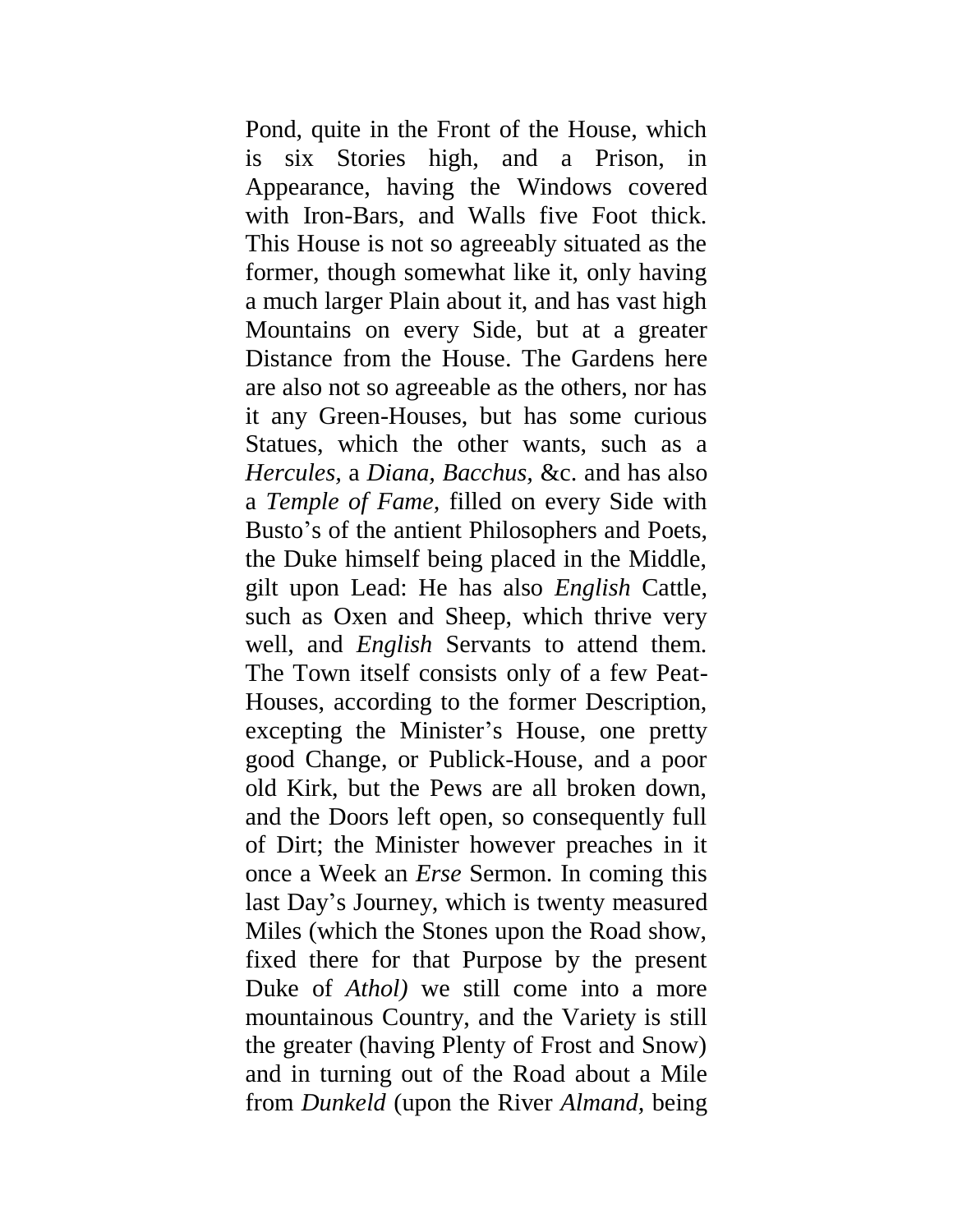a Branch of the *Tay)* there's the most wonderful Cascade, caused by Rocks, that ever I saw: I believe it is near thirty Yards high, and is called the *Rumbling Brig;* for it makes a most surprizing Noise; and close by it there is two Rocks over the River, which meet together, by which Means it makes a natural Bridge; the Country-People that live near it, to make passing over it easier, have covered it with Clods of Peat and Sticks, it being the only Bridge they have over the River*;* and when you stand on this Bridge, the Fall of Water is so great, and near twenty Yards below you, yet it will wet you all over, like Smoke and Rain mixed, which ascends from out of this bottomless River, by means of the constant Fall of Water from on high; which, they say, has been frequently plummed, but could never find a Bottom. We travelled greatest Part of this Day upon the Banks of the famous and deep River *Tay,*  lying in a Hollow, or Valley, having the most high Mountains on either Side; and in about fourteen Miles come to the *Pass* of *Killicranky,* which is certainly a Place the most wonderful, and contains the greatest Variety I ever saw. The Rebels going just before us, had spoiled the Road all along this Pass, by digging Holes, and blocking up other Parts with large Rock Stones; they also broke up one Arch of a Bridge, which we must necessarily pass; here we expected to meet them, but did not, they being nine or ten Miles distance, which afterwards heard. Near this Pass of *Killycranky,* we have, on every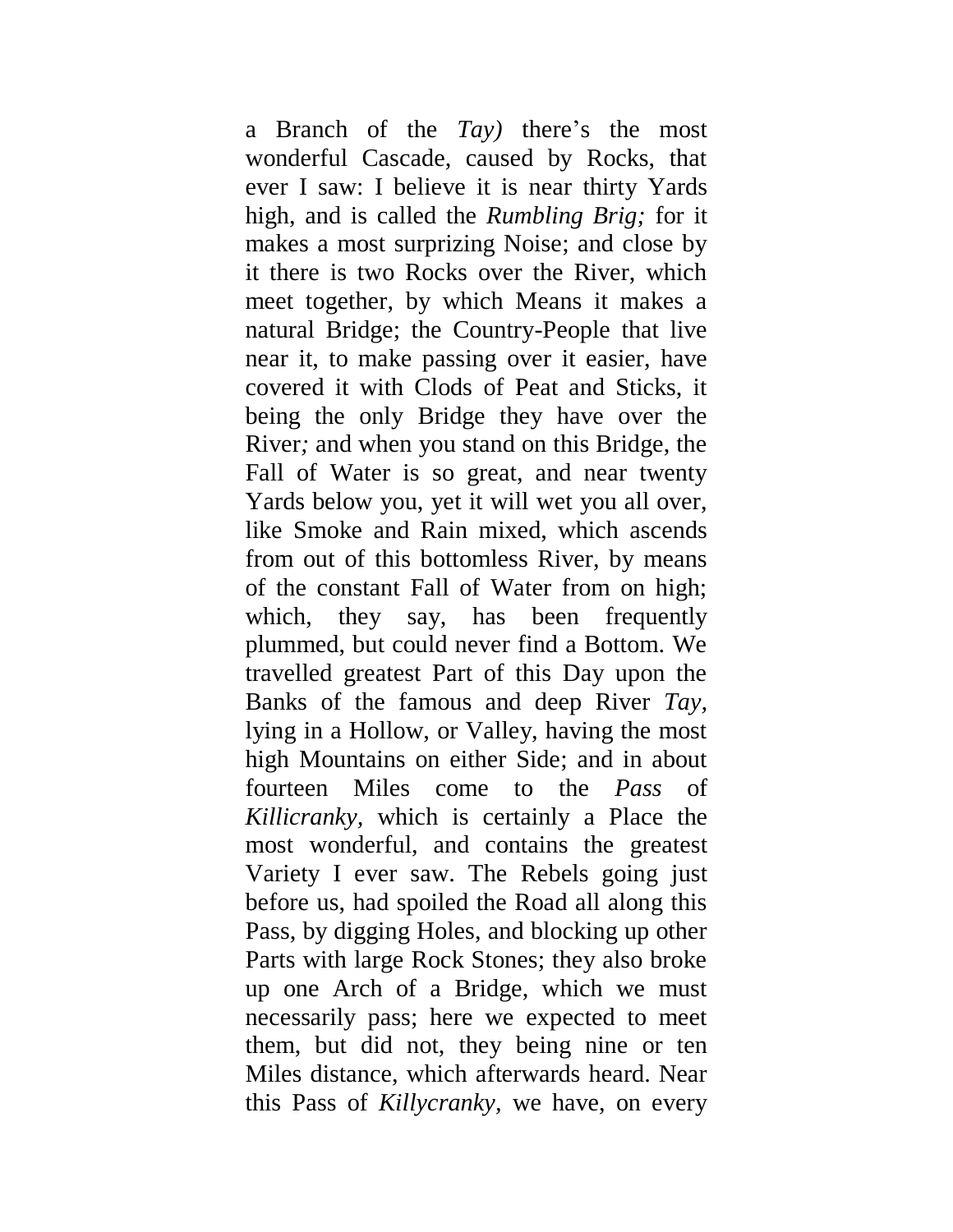side, Mountains so exceeding high, that they seem to be even with the Clouds, and all covered with Snow, it being a very hard Frost at this time, and snowed great part of our Journey; the Cold was also extream, we scarce could bear it; now and then we saw three or four Houses together, built of Clods of Peat and Stones, after the former manner; but we saw no young Men, they being all gone with the Rebels, as we conjectured. We have now a continual view of Rocks, Mountains, Woods, Plains, Flats cultivated, and Rivers; and on the Mountains we saw frequently great Herds of Cattle, such as Oxen, Sheep, and Goats. This Pass of *Killicranky,* is situated at the Foot of a vast Mountain, near a Mile long. Next, there is a River called the *Timel,* which divides it from other Mountains, still higher on the other side, which are covered with Woods. The Road through it is very narrow and dangerous to retreat for the River, which is close to you in a vast Hollow: From the woody Mountains here, run frequent Streams of the purest Water, which are obstructed now by the hard Frost, and make most romantick Winterappearances, by the congealed Streams of Icicles, which hang pendulous over the rocky Banks of these Rivers. I staid at *Blair* Castle, in *Athol,* near a Month, in which time our Detachment plundered all the Houses which were concerned with the Rebels, for five or six Miles compass. The most noted were the Lady *Ludd,* a Sister of Lord *Nairn's,* Lady *Fascally* of *Blairfettidy,* several *Robinson's,*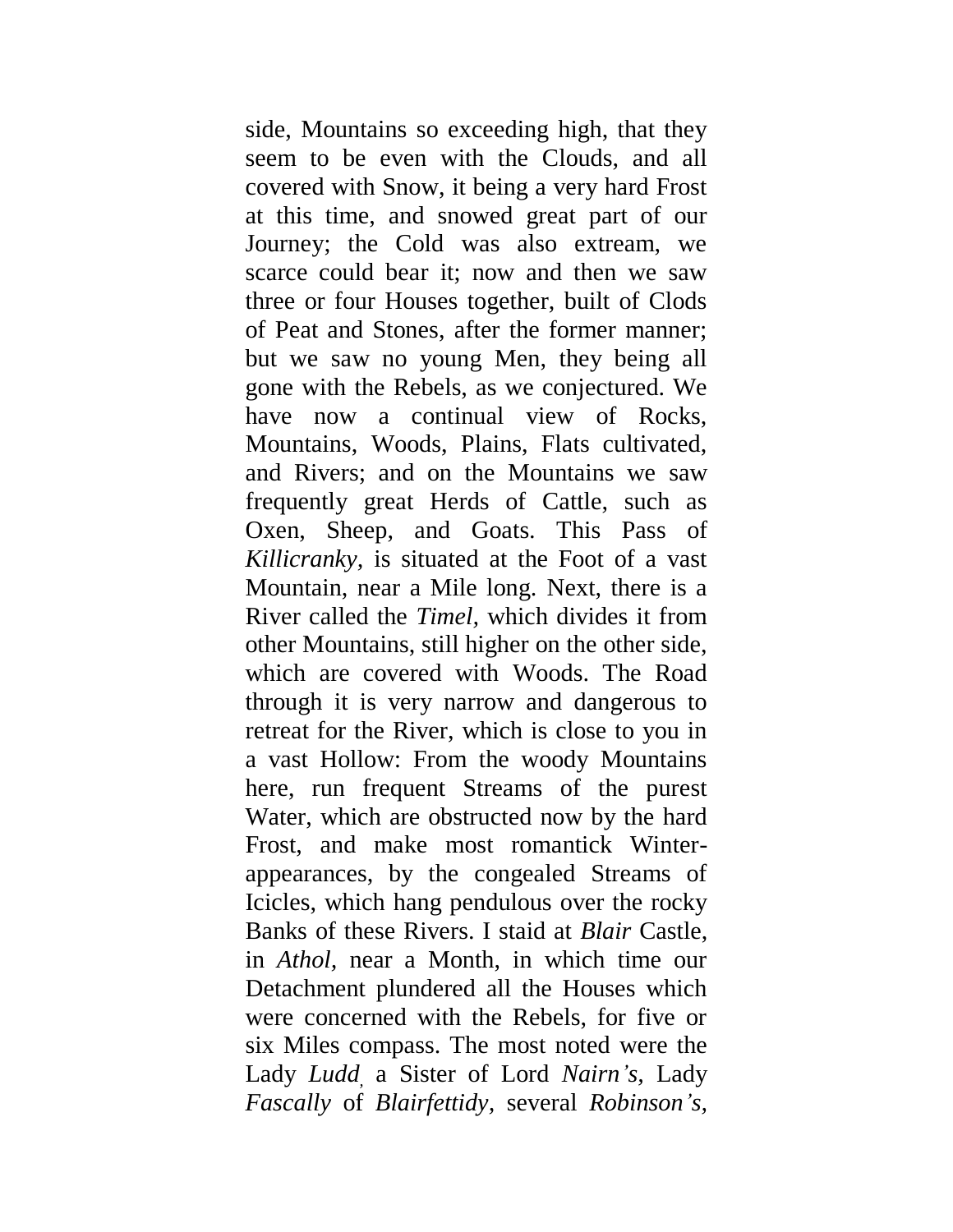and *Stuart's, &c.* I believe most of the whole Country about here, deserved the same Treatment, for I fancy there were few that were not rebelliously inclined. We got plenty of Oxen, Sheep, Goats, and Horses; also plenty of Forage, and Oatmeal, Bedding, *&c.*  otherwise I believe we should all have been starved: The first Week of our stay here we had a hard Frost, with much Snow; then came on a great Thaw, and Wind; immediately after that, came a Frost again; these sudden Changes, and cold windy Weather, (and by reason of keeping our Men so closely confined in *Blair* Castle, as two hundred, and one hundred in every Room, breathing in the most nasty Scents, which arise from one and the other, lying upon Straw,) almost brought a Pestilence amongst them, so that three, four, and five, were brought out every Day, most extream ill, into the Hospital, which was the Duke's Stables; so that our Number of Sick encreased to sixty in three Weeks time. They were generally at first taken with a most violent Head-ach, and Pains all over their Limbs, so that their Use was entirely lost, and always attended with a violent burning Fever, which mostly, first arose with a cold Shivering; in many, the Pain settled in the Side, and became violent Plurisies; others, the Fever broke out in Eruptions all over the Body, and many with these Symptoms had a spitting of Blood. Fluxes and Dysenteries were also common. From hence, I rode back again Post *to Perth,* and after leaving that Place, I enter a new Country, that I had not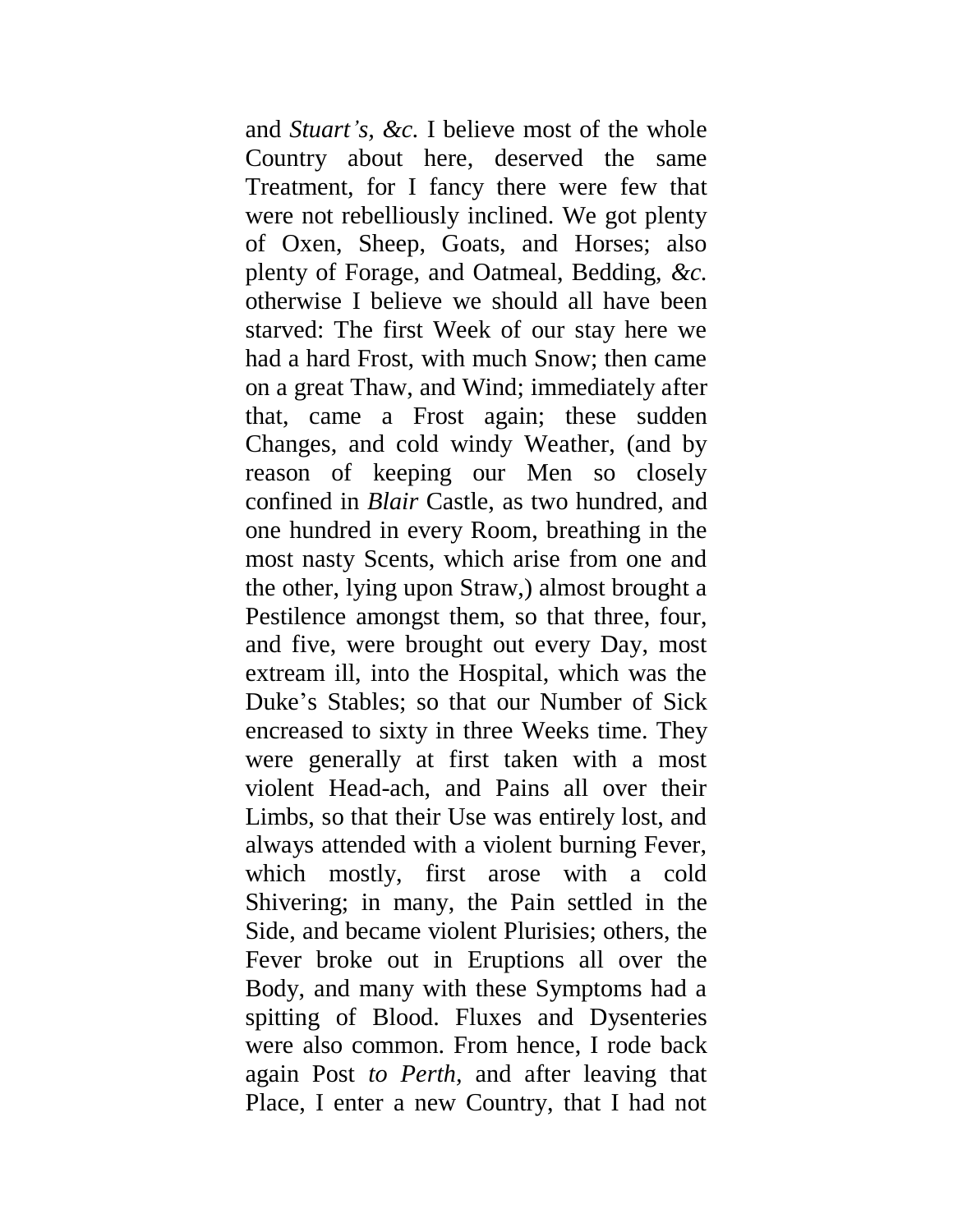before seen, *i*. *e. Fifeshire,* and travelled over some very high Mountains, till I came to *Kinross,* ten *Scots* Miles from *Perth.* I was frequently obliged to alight from my Horse, and walk, in order to ascend and descend several of these steep Mountains. *Kinross,* is a small Market-Town, but remarkable for the famous *Loch-Leven,* (just by) above ten Miles in Circumstance, abounding with Pike and Trout, which afforded me a noble Dinner; in the middle of which is an Island, upon which are the Ruins of an antient Castle, where *Mary,* Queen of *Scots,* was imprisoned. Out of this *Loch* flows a River, which bears the same Name, and empties itself into the *Forth,*  at *Lewen.*

Between the Town and the Lake, is a pleasant Plain, where a stately House hath been built by Sir *William Bruce,* the *Wren* of *North-Britain,* and at present belongs to Sir *John Hope Bruce,* Bart, which for the goodness of Stone, the curious Architecture, and the Avenues, Gardens, and Inclosures, together with the pleasant Prospect of the Loch and the Castle, gives Place to few Seats in *Scotland.* From hence I passed through a fine pleasant Country, abounding with Corn, Coals, and Pigeons, and came to *Innerkeithing,* an antient walled Town, with a Habour for Shipping, and crossed over from *North-Ferry* to *Queen's-Ferry,* two Miles by Water; at *Queen's-Ferry* I again took Horse, and had a pleasant Ride seven Miles to *Edinburgh;* the method of riding Post in this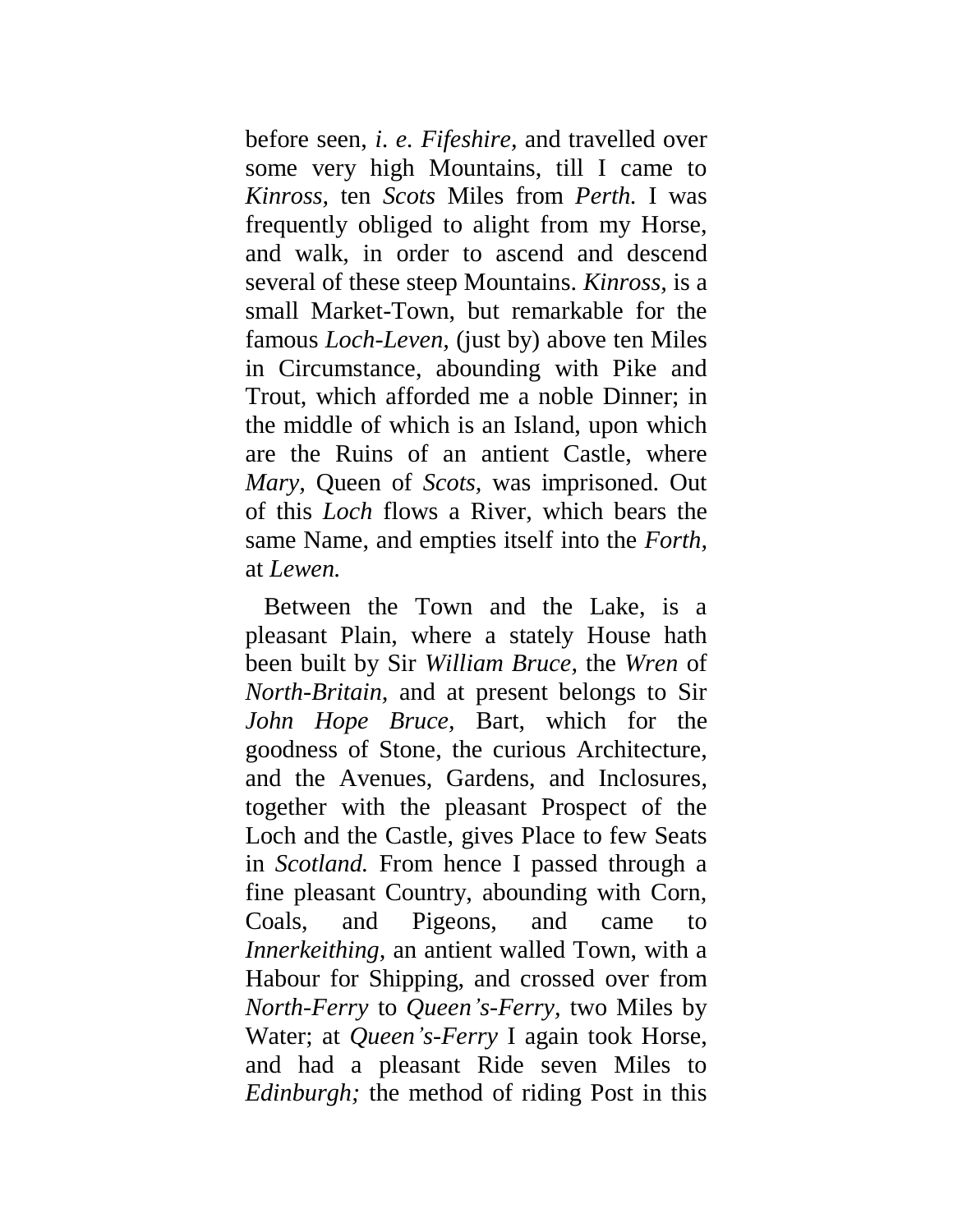Country, is, that you have a Horse for your self, and a Man runs on Foot before as a Guide, and to bring the Horse back again, for both which you pay only two Pence *per* Mile; some of these Fellows will hold running for a whole Day, as fast as you can well ride; and a Dram of *Whisky* always quickens his Pace. While our Detachment was at *Dunkeld,* we were informed that the Rebels were about *Blair* in *Athol,* with their Pretender, who, they told us, had been out frequently a Hunting and Fowling*;* but upon our Approach, they left that Place, after having taken several of the Duke of *Athol*'s large *English* Oxen and Sheep, and many other things that they needed, and were gone for the *Ruthven* of *Badenoch,* twenty Miles farther North, in the Road for *Inverness;* of which we were more particularly informed by some Countrymen returning from *Dalnacardoch,* who had been carrying Baggage for the Rebels: That a few Days before about one thousand of the Clans, with about forty Gentlemen on Horseback, forty Baggage Horses, together with all the Prisoners carried from *Falkirk,* who were in a miserable Condition, (and several Officers that were very fat, who could not keep up with their Pace, they forced along, not allowing them Horses, although many of them wanted Shoes and Stockings at the same time,) arrived at *Dalnacardoch,* in their Way towards the North; that the Day after, their Artillery, with about eighty Cart Load of Baggage, was carried off from *Blair,* and that it was given out, that they were driving to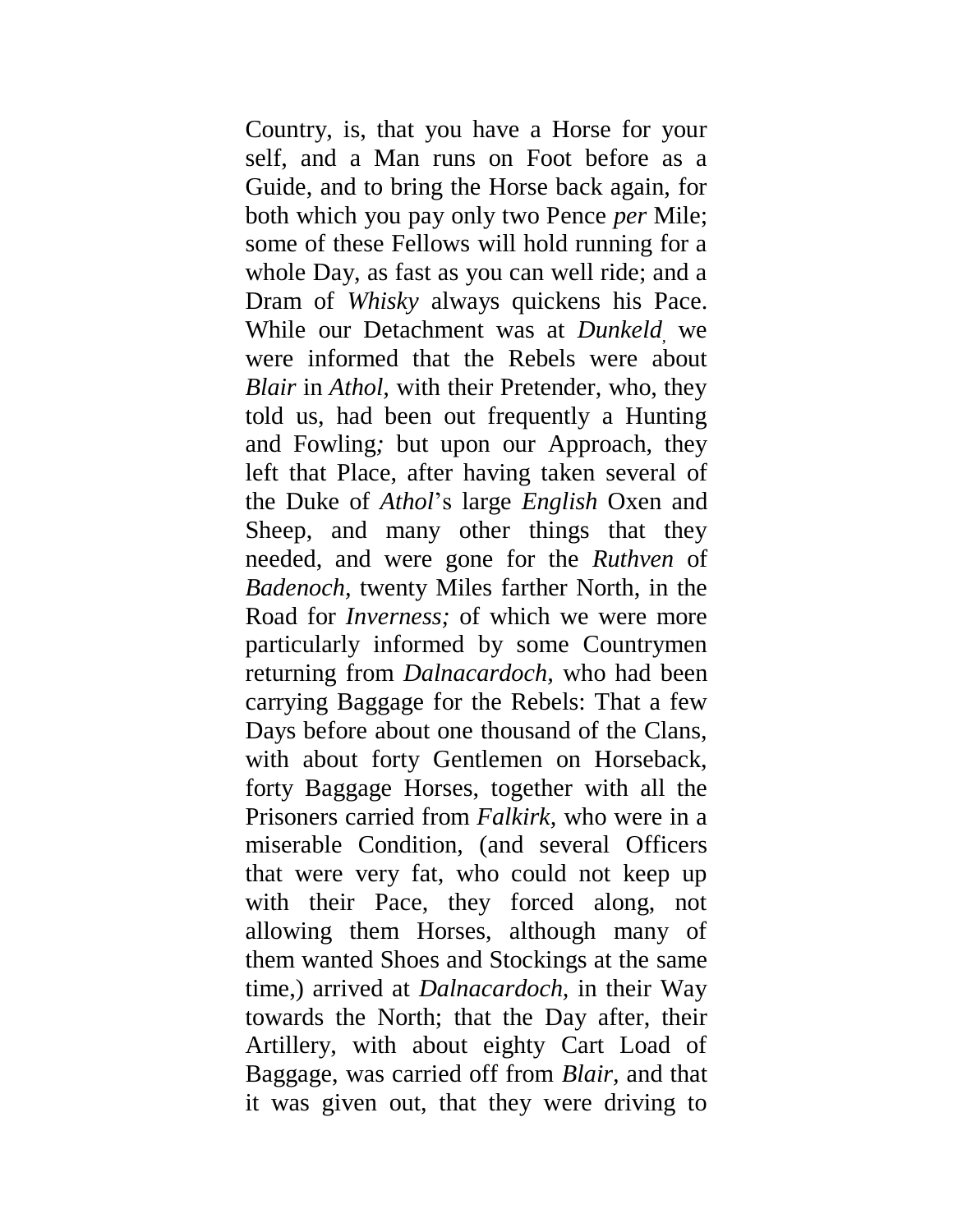*Ruthven* in *Badenoch.* I hear, since I have been in *Edinburgh,* that they have burnt our Barracks at *Ruthven,* and proceeded farther. Their other Parties are said to lye from *Strathbogie* to the *Spey* Side, and extend beyond *Inverness;* the News amongst some are, that their Numbers amount to about ten Thousand, others more; but the *Jacobite* Party would enlarge them to as many again, and do invent News every Day, which consists of the greatest Falsities; but we give no Ear to them: We have had such bad Weather lately, that it was impossible, for an Army to live in the Field: and the Rivers being, by this means, impassible, has detained his Royal Highness the Duke, and Army, so long at *Aberdeen;* but now we expect to hear of his March very. soon, the Weather, I hope, being just changed for the better. We soon expect to hear of some happy Event over the rebellious Crew, the Disturbers of our Peace. In the mean time

*Adieu.*

*Edinburgh, March* 16, 1746.

<u> ထုတ်တံတို့တို့ ထုတ်ရှားသည် ထုတ်ထုတ်ထုတ်ထုတ်ထုတ်ထုတ်ထုတ်</u>

## L E T T E R V I I.

## *SIR,*

FTER three Weeks stay at *Edinburgh,* I set out *March* 20, for my Journey to the Army at *Aberdeen,*  FTER three Weeks stay at *Edinburgh*, I set out *March* 20, for my Journey to the Army at *Aberdeen*, and crossed the *Forth* at *Leith*, seven Miles to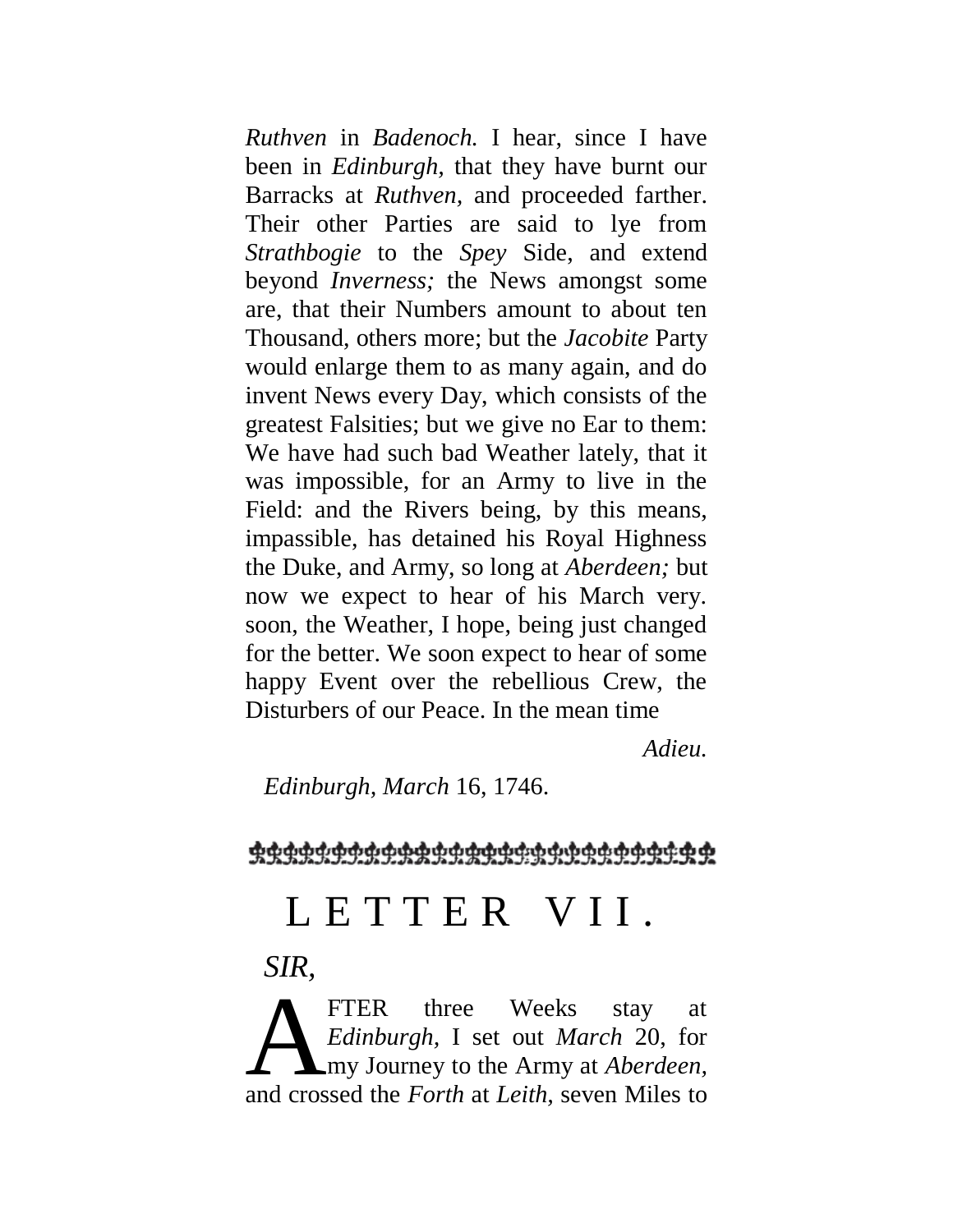*Kinghorn,* a stragling dirty Town, chiefly inhabited by Fishermen, and Hirers, (People that keep Horses to let,) for these *Kinghorn*  Hirers are known all over *Scotland,* for their Impudence and Impositions, as well as their Skippers. In our Passage we saw great Numbers of Porpusses swimming about the *Firth,* which the People here shoot, and having brought to Shore, boil their Fat into Train Oyl, as they do Whales, and several other great Fish, which they sometimes meet with hereabouts. Our Company got here very good Entertainment; we also hired Horses here for *Dundee,* and had Guides, who also brought back the Horses. From *Kinghorn* we travel along the Sands of the Sea. shore, six Miles, and pass through the Villages of *Kirkaldy, Dysert, Weems, Buckhaven,* and so to *Leven.* These Villages are chiefly inhabited by Fishermen and Coalminers, they digging vast Quantities of Coal hereabouts, and at *Kirkcaldy,* even close to the very Sea, at the West end of the Town, and where one would think the Tide should make it impossible to work them: They also have several Salt-pans hereabouts, for boiling and making Salt. Having crossed the River, where it disembogues itself into the Sea, we leave a large Promontory of Land on our right, and come to the *Cooper-in-Fife,* the Shire Town, most pleasantly situated in a Valley, upon the Banks of the River *Eden,* surrounded with plenty of tall Trees, which makes the Town look very Rural at a small distance; we got very good Entertainment here, at a Widow's,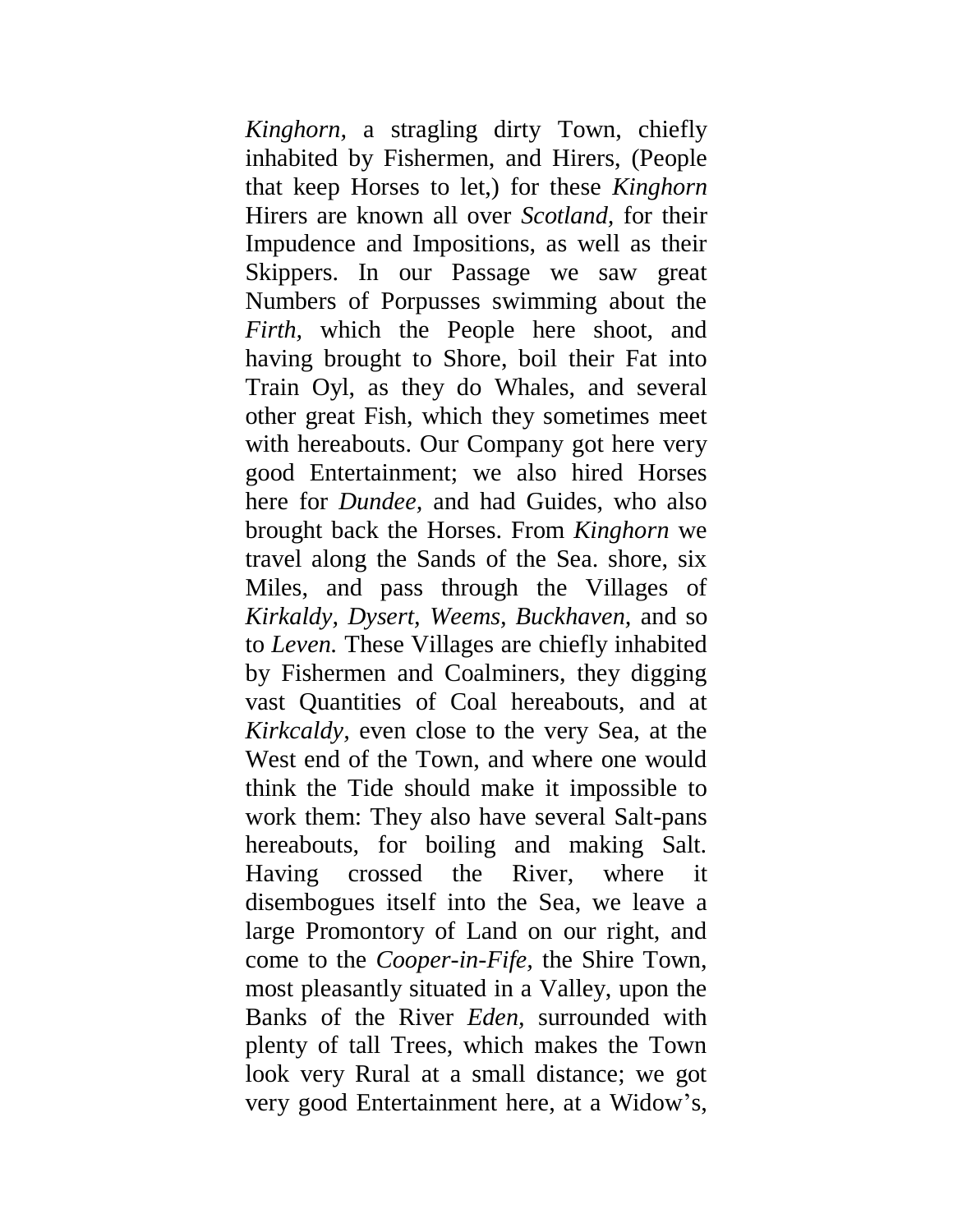called *Cooper* of *Cooper,* and good Fires to dry us, for it had rained very hard all this Journey. After leaving this Town, we pass two small Rivers, and over a large Hill, which having descended, we arrive at the Banks of the *Firth* of *Tay;* (we had hitherto a pleasant and plentiful Country, as to Corn, &c. but Trees you see none) where we hired Boats, and ferryed over to *Dundee,* which is three Miles broad, and the Current is exceeding strong, so that in bad Weather, it is counted a very dangerous Passage. At *Dundee,* the People were very disaffected, for it was with the utmost difficulty we could get fresh Horses, although we were ordered Express to the Duke. *Dundee* is situated near the *Tay's*  Mouth, to which it is joined by a Causeway or Walk, well paved with flat Free-stone, and Rows of Trees are planted on either side of the Walk, which makes it very agreeable. The Name seems to be derived from *Dun,* a Hill; and the River *Tay,* (on the North-side whereof it is situated) is a Town of Note, good Trade, and well built; it has two very long and large Streets, with a large Market-place in the Middle, said to be the largest and fairest in *Scotland,* except that at *Aberdeen.* This Town stands in a pleasant Plain, and besides the Advantages just now mentioned, hath two Churches, and a Harbour for Ships of Burthen. The Inhabitants are generally rich, and those that fall to Decay have a large Hospital provided for them. The great Church was formerly Collegiate, and a very large Building; but Part of it was demolished in the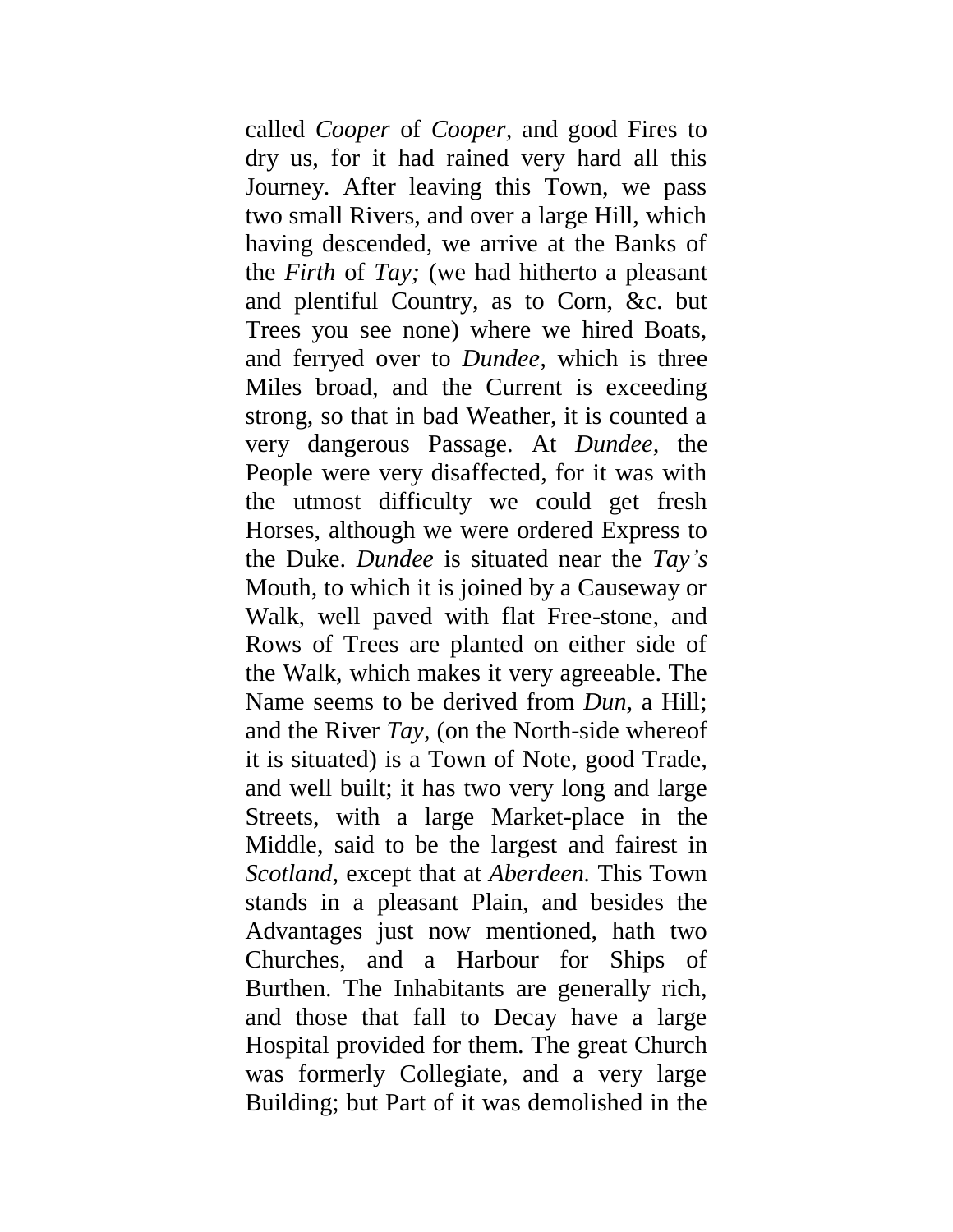Civil War, when this Town was stormed and plundered by *Cromwell,* and the *English*  Army. The Tower upon this Church, is a handsome square Building, large, antient, and very high, and is a good Ornament to the Town. We found great plenty of Fish here, such as Salmon, Codds, Haddocks, &c. and pretty well cooked at the *Sutherland's-Arms,*  where they keep a Man Cook. After waiting four Hours, we got Horses, but many had no Bridles, which were supplyed by Halters, with a large wooden Bit under the Chin. After leaving *Dundee,* we pass by an old Fort, called *Brochtycrag,* about a Mile distant upon the Banks of the *Firth* of *Tay,* which was formerly defended by a Garrison *of English* for many Months together; when out of an earnest desire of a perpetual Peace, they sued for a Marriage between *Mary* of *Scotland,* and *Edward* the Sixth of *England,* and upon promise thereof, demanded the Performance by force of Arms; but the Garrison at length abandoned it. We are now travelling through the County of *Angus,* chiefly upon the Sands of the Sea Coast, where we have a most delightful and constant Prospect of the Sea, till we come to *Aberbrothock,* commonly called *Arbroth* by contraction, lying open to the Sea. It is a Royal Borough, with a Harbour, very famous for the stately Ruins of the greatest Abbey in *Scotland,* and which still looks exceeding grand at a Distance. It was of old, a Place consecrated to Religion, by King *William,* in honour of Saint *Thomas*  of *Canterbury,* and endowed by him with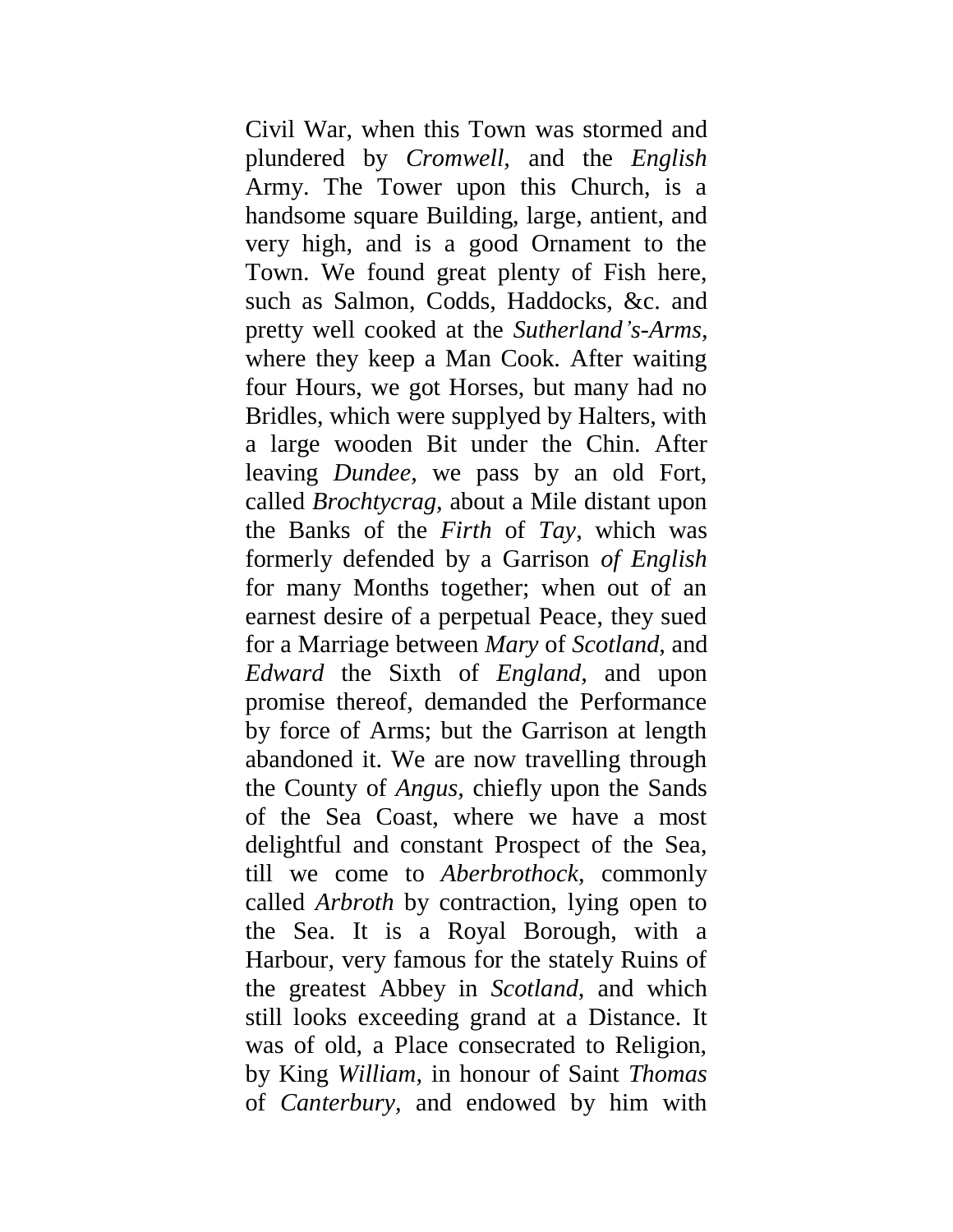large Revenues. Here he lies interred, and has a stately Monument. Here also is a famous Mineral Water, which is very much frequented for various Diseases. It is a very neat small Town, pleasantly situated, and where we found good Entertainment at one *Bruce's,* at the Cow and Calf. Their chief Manufacture here is Thread, for which they have several Mills to wind it by, of curious Contrivance, much resembling some of the Silk-Machines at *Derby;* the Thread made here passes for *Dundee* Thread, the most noted in *Scotland.* After leaving *Arbroth,* and travelling eight Miles farther, through exceeding bad Roads, we come to *Montrose,*  (after having crossed another Ferry upon the River *South-Esk,* at the very Mouth of which is *Montrose,)* that is the *Mount of Roses,* a Town antiently called *Celurca,* (risen out of the Ruins of another of the same Name, and situated between the *Two Esks.)* The Town is well situated for Trade, and has a good Harbour. Here we had a View of a *French*  Man of War, wrecked, that brought over Lord *John Drummond,* occasioned by one of our Men of War persuing her. *Montrose* makes a fine Prospect from the Ferry, and lies very near to the Sea; it consists of a long Street, and another shorter, at the End of it. Here is also a pretty good Kirk, and the Street is very broad, and well paved; but the People here were very disaffected, and used us ill, in not providing Horses; we waited here half a Day, before we could get any, and those we then got were so bad, that it was with Misery we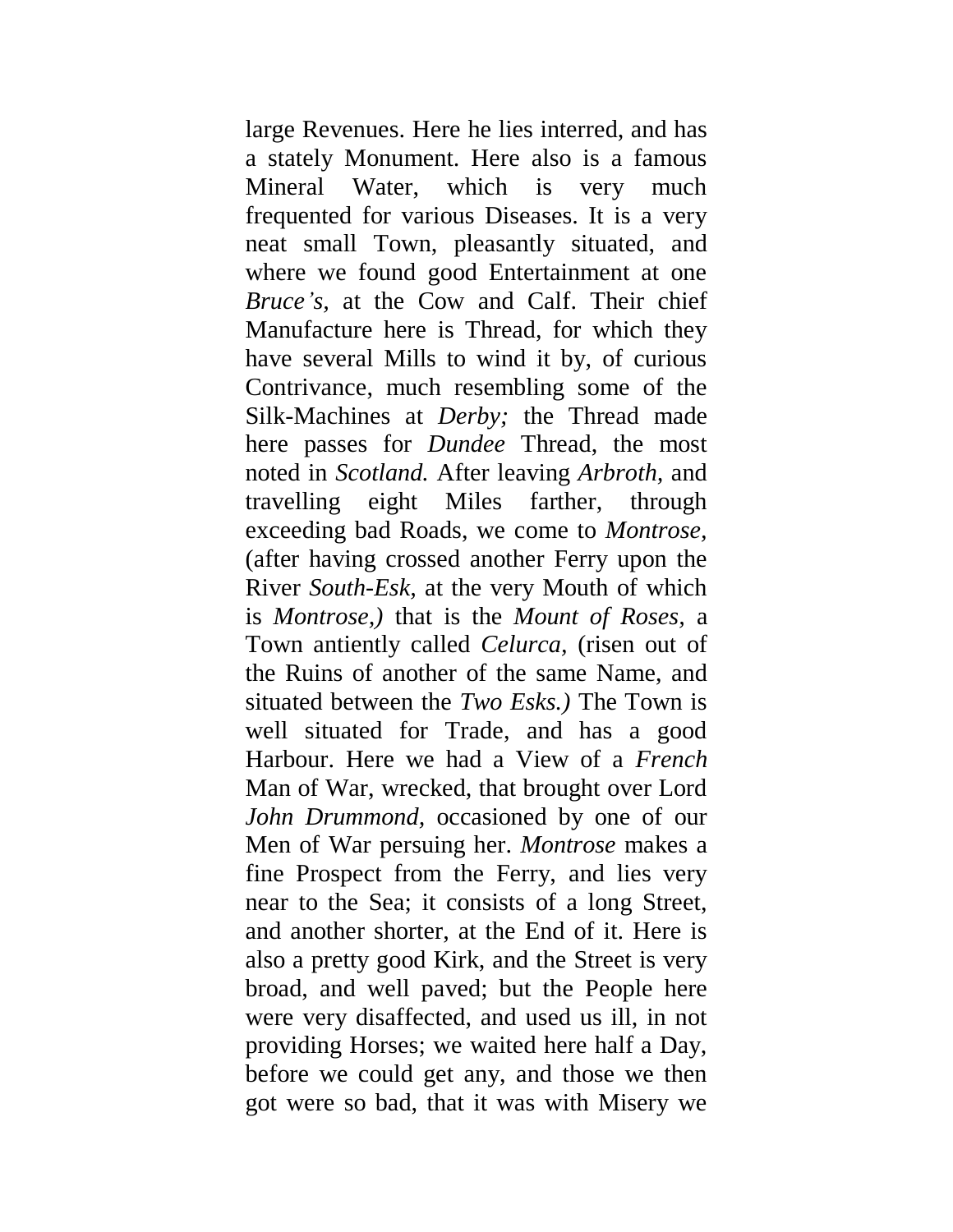rode them; and to find one that had two Shoes, was a Rarity; and we were forced to accept of Halters for Bridles, as before at *Dundee.* After leaving *Montrose,* about a Mile and half, we cross another small Ferry, called the *North-Esk,* but an exceeding rapid Stream; we were obliged to ride our Horses full against it, otherwise they could not have withstood it; from whence we cross through a very bad Country, to *Bervie,* a miserable small Place, chiefly inhabited by Fishermen: Here we put up at the Provost's House, a good honest old Fellow, whose Face shewed what he loved. His Wife told us, she had brought out Wine to present when the Duke and Army came by, but could get none of her Neighbours to back her. We were here first obliged to eat Oat-Cakes in this Journey, which was a great Hardship to several of our unexperienced Travellers. Most of these small Villages upon the Sea-Coast, live only by Fishing and Smugling. From *Bervie* we came to *Stonehive,* a small Sea-Port Town, lying quite in a Hollow, so that we did not see it, till suddenly we fell into it. We put up here to lodge at a Doctor's, named *Lawson,* who kept a Publick House, his Wife was lame, and he none of the wisest of his Profession; but had great Quantities of Wormwood, Sage, and other Herbs, hanging up in the Room where we supped; the Dust of which, diffused itself amongst our Victuals, and gave it no small Relish. These Towns being situated by the Sea side, and having generally a Rivulet, or Inlet of the Sea, adds not a little to make an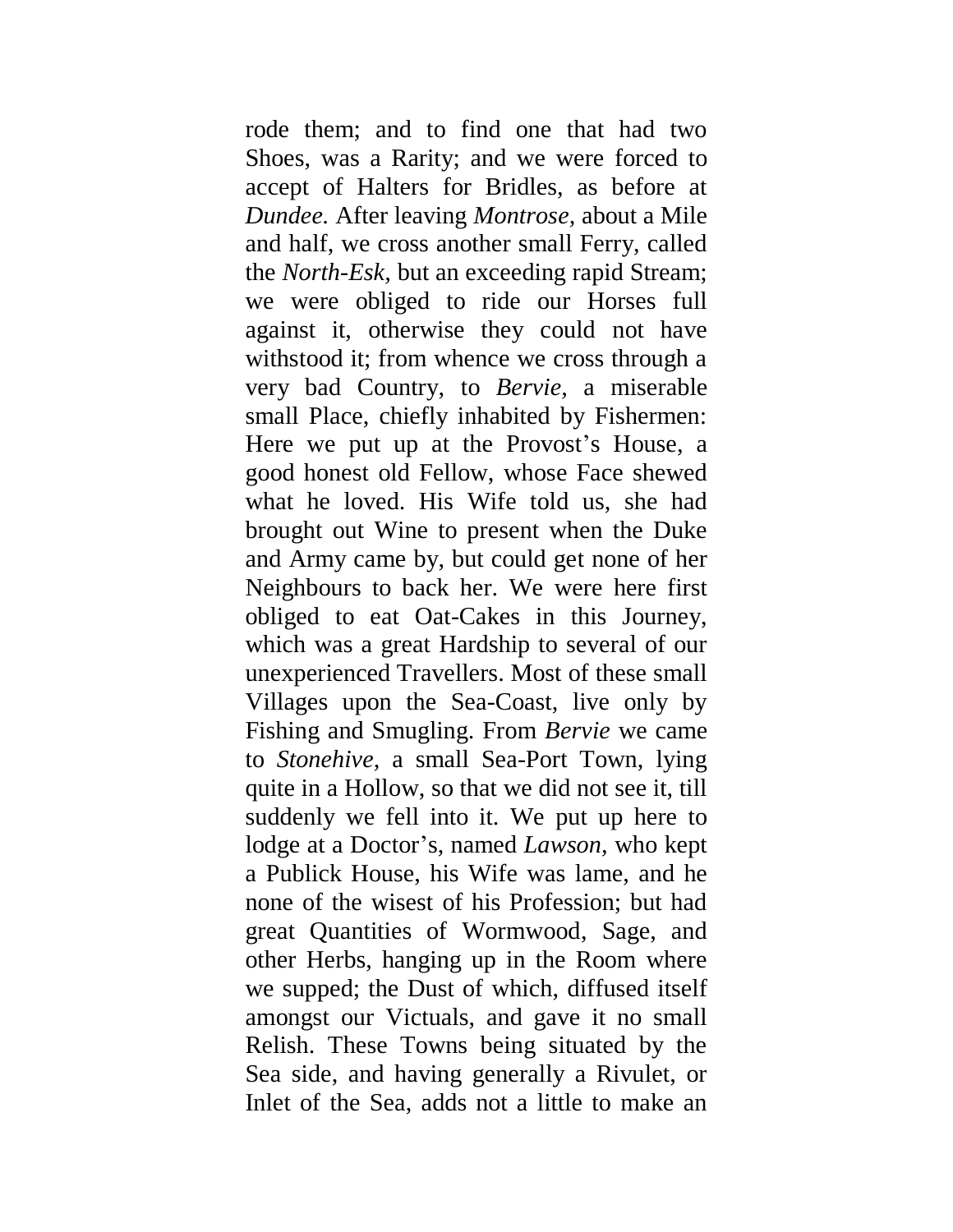agreeable and useful Habitation. From this last Place, we have twelve short Miles to *Aberdeen,* and within four or five Miles of that City, we begin to have a most wretched bad Country, producing only Peat, and barren Land, even till we come to *Aberdeen;* but the Road is paved, otherwise we should have most wretched Travelling. About a Mile before you come to the Town, you have a most stately and neat Bridge of Stone, consisting of seven Arches, (built by *Gawin Dunbar,* then Bishop of this Place,) across the River *Dee.* We then travel alone the Banks of this River, and have a most delightful Prospect of *New Aberdeen,* situated almost close to the Sea-side. When we entered this Town, it was with great Difficulty we found a Publick-House, which they call Change-Houses, there being but one Sign in the whole Town, to notify such a House, though, at the same Time, there is many of them in the Place. This City is placed in 57 Degrees, 25 Minutes, Northern Latitude, and is the Capital of the Sheriffdom of *Aberdeen,* and the Seat of the Sheriff, for trying of Causes; and much exceeds the rest of the Cities in the North of *Scotland,* in Bigness, Trade, and Beauty. The Air is wholesome, and the Inhabitants wellbred. The River *Dee*, runs along the back of the Town, and is very broad, but hath many Sands, so that it is almost dry at Low-tide. About half a Mile from the Town, the large Shiping come up, and smaller Craft come even with the middle of the Town. You have here vast plenty of Salmon, and all other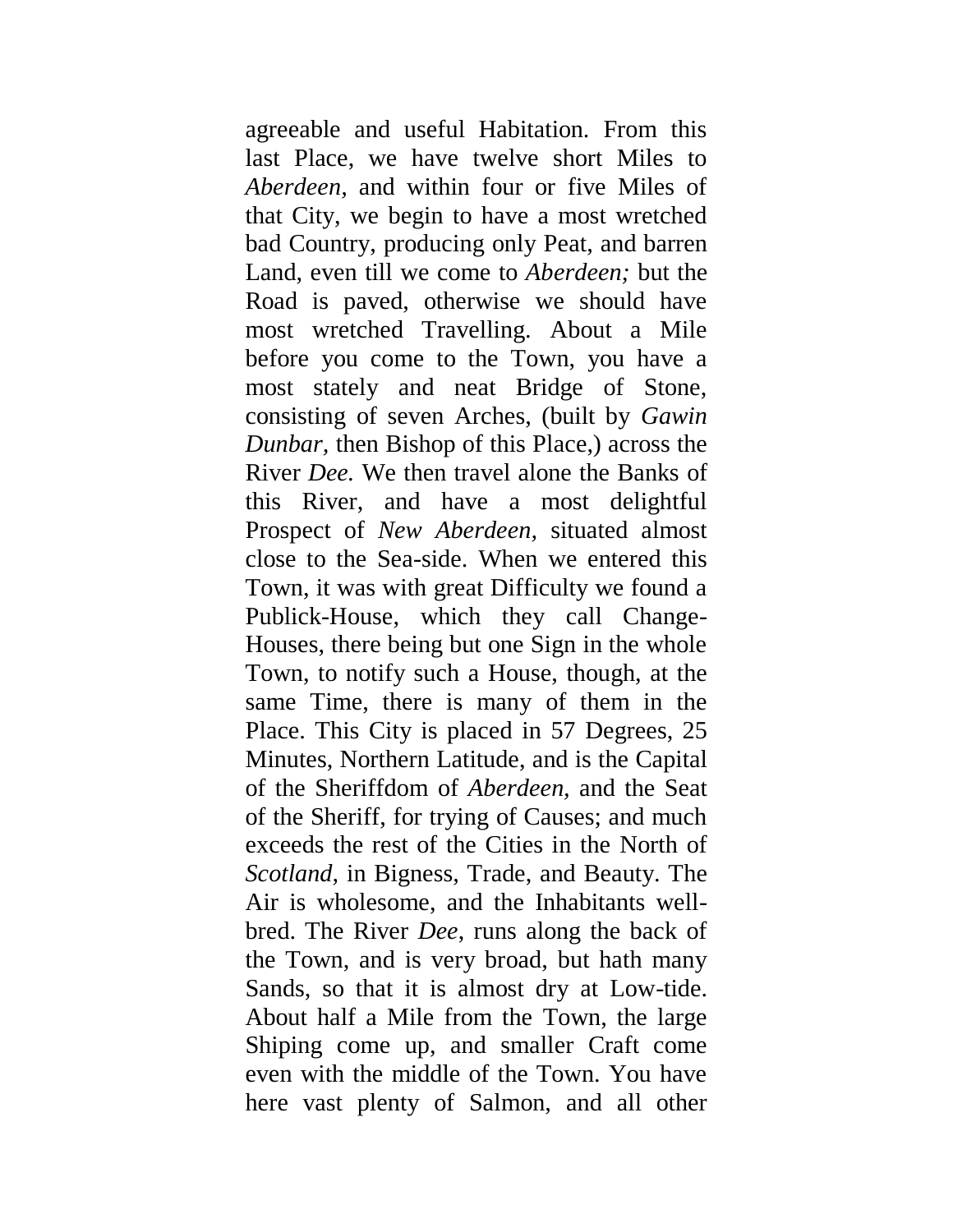kinds of Sea Fish; and here is great plenty of a Sea-Weed called *Dulse*, (mentioned by Mr. *Ray,* in the Second Edition of his *Synopsis,*  Page 3.) which the Poor pick off the Rocks, and sell about the Town every Day; The Poor, and also the Rich, eat it by itself, and sometimes with Vinegar. The Streets are paved with a sort of Flint, and Pebbles, and the Houses built of Stones, generally four Stories high. The Town consists of three or four good Streets. That called the *Broadstreet,* is the Principal, and is really a fine Street, and the Houses stately, considering where we are. Here is also a fine square Market-Place, called the *Castle-Street,* in the middle of which is an antient and curious Market Cross, with many antique Effigies all round it; and a little higher, you have a very ufeful Conduit, with a Spout on each Side, always surrounded with People, coming with Pitchers, for Water. Here is in this broad Place the Tolbooth, just opposite the Market-Cross; and is what every Town has in *Scotland,* and serves for a Prison, and Stadhouse; here is two Churches, but one is all in Ruins, only some of the Commandments are still remaining upon the Walls; but the Episcopal Meeting-House here, is the handsomest I have seen in *Scotland;*  having a neat Organ, and many other Ornaments. The handsomest young Ladies are generally Attendants of those Meeting-Houses, (as they call them here,) and are generally esteemed as *Jacobites* by the stanch Whigs; but the greatest Ornament of this City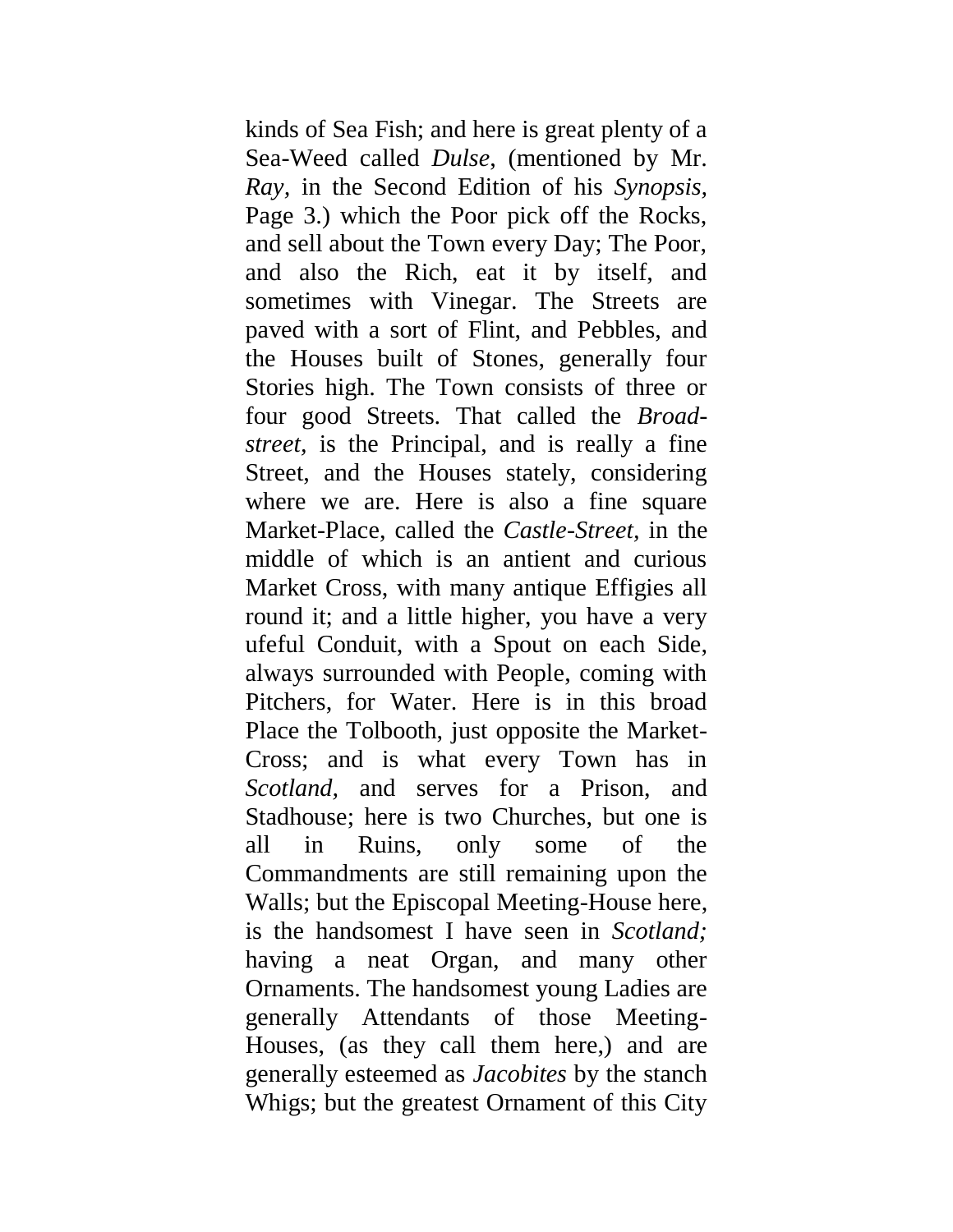is its College, called the *Mareshalian-Academy,* as being founded by *George Keith,*  Earl Marshal, in the Year 1693, which the City of *Aberdeen* hath very much adorned with several additional Buildings; besides a Primary Professor, who is called Principal. It has four Professors of Philosophy, one of Divinity, and one of Mathematicks, and there is lately added a Professor of Physick. It has also, a very good Library, founded by the City; inlarged by the Gifts of several learned Men, and well furnished with Mathematical Instruments. This College, with that in the Old Town, make up one University, called the University of King *Charles.*

This City is built upon three Hills, but the greatest Part upon the highest: The outer Parts are spread out upon the Plain, from whence there is an easy Access, by an Ascent every Way. It had formerly a Mint, as appears by Silver Coins stamped there, with this Inscription, *Urbs Aberdeæ*; which are still preserved in the Closets of the Curious. At the West-End of this City is a little round Hill, at the Foot of which there breaks out a Fountain of clear Water, and in the Middle another Spring bubbles out, called the *Aberdonian Spaw,* as coming near the *Spaw-*Water in the Bishoprick of *Liege,* both in Taste and Quality; particular concerning which Dr. *William Barclay* has wrote a Treatise. Their Manufacture is chiefly in Stockings, of which they make vast Quantities all around the adjacent Country; and every Morning the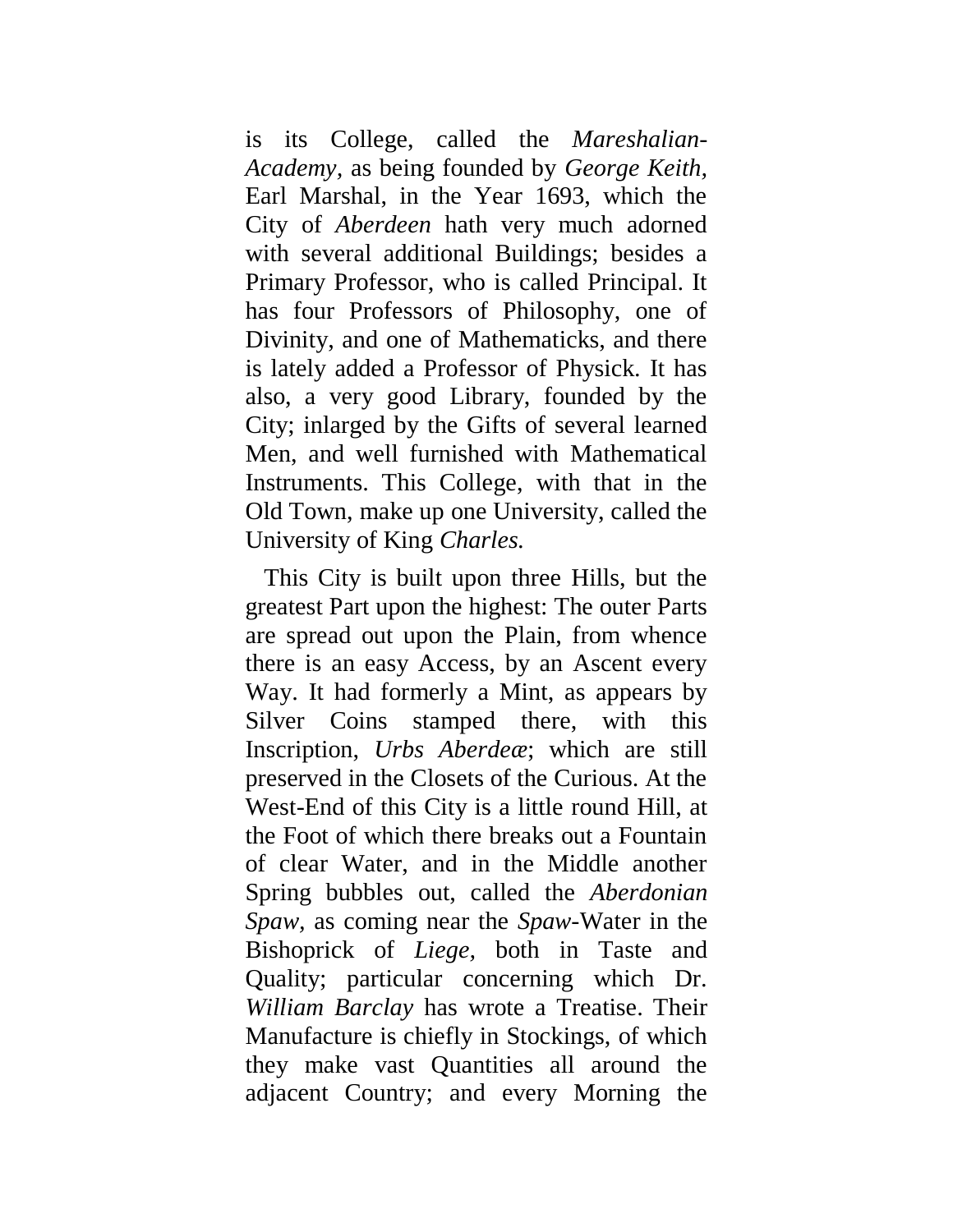Poor bring in Loads to sell about the Town to Merchants, who export them, some to *London,* but the most Part go to *Hamburgh,* or *Holland:* They are generally all white, when they bring them in, and exceeding cheap; and the Maid-Servants scour them by treading them in Lye, in a large Tub, which gives the Strangers great Diversion, for by so doing they are obliged to expose their Legs and Thighs, by holding up their Coats sometimes rather too high. It is great Yearnings when these poor Wretches get Two-pence *per* Day that make them; so the Merchant told me, with whom I quartered. They knit them all with Wires, the most Part plain, some ribed, and vast Quantities in Squares, and with Flourishes, which greatly please the *Dutch:*  They have Stockings here in common from a Shilling the Pair, to a Guinea and Half; and Stockings have been made here to five Guineas the Pair. It is almost incredible what Abundance of Salmon they have here, and in all the Rivers further North; a Fish unknown to *Pliny* (unless it was the *Esox of the Rhine)*  as it is to this Day to all Parts of *Italy,* but very common and well known in those Northern Parts of *Europe,* being of a bright Scarlet all within. They breed in *Autumn,* in little Rivers, and mostly in Shallows, where they cover their Spawn with Sand, at which Time they are so very poor and lean, that they are scarce any thing but Bones. Of that Spawn, in the Spring following, come a Fry of small Fish, which going to the Sea, in a little Time grow to their full Bigness, and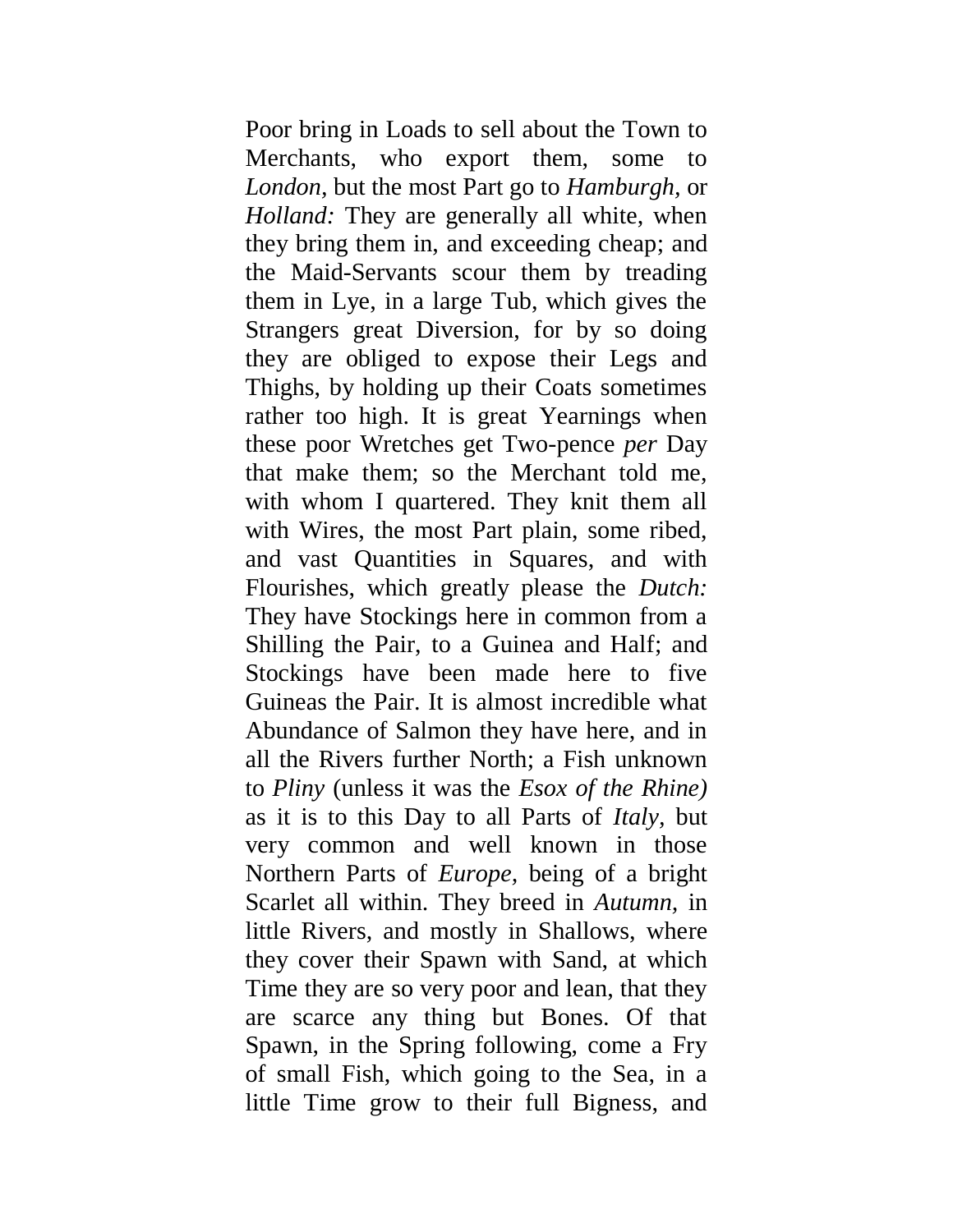then making back again to the Rivers, which they were bred in, struggle against the Force of the Stream; and wherever any Height obstructs their Passage, they will with a Jerk of their Tail *(cum Saltu,* from *Salio,* to leap, whence, probably, they have the Name of Salmons) whip over, to the Amazement of the Spectators; and they keep themselves within these Rivers till they breed, during which Time, there is a Law against taking them, that is, from the Eighth of *September,* to the First of *December.* They are salted and barrelled, and exported in large Quantities to *France*  and *Holland,* and are reckoned amongst the best Commodities of *Scotland.* They have also a particular Export here of Pork, pickled, and packed up in Barrels, which they sell chiefly to the *Dutch* for Victualling their *East-India* Ships and their Men of War; the *Aberdeen* Pork having the Reputation of being the best cured in *Europe,* for keeping on very long Voyages. The continued bad Weather we have had here for this Month, has raised the Waters of the *Spey* so high, that the Army still remains here, but his Royal Highness proposes to march as soon as possible. Two Hundred of *Stoneywood's* Men (belonging to the Rebels) which they attempted to embark, at *Findorn,* deserted from them; also several of the Deserters confirm the Intelligence which had been received, that the Rebel Army are in great Want of Money, having had no Pay for these last seven Days. We hear, that *Fort George,*  at *Inverness,* is taken, and actually blown up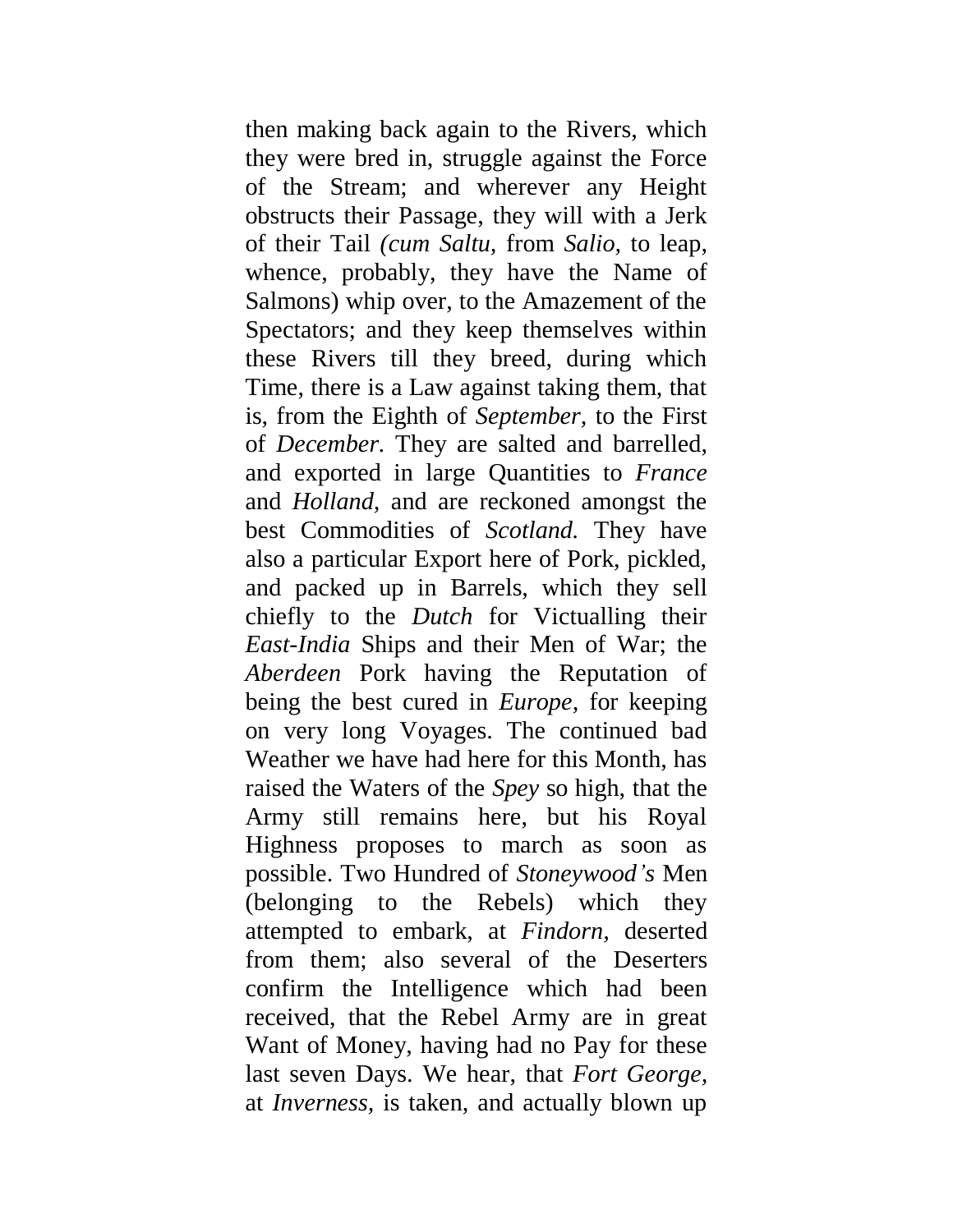by the Rebels; in doing which, they have blown up their Chief Engineer, Colonel *Grant*; that four or five Hundred of the Rebels, with the *French* Picquets, were gone to *Fort Augustus,* and had taken the Old Barracks; and that they expected to take the Castle in a very few Days: This we soon after found too true, that it is really fallen into the Rebels Hands, and that the Garrison, consisting of three Companies of *Guise's*  Regiment, are Prisoners of War. All the Advantages the Rebels will have gained by taking *Fort George* and *Fort Augustus,* and the Retreat of Lord *Loudoun,* will be drawing the Seat of the War (as is conjectured) amongst the Hills, and protracting it a little Time; for the only Junction they gained there, is some few of the *Mackenzies,* headed by the Lady *Seaforth;* but the Lord of that Name is with Lord *Loudoun,* as is Mr. *Mackintosh,*  whose Wife is likewise in the Rebellion, and is counted the Beauty now at *Inverness.* She got together all her Clan, and marched at their Head (with her white Cockade, &c.) and presented them to the young Pretender, at *Inverness;* for which (without Doubt) she was most kindly received by him. The Precautions we have taken for the Security of *Fort William,* will, probably, be of Use, as our Accounts of the Rebels assure us, they have actually invested that Place*;* from which, we are however assured, that they cannot cut off our Communication by Sea; and, as a farther Safeguard, there has been several Reinforcements ordered thither. It is said also,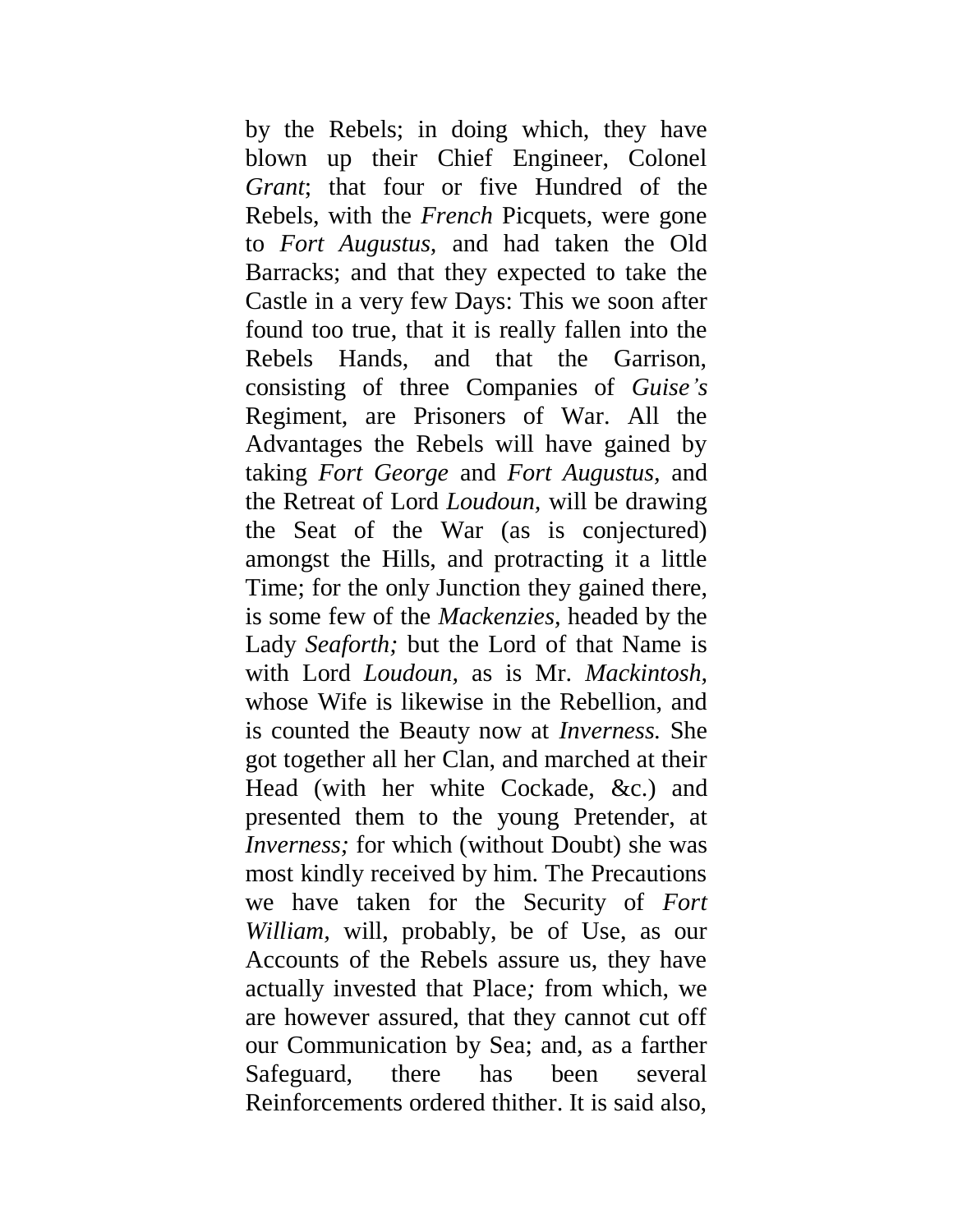that Lord *George Murray,* with a Body of the Rebels, has actually attacked the Castle of *Blair,* and that there was another Body of them within three Miles of *Castle-Menzies;*  and that his Royal Highness the Prince of *Hesse,* and Lord *Crawford,* are marched, with four Battallions and some Dragoons, from *Perth* (where they have been quartered some Time) in order to raise the Siege of *Blair.* We have just now an Account, that a Captain of the *Highlanders,* whom General *Bland* had detached with a Party of Seventy *Highlanders,* and Thirty of *Kingston's.* Light Horse, to *Keith,* from *Strathbogie,* has been, surprized, and has lost his whole Party, except a Cornet and five of *Kingston's* Men, two Horses, and one *Highlander,* who made their Escape. The Rebels marched from *Focabers*  in the Night, surrounded *Keith,* and entered at both Ends. As the *Camplells* lay in the Church, and defended the Church-Yard for above Half an Hour, during which there was very brisk Firing, it is not doubted but the Rebels paid dear for this Disadvantage. One of *Kingston's,* Men (a fine young Fellow) made his Escape, but was wounded in the Arm, for which he was obliged to have it cut off at *Strathbogie,* Our Army is divided now, *March* 26, into three Cantonments; the whole first Line, consisting of six Battalions, the Duke of *Kingston's* Horse, and *Cobham's*  Dragoons, are at *Strathbogie,* within twelve Miles of the *Spey,* under the Command of the Lord *Albemarle* and Major-General *Bland.*  The Reserve, consisting of three Battalions,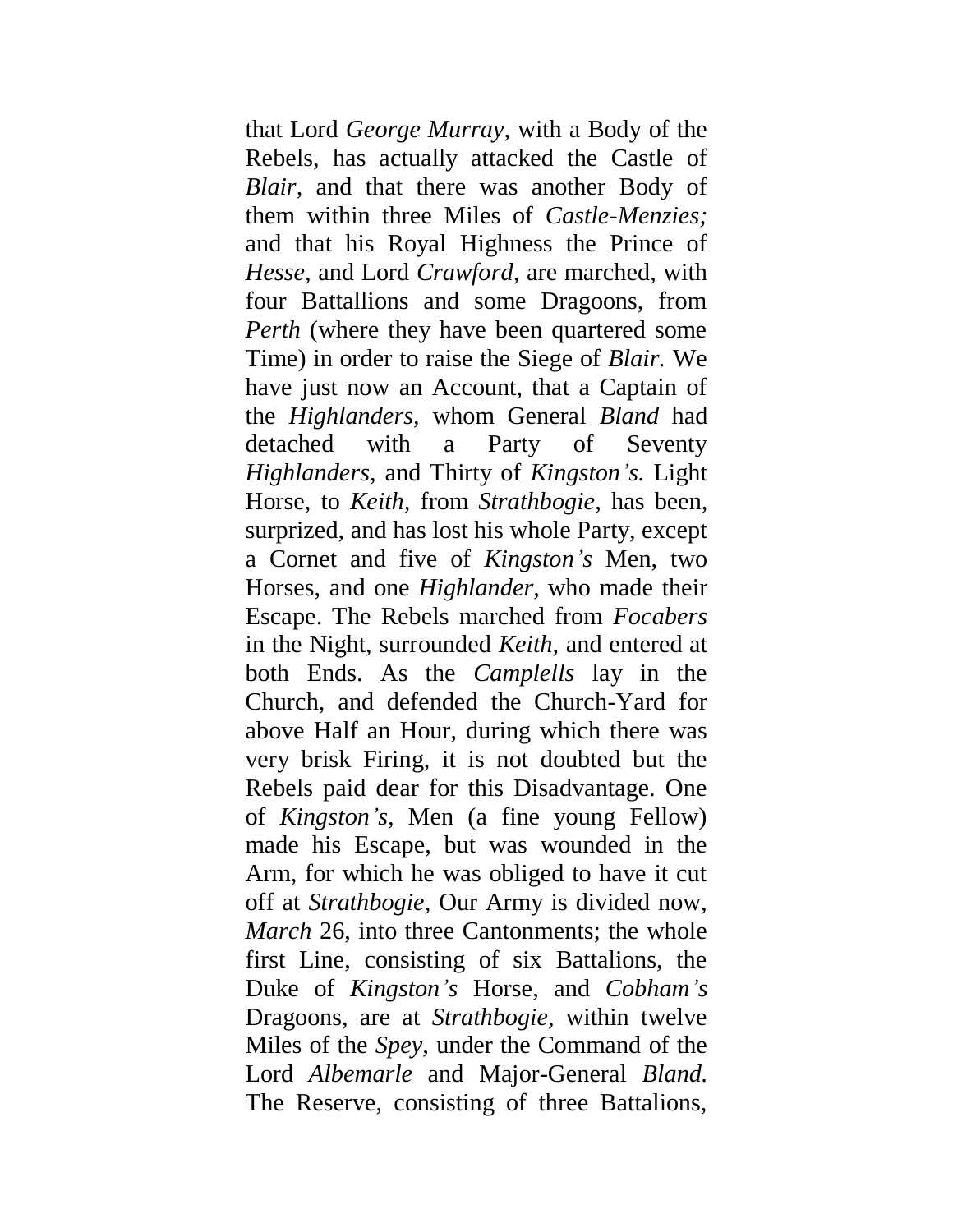with four Pieces of Cannon, under the Command of Brigadier General *Mordaunt,*  are at *Old Meldrum,* half way between *Strathbogie* and this Place. And the whole second Line, consisting of the six remaining Battalions, and Lord *Mark Kerr's* Regiment of Dragoons, are still here. His Royal Highness the Duke having had certain Intelligence, that the Earl of *Airly,* Father to the Lord *Ogilvie,* was raising his Men to join the Rebels, and he not having complied with the Order to desist from such treasonable Practices, his Royal Highness sent Captain *Hewett,* with an Hundred recovered Men, who were coming up to the Army to take Possession of his House, and to make him Prisoner in it, until his People should bring in their Arms, and behave in such a Manner as became good Subjects: Which has already had good Effect, as a Number have brought in their Arms. His Royal Highness has likewise ordered Major *La Fausille,* with three Hundred Men, to go to *Glenesk,* which is one of the most rebellious Parts, to attack all whom he finds in Arms against the Government, and to burn the Habitations of such who have left them, and are with the Rebels. The Pretender's Son is reported to be still at *Inverness (April* the 4th) and is lodged at the Lady Dowager *Macintosh*'s*.* By all we can learn from their different Parties, there is great Disorder and Confusion amongst them; which, added to the Want of Money, has occasioned many Mutinies, and great Desertion amongst their People. His Royal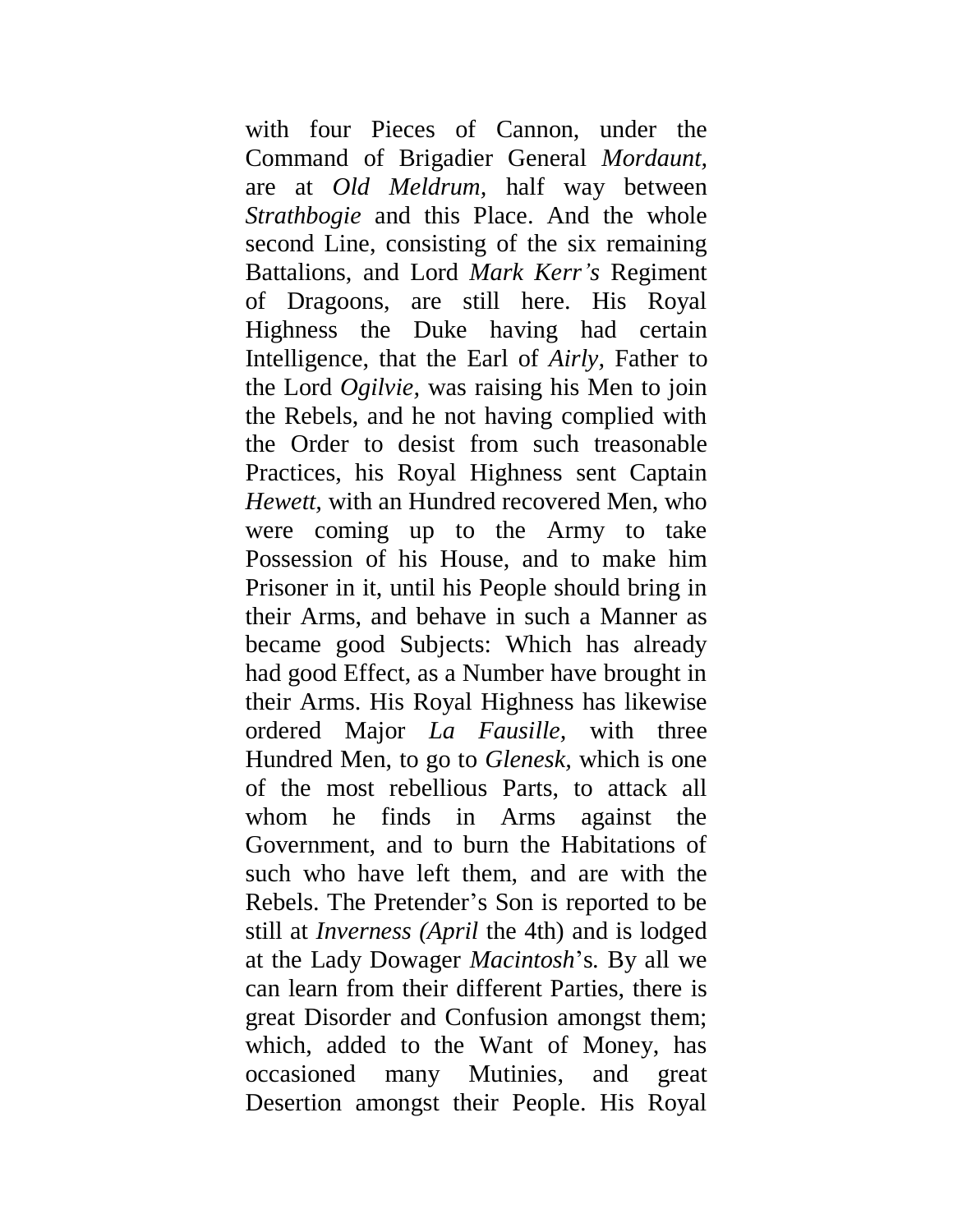Highness has spared no Pains or Trouble, to put every thing in Readiness to have been in Motion long ago; but he has met with so many Difficulties of contrary Winds, and other Accidents, as have hitherto prevented him. The few last Days of dry South Wind have brought up our Transports, with *Bligh's*  Regiment, our Firing, and Provisions, and, we hope, have rendered the *Spey* fordable: But we expect a Report from thence every Hour, the Duke having sent two Officers to reconnoitre it. Major *La Fausille* having disarmed all the Rebels in *Clova* and *Glen-Esk,* is expected up here in three or four Days, with near five Hundred recovered Men. His Royal Highness has been fortifying a large House here, called *Gordon's Hospital,* just at one End of the Town, in which will be left, under Command of Captain *Crosby* (now Major) of the *Scots* Fusileers, a proper Force for securing this Town from any Insults from *Glenbucket's* People, or any others. Here has, for several Days past, been scandalous written Libels dropp'd about the Town, by the Rebel's Party; in order to find the Authors of which, all the Inhabitants are obliged to show their Handwriting to People appointed for that Purpose, which, by comparing with the Libels, was hoped, would be found out; but has hitherto proved ineffectual. At this Time, the Rebels are besieging *Fort William,* with several Batteries, but are bravely repulsed by the Besieged; and by Accounts of *April* the 4th, we hear the Rebels have left their Batteries, and raised the Siege of *Fort*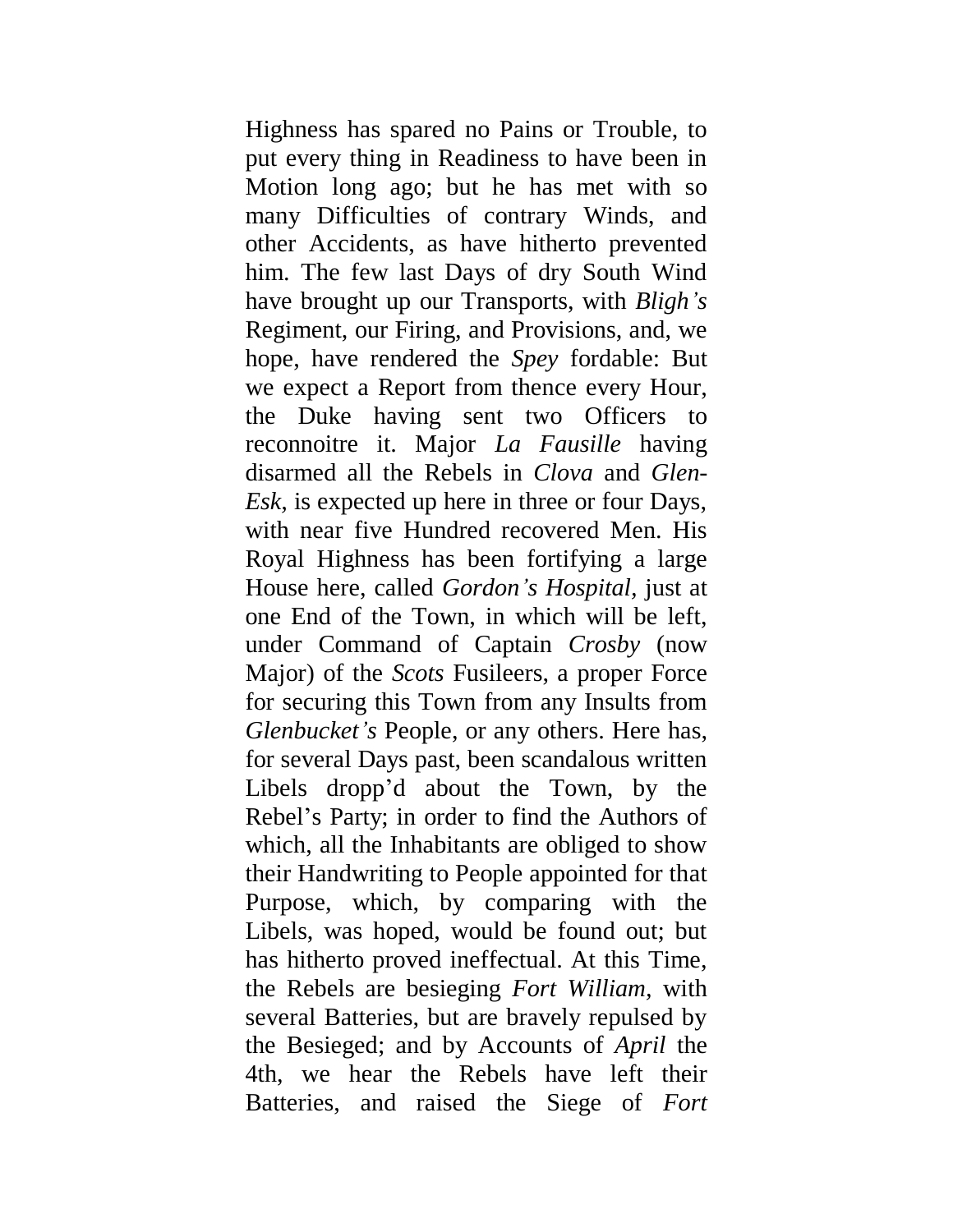*William.* Captain *Scott* is in Possession of eight Cannon and seven Mortars, which they have left behind them. The Besiegers were about one Thousand five Hundred, commanded by Brigadier *Stapleton,* and, under him, by *Cameron* of *Lochiel,* and *Clanronald,* with three or four more Chiefs of the *Macdonald' s, Stewart's,* and *Cameron's.*  By an Account from *Perth,* we are informed, that upon the 3d Instant, by Five a-Clock in the Morning, the Earl of *Crawford,* with a Party of Dragoons, arrived at *Blair-Castle*  (and was followed by the Duke of *Athol)*  upon whose Approach the Rebels raised the Siege, and retired with the greatest Precipitation to *Ruthven:* And that, upon the 4th, the Prince of *Hesse* set out from *Dunkeld*  for *Blair,* with all the Cavalry and Hussars, and was followed by one Thousand Foot. This Relief was very seasonable, the Garrison in this Castle having been (as some Letters say, which highly commend Sir *Andrew Agnew)*  obliged to eat Horse-Flesh for several Days. Our Accounts of *April* 6. say, his Royal Highness the Duke will begin his March tomorrow towards *Inverness,* where he proposes to be on the 17*th* Instant. All the Intelligence we had for some Days past about the Rebels, has been only a Confirmation of their Confusion and Mutinies; and we hear that they Desert from all Parts. We have just now a fresh Piece of News, that Captain *Mackay,* Lord *Rea's* Son, and Sir *Henry Monro,* Son of the late Sir *Robert,* both Captains in Lord *Loudon's* Regiment, are just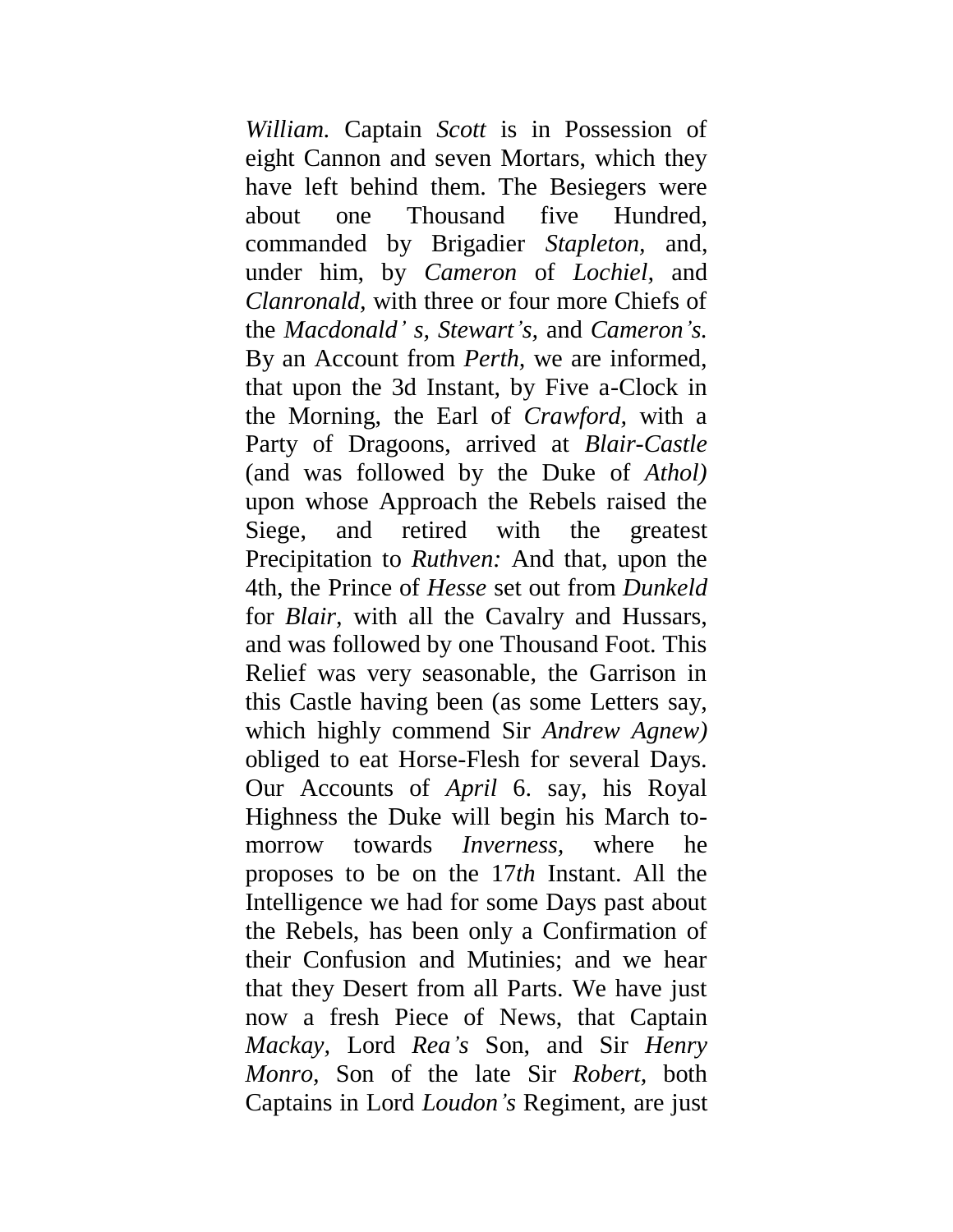come hither with Letters from Captain *Obrien*  of the *Sheerness* Man of War now at this Place, giving an Account, that after chasing the *Hazard* Sloop (called by the *French,* The Prince *Charles* Snow).above *56* Leagues, he drove her ashore, and oblig'd the *French* and *Spaniards* who were in her, to quit her, and to land, which they did, with five Chests of Money to the value of 12000 £, and upwards, in order to join the Rebels*;* but the Lord *Reay,*  in whose Country they were landed, and at whose House Captain *Mackay,* Sir *Henry Monro,* Lord *Charles Gordon,* and Captain *Macleod,* with some other Officers of Lord *Loudon's* Regiment were, with about 80 Men of the same Regiment who had been driven thither by the Rebels, march'd out and attacked them, and after killing three or four, and dangerously wounding eight, took the remaining 156 Officers, Soldiers and Sailors Prisoners, who were immediately embarked on board the *Sheerness;* the Prize, with the Officers and Men, who made this Capture are now here. After having stay'd a Fortnight with the Army at *Aberdeen,* fine Weather coming on, and having our Transports and all Things favouring us; we marched out of *Aberdeenm, April* the *8th,* in order to seek the Rebels, and encamp upon our Marches, because in this Road there was not Conveniencies for an Army to quarter. We first pasted thro' Old *Aberdeen,* which is a Mile from the Town, and consists of one long Street, has one Church, and a College more noted than that of the New Town. This old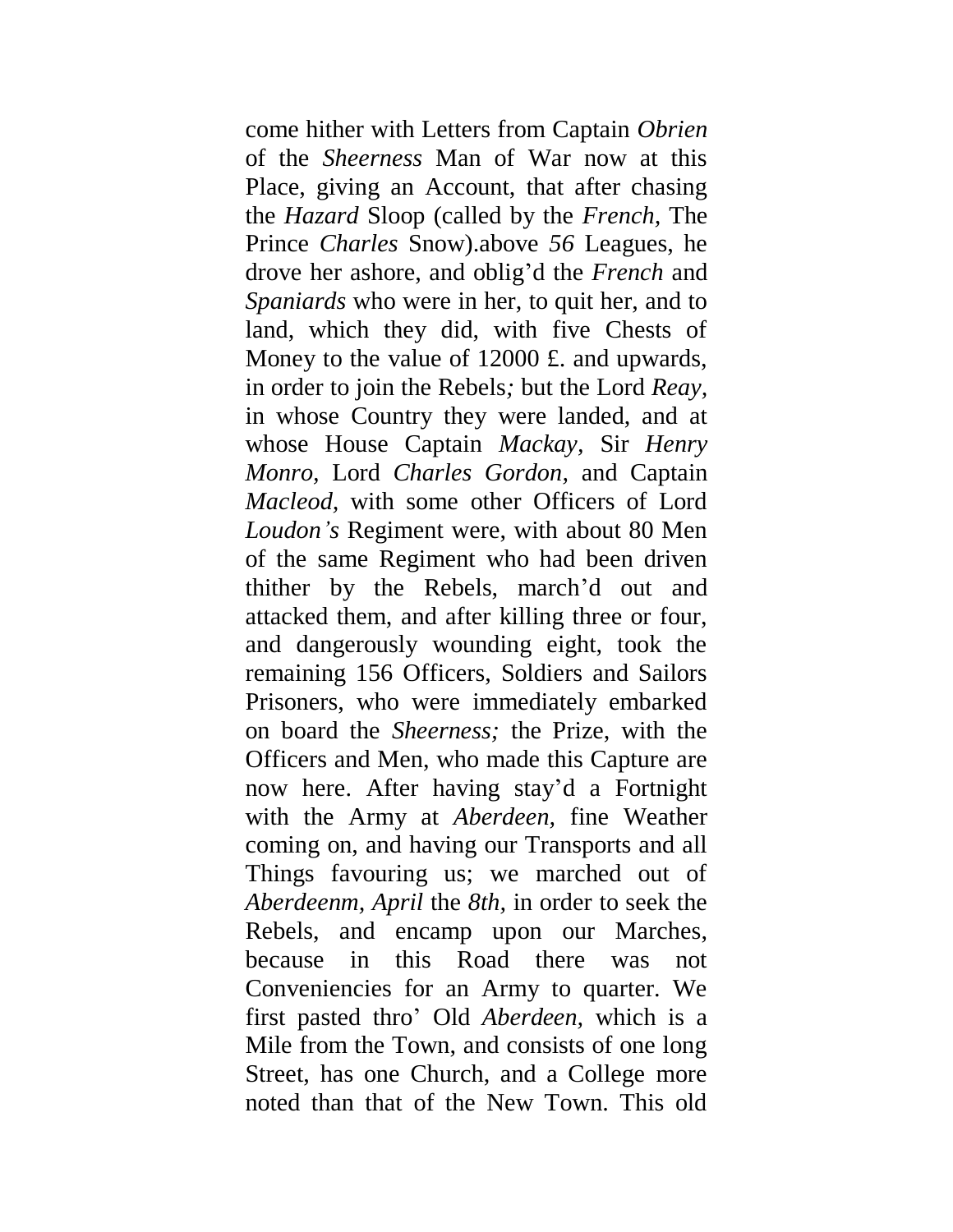Town was formerly the Bishop's Seat, and has a Cathedral commonly called St. *Machar's,* a large and stately Structure, which was antiently much more magnificent: It suffered greatly at the Time of the Reformation, and more since the Revolution. The Windows of this Church were formerly very remarkable for their painted Glass, and something of their antient Splendor still remains. The Steeple besides other Bells, hath two of a very extraordinary Bigness. The chief Ornament of this Town is the College, consisting of a Square with a good Pump in the Middle, and makes a grand Appearance at a Distance, which was founded by Bishop *Elphinston* in the Year 1500, and the greatest Part built by him; but King *James* IV. taking the Patronage upon himself, it was called the King's College. The Bull was procured from Pope *Alexander* VI. in 1510, endowing it with as ample Privileges as those of *Paris* and *Bononia.* There is in this College a Principal, a Sub-principal, who is also one of the Regents, three other Regents or Professors of Philosophy, a Professor of Humanity, or Philology, a Professor of Divinity, a Doctor of Physick, a Professor of the Oriental Tongues, a Professor of the Civil Law, and a Professor of the Mathematicks. This Town is situated in the Mouth of the River *Don,*  (which is remarkable for the Multitude of Salmon and Trout taken in it) and is sometimes called *Bon Accord* from its Motto. After leaving this old Town, we pass over a Bridge a-crofs the River *Don,* consisting of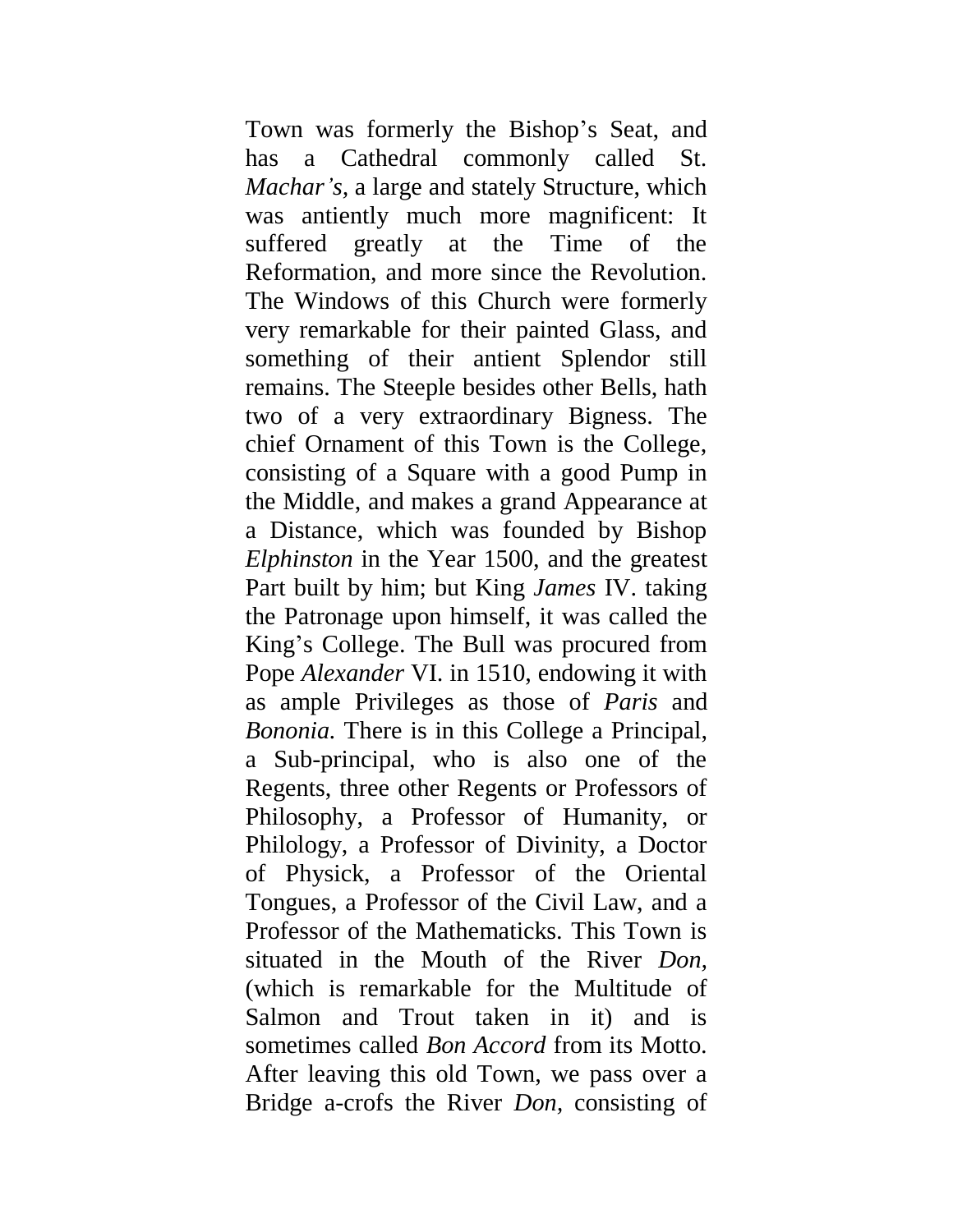one immense Arch of Stone sprung from two Rocks, one on each Side, which serve as a Butment to the Arch, so that it may be said to have a Foundation coequal with Nature and which will last as long; and upon the Banks of this River on our left, is a fine Seat of one Squire *Middleton,* most agreeably situated. From hence we pass thro' several small Villages, amongst which is *Newkirk,* noted for a famous Bawdy-House kept there by an old Woman and her two Daughters. From hence we came to *Old Meldrum,* a small old Town, but nothing more, excepting good Provision of Fowls, Eggs and Claret, which was the greater Rarity at this Time, when Victuals and Drink were exceeding scarce in every Part. From *Old Meldrum* we go over a fine hilly Country full of Springs, till we come to *Turreff,* a much smaller Town; here we put up at the Post-House at one *Urquhart's,* and were Customers to his handsome Daughters, for very curious and fine Cotton Stockings which they themselves made. The Women all along this Road seem'd to be exceeding free and good-natured, for some of them would give us Part of their own Bed rather than let us want. This *Turref* is a miserable small Town, built upon irregular Ground, but had fine Streams of Chrystal Water, and presented us with an extensive Prospect; the Church was the greatest Curiosity, where the Bell Ropes hung without side, and where they rung them upon Occasion. Here was also a Nonjuring Meeting House, but our Soldiers took the Liberty to disrobe it; it nevertheless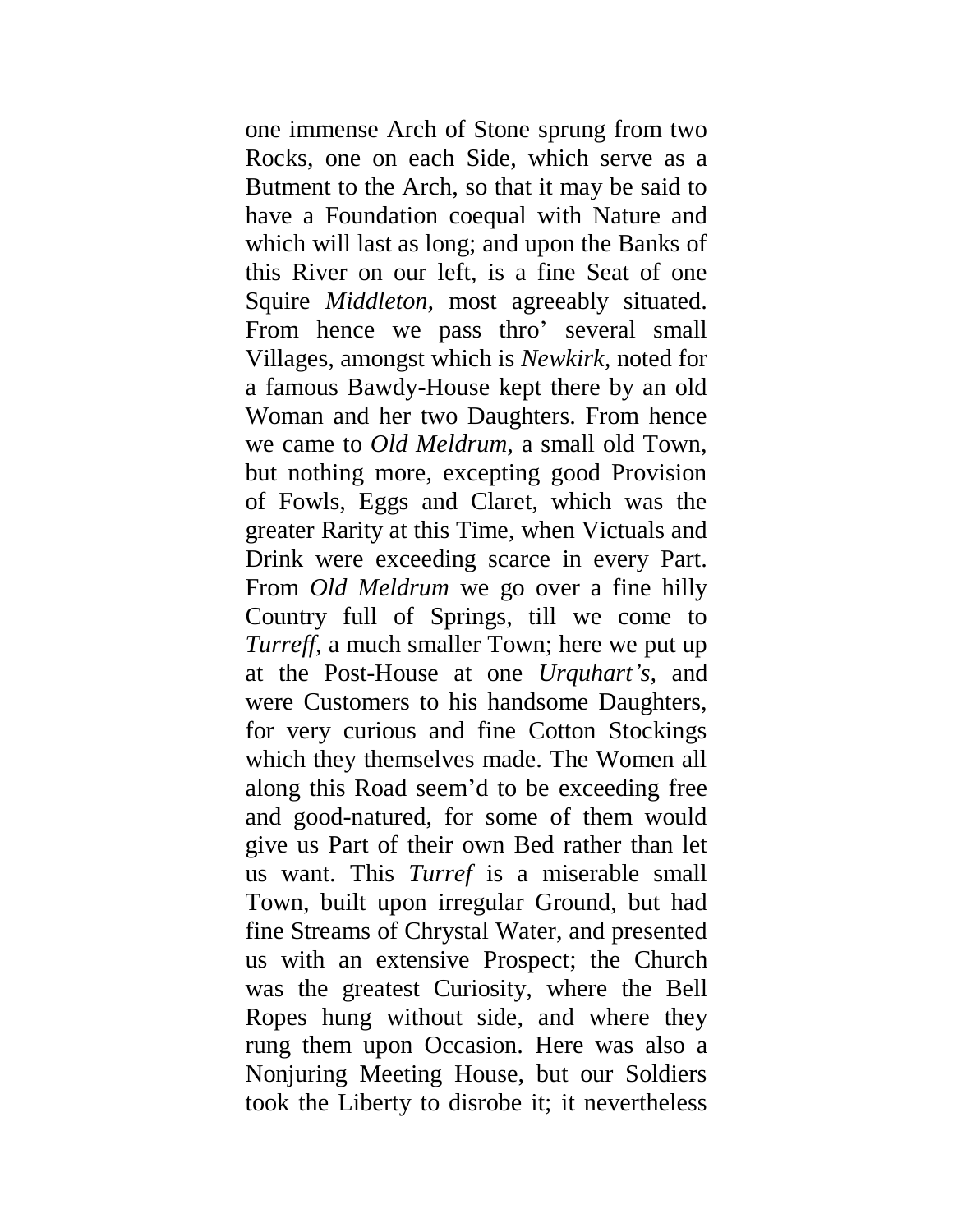far'd better than many of its Neighbours which were consumed by Fire. From *Turref,*  after riding eight Miles over a moderate hilly and plentiful Country, and good Roads, having also a Sight of several Gentlemens Seats, but at a Distance, we arrived at *Bamff,*  a Royal Burgh, the first Sea-port Town we came to after leaving *Aberdeen,* and situated at the Mouth of the River *Deveron* in the *Bolne,* 58 Degrees Northern Latitude, which divides the Shire of *Bamff* from that of *Buchan.* Before we can enter *Bamff,* we are oblig'd to ford this broad River, and on its Banks have a fine Prospect of the Town, adjoining to which is a most grand and modern Building of the Laird of *Braco's.* I thought it was the finest Piece of Architecture I had seen in *Scotland;* but what's a great Misfortune, the Inside is not finished, so that no-body lives in't, which was occasioned by a Law Suit between the Laird of *Braco* and his Architect, about a Crack in the Building; but the Architect getting the Cause, griev'd Laird *Braco,* and made him abandon this noble Pile, and live amongst the Mountains near *Strathbogie,* quite a recluse Place and distant from Company. This Building at *Bamff* is very high, square and full of Columns of noble Architecture on every side; it has also Towers at every Corner, and others in the Middle; it griev'd me to see so noble a Piece of Work neglected. The River *Deveron* runs close by the intended Gardens, and upon it is some small Islands where he has built agreeable Summer Houses, &c. *Bamff* is a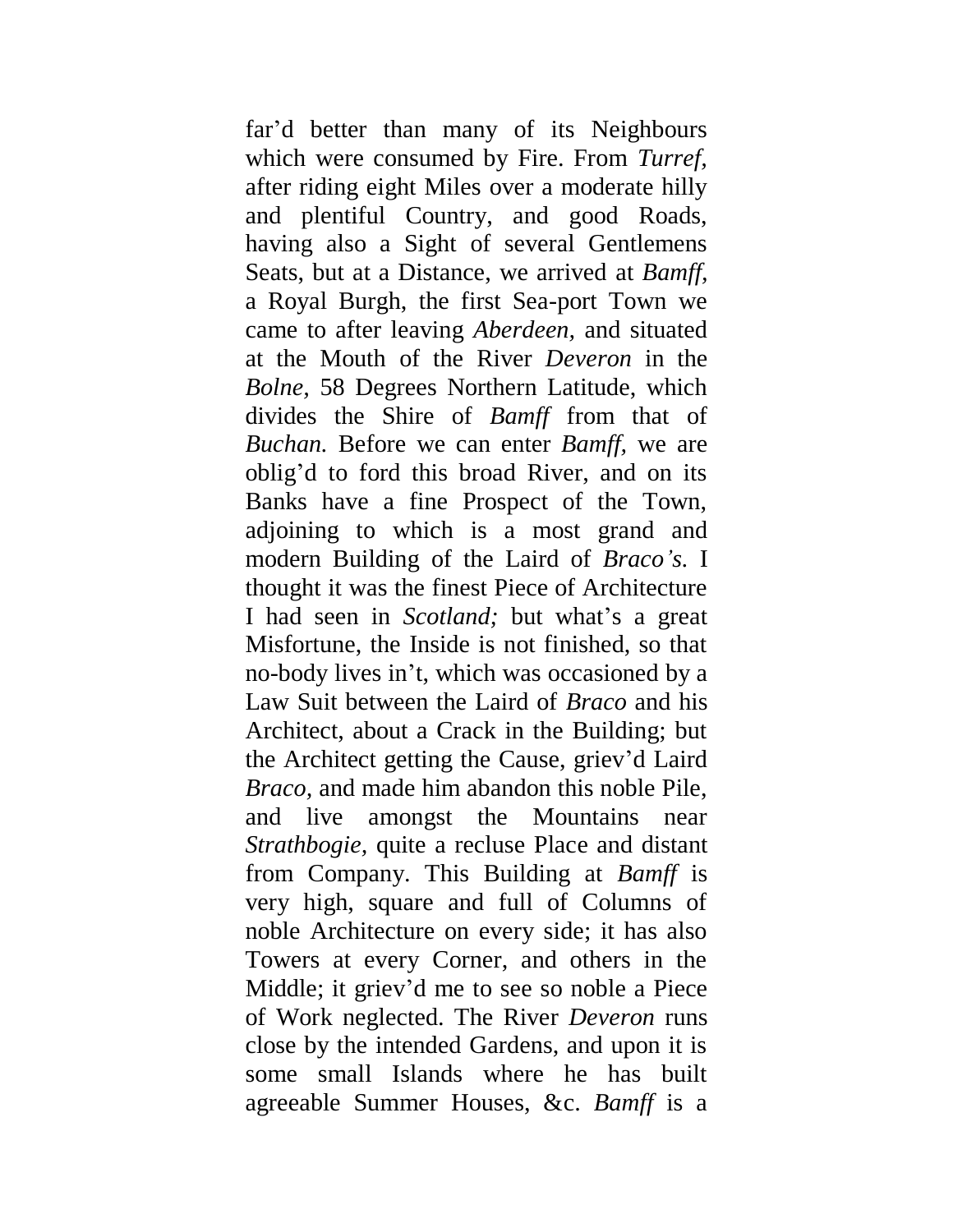neat Town consisting of two long Streets and several short ones; there's also some neat Buildings in it, and two small Harbours for Shipping, but large Vessels cannot come near them. Here's the Ruins of an old Castle at the Head of the Town, as also a Market-Cross just by it; close to which is a House of good Entertainment kept by the Town Clerk, one *Innes*, a very civil and obliging Landlord; about a Mile from the Town is a good Salmon Fishery upon the *Deveron,* and from the Sea you have plenty of all sorts of Sea-Fish. The Town I believe lives chiefly by Smugling, as do most of the Sea-port Towns in *Scotland.*  Our Army with his Royal Highness in passing through here, pick'd up two Spies, one of which was said to have been found knotching upon a Stick the Numbers of our Forces when passing by, for which he was hang'd upon a Tree in the Town; and the other, two Miles out of Town upon a projecting Beam at the End of a House for want of Trees, his Feet touching the Ground within five or six Inches, and upon their Breast was fixed a Paper, upon which was wrote *a Rebel Spy,* which I saw the next Day in passing by. After leaving *Bamff,*  we travel along the Sea Coast, and have fine Views of the rising Mountains near the *Firth*  of *Cromartie,* but at a vast Distance, and had a fine Fleet of Transports not far from us at Sea attending our Army, and having exceeding fine Weather at the same Time, made it most pleasant Travelling. We journeyed thus six Miles, when. we came to Port *Soya,* and in our way were presented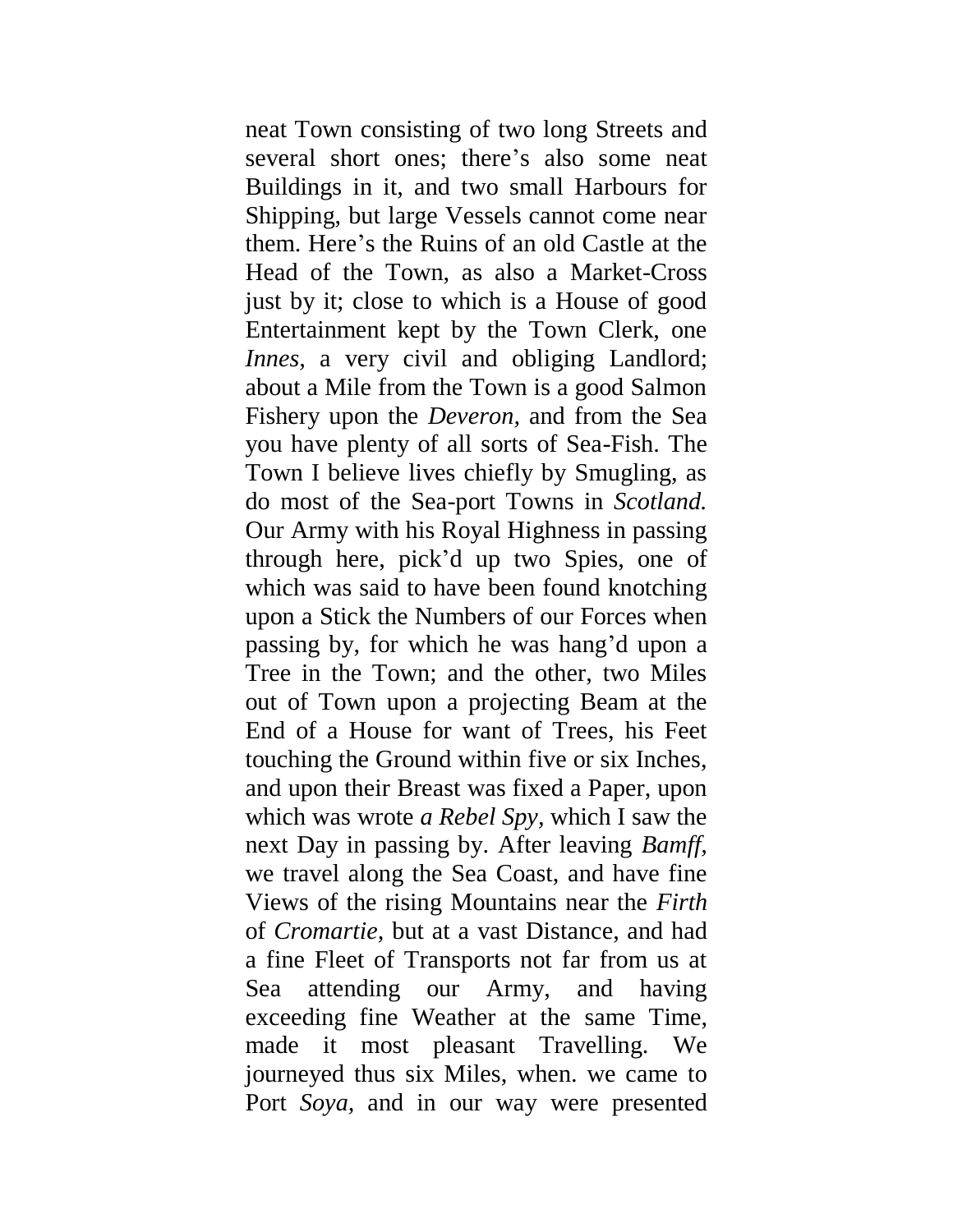with many Nonjuring Meeting Houses burning, which our Soldiers (very deservedly) took no small Pleasure in destroying, they being as Seminaries for training up Roman Catholicks and Rebels. Port *Soya* is a pretty enough small Village, the Sea coming full into the Town, so consequently was plenty of Fish, and a great Number of black Rocks all about the Edge of the Sea, which produced vast quantities of Sea Weeds, especially *Dulse,* which we diverted ourselves in gathering and eating. Here was nothing more remarkable in this Town, but a beautiful spiring Mount close to the Mouth of the Harbour, which after we had ascended with some Difficulty, were rewarded for our Labour, by a most beautiful and extensive Prospect, both over the Sea and adjacent Country. From Port *Soya* is three Miles to *Cullen,* a small Town consisting of one Street, though antiently a Royal Burgh; here the Kirk Yard was full of Rebel Horses that had been taken. At the Entrance of this Town was a noble Seat belonging to the Earl of *Finlater,*  but had been plunder'd by the Rebels. After leaving *Cullen,* we pass by some large barren Mountains on our Left, and then again pretty good Land, till we come to *Forcabus;* about three Miles before we come to which Place, we had a most beautiful View again, of our Transports waiting upon the Army with Provisions. The Men of War that accompanied them, were pretty to near the Shore, and discharged several Shot at a Party of the Rebels Huzzars, (as they called them,)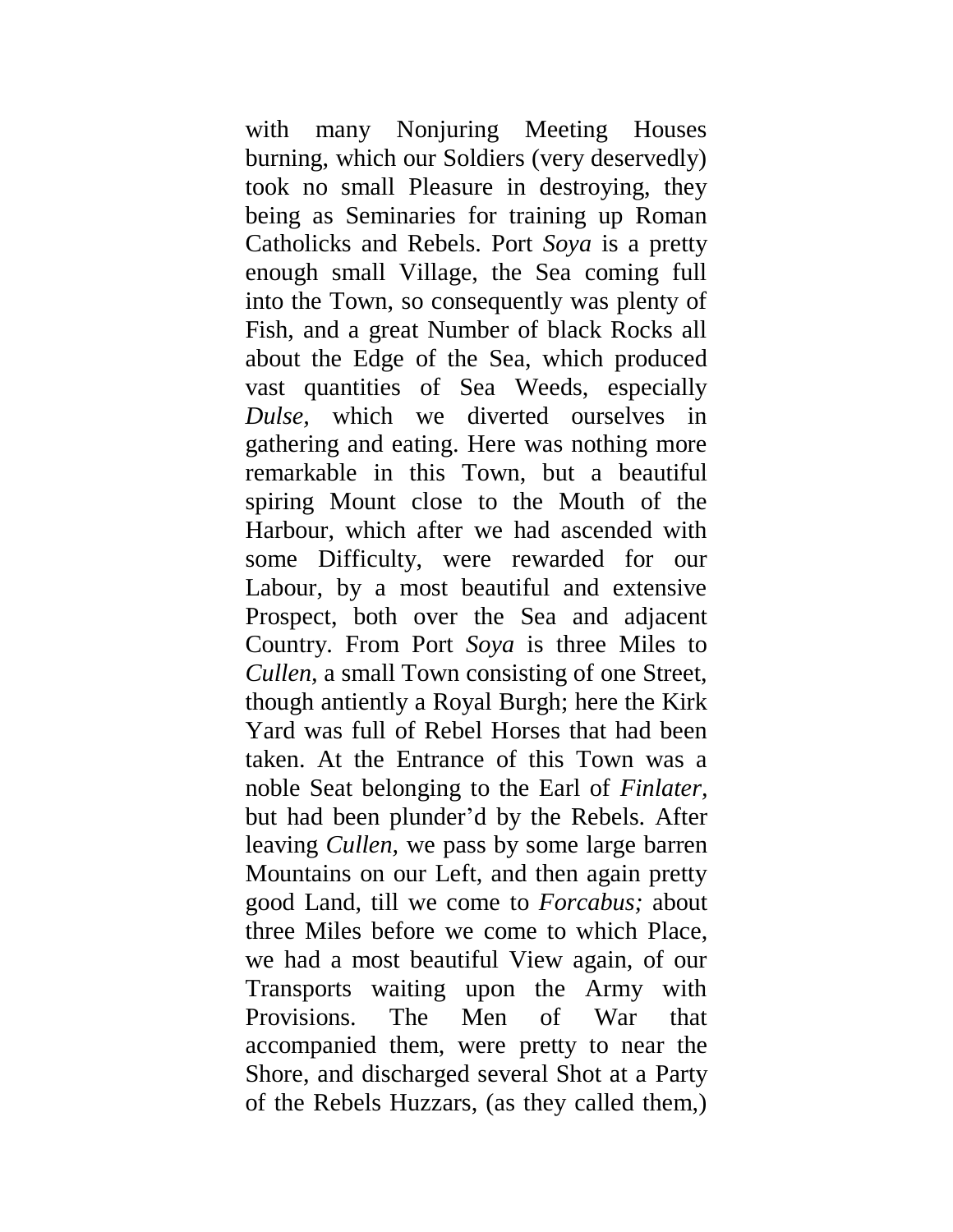on the other Side the River *Spey;* great Numbers of which we could easily distinguish, (upon Horses of all Colours, but chiefly white,) in coming down a Hill, before we entered the Town of *Forcabus,* which lies in a Hollow, close to the Banks of the *Spey,*  and chiefly consists of one Street, a Mile long; in the Middle of which is a Tolbooth lately built; but the generality of the Houses are but very mean and seattering. The chief Ornament of this Place, is *Gordon Castle,*  situated just by the *Spey* Side, and was formerly called the *Bog of Gicht,* the noblest Palace in the North, being the Duke of *Gordon's* chief Seat, adorned with pleasant rural Gardens, Park, and fine Canal, with a most agreeable Fountain and Statues, which the Rebels had defaced, by shooting at, for Diversion. We had here the best Salmon I had eat before in *Scotland,* the noble River *Spey,*  being famous for the incredible Numbers taken in it: And as we approached the *Spey,*  the Rebels made off with great Precipitation, excepting two or three, who had the Impudence to fire at some of our People, as they crossed that rapid broad River, which if they had stood, (it was thought,) might have defended that important Pass a long time, to our great loss; here being a very strong Current, and also deep. We were obliged to ford it with our Horses, and those who had none, waded it, the Rebels having broke all their Boats, which before were on purpose for the Use of Passengers; we lost two Women, and a Trooper, which were drowned: It was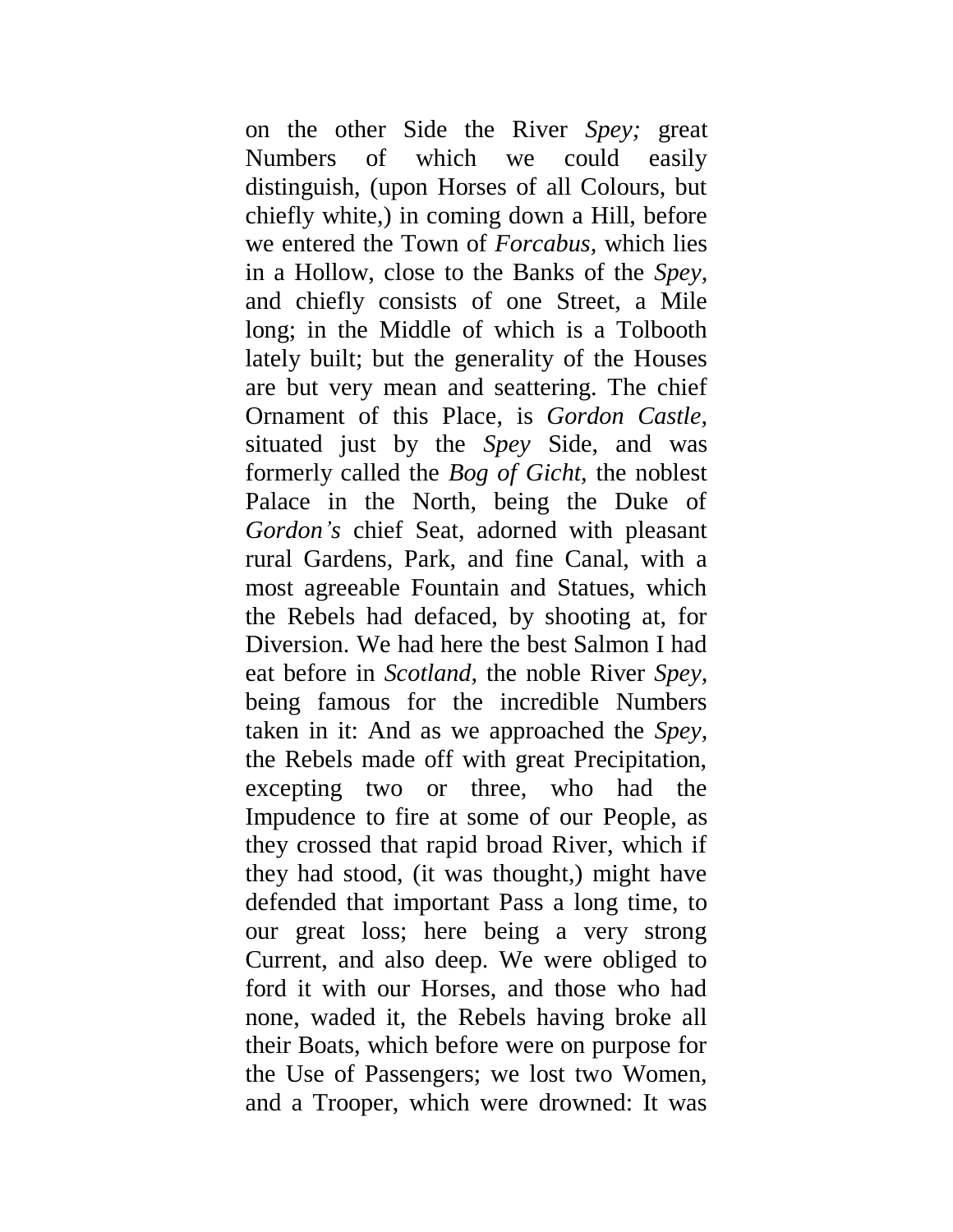an odd sight to see the Women wade this strong rapid River, much above their Middles, holding up their Coats, and frequently giving way with the Stream, which it was a great Difficulty to withstand; they were also obliged to step with great Caution, for fear of the great Stones, which lye in every part of the Bottom; notwithstanding our Soldiers passed it with great Courage, desiring nothing more than to engage with their Enemies, and the more, for having his Royal Highness at their Head. Our Army incamped one Night on the other Side the *Spey,* and many of the Dragoons crossed the *Spey* again, and quartered in the Town of *Forcabus,* for conveniency of Forage, which we had there in Plenty; and exceeding good Weather. On this River *Spey,* a Poet thus remarks, which being very applicable, I take the Liberty to insert.

*Spey loca mutantis præceps agitator arenæ, Inconstans certas nescit habere vias.*

- *Officium Lintris corbis subit, hunc regit audax Cursus labentis nauta fluenta sequens.*
- Great *Spey* drives forward with impetuous Force
- Huge Banks of Sand; and knows no certain Course.

Here for a Boat, an Osier-pannier, row'd

By some bold Peasant, glides along the Flood.

We are now in the Shire of *Murray,* it being divided from that of *Bamff,* by the River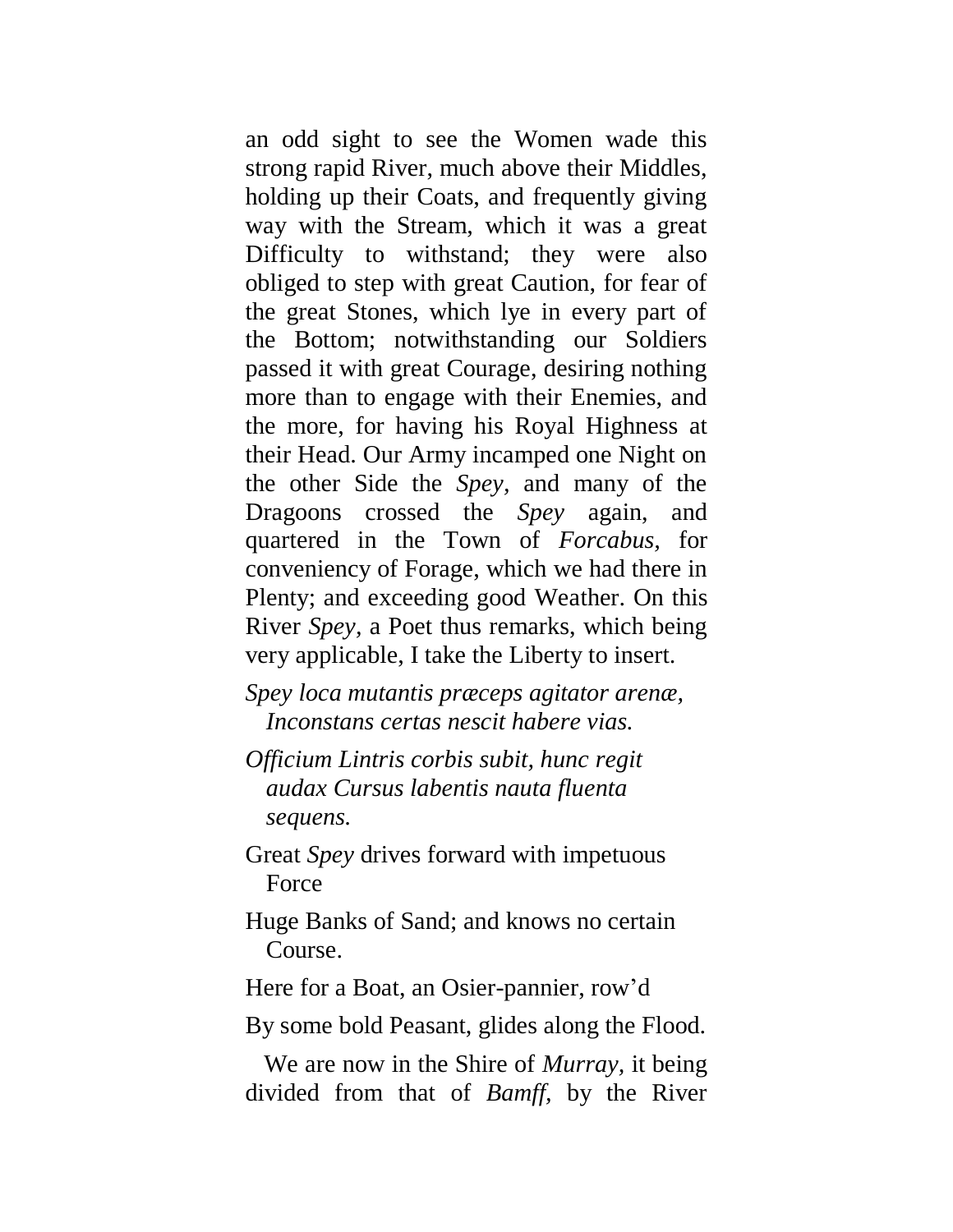*Spey;* and here, close to the Banks of the *Spey,* we observed a sort of Barracks, which the Rebels had made, with Clods of Earth and Sticks, after their Highland Fashion, for their Guard, which they kept here. Our next Jouney was over a pretty level Country, and fine Roads to *Eglin* in *Murray,* eight Miles, which is a Royal Burgh, pretty large, consisting of one very long Street, and others shorter, having a good neat Kirk in the Middle: This Town is very remarkable for Stone Arches; almost every House in the Town is sustained by such, which with their intermediate Pillars, form agreeable Piazza's, and serve to defend the Inhabitants from the effects of Rain, Wind, or Sun. It is also noted for the Ruins of one of the most stately Cathedral Churches in the Kingdom; most of the End Walls are still remaining, and many noble Pillars, which shews its former Greatness: At the other End of the Town are the Ruins of an antient Castle, upon a large Mount; upon which you have a fine Prospect all over the Town, and of the adjacent Country, even to the Sea, and the winding Course of the River *Lossie,* which surrounds this Town, at a small distance, and is famous for Salmon, there being annually pickled, and exported from eighty to a hundred Lasts, all taken in a few Months of the Summer, and in a Space of one Mile, at a Village called *Germach*; it abounds with Fish to the very Head, which are taken either with hooked Tridents by Day, or wicker Baskets, or little Boats, covered with Hides, by Night. None but the Natives, who are used to them,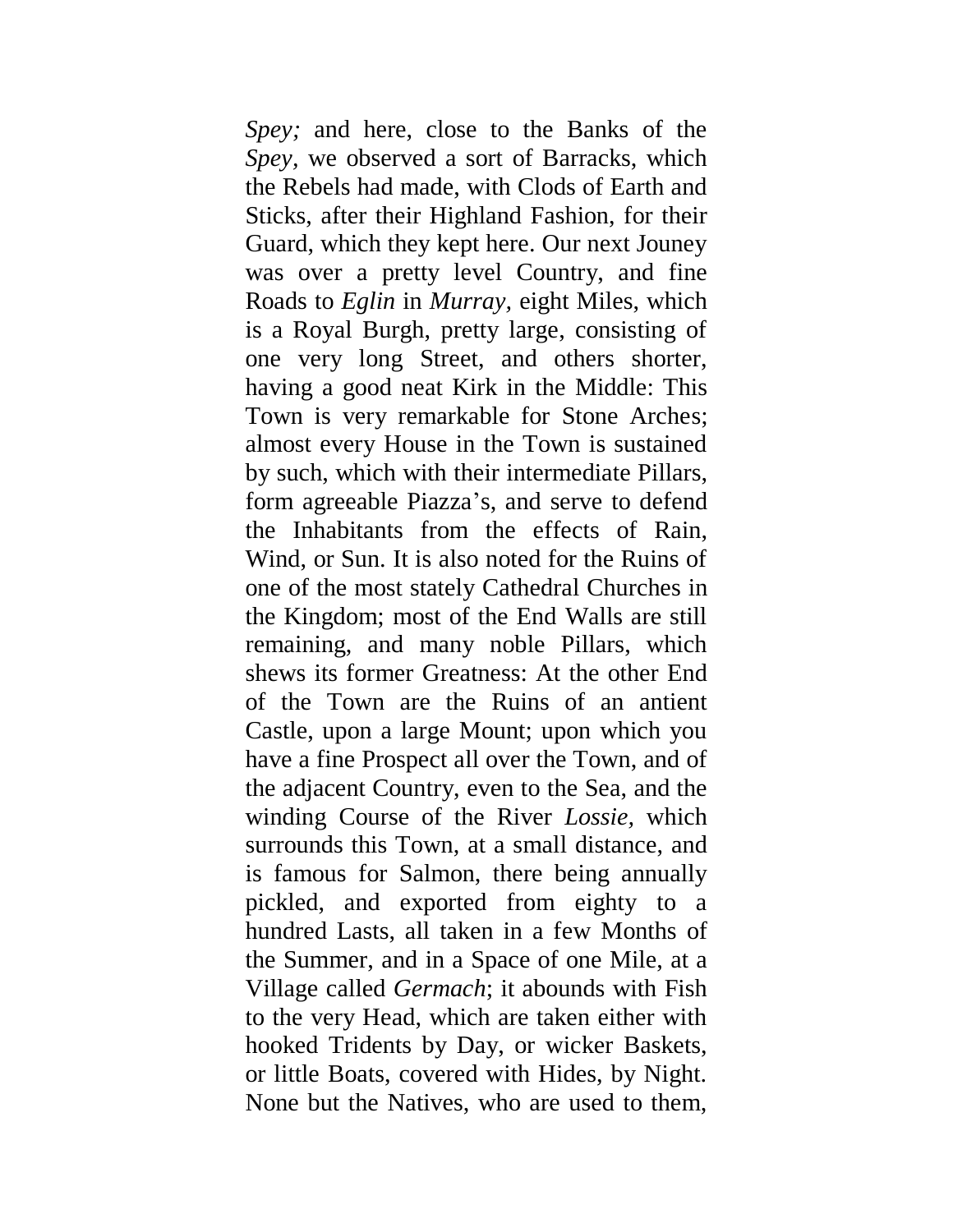will venture into these Boats. This Shire of *Murray* is esteemed the most plentiful County in the North of *Scotland,* and is remarkable for larger Horses then is commonly to be found in this Country. The Climate is also remarkably kind and forward, to most other of the adjacent Counties. Our Army encamped, after leaving the *Spey's* Side, near a pitiful Village called *Arvis,* four Miles from this Town, where it had a false Alarm from the Rebels. From *Elgin* it is eight Miles to *Forress;* here are good Roads and fine Prospects, especially over the Sea, with the Shiping in *Findorn* Harbour, a small Sea-Port, four Miles distant from *Forress.* This Burgh of *Forress* is pleasantly situated at the End of several Ridges of Mountains, and is made up of one long Street, with a Kirk and Tolbooth, and the Ruins of an old Castle, which, 'tis said, the Kings of *Scotland* used to reside in. Here were Gardens to every House, very agreeably situated, and also seemed to be much regarded by the Inhabitants, which, before, to me was a rare thing in this Country. Just before we entered this Town, on our right Hand, we were presented with the Sight of an obelisk flat square Pillar of Stone, which rises about twenty three Foot in Heighth above Ground, and is, as the Inhabitants of *Forress*  informed me, no less than twelve or fifteen Foot below, so that the whole Heighth must be about thirty five Foot, and its Breadth near five; it is all one entire Stone: Great variety of Hieroglyphic Figures, in low releivo, are carved thereon, some of which are still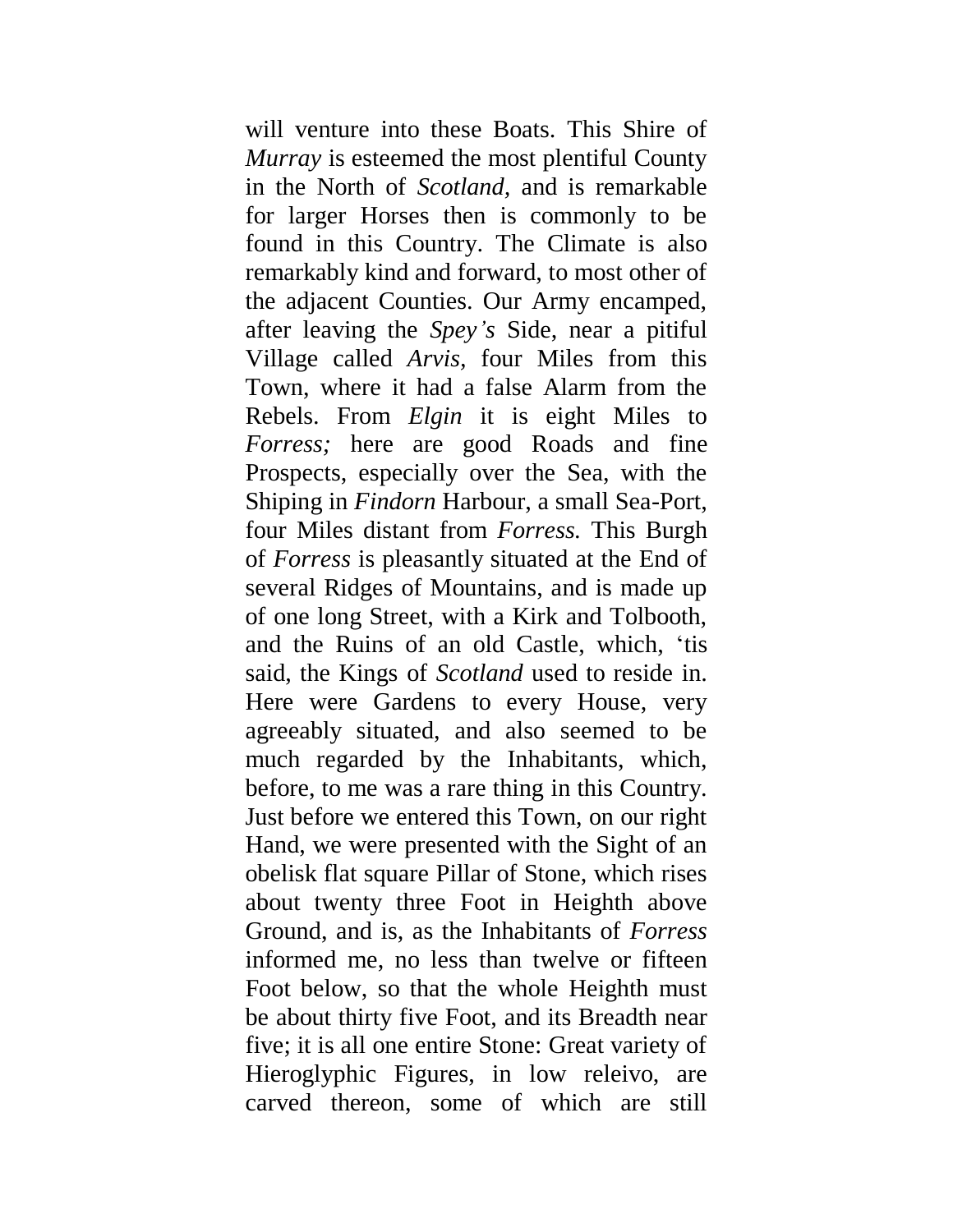distinct and visible; but the Injury of the Weather. has obscured those towards the upper Part. What the Import, or Signification is, I could hear of none that could inform me. The whole above Ground, is divided into seven Compartments, the lowest of which is almost hid by some Steps, or Supports, lately made, to secure it from falling, at the Expence of the Countess of *Murray.* The Second contains sundry Figures, but most of them defaced. In the third are several of a monstrous Form, resembling four-footed Beasts, with human Heads; and others of Men standing by them. In the fourth Division, are six or seven Ensigns, or Standards, with some Figures, holding obscure Weapons in their Hands. The fifth and sixth Divisions are filled with the like Figures; and in the uppermost of all have been others, which are now in a great measure defaced. On the reverse Side of this Stone is the Figure of a Cross, beneath which are two human Figures, of a very disproportionable and *Gothick* Form; and indeed the whole Monument, as to its Sculpture, is executed in a rude and barbarous Taste: On its Edges are continued Flourishes. The Inhabitants here told us, it was erected as a Monument of a *Danish* King; some say, slain in Battle here; others, that he died at Sea, and was brought here, and buried; others, that it was for a *Scotch* King, *&c.* But *Camden* tells us, it was erected as a Monument of the Fight between King *Malcolm,* Son of *Keneth,* and *Sueno* the *Dane.*  After leaving the Town of *Forress,* about a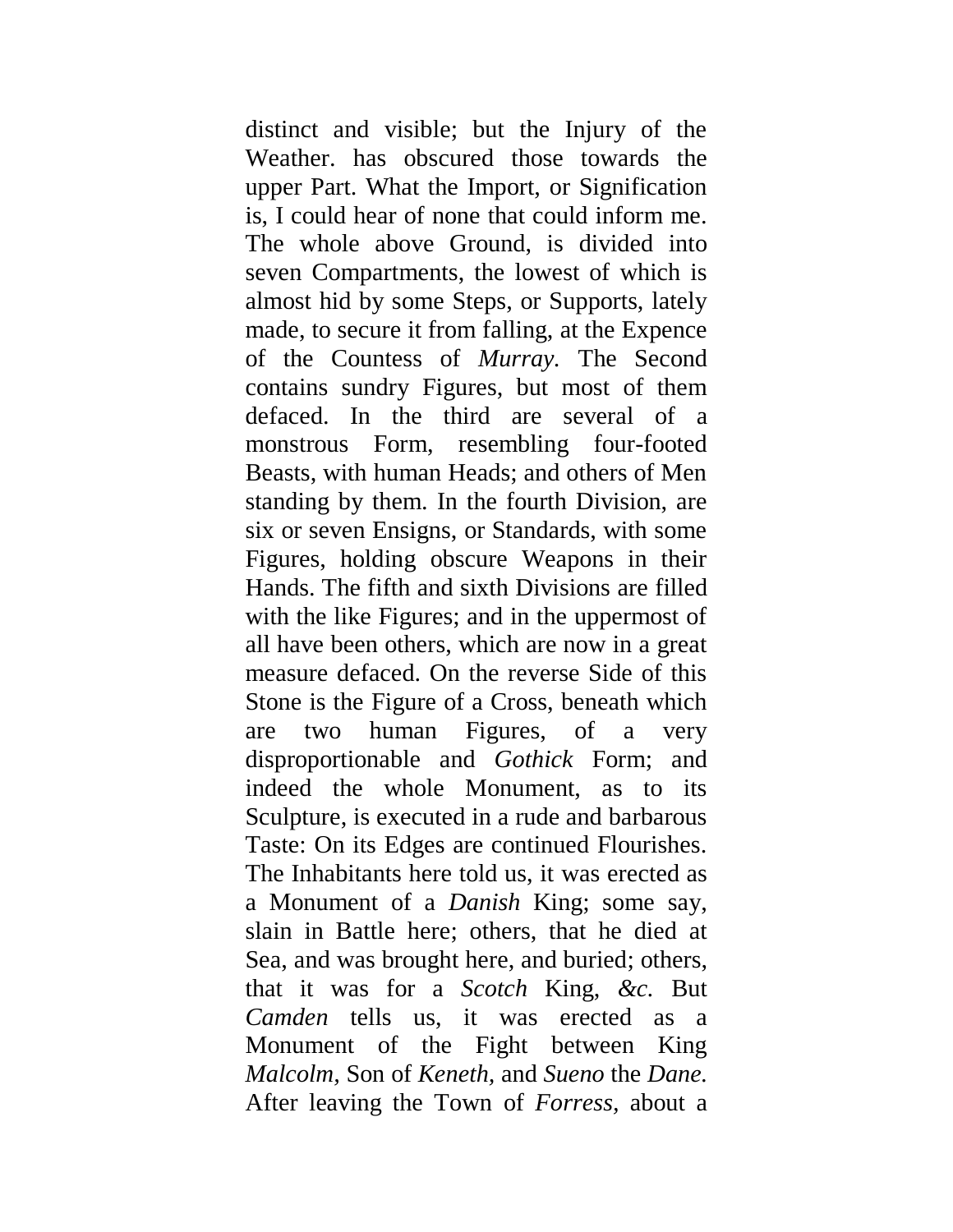Mile in our Road to *Nairn,* we are obliged to ford a broad and deep River, that disembogues itself into the Sea, at *Findorn,*  and therefore is called *Findorn-River;* upon which is also carried on a great Salmon-Fishery; and upon the Banks of this River are several Hutts, where they boil the Salmon, and pickle it. In our Road to *Nairn,* which is six Miles, we have frequent Views of Gentlemen's Seats: This is a Royal Burgh, and Hereditary Sheriffdorn of the *Campbells*  of *Lorn,* and a small Sea-port Town: In coming to which, we pass over a very moorish Country, and through a large Wood, and just as we enter the Town, cross a River, over a noble Stone-Bridge, of one Arch. This was the last Encampment of our Army, before the Engagement with the Rebels. From hence to the Field of Battle, called *Colloden-Moor*  (taking its Name from the President *Forbes*  Seat) was eight Miles from *Nairn,* and four from *Inverness.* The Account of the Engagement is as follows: On *Tuesday,* the 15th of *April,* 1746, the Rebels burnt *Fort Augustus,* which convinced us of their Resolution to stand an Engagement with the King's Troops. We gave our Men a Day's Halt at *Nairn,* and on the 16th marched from thence, between Four and Five in the Morning, in four Columns. The three Lines of Foot (reckoning the Reserve for one) were broken into three, from the Right, which made the three Columns equal, and each of five Battallions. The Artillery and Baggage followed the first Column, upon the Right,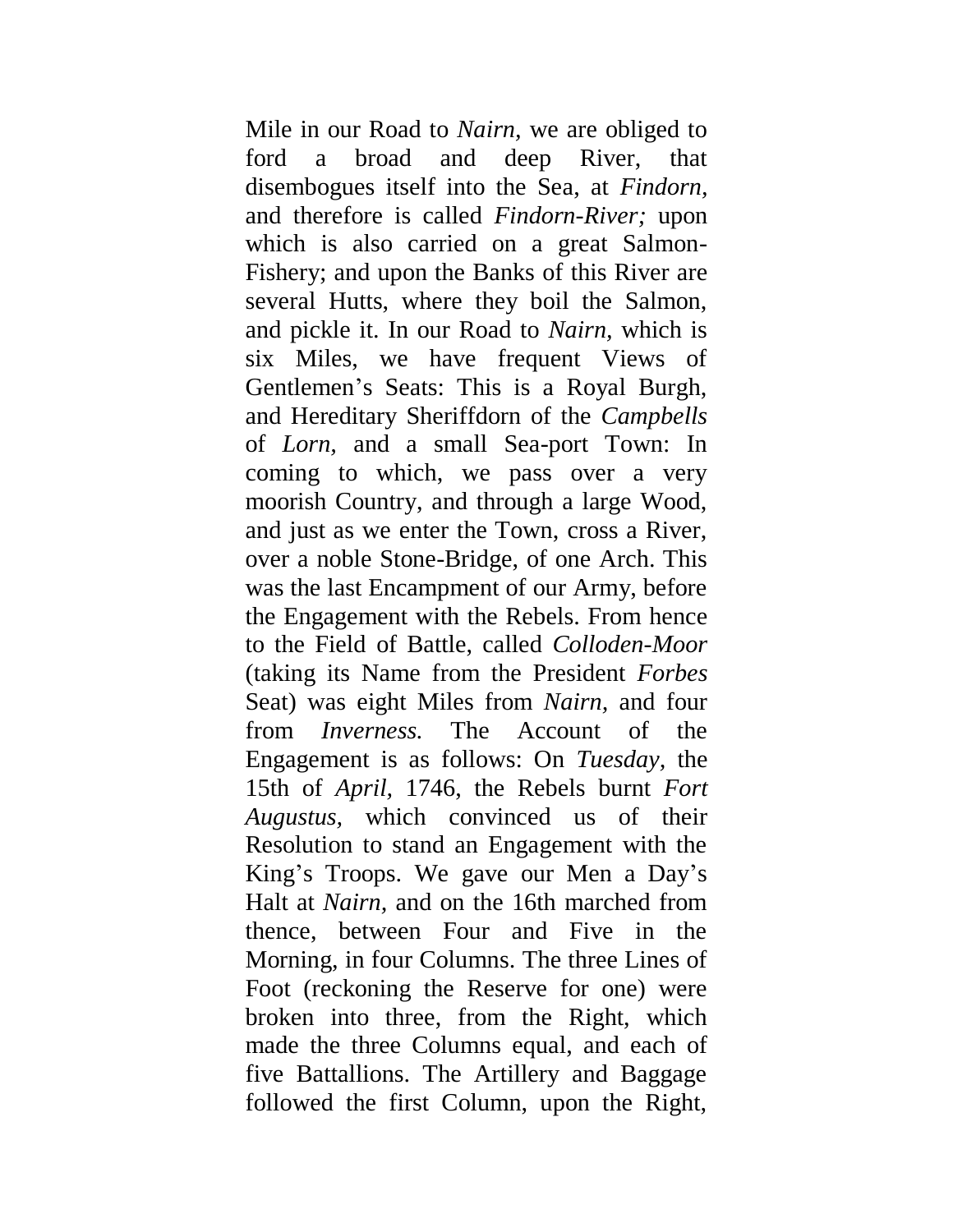and the Cavalry made the fourth Column, on the Left. After we had marched about eight Miles, our Advanced Guard, composed of about forty of *Kingston's* Men, and the *Highlanders,* led by the Quarter-Master General, perceived the Rebels at some Distance, making a Motion towards us, on the Left; upon which, we immediately formed; but, finding the Rebels were still a good way from us, and that the whole Body did not come forward, we put ourselves again upon our March, in our former Posture, and continued it to within a Mile of them, where we again formed in the same Order as before. After reconnoitring their Situation, we found them posted behind some old Walls and Hutts, in a Line with *Colloden-House.* As we thought our Right entirely secure, General *Hawley* and General *Bland* went to the Left, with the two Regiments of Dragoons, to endeavour to fall upon the Right-Flank of the Rebels, and *Kingston's* Horse was ordered to the Reserve. The Ten Pieces of Cannon were disposed, two in each of the Intervals of the First Line; and all our *Highlanders* (except about one Hundred and Forty, which were upon the Left, with General *Hawley,* and who behaved extreamly well) were left to guard the Baggage.

When we were advanced within five Hundred Yards of the Rebels, we found the Morass, upon our Right, was ended, which left our Right-Flank quite uncovered to them; his Royal Highness thereupon immediately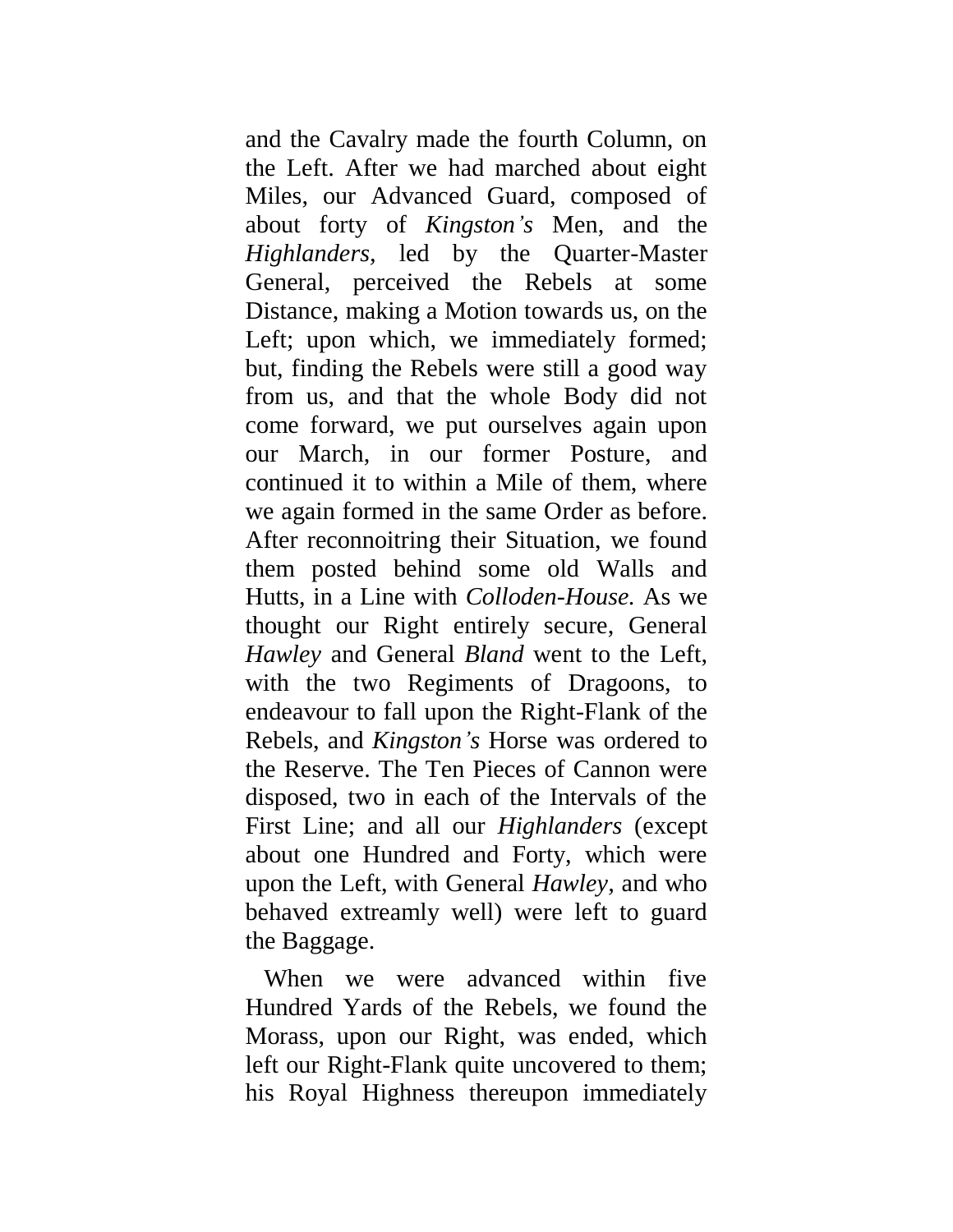ordered *Kingston's* Horse from the Reserve, and a little Squadron of about sixty of *Cobham's,* which had been patrolling, to cover our Flank; and *Pultney's* Regiment was ordered from the Reserve to the Right of the Royals.— We spent above Half an Hour after that, trying which should gain the Flank of the other; and his Royal Highness having sent Lord *Bury* forward, within one Hundred Yards of the Rebels, to reconnoitre something, that appeared somewhat like a Battery to us, they thereupon began firing their Cannon, which was extreamly ill pointed: Ours immediately answered them, which began their Confusion. They then came running on in their wild Manner; and upon the Right, where his Royal Highness had placed himself, imagining the greatest Push would be there, they came down three several times, within an Hundred Yards of our Men, firing their Pistols, and brandishing their Swords; but the *Royals* and *Pultney's* hardly took their Firelocks from their Shoulders; so that after those faint Attempts, they made off, and the little Squadrons on our Right, were sent to pursue them. General *Hawley* had, by the Help of our *Highlanders,* beat down two little Stone-Walls, and came in upon the Right-Flank of their Second Line. As their whole First Line came down to attack at once, their Right somewhat out-flanked *Barrel's*  Regiment, which was our Left; and the greatest Part of the little Loss we sustained, was there; but *Bligh's* and *Semple's* giving a Fire upon those who had out-flanked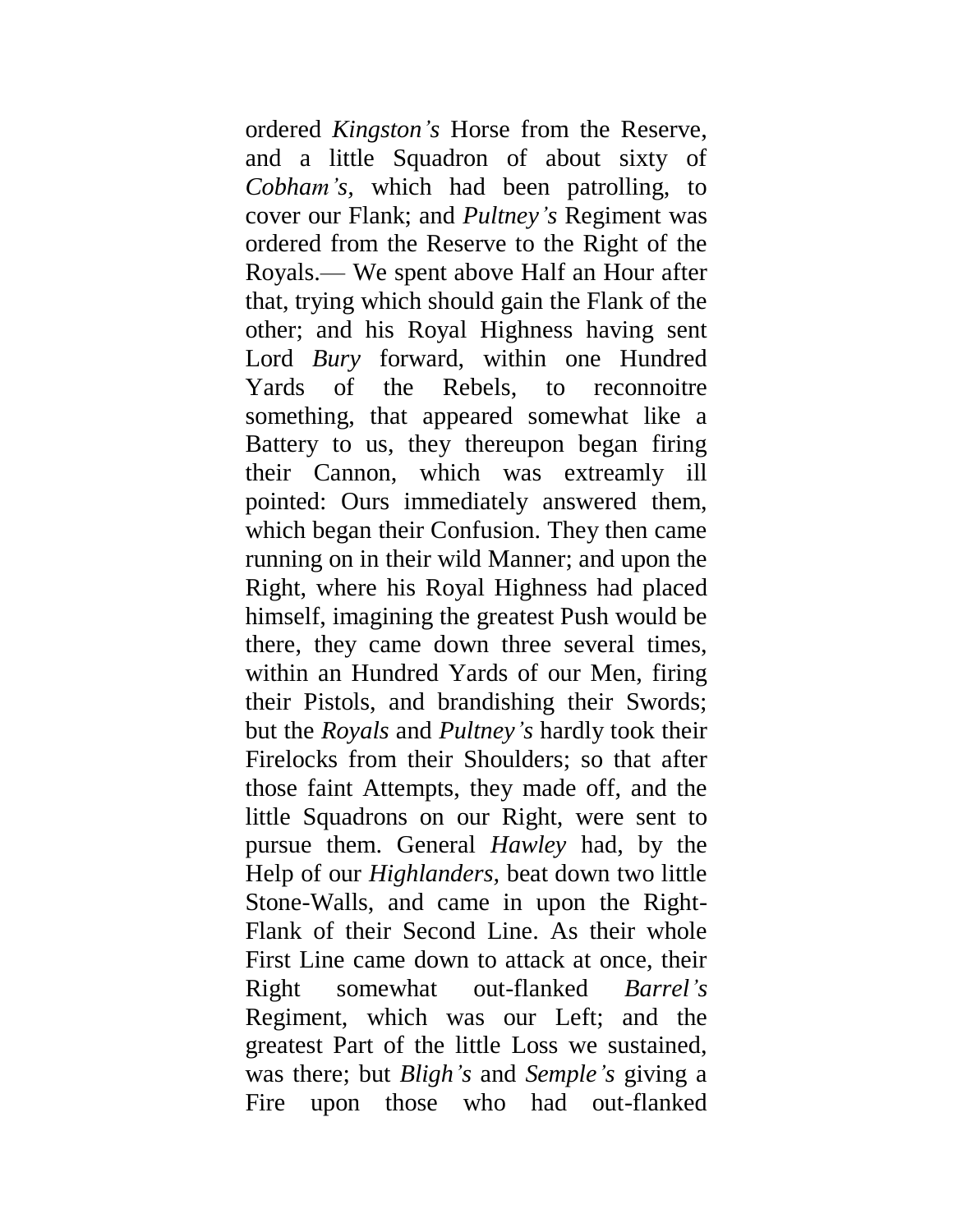*Barrel's,* soon repulsed them, and *Barrel's*  Regiment, and the Left of *Munro's,* fairly beat them with their Bayonets: There was scarce a Soldier or Officer of *Barrel's,* and of that Part of *Monro's* which engaged, who did not kill one or two Men each with their Bayonets and Spontoons. The Cavalry, which had charged from the Right and Left, met in the Center, except two Squadrons of Dragoons, which we missed, and they were gone in Pursuit of the Runaways: Lord *Ancrum* was ordered to pursue, with the Horse, as far as he could; and did it with so good Effect, that a very considerable Number was killed in the Pursuit.

As we were in our March to *Inverness,* and were near arrived there, Major General *Bland*  had also made great Slaughter, and took about Fifty *French* Officers and Soldiers Prisoners, in his Pursuit.

By the best Calculation that can be made, it is thought the Rebels lost two Thousand Men upon the Field of Battle, and in the Pursuit. We have here two Hundred and Twenty-two *French,* and three Hundred and Twenty-six Rebel-Prisoners. Lieutenant Colonel *Howard*  killed an Officer, who appeared to be Lord *Strathallan,* by the Seal, and different Commissions from the Pretender, found in his Pocket It is said, Lord *Perth,* Lord *Nairn, Lochiel, Keppoch,* and *Appin Stuart,* are also killed. All their Artillery and Ammunition were taken, as well as the Pretender's, and all their Baggage; there were also twelve Colours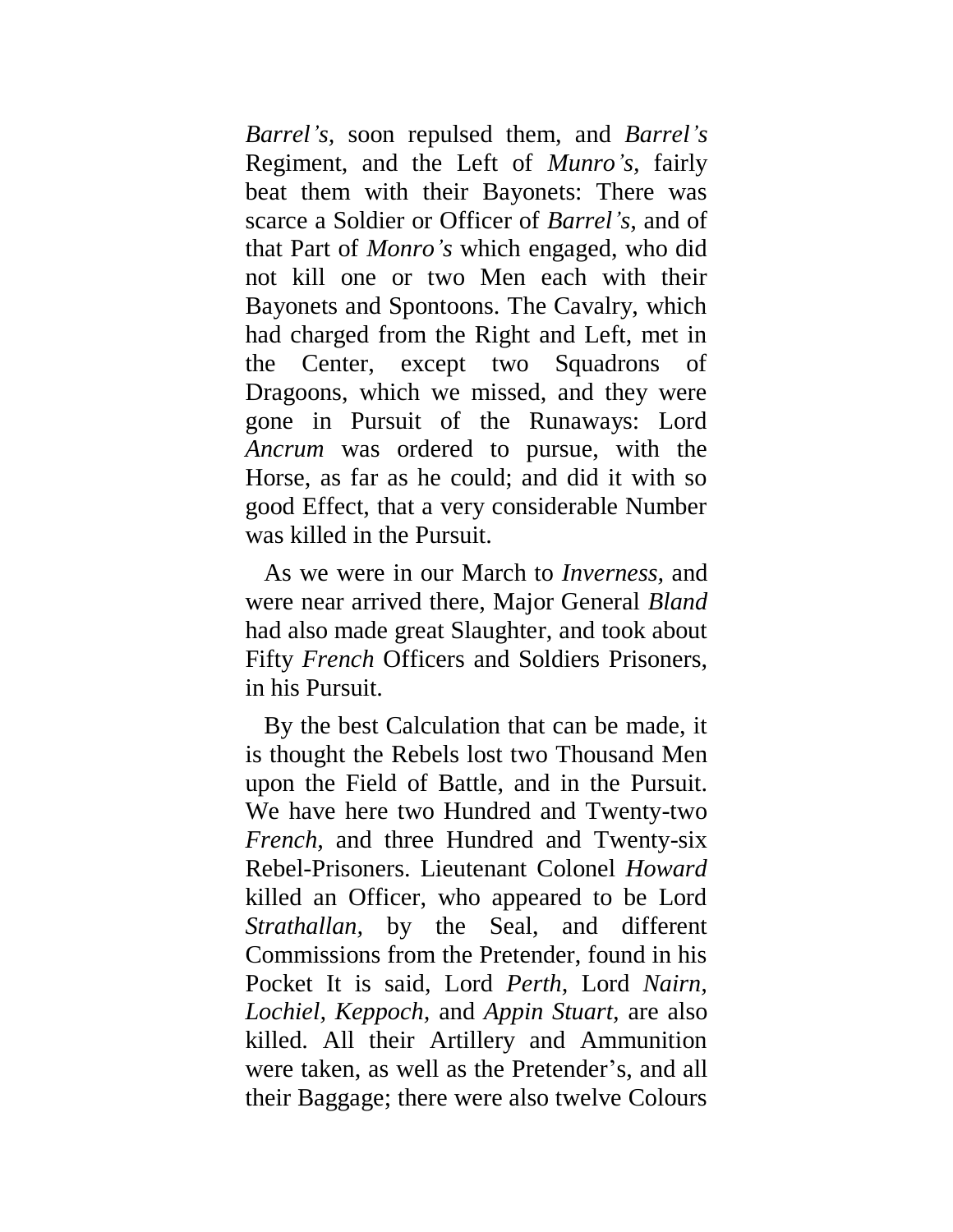taken. All the General Officers, and Soldiers, did their utmost in his Majesty's Service, and shewed the greatest Zeal and Bravery on this Occasion. The Pretender's Son lay at Lord *Lovat's* House at *Aird* the Night after the Action. Brigadier *Mordaunt* is detatched with 900 Volunteers this Morning into the *Frazer's*  Country, to attack all the Rebels he may find there. Lord *Sutherland* and Lord *Rea's* People continue to exert themselves, and have taken upwards of 100 Rebels; the *Monro's* have killed 50 of the Rebels in their flight, and we have also had many of *Fitz-James's*  Regiment, who were mounted, come and surrendered themselves Prisoners. The killed, wounded and missing of the King's Troops amount to about 300, 50 of which only are killed. The Rebels, by their own Accounts, make their Loss greater by 2000 then we have stated it: Four of their principal Ladies are in Custody, *viz.* Lady *Ogilvie,* Lady *Kinloch,*  Lady *Gordon,* and the Laird of *Macintosh's*  Wife. Lord *Cromartie* and his Son are also just brought in Prisoners from *Sutherland,* by the *Hound* Sloop, to the Duke, together with 162 others. As to the young Pretender, he kept during the whole Action in the Corps de Reserve, and when he perceiv'd the Clans, who were his sole Dependance, to give way, not daring to pass thro' *Inverness,* he forded the River a Mile above it, up to the Neck; and the Day of the Battle, he issued Orders to his People to give no Quarters, so certain was he of Conquest; as a further Instance of which, the Rebels ordered all the Inhabitants of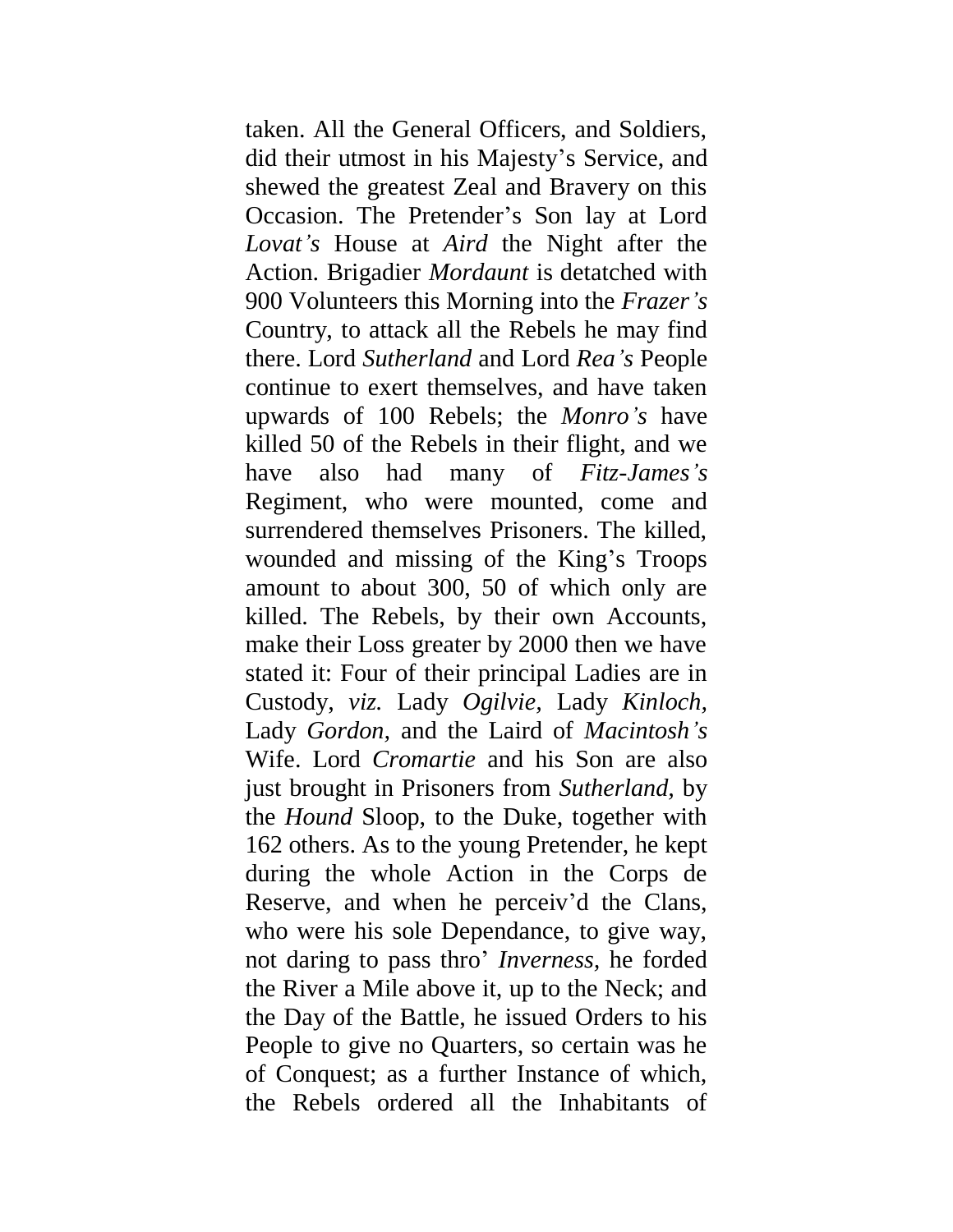*Inverness,* to provide all the Oatmeal they could spare, and with it bake Bannocks for their Suppers against their return from the Victory; but how pleasing and beneficial was their  $\epsilon$  Disappointment to us, who came to eat it in their stead. General *Barrel's* Regiment gained the greatest Reputation imaginable in this Engagement; the best of their Clans having made their strongest Efforts to break them, but without Effect, for the old Tangierines bravely repulsed those Boasters with a dreadful Slaughter, and convinced them, that the Broad Sword and Target, is unequal to their Musket and Bayonet when in the Hands of Veterans, who are determined to use them. I must further tell you, that our Army had several Alarms; but at last the Rebels formed about a Mile and a half South of the Lord President's House of *Culloden;*  about five Minutes past One the Cannon began to play, which continued very close on both sides for about 25 Minutes; some short Time after which they began to run: It was visible that our Artillery had the Advantage of that of the Rebels, as it was better serv'd, and did very great Execution, by Means of the Grape Shot made use of, for theirs being pointed too high, went over our Heads. The *Frazers* and *Macdonalds* which composed the right Wing, made an Attack upon his Royal Highness's Left, and endeavoured to get in Sword in Hand; but were so well received, and the Fire so close and regular, that on the second Discharge they fell into the utmost Confusion, and fled over an adjacent Hill.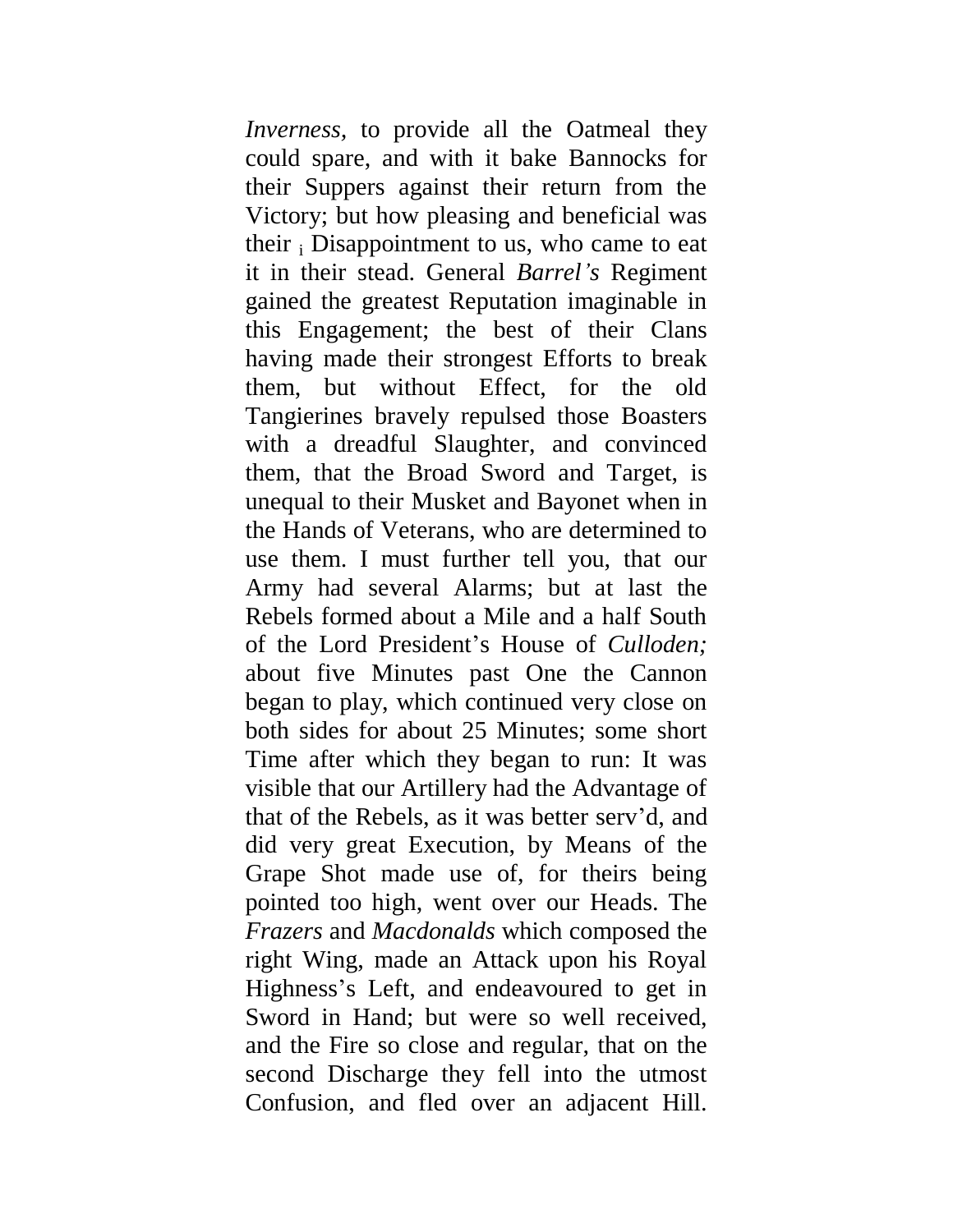The whole of the Rebels followed their Example, and immediately took to their Heels by different Roads, some towards *Badenoch,*  others towards Fort *Augustus,* and several by the Roads that lead to *Ross-Shire.* The Duke's Army mov'd regularly forwards, and the *Campbell's,* Duke of *Kingston's* Light Horse, with the whole Dragoons, persued and did great Execution; and several of *Kingston's,*  Men killed their fifteen and sixteen a Piece. After the Chace was ended, our Army was quartered at *Inverness:* After the Battle, we were daily finding Rebels dead, whom we suppose in their Flight, to have at last languished of their Wounds and dropt in different Places, some far distant from the Battle, lamenting their *Charley's* Fate, and many we could not find to bury for some Time after, by reason the Heather or common Heath was so thick and high in which they lay. After leaving the Field of Battle, we have a most delightful View of the *Murray Firth,*  even to the Sea and Town of *Inverness.* The History of whichPlace I intend you in my next; and am,

*Sir,*

*Yours,* &c.

*Inverness, April* 30, 1746.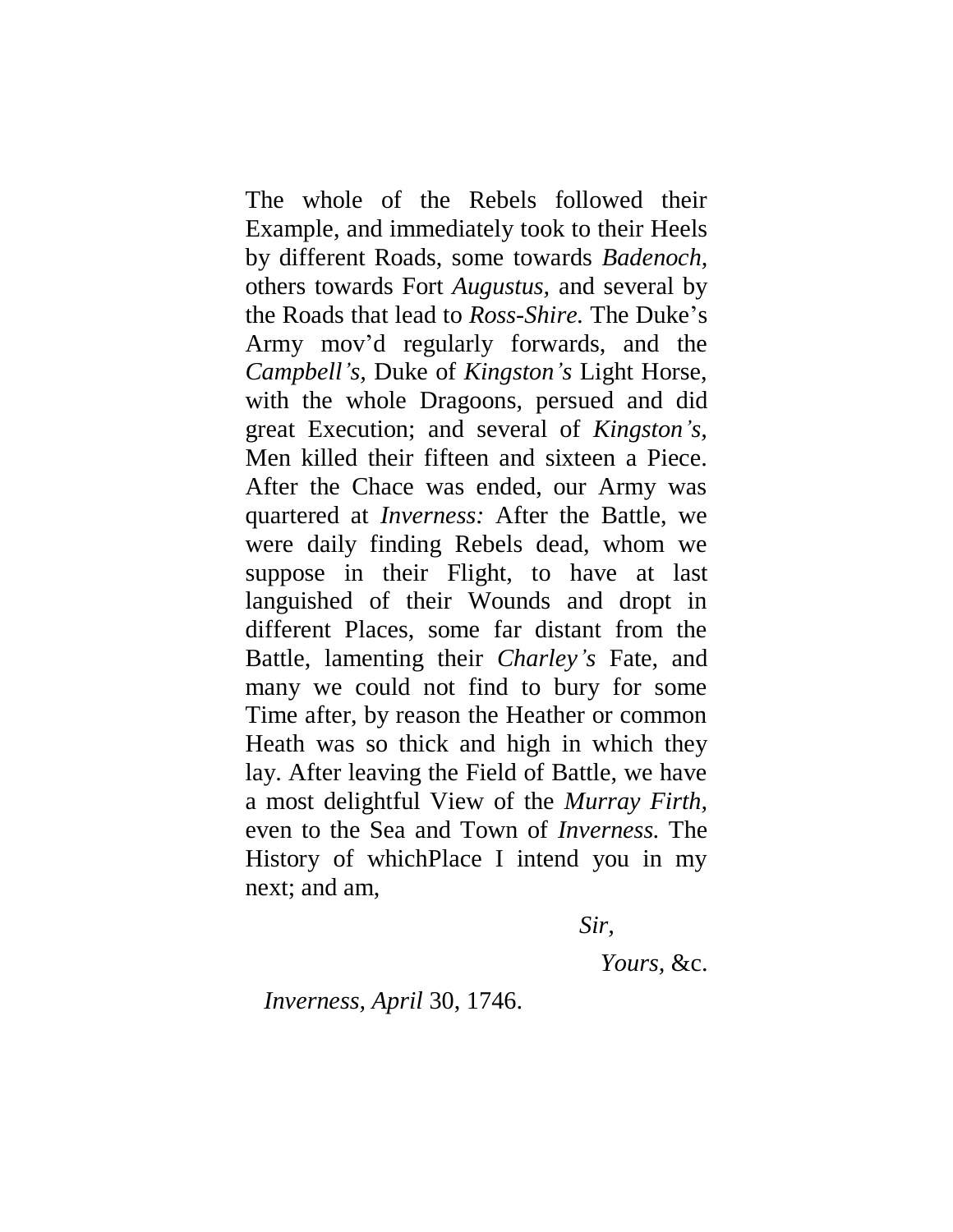## L E T T E R V I I.

*SIR,*

*NVERNESS* is but a small dirty poor Place, although the Capital of the *Highlands,* built close along the Banks of *NVERNESS* is but a small dirty poor<br>Place, although the Capital of the<br>*Highlands*, built close along the Banks of<br>the River *Ness*, in a vast Hollow, which joyns the *Murray Firth.* At the Key where the Shipping unload, it has two tolerable good Streets, and two Churches, one for the *English,* the other for *Irish,* or what they call *Erse:* For in this Town the *English* Language, as well as *Irish,* are spoke indifferently among the Rich as well as Poor, so that those two Languages are spoke here in common, as *French* and *Flemish* are in *Brussels.* Here are several antient Buildings about this Town, now joyn'd with ordinary Houses, and let to different Families, as is almost every House in all the Capital Towns in *Scotland;* for 'tis a great Rarity to see a single House inhabited only by a single Family. Among these is one where they say *Mary* Queen of *Scots* was nursed in, near to the Foot of the Bridge. This Bridge is a strong Building of Stone, consisting of seven Arches over the River *Ness.* To the Sides of this River, the Washerwomen come to wash their Linnen, and dry it upon the Stones or Grass adjacent. Their Method of Washing, is by treading it in a Tub with their naked Feet, and holding at the same Time their Petticoats up to their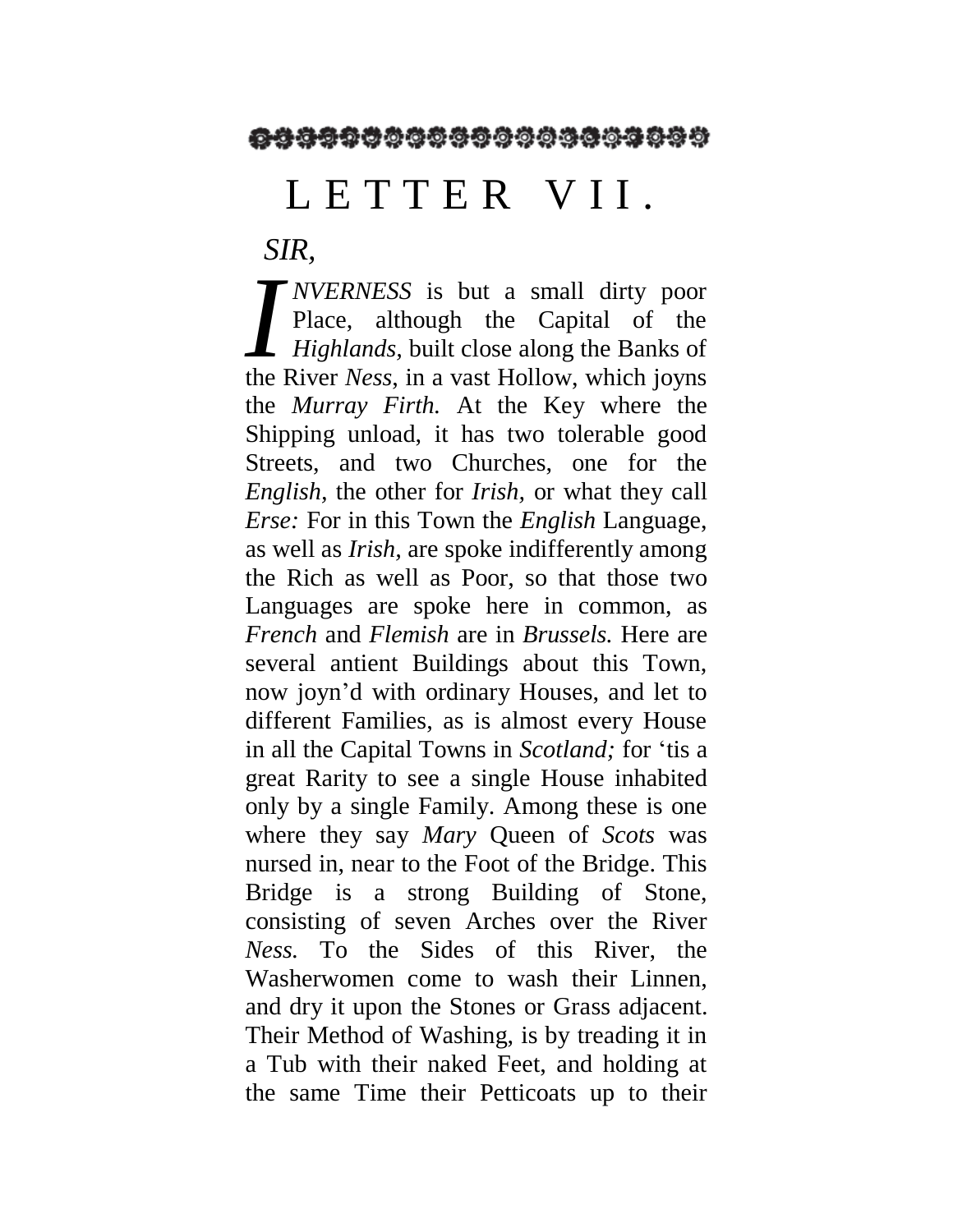Middle, and with an unusual Motion, constantly turning round, they continue Day after Day, for they wash seldom, and a great deal at a Time, amongst the better Sort of Families; and those who are not worth a Tub, tread it in the River upon a large Stone under Water, for they very seldom use Soap. You'll see in a warm Morning, the River Edges lin'd with these Sort of Women that are Maidservants, and frequently as many Soldiers admiring their Legs and Thighs, and particularly their Motion in treading, which always put me in mind of the Negroes dancing. Near to the Foot of the Bridge, upon a pleasant Hill, and close by the River side, is situated *Fort George,* which was a great Ornament to the Town, before the Rebels blow'd it up; it was not a Place of Force, but a beautiful Barrack. Their Chief Engineer who laid the Train for blowing up this Fort, was mounted up in the Air by one of the Blasts, and was killed, whose Dog fared better than his Master, for although he was also blown up at the same Time a great height, and thrown near to the other Side of the River, yet liv'd, but is sadly lamed. The Manufacture here is chiefly in Linnen and Plaids; and the Market once a Week is well supply'd by the Country, People with extream bad *Goats* Milk Cheeses, and fresh Butter of several Colours, full of Hairs; but the Salt Butter is brought to Market in Wooden Dishes that hold about three Pounds each, cover'd over with the Membranes that hold the Calves, and withinside is full of large Grains of Salt. We have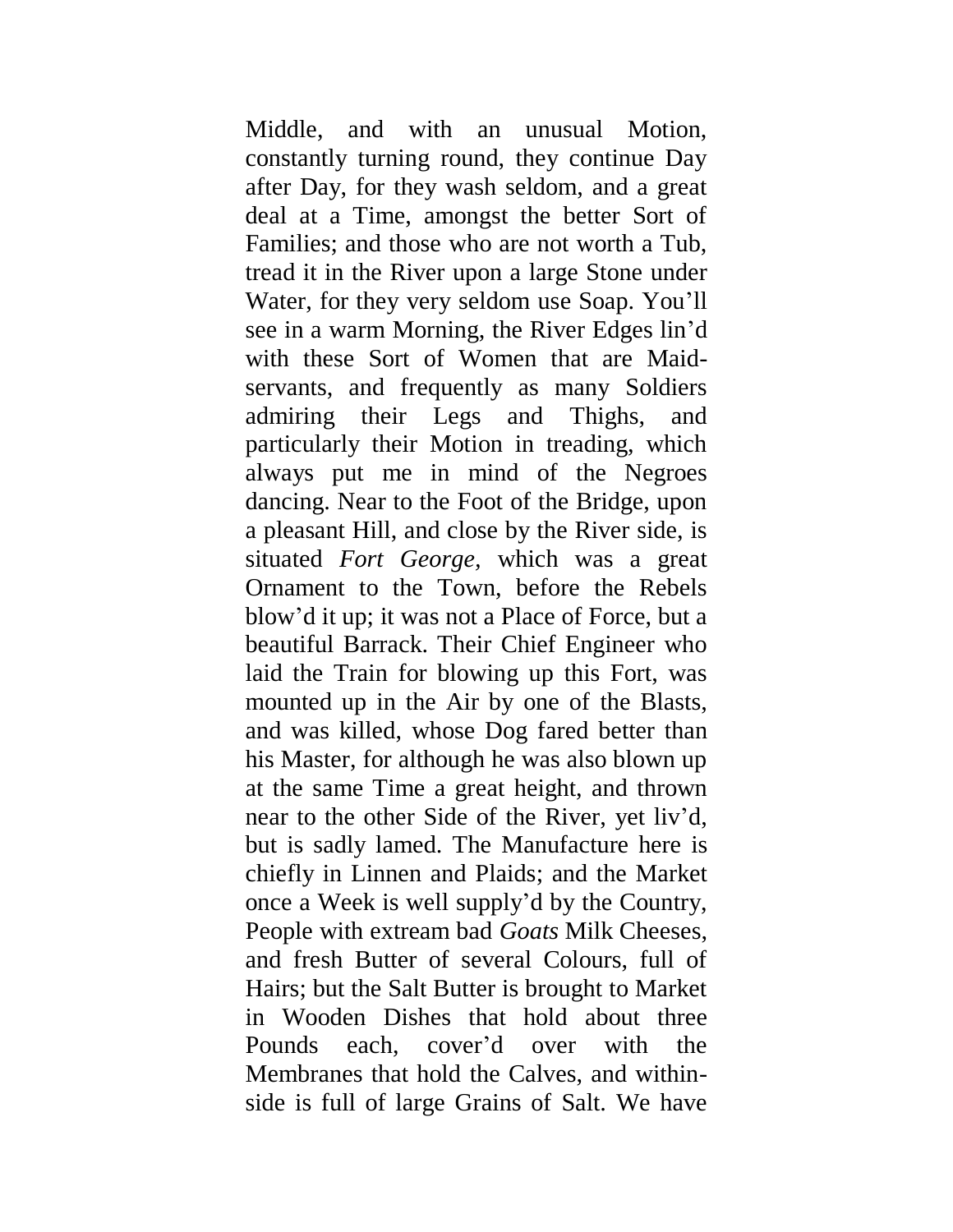here at *Inverness* quite a Highland Prospect, and more especially looking towards *Fort Augustus,* for there you see nothing but irregular Mountains and Vallies, and the farther you look, they are still larger. This Town above all others in *Scotland,* is noted for handsome Women, and indeed there's many agreeable Girls, with whom it requires very little trouble to get acquainted with. Red Hair is also extremely common amongst them; and they are all taught Musick, (as the Spinnet) and Dancing, but for Singing I knew none that excell'd in it; they are said also to speak the best *English* here of any Place in *Scotland,* which 'tis thought they formerly learnt from *Oliver Cromwell's* Forces, who were a long while garrison'd here in a large Pentagon Fort built by him, close to the Entrance of the River *Ness,* into the *Murry Firth,* but is now entirely in Ruins, nothing remaining but Earthen Banks, or Bastions and Ditches. This Place is said to have been formerly the Seat of the Kings of *Scotland,*  and that they liv'd in the old Castle, upon the Foundation of which Fort St. *George* now stands. We have now the Middle of *May,*  exceeding fine Weather, which is the first we had since our coming into *Scotland;* but some Days are so exceeding hot, that 'tis with Difficulty I keep from fainting. We have also at this Time hardly any Night that may be properly so called, for I can see to read a Book at any Time of the Night in my Chamber. The Country and the adjacent Hills look most beautifully green; the Plants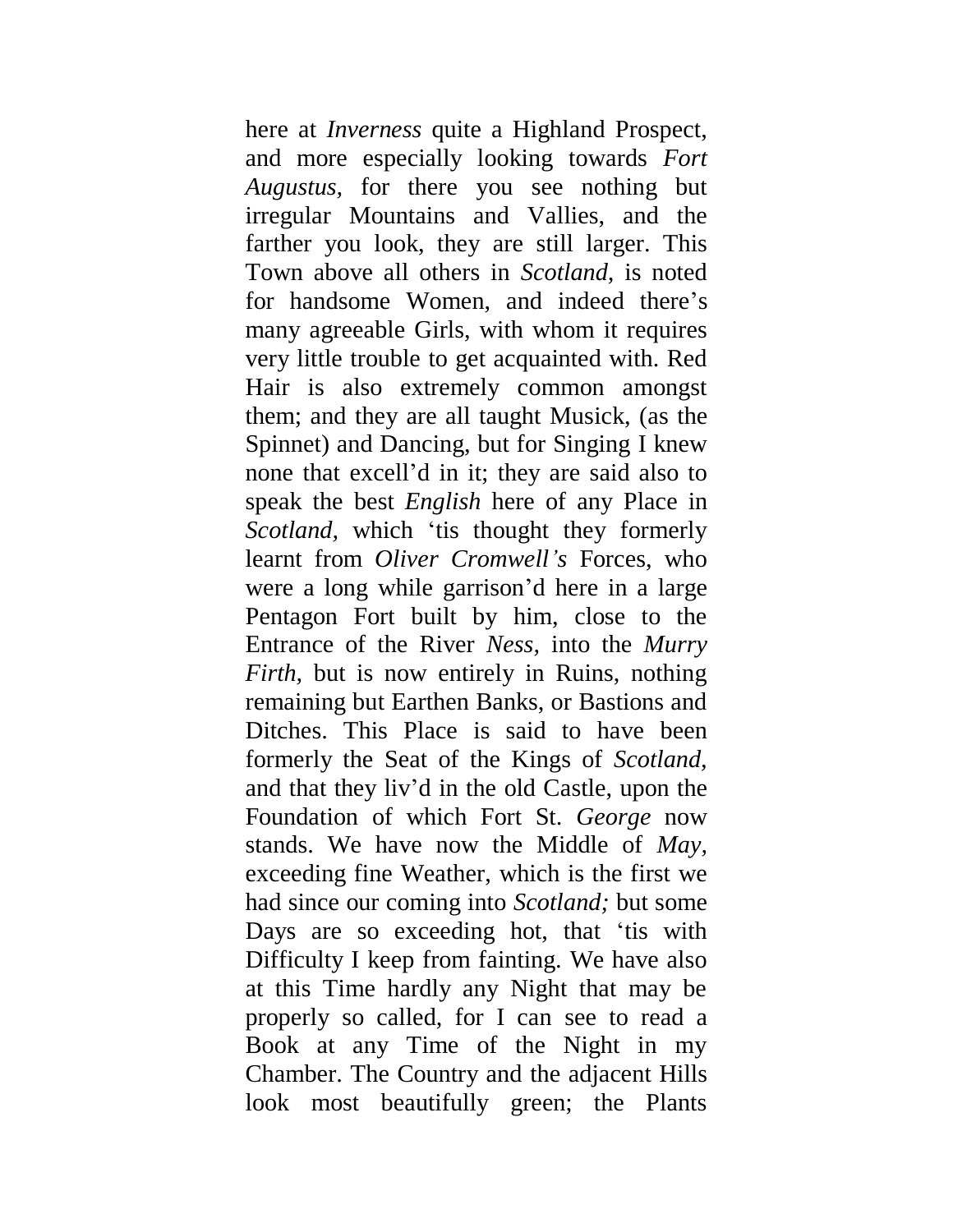likewise begin to flourish, which makes our Life a little more agreeable, than when the Weather is excessive cold or rainy, the Winds blowing, and the Mountains covered with Snow, or black barren Rocks, with Streams of Water issuing down with great Rapidity: which is our Winter Appearance, and which we had most frequently, before the present Time. After we had made some stay here, the Rebels came in by hundreds daily giving up their Arms, (which were few, and bad enough that they brought us) and receiving Protections, and our Parties as frequently bringing in Prisoners, Rebels that lie lurking about and thieving for their Bread, which makes it unsafe for single Persons to venture upon many Roads. This Town is exceeding full of Prisoners, although we are sending of Ship-loads frequently to *London,* and other Places to be try'd. We have Hospitals in every Part of the Town filled with sick Soldiers: Their Sicknesses, at first, were chiefly Plurisies and Fluxes, the last of which was thought to be chiefly occasioned by drinking the bad Water of *Ness,* it running out of a *Loch* of that Name, having a Sulphurous Bottom. A little while after we had a most terrible malignant kind of Fever introduced amongst us, by the Regiment of Brigadier *Houghton's* coming from Sea, in Ships that had before carried Rebel Prisoners to *London,*  amongst which was the Goal Distemper. This Malady not only made Havock amongst our Soldiers and Officers, but even the Towns People; great Numbers of whom, both young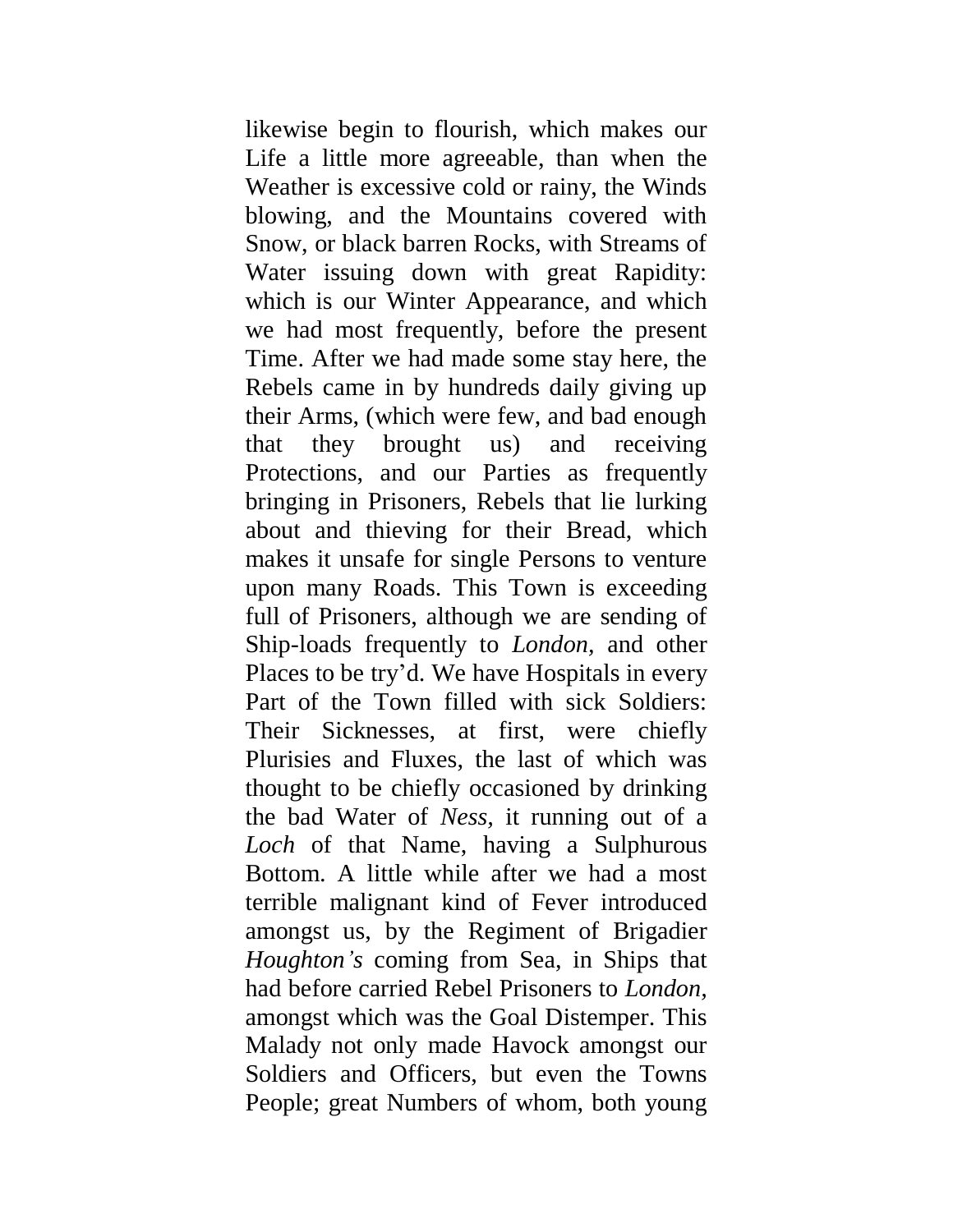and old died daily. Here's a great Salmon Fishery up the River *Ness*; four of the Heads of the Town go Partners, and one of them is no less then a Baron. The Fishermen who drag the Nets to catch the Salmon, are a Sort of Amphibious Creatures, being almost always up to their Knees in the Water in drawing their Nets; they also make use of little flat-bottom'd Boats for this Purpose, and Harpoons, by which means they kill great Numbers in wooden Sort of Cages (built in the Water) where the Fish run in with the Stream, but can't get back again; the Fish thus catch'd, are nothing near so good as those catch'd with the Drag Net, where they kill them immediately, by striking them on the Head with a Stone, and so hinders their fluttering in the Water, which spends their Fat; for those catched with the Net, if dressed soon after, are found, when boil'd, all over vein'd with a hard suety Kind of Substance, and eat quite firm, (and *Caller* as the People here call it) or in Perfection, but if kept a Day or Night before dressed, this Fat is all lost, and the Fish eats quite flabby and soft. The Heart being taken out of the Fish and laid by, will continue its Motion for a long Time, and frequently till after the Fish is boil'd and eat. Our Army, after a stay of about six Weeks, encamped; the greatest Part left this Place, one Brigade marching daily after another to different Places, but his Royal Highness the Duke with the main Body, has settled a Camp at *Fort Augustus* or *Kilwhumen,* amongst the Mountains. After two Months stay at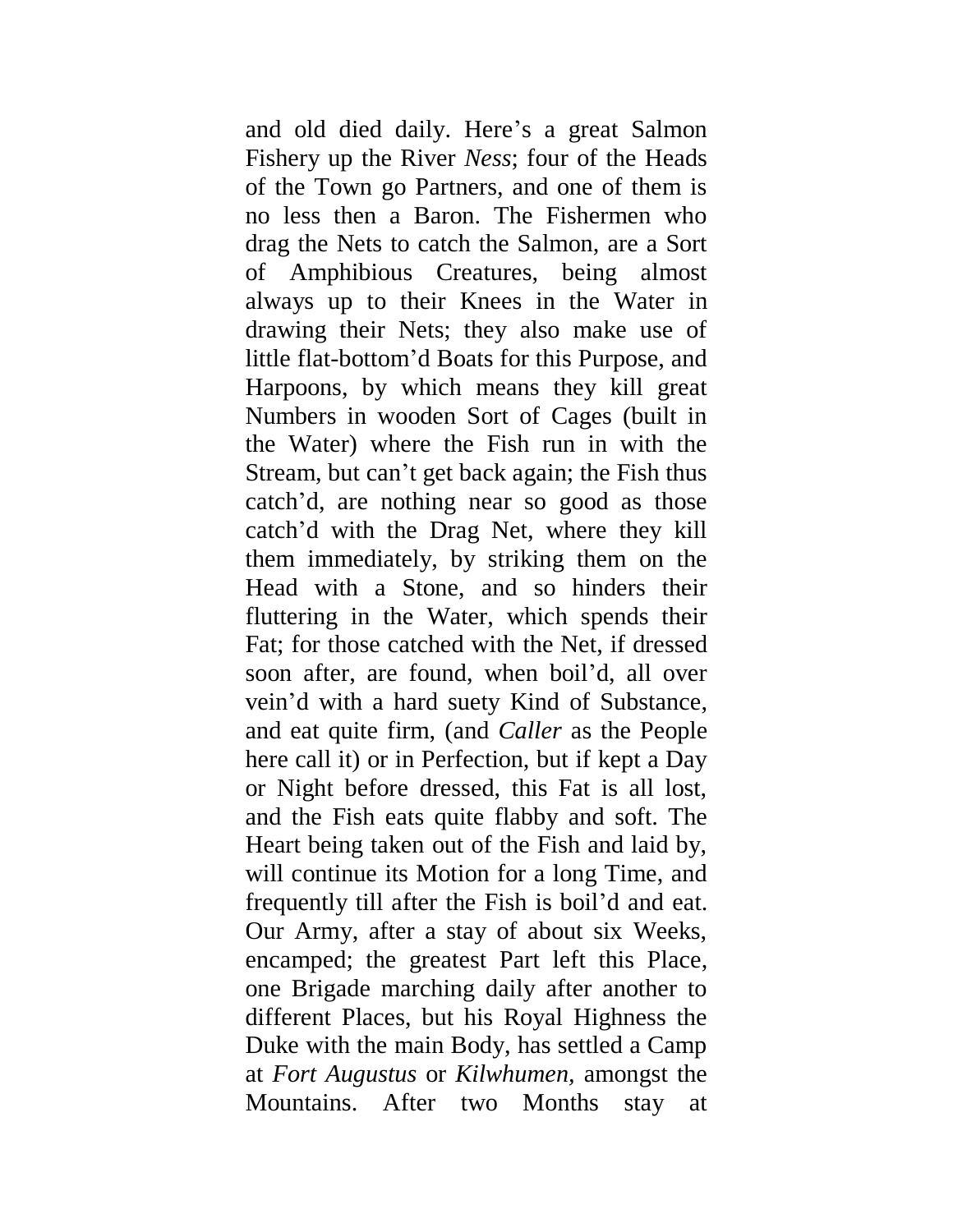*Inverness,* I set out for *Fort Augustus,* in coming to which Place, I travel along the Banks of the River *Ness* four Miles, till I come to *Lochness.* From whence the River runs and discharges itself into the *Murray Firth* at *Inverness. Lochness* is a most remarkable and beautiful Loch 24 Miles long, and 2 broad in some Places: When we are come to the Head of the Loch, the Prospect is most charming, we look strait along the Loch, and loosing our Sight in the Water, on each Side the Loch, is a Ridge of most terrible barren woody Mountains, which give great surprise to a Stranger: We travel from the Head of this great Pool, along the Banks (which makes the Foot of these Mountains) for near 12 Miles, and through a Road made with the greatest Difficulty, by blowing up monstrous Rocks, which in many Places hang stooping over passengers, and higher than Houses, so that'tis a little frightful to pass by them. We find many of these dreadful Passes, with Water dripping out from every Part of the fractur'd Rock. These are intermixt with Woods of Oak, Birch, white Poplars and Nut Trees, with Springs of Water, and many curious Plants, peculiar to those Mountainous Places. We then came to a small and pitiful House of Entertainment, (yet the only one on the Road) called the General's Hut, because he lived there when he commanded the Forces in making these most surprising and useful Roads through the Highlands of *Scotland.* Before we came to this Place, we had a View on the other Side this Loch, of the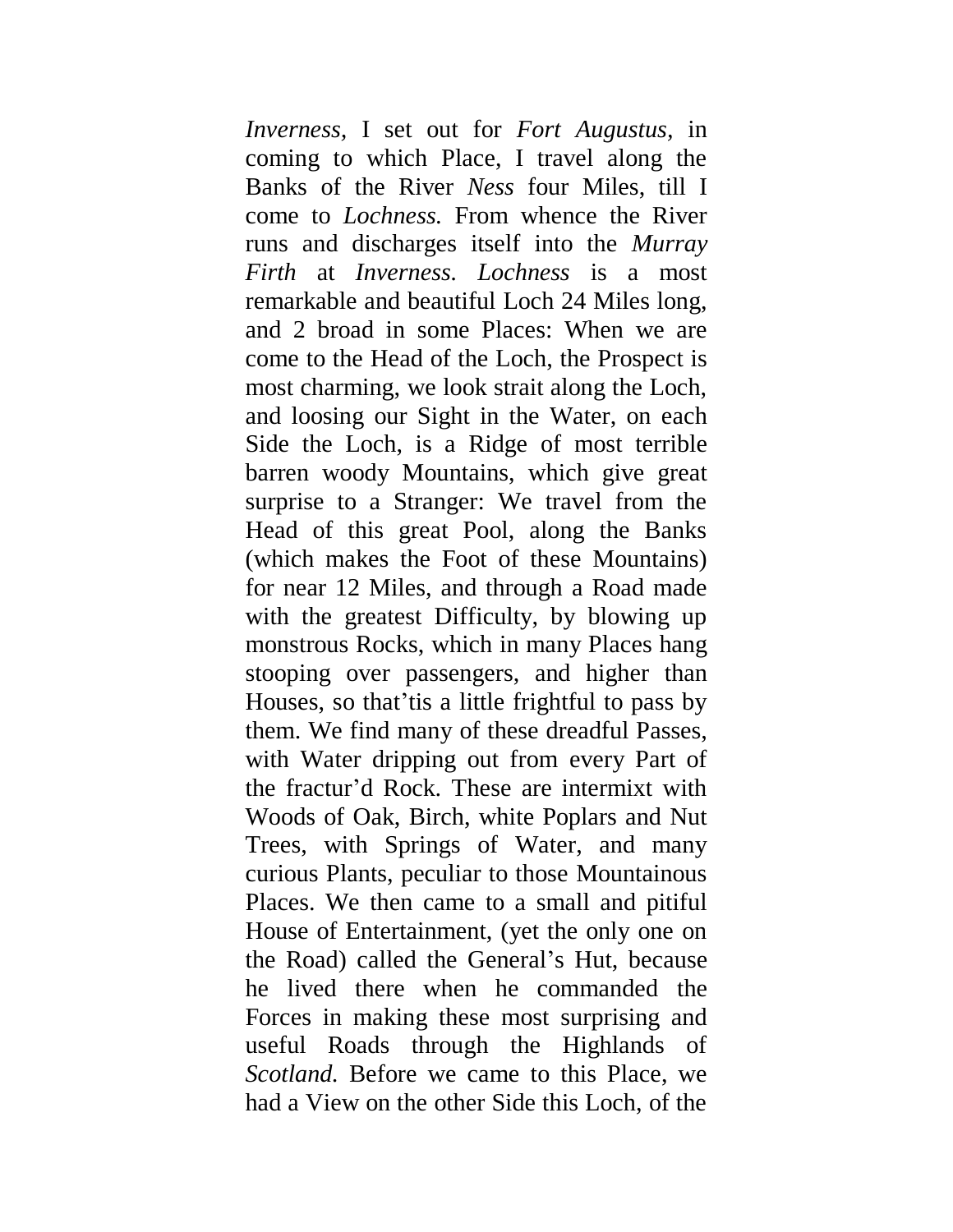Ruins of the famous Castle of *Urquhart,*  formerly consisting of seven great Towers, said to be built by the *Cumins,* and overthrown by King *Edward* I. about four Miles to the Westward of which Castle, on the Top of a very high Hill, two Miles perpendicular, is a Lake of cold fresh Water, about 30 Fathom in Length and six in Breadth; no Stream running to it or from it. It could never yet be fathomed, and at all Seasons of the Year, it is equally full, and never freezes. After we leave the General's Hut, we are furpriz'd by a Parcel of almost naked Boys and Girls, coming upon sight us, down some craggy Rocks of a Mountain to sell us *Whortle Berries,* or the *Vaccinia Nigra*  of *Virgil,* which they gather in almost every Part of these Mountains in prodigious Quantities. They sold to every one of us near a Mutchkin-full for a Baubee, and they chiefly live on the Fruit, when they are gathering them on the Mountains: By Means of the great Stain they give, their Mouths and Hands are dy'd in a frightful Manner. These are mighty agreeable Fruit to the Taste, and are accounted very astringent by the Country People, but the Astringency lies all in the black Skin, and not in the Pulp: Our Soldiers eat them for the Bloody Flux, while encamped at *Fort Augustus.* After a little way riding from this Hut, we are presented on our Right, with a most remarkable Cataract, or Fall of Water, more than twenty Yards high: It being a small River, obstructed by vast Rocks on the Edge of a Mountain, and so lets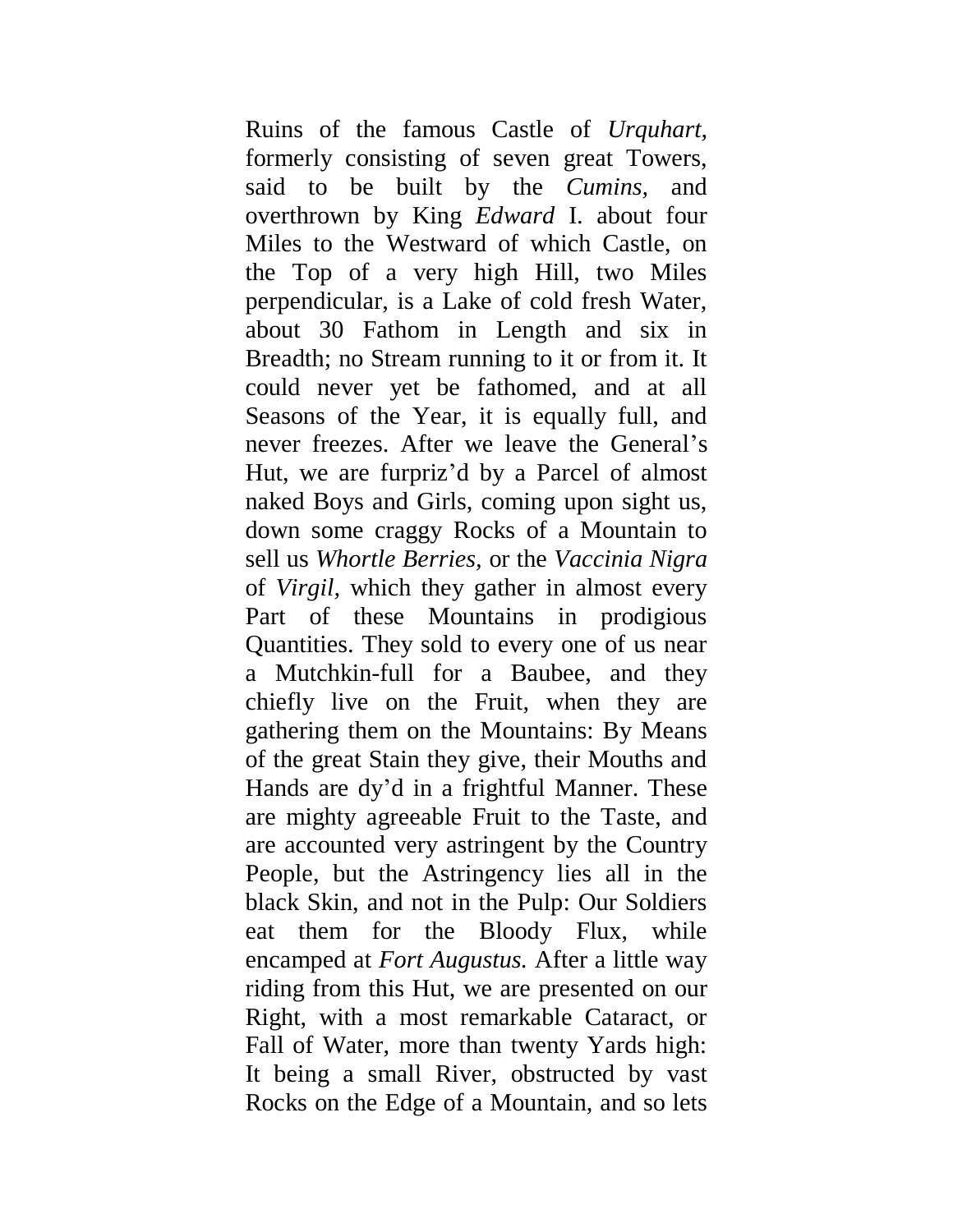itself into the Loch at the Foot of this Mountain. We leave the Loch hereabouts on our Right, and travel over continued Mountains, covered with Woods and Rocks, and see *Lochness* no more till we come to *Fort-Augustus;* but pass by several smaller Lochs, that are separated from the Grand one by vast Mountains; we also meet with several small Rivers, (abounding more with Rocks then Water,) which together with the Woods and high Mountains, give great Variety and Entertainment to the solitary Traveller. Lastly, when we have ascended the highest Mountains, and just going to descend, we are most suddenly and agreeably surprised with a Valley, (where our Army is encamped,) and the Loch-end, close to which is the most grand Building, (but now in Ruins,) . called *Fort Augustus;* and within two or three Stones-throw, upon a more rising Ground, is another large Building, which is called the *Old-Barracks,* also burnt by the Rebels. The Town of *Kilwhumen,* is only a few Earthen miserable Hutts, thatched with Heath, or Heather, and is situated just by the *Old-Barracks.* Just by here, and at the End of the Loch, is a very large Hollow, or sort of Amphitheatre, (being chiefly surrounded with Hills,) is placed our Camp, having a River winding through, and emtying itself into the Loch; but the Water is of a brown Colour, as it is in the Loch itself: Some of our Men it purges, others not; but amongst the Natives, it is accounted the best of Water, as is also the River *Ness,* at *Inverness*: But our Soldiers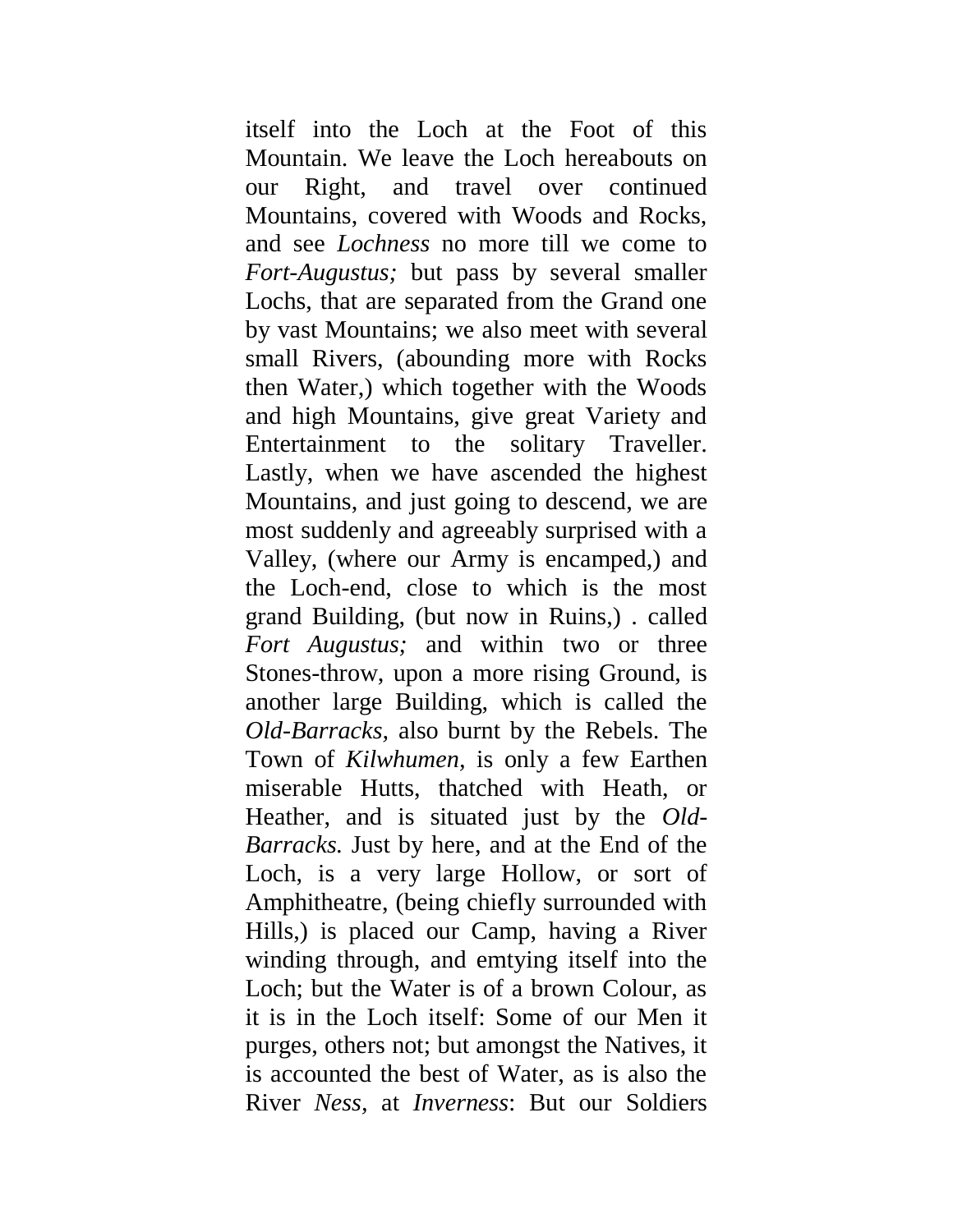always complained of its giving them the Flux, with which Distemper we had great Numbers affected here. Several curious People told me, this Loch never freezes; the same is said of the River *Ness:* Nay, even in our hardest Frost in *England,* and elsewhere at the same time, this Loch, and the Rivers that run through it, still retained their *Fluidity.*  They also informed me, that it abounded; much in Sulphur, and was the lightest Water in *Scotland.* The Road from hence to *Fort-William* is thirty Miles, quite in a Valley; as it is from *Inverness* to this Place, and full of Lochs all the Way, from Sea to Sea, East and West. This Valley is supposed to be near twenty Foot lower than the Sea, and there is not above eight Miles of the Way from *Inverness* to *Fort-William,* but what is either Lochs or Rivers: Hereabouts is plenty of Red Deer, whose Flesh eats exceeding well. The Highlanders inhabiting hereabouts, *Buchannan* has formerly well described, whose Account I here give you, with some Alteration, it being very applicable to the present Time. 'In their Diet, Apparel, and Houshold Furniture, they follow the Parsimony of the Antients; they provide their Diet by Fishing and Hunting, and boil their Flesh, wrapt up in the Paunch or Skin of a Beast; while they hunt, they eat it raw, after having squeezed out the Blood. (And at presant, when they Bleed their Cattle, which is generally twice a Year, they, with great Care, preserve the Blood, which they mix with Oatmeal to eat, and is esteemed by them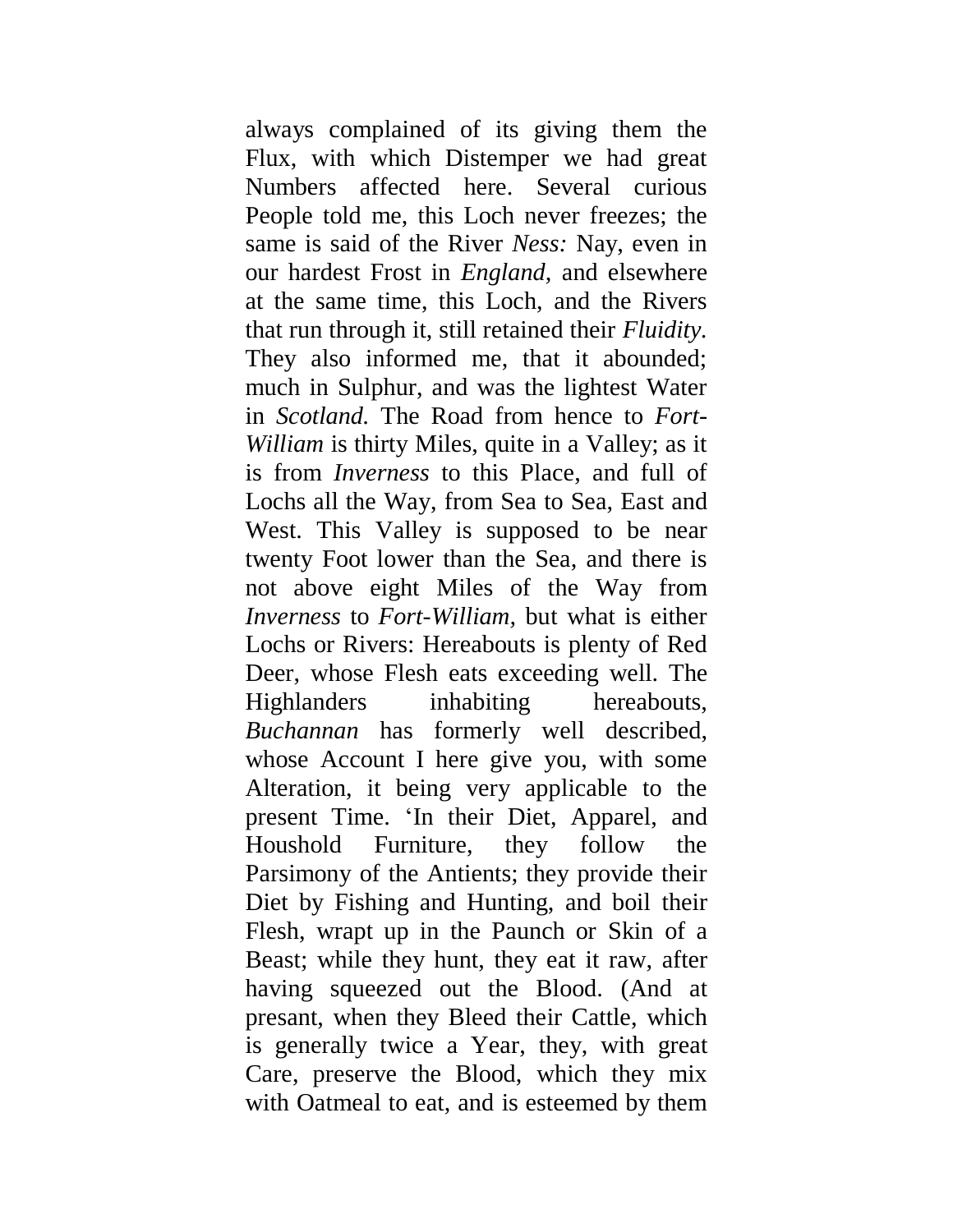a most nourishing Dish.) Their Drink is the Broth of the boiled Meat, or Whey kept some Years, which they quaff plentifully at their Entertainments; but most of them drink Water. (They also brew Ale now, but then they drink it a Day after it is brewed, when it is extream thick and new, which purged us who were not accustomed to drink it*;* and if we had a mind to keep it a few Days to become fine, it was then so stale and sower, having no Hops, that it was sure of griping us.) Their Bread is of Oats and Barley, the only Grains their Country yeilds, which they prepare after various Forms, by boiling, *&c.*  with Water; they eat a little of it in the Morning; and contenting themselves with that, through necessity, hunt, or go about their Business, without eating any more till Night. They delight most in Cloaths of several Colours, especially striped; the Colours they affect most are Purple and Blue. Their Ancestors, as most of them still, make use of Plaids, very much variegated; but now they make them rather of dark Colours, resembling that of the Crops of' Heath, that they may not be discovered, while they lye in the Heaths, waiting for their Game; being rather wrapped up, then covered with their Plaids; they endure all the Rigours of the Seasons, and sometimes sleep covered over with Snow.'

I have seen in their Huts, when I have been walking, and forced to retreat thither for shelter from the Rain, their Children, sometimes many in a Hut, full of the Small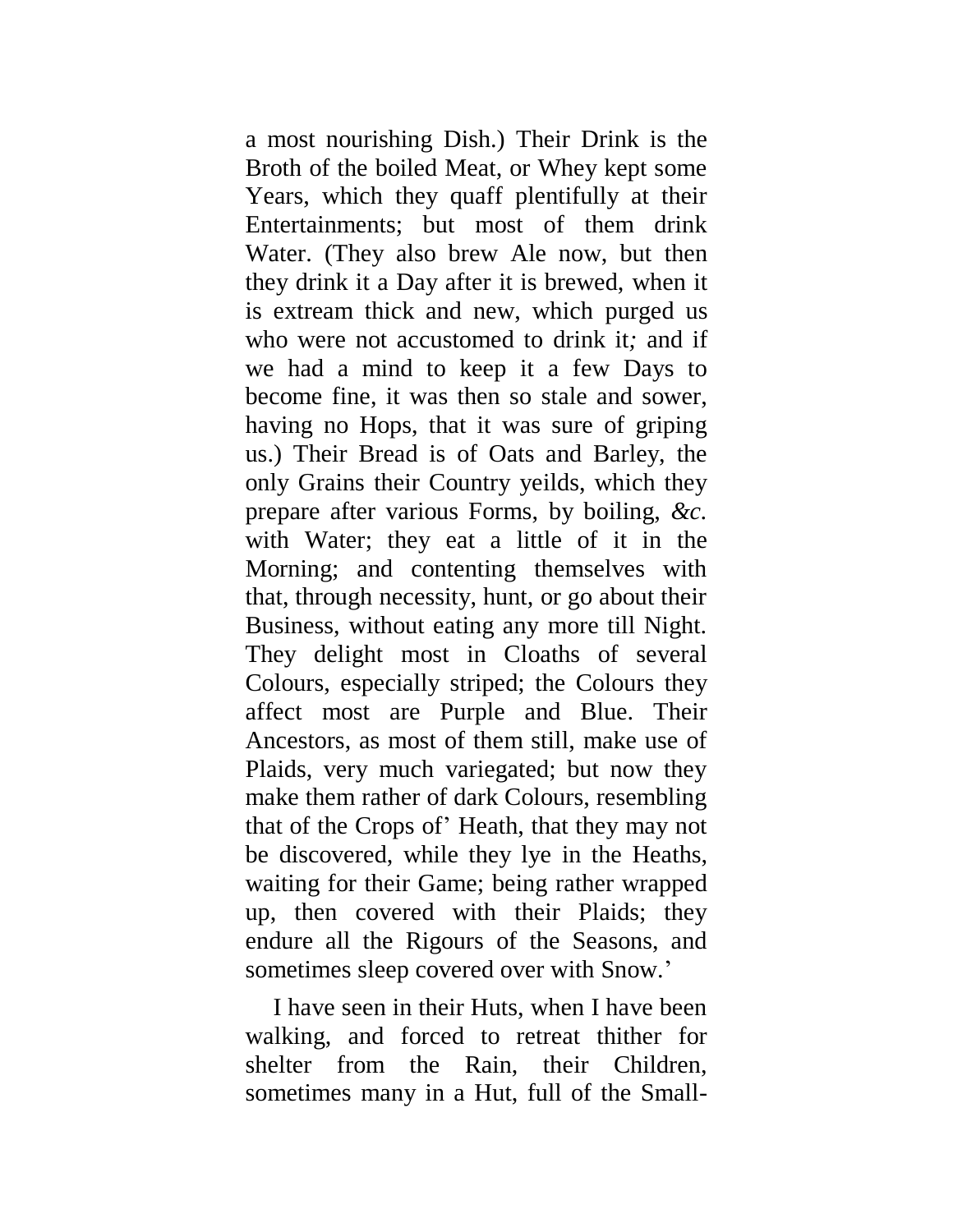Pox, and at their Heighth, they having been lying, and walking about in the Wet and Dirt, the Rain at the same time beating through the Thatch with Violence; so that I used to get from one End of the House to the other to keep dry; but it was all in vain, the Rain soon following me. These Children at the same time seemed hearty, drinking Whey and Butter-Milk; Wet and Cold, with the Inclemency of the Weather, and yet do well!

'At Home they lye upon the Ground, having under them Fern or Heath; the latter laid with the Roots undermost, so that it is almost equal to Feathers for softness, but much more healthful; when they lye down weary and faint upon it at Night, they rifse fresh and vigorous in the Morning. They affect this hard way of Sleeping; and if at any time, they come into other Places of the Country, where there is better Accommodation, they pull the Coverings off the Bed, and lye upon them, wrapped in their Plaids, least they should be spoiled by this barbarous Effeminacy, as they call it. They go naked from below the Knee to the Mid-Thighs, wearing a Broad-Sword, Durk and Pistol at their Girdle, and a Target at their Shoulder. They are desperate in Fight, fierce in Conversation, apt to quarrel, mischievous, and even Murderers, in their Passion.' Or, as *Camden* observes, 'These Parts are inhabited by a People, uncivilized, warlike, and very mischievous, commonly called '*Highland-men;* who being the true Race of the antient *Scots,* speak *Irish,* and call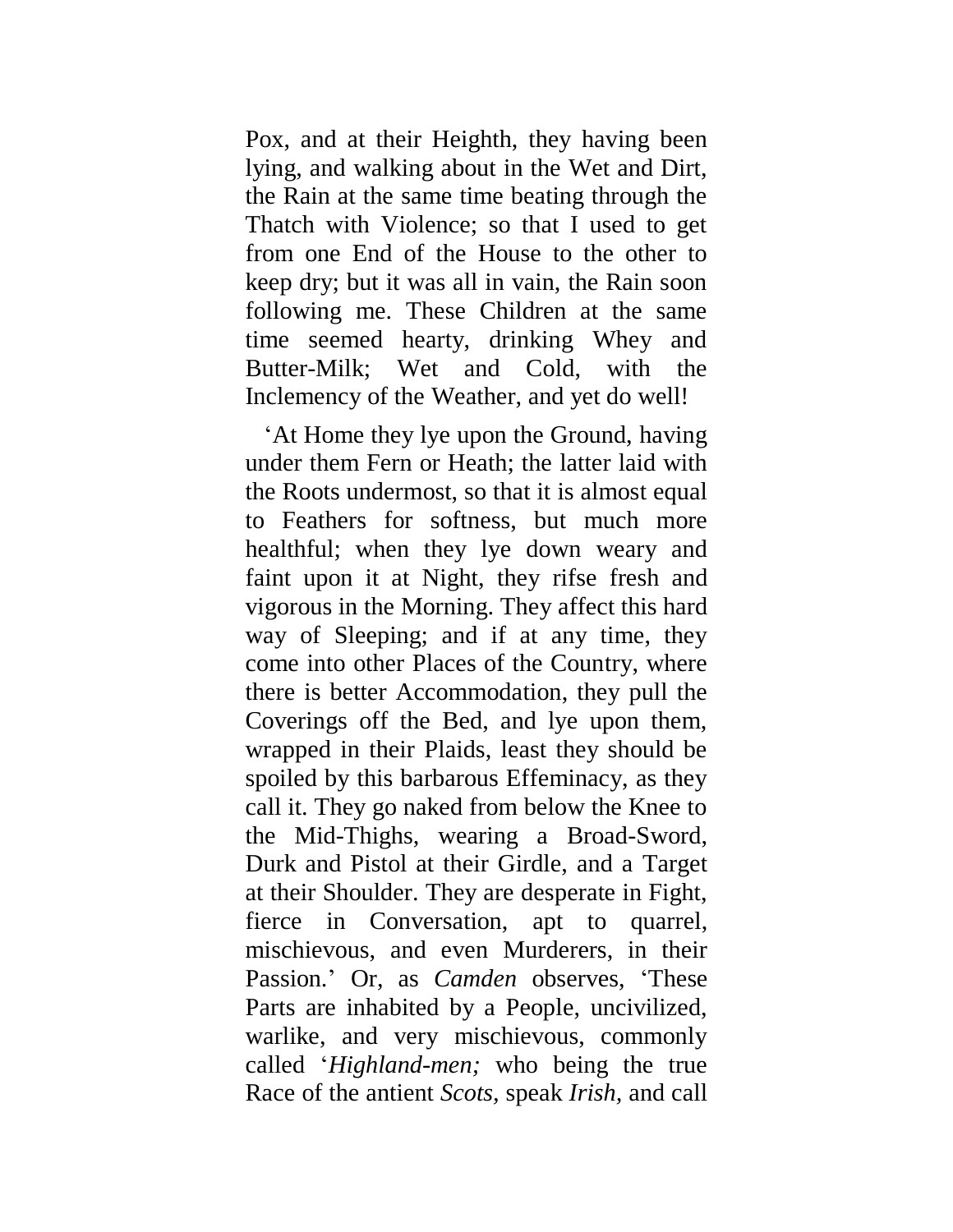themselves *Albin-nich* (in *Braidalbin.)* A People they are of firm and compact: Bodies, of great Strength, swift of Foot, high-minded, inured to Exercises of War, or rather Robbery, and desperately bent upon Revenge. They wear, after the Manner of the *Irish,*  striped Mantles (Plaids) of various Colours, with their Hair thick and long, living by Hunting, Fishing, and Stealing: In War, their Armour was formerly an Iron Head-piece, and a Coat of Mail; and their Arms a Bow, Barbed Arrows, and a Broad Back Sword; but now it is altered, as before mentioned; and being divided into Families, which they call Clans, what with Plundering, and Murdering, they commit such barbarous Outrages, that their Savage Cruelty hath made this Law necessary; That if one of any Clan hath committed a Trespass, whoever of that Clan chances to be taken, shall repair the Damage, or suffer Death.'

Presently after the Camp was settled at *Fort Augustus,* his Royal Highness the Duke, and Officers, gave frequent Sums to be run for by Horses, Men and Women riding: Here was also many Foot-Races performed by both Sexes, which made many droll Scenes. It was necessary to entertain Life in this Manner; otherwise, by the constant View of Mountains surrounding us, we should have been affected with hypochondriacal Melancholy.

Upon *Lochness* is built a very handsome Sloop, which serves the Garrisons with Necessaries from *Inverness;* and at the same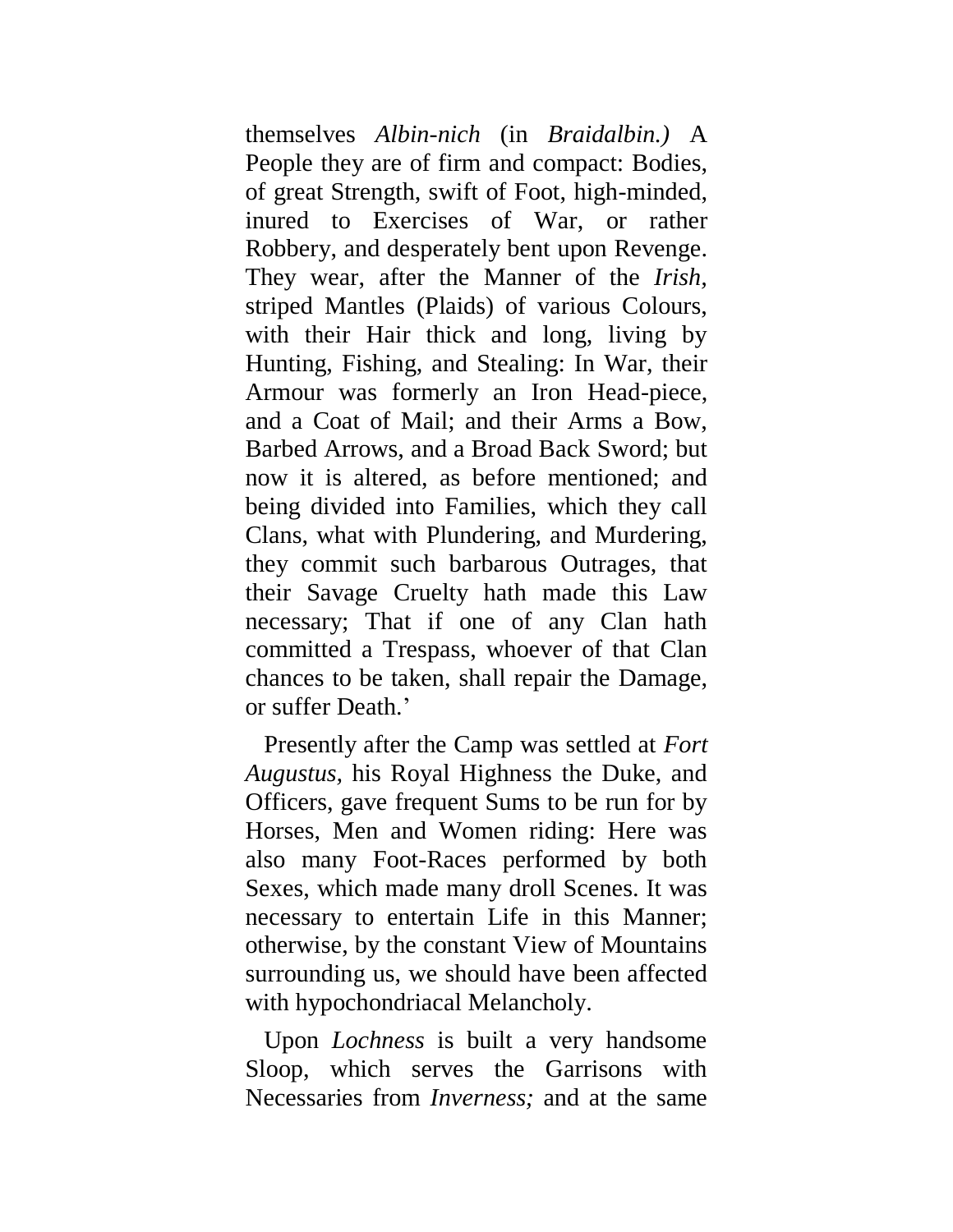Time was of great Use to us in bringing up our Forrage and Provisions for the Army, *&c.*  and carrying Sick from hence to *Inverness,* of which we had too great Plenty. The Climate here was so excessive bad, that we had a Winter from the Beginning of *July,* and continued so all our Stay, continually raining, and cold Winds blowing, which occasioned great Numbers to fall sick daily, as well in their Minds, as Bodies; for it is a Rarity to see the Sun, but constantly black Skies, and rustylooking, rocky Mountains, attended with misty Rains and cutting Winds, with violent Streams of Water rolling down from every Part of the Mountains, after hard Rains, and so filling the Rivers surprizingly soon. Whilst our Army stayed here, we had near twenty Thousand Head of Cattle brought in, such as Oxen, Horses, Sheep, and Goats, taken from the Rebels (whose Houses we also frequently plundered and burnt) by Parties sent out for them, and in Search of the Pretender; so that great Numbers of our Men grew rich by their Shares in the Spoil, which was bought up, by the Lump, by Jockeys and Farmers, from *Yorkshire,* and the South of *Scotland;* and the Money was divided amongst the Men, and few Common Soldiers were without Horses. Gold also was as common, amongst great Numbers, as is commonly Copper, at other Times; but Firing was a great Scarcity, and much wanted, the Weather being so cold and wet, that we were obliged to pull down many Houses for Firing (being made of Peat and Sticks, as before mentioned) and frequently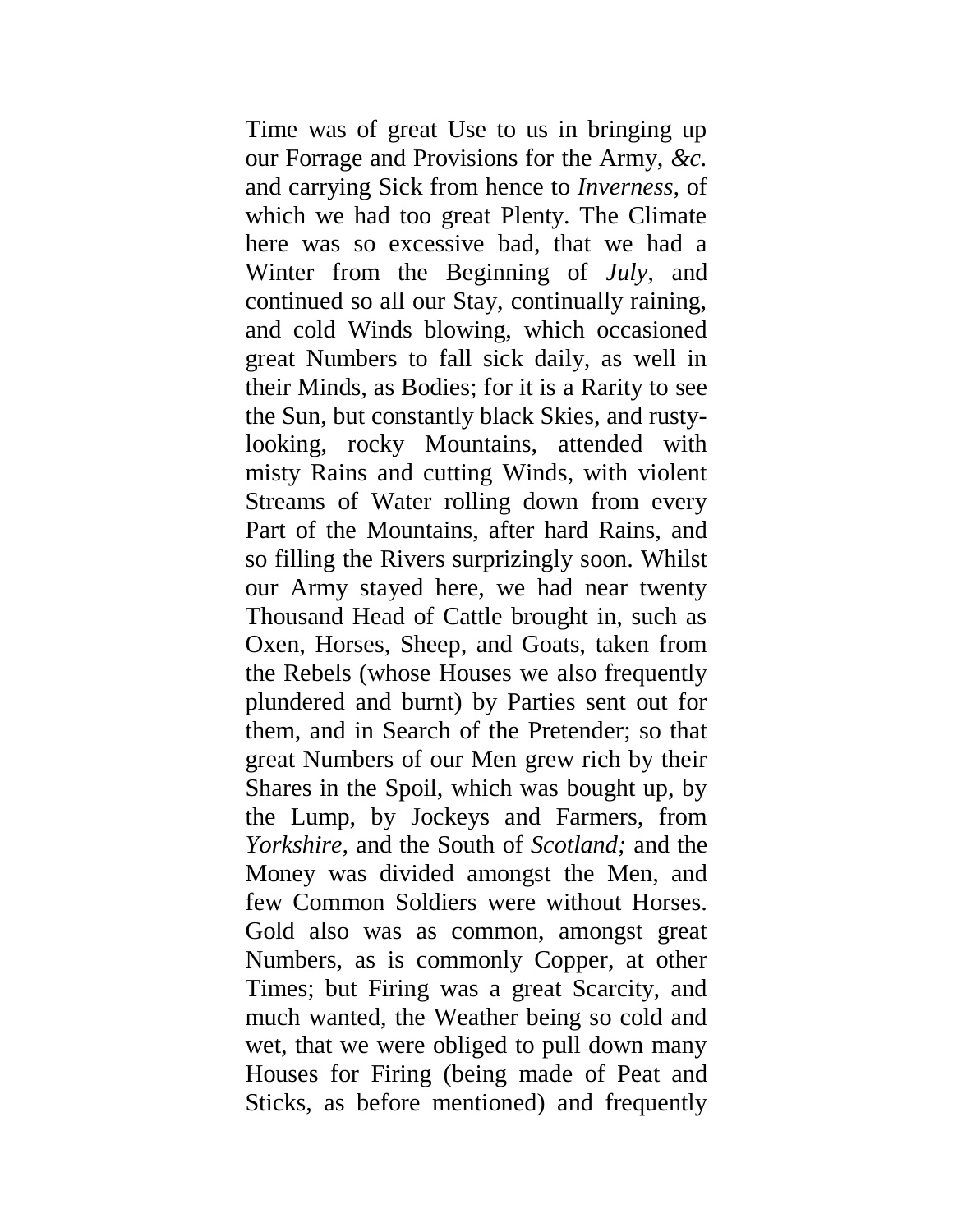Part of that we lived in, to supply us, when the others were burnt up. The Flies and Fleas were also as great a Plague to us in our Hutts, as I have seen them in some very hot Countries. Our Army is marched away, and the *Campbells,* under Lord *Loudoun,* have taken their Place; so I am just a-going to be relieved from this wretched Place, and coming South, when *I* hope to write with more Spirits; and am,

*SIR,*

*Tours,* &c.

*Fort Augustus,* or *Kilwhumen, Sept. 3, 1746.*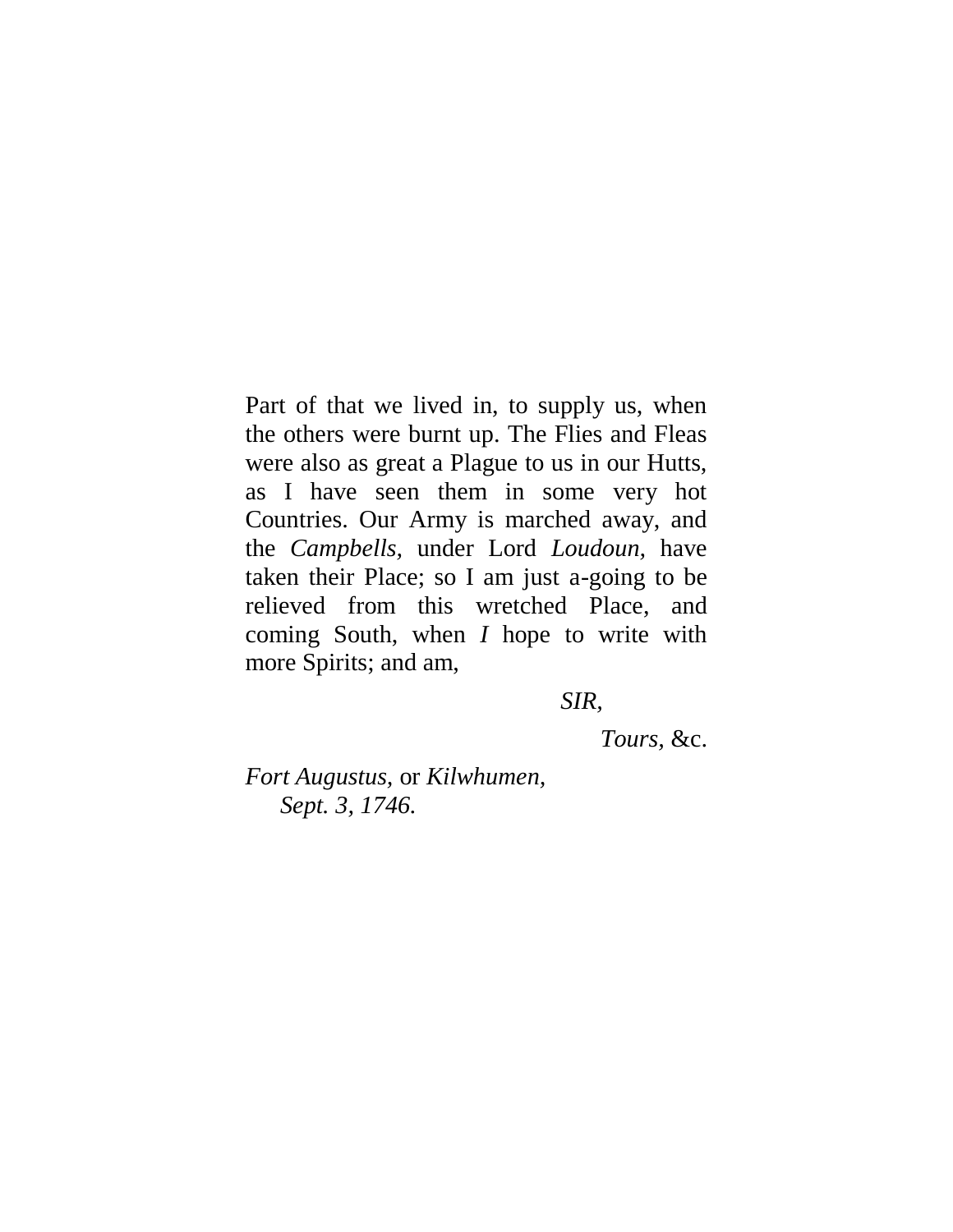

## L E T T E R V I I I.

*SIR,*

FTER leaving *Fort Augustus,* I passed through *Inverness, Nairn, Forress, Elgin,* and so to the *Spey-*FTER leaving Fort Augustus, I<br>passed through *Inverness*, Nairn,<br>Forress, Elgin, and so to the Spey-<br>Side, in my Journey back. At this Time, they were very busy at their Harvest here, in *Murray*; and it is remarkable, how they make all their Corn into Stacks, in the open Air, and their making use of One-Horse Carts, like Wheel-barrows for Smallness, and their frequently carrying it upon Horses from the Field to the Stack, is still more particular. The Women here are so dexterous in Reaping, that, I think, they will out-do many of our Men in *England,* at that Work. The River *Spey,* at this Time, was not fordable, so I was obliged, with my Horse, to be ferried over, there being now Boats for that Purpose, as before the Rebels destroyed them. And, after leaving *Focabers,* I rode over a mountainous Country, where I had a fine View of the Town of *Focabers,* with the Sea, and the Course of the River *Spey,* and the *Highlands* on the West, towards *Badenoch.* After six Miles Riding, I came to a small Village, called *Keith,* where the Rebels had surprized a Party of *Kingston's* Light Horse, and the *Campbells*, as before mentioned. Here was nothing remarkable, but an exceeding high and steep Stone-Bridge, of one Arch, over a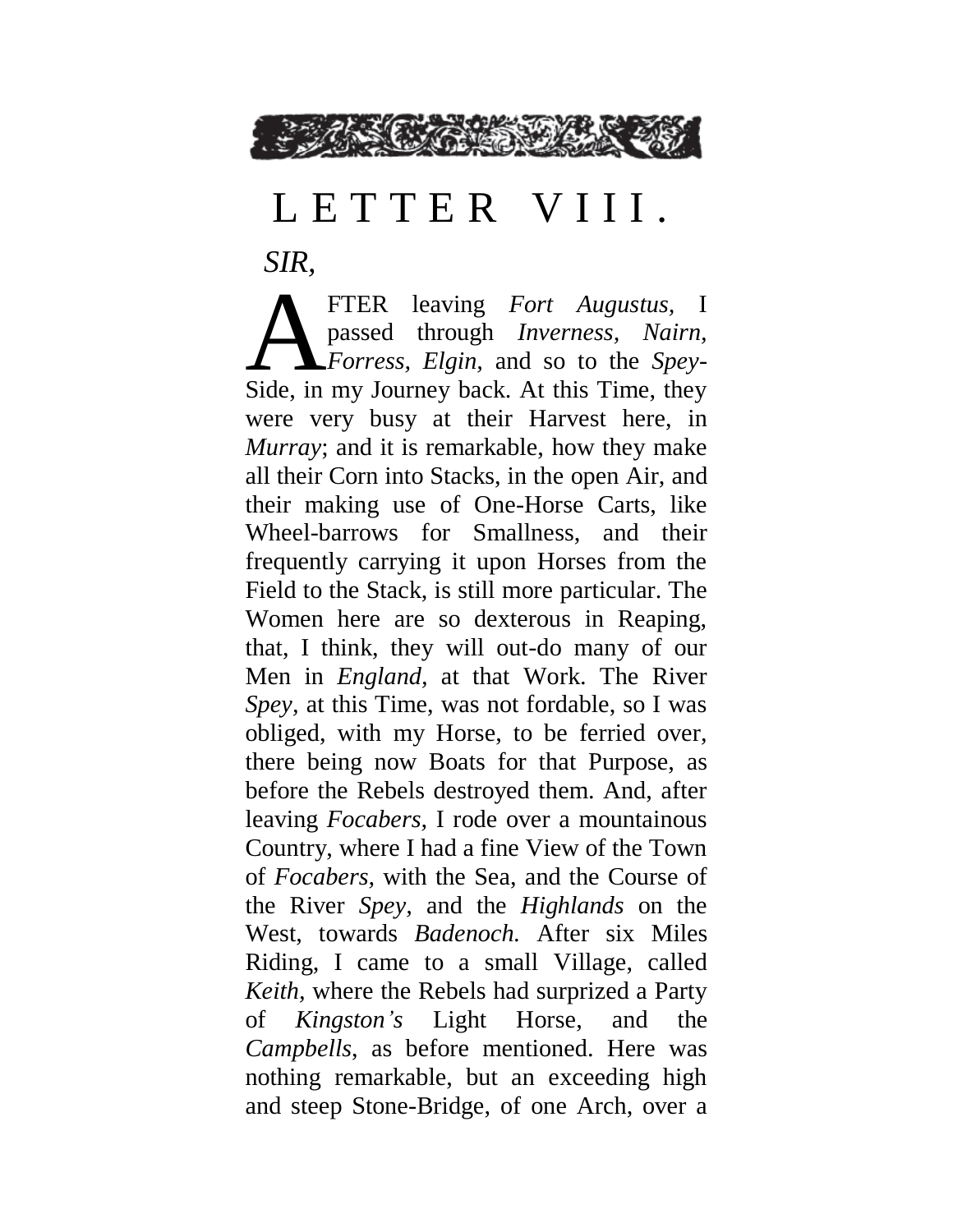pleasant Branch of the River *Deveron,* close to which I saw a mighty Rock-Stone, which makes Part of the Foundation of this Bridge. It was on a *Sunday* when I passed by here; and stopped at the Post-House for Refreshment, but could have nothing but an Egg or two with some Wine, or thick *Scots*  Ale; it being a Custom through many Parts of *Scotland,* to eat only an Egg, or nothing, for Dinner, and to have a hot Supper at Night; for their seeming Strictness in Religion will not let them do any Labour, even so much as dressing a Dinner of Fowls or Meat for themselves or Travellers, although at the same Time they have such Things in their House, till *Sunday* is over, as at Night, before hinted. From *Keith* I had six more Miles to *Strathbogie;* and in that Road passed over the most stony Country I had yet seen, called *Gaury:* I then thought I was come into the most desolate and barren Part of the World. From thence I passed through a very boggy Country, till I came to *Strathbogie,* a small pitiful Village, but a very proper Name, it being on every Side boggy and marshy Ground: I here forded a River before I entered the Town, called the *Deveron.* This runs all around one Side of the Town, and another surrounds the other Side, called the *Bogie,*  and joins it; so that this Town is agreeably situated; for it is surrounded by two Rivers abounding with Trout. The Town consists of very poor Houses, and full of disaffected People, which appeared very plainly when *Kingston*'s Light Horse first came here,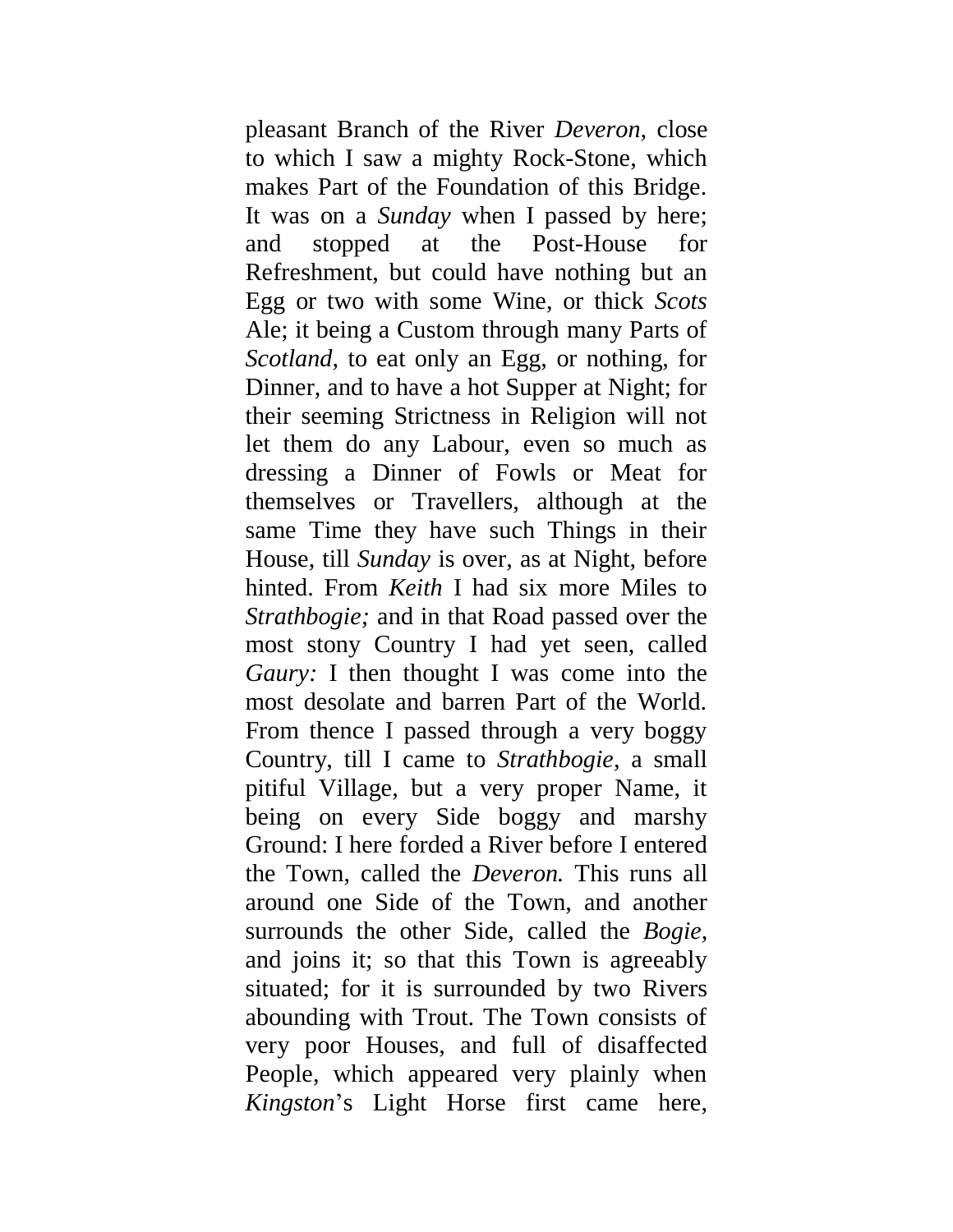against whom they had shut up all their Doors, many of which they were obliged to force open, before they could get Entrance. Here is also a Nonjuring Meeting-House, a Kirk, and Tolbooth. The small Trade they have here consists of making Linnen-Cloth, which is chiefly carried on by an *Irishman,*  who has brought this Manufacture to great Perfection, near equal to that of *Ireland* in Goodness. Here is an old Castle, a small Distance from the Town, but mostly ruined, belonging to the Duke of *Gordon,* called *Huntley-Castle* (which gives Title to the Marquisses of *Huntley)* of great Antiquity: There is still the Remains of some Rooms, with very antient History-Painting on the Ceilings, which shows its former Greatness. A small Distance, and behind this Castle, is a large Stone Building, belonging to *Hamilton,*  that was taken at *Carlisle,* the Rebel-Governor of that City, and where he dwelt, before entering into the Rebellion. This Town and Castle stands in a vast Plain, and the Mountains are so regular around it, that, one would think, they were formed by Art, or else Nature took its Choice in placing them. From *Strathbogie* I took a Journey to *Bamff,* and back again, twelve Miles Distance, all cross the Country, and very mountainous, so that all along the Road (greatest Part of which was stony and boggy) I conceited I was got again into the *Highlands;* for, I think, the Country here may be properly so called, being continued barren Mountains and Valleys. I passed by several small Villages, consisting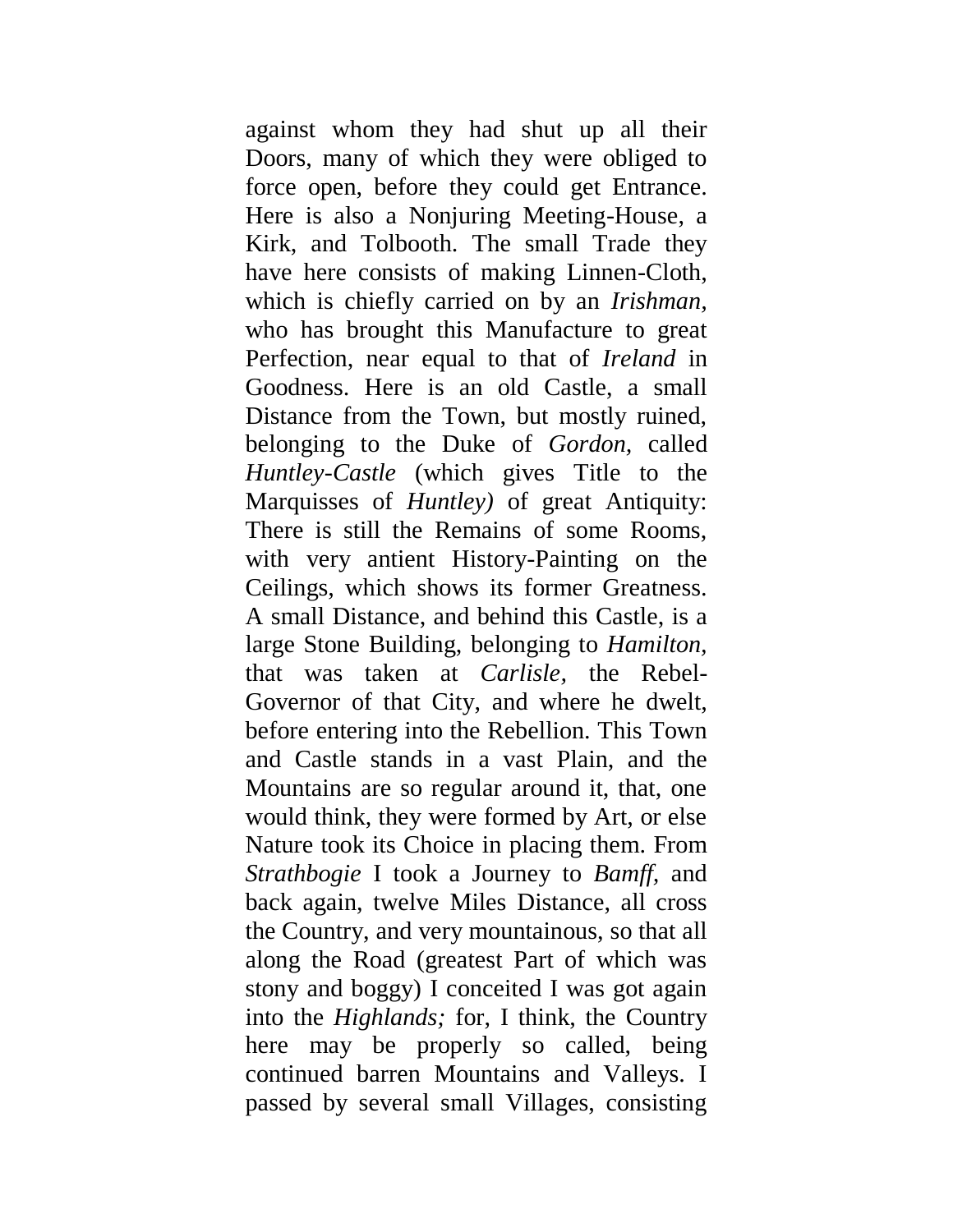of three or four Houses each; and several Lairds Dwelling-Houses, and frequent delightful Views of the River *Deveron.* About four Miles from *Stratbbogie,* I passed by another famous Seat of the Laird of *Braco's,*  called *Rothy Mays,* where he at present dwells, close to the Banks of the *Deveron;* it has a very extensive Prospect: all along the Valley wherein it runs. About a Mile further, on the same Side, and upon a more rising Ground, is another antient Building, the Seat of one *Abernethy,* at present an Officer in the First Battalion of Royal *Scots,* called *Laird of Main,* close to the River, which has a much more extensive Prospect: than the former, having a full View of all the Windings of this beautiful River. I thought it was the most pleasantly situated of any Place I had ever seen, and it.gave me infinite Satisfaction to view it off a Mountain at a small Distance, when I stopped on my Horse a considerable Time to have the Pleasure of admiring so delightful a Place, and the serpentine Course of that charming River *Deveron,* on every Side, running through vast Valleys, lined with inaccessible Mountains, covered either by Snow or Clouds. From this Place to *Bamff* the *Deveron* obstructs our Way, which with great Difficulty and some Danger, I forded with my Horse. From hence we come into a Country producing scarce any thing but Peat, for Firing: In this barren Spot I passed by a good sort of House, belonging to one *Gordon,* a very old Man, formerly a General in the Czar of *Muscovy's* Service; and then had a pretty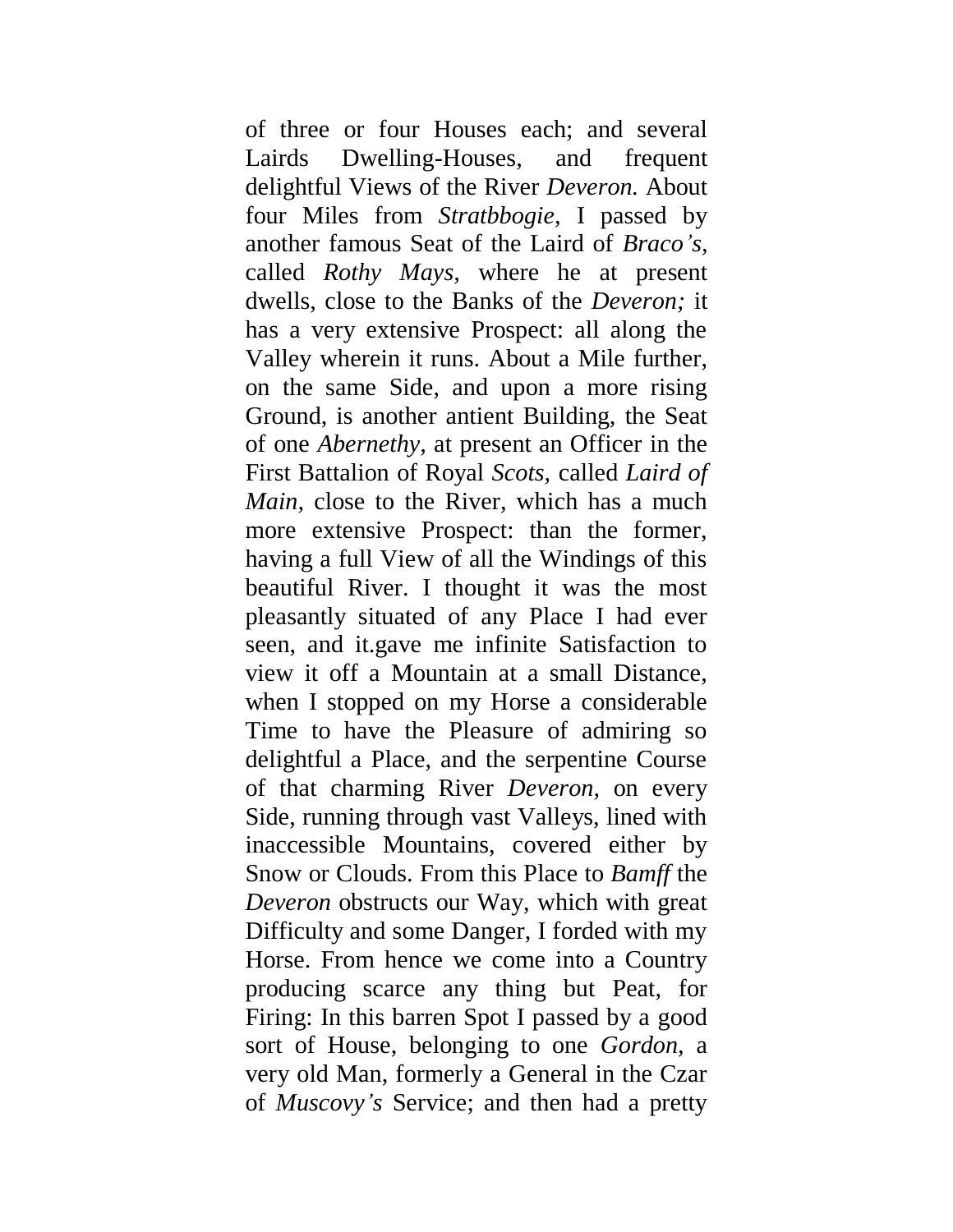good Road to *Bamff.* After my Return to *Strathbogie,* and resting a Day, I set out for *Aberdeen,* twenty-five Miles over a very loansome and barren Country, till I came to *Inverary*, a small Town, but pleasantly situated upon the River *Don,* and surrounded with Trees; it was erected into a Royal Burgh by King *Robert Bruce,* upon account of his having gained a signal Victory at it. After fording the River *Don,* I next came to *Aberdeen,* and then along the common Road to *Kinghorn,* before described, where I crossed the *Forth* to *Leith,* and arrived once more at *Edinburgh,* but not without some satisfaction, where I rested some time. After leaving *Edinburgh,* we travelled through a pleasant Country to *Linton,* twelve Miles, a small Village, and so to *Brockton,* eight Miles more, where we dined; and six Miles more brings us to *Tweedie,* being but one House of Entertainment, situated just at the Rise of the *Tweed,* and the Man's Name is *Tweedy* who keeps this House. We had had for many Days past exceeding heavy Rains, so that the River *Tweed* was overflown, and little Rills of Water running into it from the Mountains, had now become exceeding large and frightful Currents, and all the Valleys under Water, many of which we were obliged to pass, but with much danger, although we had Guides. After leaving *Tweed,* we had the most terrible Weather I ever saw, for the Wind and Rain was so excessive strong, that it was with the greatest difficulty I sat my Horse. The Country here was very mountanious, and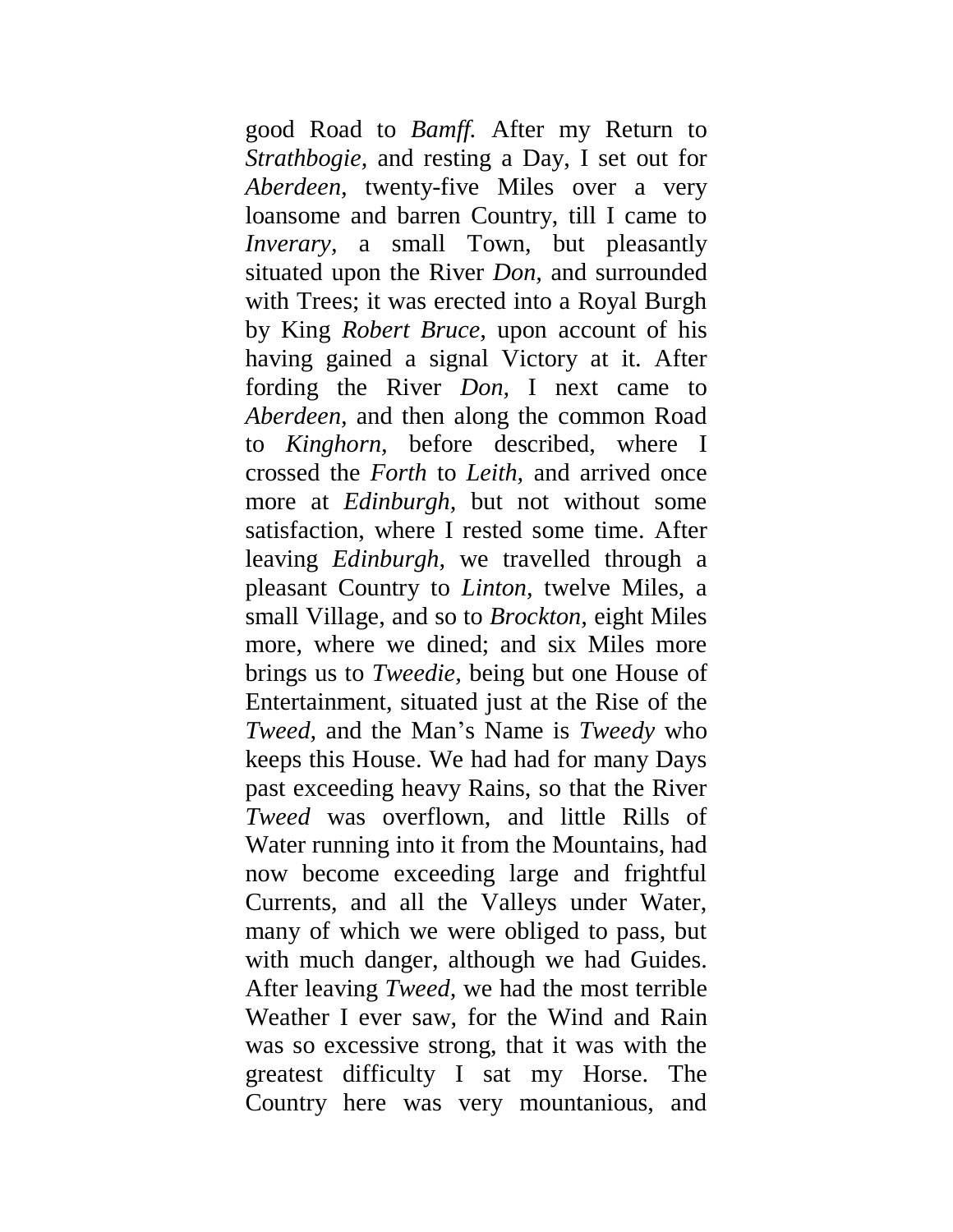upon the Top of these Mountains, we suddenly passed by a most surprising Hole, or small Valley, frightful to look down, being so exceeding steep and deep, that one would think if extreme dangerous to descend, although one of the Rebels ran down here, when coming Prisoner to *Carlisle,* and made his Escape. After passing several small Rills of Water, we come to *Moffat,* twelve Miles distant, in the Shire of *Annandale,* situated upon the River *Annan,* which disembogues itself into the *Solway Firth. Moffat* is but a small Town, noted for its Medicinal Well, which is situated just by the Side of a small rocky River, a Mile out of Town; it consists of two Wells, one above the other, springing out of the solid Rock; the Water-tastes like rotten Eggs, or rather like the Washings of a Gun Barrel; and on the Sides of the rocky Well, I found many curious and rare Plants. The Waters are said to Purge and Vomit, and are mightily estemed against Cholicky and nephritical Disorders, powerfully removing Obstructions in the Bowels. They are applied outwardly to Ulcers, and for Pains in the Joints; and in Summer-time here is a great Concourse of the Nobility and others from *Scotland,* who come to drink, the Waters; and have a Ball Room, where they meet twice a Week. After leaving *Moffat,* we came to *Lokerby,* twelve Miles distant, a small Village, and in six more to *Achenfachel,* over a most wretched boggy Road, till we came near to *Gretney-Green,* which is six Miles farther; here I got some *English* Beer, for my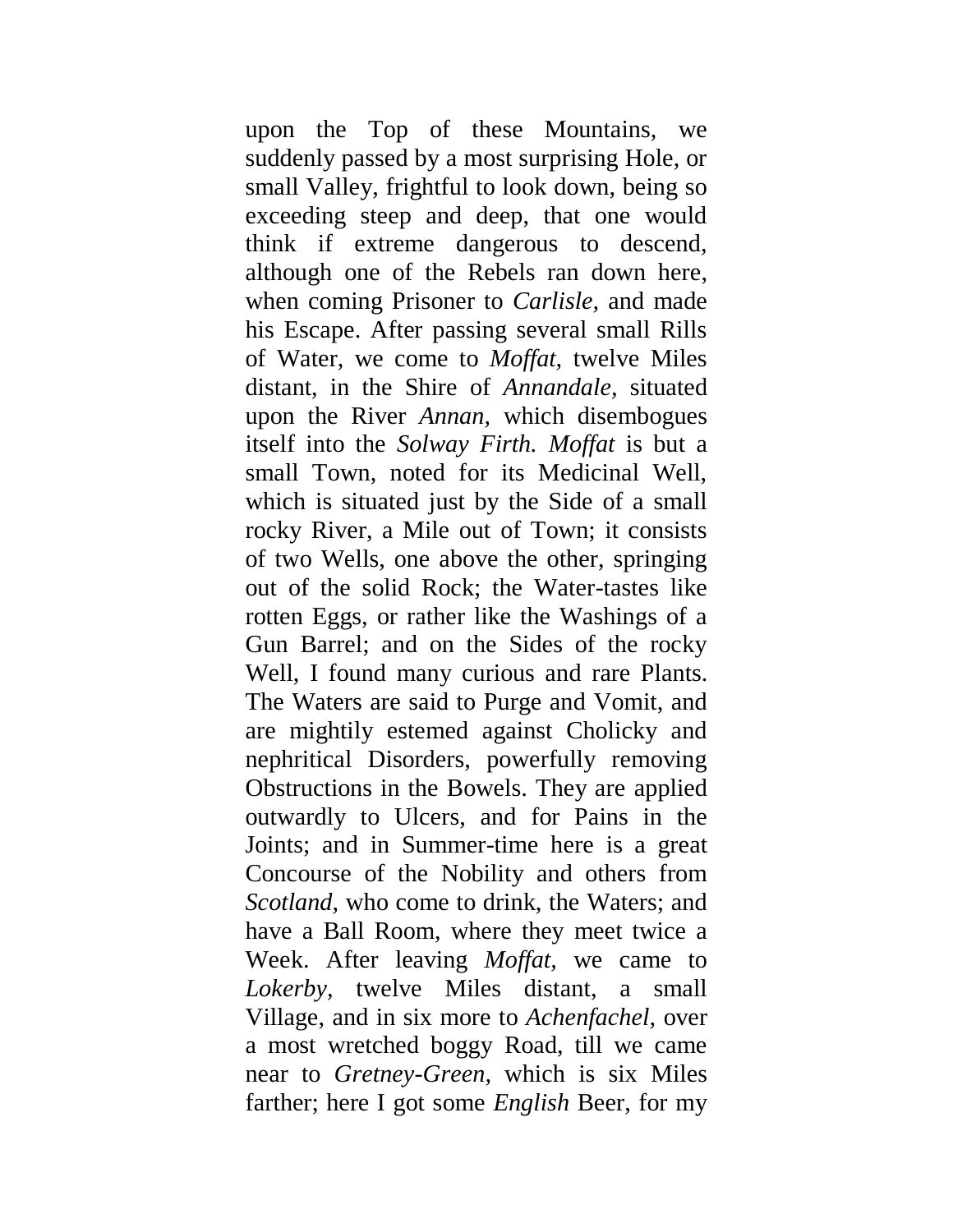Landlady was an *English* Woman which Beer, together with some dryed Salmon, made me a noble Regale after my Day's Journey of twenty four *Scots* Miles; my Mind was also highly elated to think of getting upon *English* Ground the next Day, *Carlisle* being but eight Miles distant. Here we hired Guides, in order to cross the *Esk,* which is very dangerous to Ford, and especially at this time, the Waters being high, by reason of the great Rains and every Tide shifts the Sands, so that even the Guides themselves are frequently at a loss to obtain a safe Fording, and after having crossed two exceeding broad and deep Waters of the *Esk,* I took my farewel of *Scotland,*  wishing never to see it more. About two or three Miles riding from these. Fords, we cross a noble Stone Bridge of many Arches, and enter the antient City of *Carlisle,* having a delicate pleasant Situation, bounded on the North with the River *Eden,* on the East by the *Peteril,* and on the West by the *Caude;* and besides these natural Fences, it is fortified with a strong Wall and Castle. The *Romans*  and *Britains* called this Place *Lugovallum,*  which *Camden* interprets, *The Fort by the Wall,* which Name is derived, probably, from that famous Military Vallum or Trench, built by the *Romans,* which stands apparent, a little out of the City. Others have it, that this City was built by an antient *British* Prince, named *Luel,* and from him called *Caer-luel,* i. e. *Luels Town,* to which it retains an Affinity of Sound. That it flourished exceedingly in the Time of the *Romans,* the famous mention of it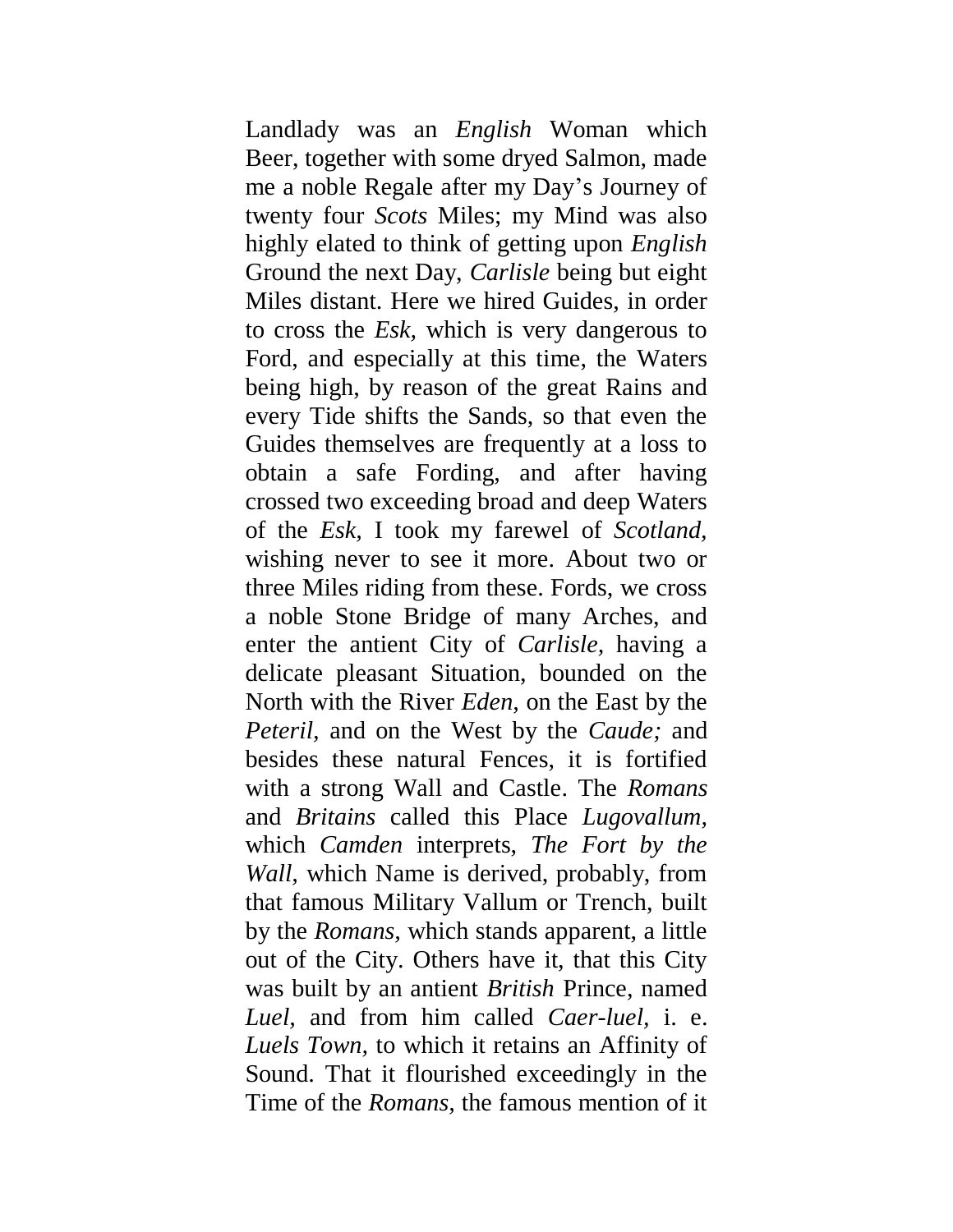in those Days, and divers Remains of Antiquity, which have been here frequently discovered, do sufficiently attest.

After the Departure of the *Romans,* it suffered extremely by the insolent Outrages of the *Scots* and *Picts;* and afterwards being almost quite ruined by the *Danes,* it lay about two hundred Years in Ruins, till King *William Rufus* rebuilt it, and planted a Colony of Southern *English* in it; he is said likewise to have built the Castle, which is strong and large, standing in the North-west Corner of the Town. Almost in the Middle of this City stands the Cathedral Church; the upper Part whereof (being new) is a curious Piece of Workmanship, built by King *Henry* VIII. but the Lower is much more antient. In the lower West Part of the Town, is the Parochial Church, as old as St. *Cuthbert,* after whom it is called. King *Henry* VIII. also fortified this City against the *Scots,* and built an additional Castle to it on the East Side, Which *Camden*  called a Citadel. This City gives Entrance by three Gates, *i. e.* The *Caldo,* or *Irish* Gate; *Brother,* or *English* Gate; and *Richard,* or *Scots* Gate; and the Walls round it are so thick, that three Men may walk a-breast on them, within the Parapet. *Carlisle* is a wealthy and populous Place, and the Houses are well built, the Streets neatly pav'd, and has a good Trade in Fustians. It is situated in Longitude 21 Degrees 31 Minutes West; and 54 Degrees 55 Minutes in North Latitude. Here we rested some Time, and regaled ourselves nobly, to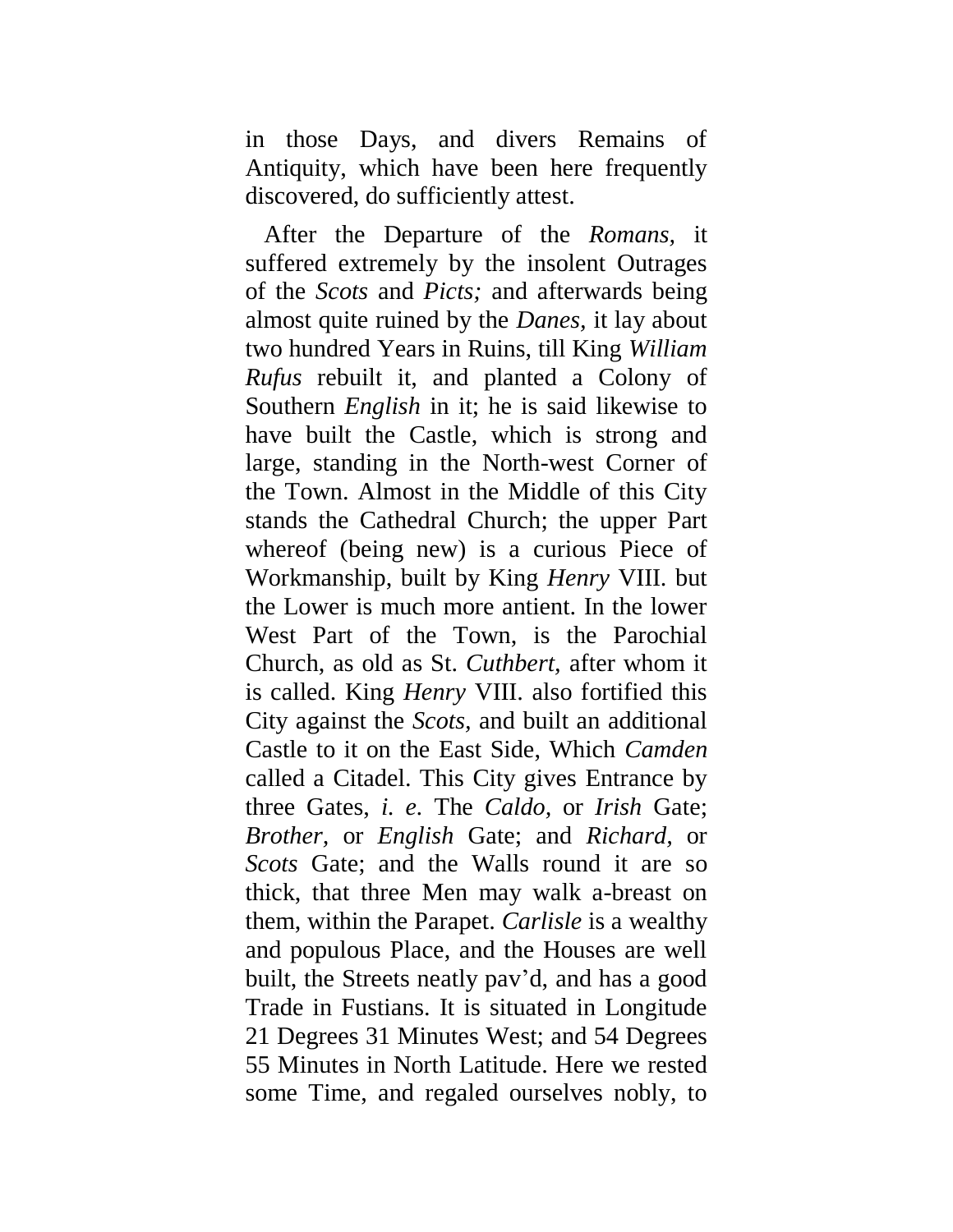think we were now in *England,* with Provisions and Drink, much different from those we had left in *Scotland.* After leaving *Carlisle,* we pass'd over an indifferent level Road, and open way for 18 Miles, when we descend a Hill, (where we have a Prospect of a most delightful Country, like a Garden) and enter the Town of *Penrith,* accounted the second Town in the County for Wealth and Trade; it commonly called *Perith,* and is a noted little Market Town, fortified on the West with a Royal Castle, which in the Reign of King *Henry* VI. was repair'd out of the Ruins of *Maburg,* a *Danish* Temple hard by, now in Ruins itself; it is adorn'd with a pretty handsome Church and a large Market Place, where there is an Edifice of Timber for the Use of such as resort hither to Market, garnished with Bears climbing up a Ragged Staff, which was the Device of the Earls of *Warwick.* The Town is built all of Red Stone, whence comes its Name *Penrith* in *British,*  signifying a Red Hill or Head. In the Church Yard here, on the North Side, are erected two large Pillars of about four Yards in height each, and about five Yards distant from each other; its said they were set in Memory of one Sir *Ewen Cæsarius,* in old Time a famous Warrior of great Strength and Stature, who liv'd in these Parts, and killed Wild Boars in the Forest of *Englewood,* which much infested the Country. He was buried here, they say, and was of such a prodigious height, as to reach from one Pillar to the other; and they tell you, that the rude Figures of Bears